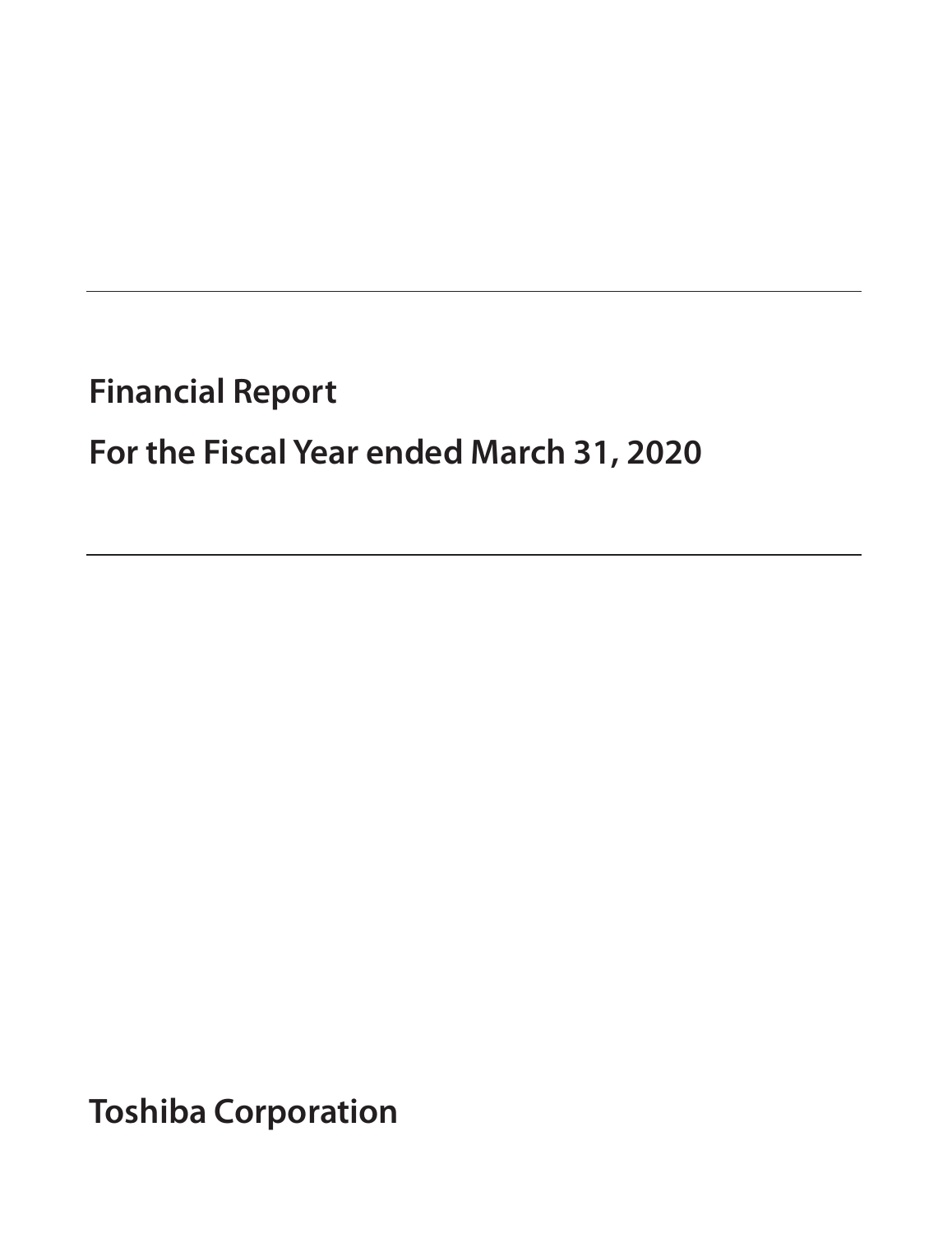## **FIVE-YEAR SUMMARY**

| Millions of yen,<br>Toshiba Corporation and Consolidated Subsidiaries<br>except per share amounts and ratio<br>The Fiscal Years ended March 31 |                |   |           |   |           |               |            |      |            |
|------------------------------------------------------------------------------------------------------------------------------------------------|----------------|---|-----------|---|-----------|---------------|------------|------|------------|
|                                                                                                                                                | 2020           |   | 2019      |   | 2018      |               | 2017       | 2016 |            |
| Net sales (Note 5)                                                                                                                             | 3,389,871<br>¥ | ¥ | 3,693,539 | ¥ | 3,947,596 | $\frac{1}{2}$ | 4,043,736  | ¥    | 4,346,485  |
| Operating income (loss) (Note 6)                                                                                                               | 130,460        |   | 35,447    |   | 86,184    |               | 96,537     |      | (581, 376) |
| Income (loss) from continuing operations,<br>before income taxes and noncontrolling interests                                                  | (47, 539)      |   | 10,909    |   | 82,378    |               | 44,945     |      | (499, 439) |
| Net income (loss) attributable to shareholders<br>of the Company                                                                               | (114, 633)     |   | 1,013,256 |   | 804,011   |               | (965, 663) |      | (460,013)  |
| Comprehensive income (loss) attributable<br>to shareholders of the Company                                                                     | (138, 915)     |   | 1,083,664 |   | 819,189   |               | (844,585)  |      | (752, 518) |
| Equity attributable to shareholders of the Company                                                                                             | 939,806        |   | 1,456,659 |   | 783,135   |               | (552, 947) |      | 328,874    |
| Total equity (Note 7)                                                                                                                          | 1,076,426      |   | 1,699,045 |   | 1,010,734 |               | (275,704)  |      | 672,258    |
| Total assets                                                                                                                                   | 3,383,433      |   | 4,297,344 |   | 4,458,211 |               | 4,269,513  |      | 5,433,341  |
| Per share of common stock: (Yen) (Notes 8 and 11)                                                                                              | 2,071.98       |   | 2,691.21  |   | 1,201.78  |               | (1,306.03) |      | 776.74     |
| Earnings (loss) per share attributable to shareholders of the<br>Company (Yen) (Notes 9, 10 and 11)                                            |                |   |           |   |           |               |            |      |            |
| -Basic                                                                                                                                         | (236.39)       |   | 1,641.85  |   | 1,628.88  |               | (2,280.76) |      | (1,086.45) |
| -Diluted                                                                                                                                       |                |   |           |   |           |               |            |      |            |
| Shareholders' equity ratio (%) (Note 8)                                                                                                        | 27.8           |   | 33.9      |   | 17.6      |               | (13.0)     |      | 6.1        |
| Return on equity ratio (%) (Notes 8 and 12)                                                                                                    | (9.6)          |   | 90.5      |   | 698.6     |               |            |      | (65.1)     |
| Price-to-earnings ratio (PER) (Note 13)                                                                                                        |                |   | 2.15      |   | 1.89      |               |            |      |            |
| Net cash provided by (used in) operating activities                                                                                            | (142, 148)     |   | 124,855   |   | 37,367    |               | 134,163    |      | (1,230)    |
| Net cash provided by (used in) investing activities                                                                                            | (122, 514)     |   | 1,305,434 |   | (146,713) |               | (178, 929) |      | 653,442    |
| Net cash provided by (used in) financing activities                                                                                            | (687, 244)     |   | (645,018) |   | (63, 613) |               | (204, 220) |      | 135,747    |
| Cash, cash equivalents and restricted cash at the end of the fiscal year                                                                       | 376,973        |   | 1,335,520 |   | 548,657   |               | 723,231    |      | 975,529    |
| Number of employees (Note 14)                                                                                                                  | 125,648        |   | 128.697   |   | 141,256   |               | 153,492    |      | 187.809    |

Notes: 1) The Group's Consolidated Financial Statements are based on US Generally Accepted Accounting Principles.

("250) 2) The Memory business (including its SSD business, but excluding its image sensor business) was classified as discontinued operations in accordance with Accounting Standards Codification ("ASC")<br>No. 205-20 "Present results of the Memory business were reported as discontinued operations for the first two months of the fiscal year ended March 31, 2019, and the results of the rest of the year were accounted for using the equity method.

3) The Westinghouse Group's Nuclear Power business was classified as discontinued operations in accordance with ASC 205-20 in the fiscal year ended March 31, 2017. Results of the prior years have been revised to reflect these changes.

4) The Group adopted Accounting Standards Updates ("ASU") No. 2016-15 "Statement of Cash Flows Classification of Certain Cash Receipts and Cash Payments (a consensus of the FASB Emerging Issues Task Force)", ASU No. 2016-18 "Statement of Cash Flows Restricted Cash (a consensus of the FASB Emerging Issues Task Force)" and ASU No. 2017-07 "Compensation Retirement Benefits Improving the Presentation of Net Periodic Pension Cost and Net Periodic Postretirement Benefit Cost" effective from the first quarter of the fiscal year ended March 31, 2019. Results of the prior years have been revised to reflect these changes, except for ASU 2017-07, which was not reflected before the fiscal year ended March 31, 2016.

5) Consumption tax is not included in the Net sales.

6) Operating income (loss) is derived by deducting the cost of sales, selling, general and administrative expenses and impairment loss on goodwill from net sales. This result is regularly reviewed to support decision-making in allocation of resources and to assess performance. Certain expenses such as restructuring charges and legal settlement costs are not charged to operating income (loss).

7) Total equity is the sum of Equity attributable to shareholders of the Company and Equity attributable to noncontrolling interests.<br>8) The calculation of "Per share of common stock", "Shareholders' equity ratio" and "Ret balance sheets.

9) Basic earnings (loss) per share attributable to shareholders of the Company ("EPS") is computed based on the weighted-average number of shares of common stock outstanding during each period.

 Diluted EPS assumes the dilution that could occur if convertible bonds were converted or stock acquisition rights were exercised to issue common stock, unless their inclusion would have an antidilutive effect.

10) Diluted net earnings per share attributable to shareholders of the Company has been omitted because the Company did not have potential common stock that were outstanding. 11) On October 10, 2018, the Company executed a share consolidation in a ratio of 10 shares to 1.

The results of before the fiscal years ended March 31, 2016 to March 31, 2018 have been revised to reflect these changes.

12) Return on equity ratio for the years ended on March 31, 2017 has been omitted because the average equity attributable to shareholders of the Company during the period is less than zero.

13) Price-to-earnings ratio ("PER") for the years ended on March 31, 2020, 2017 and 2016 have been omitted because of Net loss attributable to shareholders of the Company.

14) The number of employees are the sum of the workers who are expected to work or have worked over a year between the regular employees and fixed-term employees.

2. Management's Discussion and Analysis 3. Consolidated Balance Sheets 5. Consolidated Statements of Operations

6. Consolidated Statements of Comprehensive Income 7. Consolidated Statements of Equity

9. Consolidated Statements of Cash Flows 11. Notes to Consolidated Financial Statements

68. Independent Auditor's Report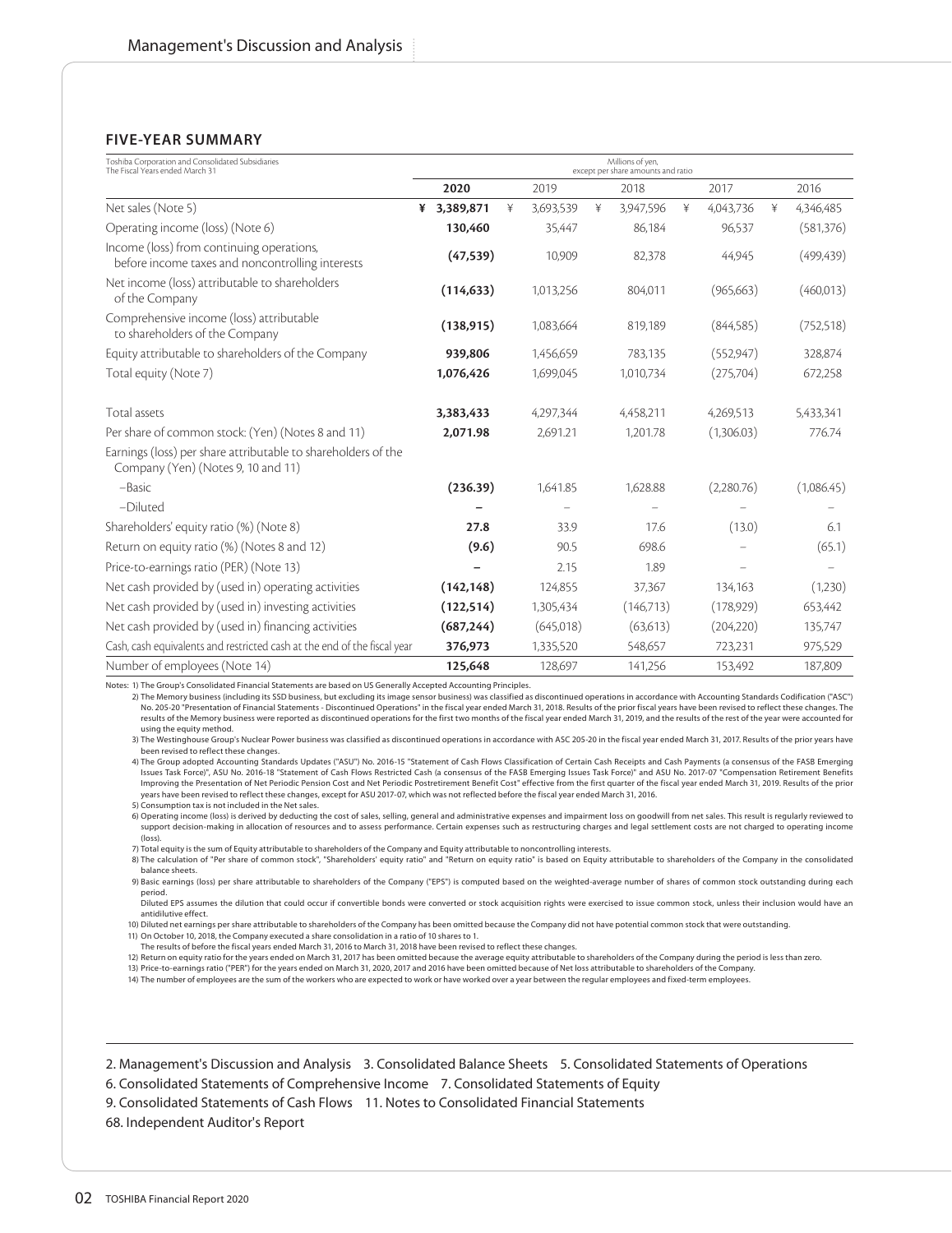#### Toshiba Corporation and Consolidated Subsidiaries As at March 31, 2020 and 2019

|                                                                                                                    | Millions of yen                | Thousands of<br>US dollars<br>(Note 1) |                                    |
|--------------------------------------------------------------------------------------------------------------------|--------------------------------|----------------------------------------|------------------------------------|
| Assets                                                                                                             | 2020                           | 2019                                   | 2020                               |
| <b>Current assets:</b>                                                                                             |                                |                                        |                                    |
| Cash and cash equivalents                                                                                          | ¥<br>376,973                   | ¥<br>1,335,520                         | \$.<br>3,458,468                   |
| Notes, accounts receivable and contract assets (Notes 6 and 12):                                                   |                                |                                        |                                    |
| Notes receivable                                                                                                   | 71,591                         | 79,072                                 | 656,798                            |
| Accounts receivable and contract assets                                                                            | 920.322                        | 955.649                                | 8.443.321                          |
| Allowance for doubtful notes, accounts receivable and contract assets                                              | (21, 119)                      | (19, 466)                              | (193, 752)                         |
| Inventories (Note 7)                                                                                               | 482,327                        | 468,878                                | 4,425,018                          |
| Other receivables (Note 6)                                                                                         | 70,664                         | 82,944                                 | 648,294                            |
| Prepaid expenses and other current assets (Notes 4 and 20)                                                         | 137,341                        | 131.261                                | 1,260,009                          |
| Total current assets                                                                                               | 2,038,099                      | 3,033,858                              | 18,698,156                         |
| Long-term receivables and investments:                                                                             |                                |                                        |                                    |
| Long-term receivables (Notes 6 and 12)                                                                             | 7,315                          | 8,603                                  | 67,110                             |
| Investments in and advances to affiliates (Notes 5 and 8)                                                          | 428,384                        | 501,052                                | 3,930,128                          |
| Marketable securities and other investments (Notes 4, 5 and 10)                                                    | 77,003                         | 85,965                                 | 706,450                            |
| Total long-term receivables and investments                                                                        | 512,702                        | 595,620                                | 4,703,688                          |
| <b>Property, plant and equipment</b> (Notes 4, 16, and 21):<br>Land<br><b>Buildings</b><br>Machinery and equipment | 41,819<br>644,571<br>1,261,488 | 42,442<br>642,613<br>1,243,888         | 383,661<br>5,913,495<br>11,573,284 |
| Construction in progress                                                                                           | 35,368                         | 28,939                                 | 324,477                            |
|                                                                                                                    | 1,983,246                      | 1,957,882                              | 18,194,917                         |
| Accumulated depreciation                                                                                           | (1,562,949)                    | (1,572,162)                            | (14, 338, 981)                     |
| Total property, plant and equipment                                                                                | 420,297                        | 385,720                                | 3,855,936                          |
| Operating lease right-of-use assets (Notes 21):                                                                    |                                |                                        |                                    |
| Total operating lease right-of-use assets                                                                          | 155,513                        | $\overline{a}$                         | 1,426,725                          |
| Other assets:                                                                                                      |                                |                                        |                                    |
| Goodwill and other intangible assets (Notes 4, 9, 16 and 21)                                                       | 119,677                        | 116,595                                | 1,097,954                          |
| Deferred tax assets (Note 17)                                                                                      | 84,336                         | 99,003                                 | 773,725                            |
| Other assets (Notes 4 and 20)                                                                                      | 52,809                         | 66,548                                 | 484,486                            |
| Total other assets                                                                                                 | 256,822                        | 282,146                                | 2,356,165                          |
|                                                                                                                    |                                |                                        |                                    |

The accompanying notes are an integral part of these statements.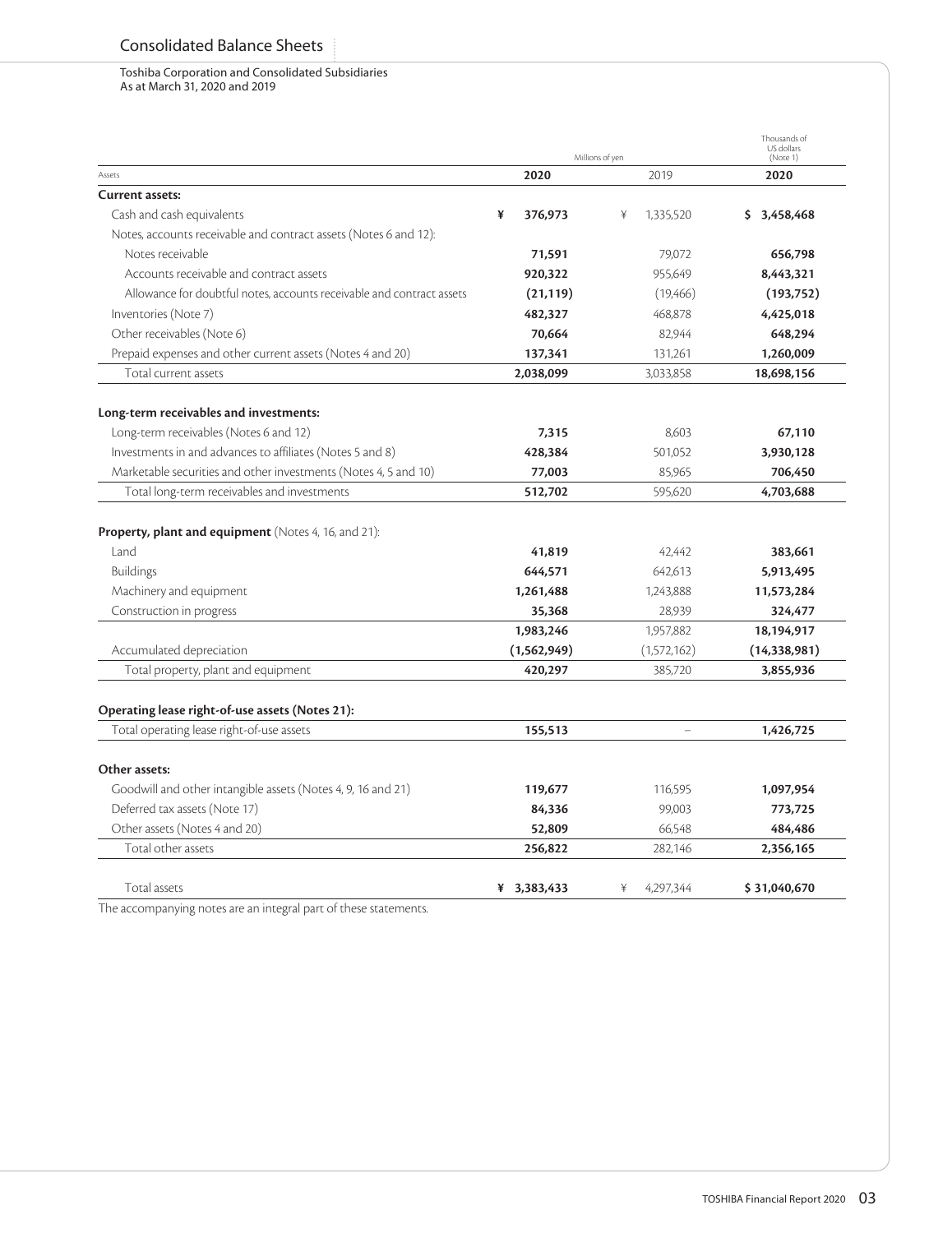# Consolidated Balance Sheets

#### Toshiba Corporation and Consolidated Subsidiaries As at March 31, 2020 and 2019

|                                                                                                                                                             |   | Millions of yen | Thousands of<br>US dollars<br>(Note 1) |           |                 |
|-------------------------------------------------------------------------------------------------------------------------------------------------------------|---|-----------------|----------------------------------------|-----------|-----------------|
| Liabilities and equity                                                                                                                                      |   | 2020            |                                        | 2019      | 2020            |
| <b>Current liabilities:</b>                                                                                                                                 |   |                 |                                        |           |                 |
| Short-term borrowings (Notes 10 and 20)                                                                                                                     | ¥ | 13,339          | ¥                                      | 26.991    | \$<br>122,376   |
| Current portion of long-term debt (Notes 10 and 20)                                                                                                         |   | 49,310          |                                        | 330.753   | 452,385         |
| Notes and accounts payable                                                                                                                                  |   | 502.066         |                                        | 660.792   | 4,606,110       |
| Other payables and accrued expenses (Notes 24 and 26)                                                                                                       |   | 286,000         |                                        | 297,334   | 2,623,853       |
| Current lease liabilities (Note 21)                                                                                                                         |   | 44,529          |                                        |           | 408,523         |
| Accrued income and other taxes (Note 17)                                                                                                                    |   | 64,382          |                                        | 49,422    | 590,661         |
| Advance payments received (Note 12)                                                                                                                         |   | 266,129         |                                        | 301,450   | 2,441,550       |
| Other current liabilities (Notes 4, 12, 20, 23 and 24)                                                                                                      |   | 172,162         |                                        | 211,677   | 1,579,469       |
| Total current liabilities                                                                                                                                   |   | 1,397,917       |                                        | 1,878,419 | 12,824,927      |
| Long-term liabilities:                                                                                                                                      |   |                 |                                        |           |                 |
| Long-term debt (Notes 10 and 20)                                                                                                                            |   | 173,754         |                                        | 76,935    | 1,594,073       |
| Accrued pension and severance costs (Note 11)                                                                                                               |   | 431,632         |                                        | 434,487   | 3,959,927       |
| Non-current lease liabilities (Note 21)                                                                                                                     |   | 114,219         |                                        |           | 1,047,881       |
| Deferred tax liabilities (Note 17)                                                                                                                          |   | 56,519          |                                        | 57,515    | 518,523         |
| Other liabilities (Notes 4, 17, 20, 23, 24, 26 and 27)                                                                                                      |   | 132,966         |                                        | 150,943   | 1,219,871       |
| Total long-term liabilities                                                                                                                                 |   | 909,090         |                                        | 719,880   | 8,340,275       |
| <b>Total liabilities</b>                                                                                                                                    |   | ¥ 2,307,007     | ¥                                      | 2.598.299 | \$21,165,202    |
| <b>Equity attributable to shareholders of the Company</b> (Note 18):<br>Common stock:<br>Authorized-1,000,000,000 shares issued:<br>2020-455,000,000 shares |   |                 |                                        |           |                 |
| 2019-544.000.000 shares                                                                                                                                     | ¥ | 200,175         | ¥                                      | 200.044   | 1,836,468<br>S. |
| Retained earnings (accumulated deficit)                                                                                                                     |   | 1,031,231       |                                        | 1.528.463 | 9,460,835       |
| Accumulated other comprehensive loss                                                                                                                        |   | (286, 593)      |                                        | (262,311) | (2,629,294)     |
| Treasury stock, at cost:                                                                                                                                    |   |                 |                                        |           |                 |
| 2020-1,422,054 shares<br>2019-2,735,038 shares                                                                                                              |   | (5,007)         |                                        | (9,537)   | (45, 936)       |
| Total equity attributable to shareholders of the Company                                                                                                    |   | 939,806         |                                        | 1,456,659 | 8,622,073       |
| Equity attributable to noncontrolling interests                                                                                                             |   | 136,620         |                                        | 242,386   | 1,253,395       |
| Total equity                                                                                                                                                |   | ¥ 1,076,426     | ¥                                      | 1,699,045 | \$9,875,468     |
| <b>Commitments and contingent liabilities</b> (Notes 22, 23 and 24)                                                                                         |   |                 |                                        |           |                 |
| Total liabilities and equity                                                                                                                                |   | 43,383,433      | ¥                                      | 4,297,344 | \$31,040,670    |
|                                                                                                                                                             |   |                 |                                        |           |                 |

The accompanying notes are an integral part of these statements.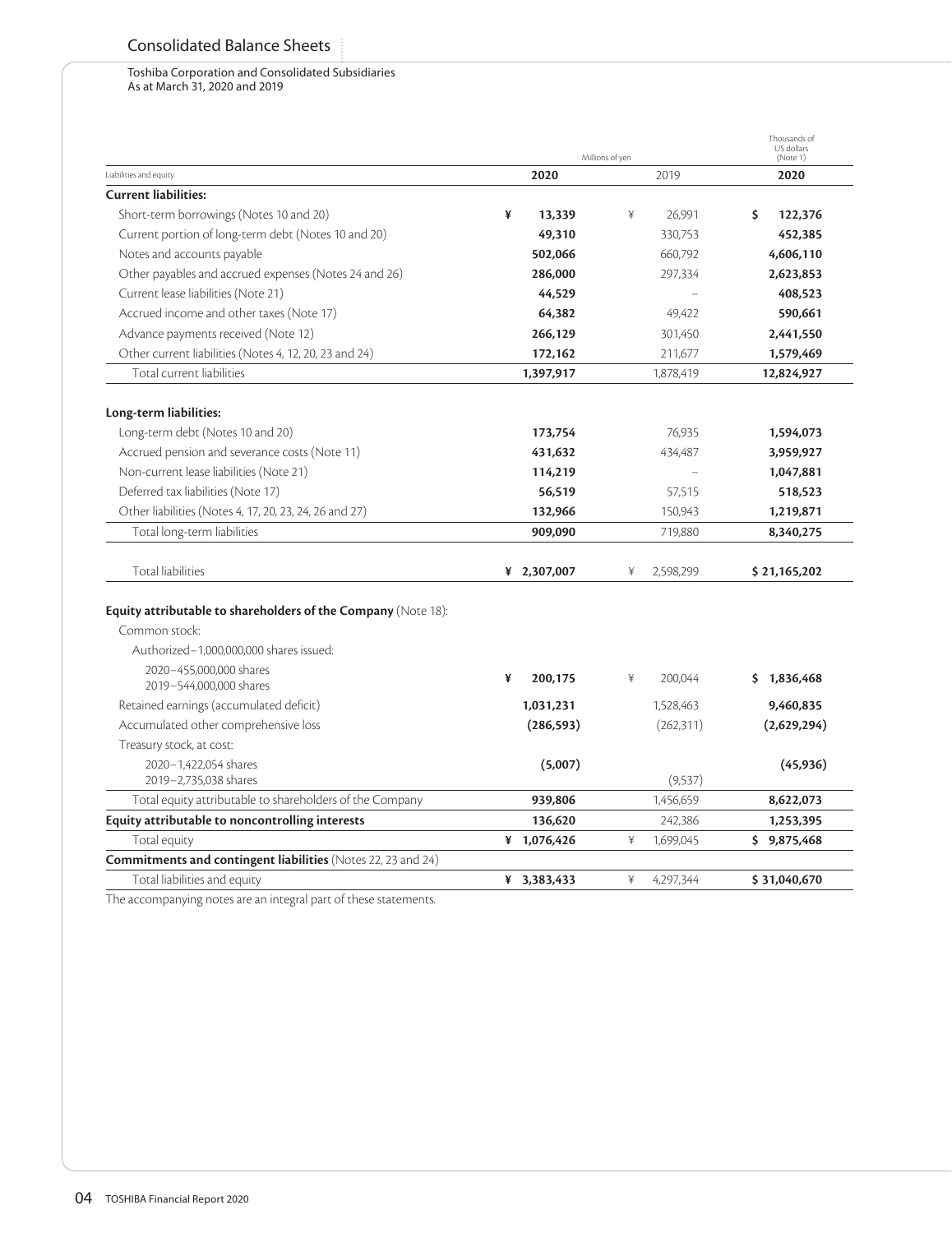Toshiba Corporation and Consolidated Subsidiaries For the fiscal years ended March 31, 2020 and 2019

|                                                                                              | Millions of yen | Thousands of<br>US dollars<br>(Note 1) |               |
|----------------------------------------------------------------------------------------------|-----------------|----------------------------------------|---------------|
|                                                                                              | 2020            | 2019                                   | 2020          |
| Sales and other income:                                                                      |                 |                                        |               |
| Net sales                                                                                    | ¥ 3,389,871     | 3,693,539<br>¥                         | \$31,099,734  |
| Interest and dividend income                                                                 | 4,245           | 6,249                                  | 38,945        |
| Equity in earnings of affiliates (Notes 3 and 8)                                             |                 | 12,901                                 |               |
| Other income (Notes 4, 5, 15 and 20)                                                         | 29,752          | 49,487                                 | 272,954       |
|                                                                                              | 3,423,868       | 3,762,176                              | 31,411,633    |
| Costs and expenses:                                                                          |                 |                                        |               |
| Cost of sales (Notes 4, 9, 11, 13, 16, 21, 25 and 26)                                        | 2,472,002       | 2,783,564                              | 22,678,917    |
| Selling, general and administrative expenses (Notes 9, 11, 13, 14, 25 and 26)                | 787,409         | 864,690                                | 7,223,936     |
| Impairment loss on goodwill (Notes 4 and 9)                                                  |                 | 9,838                                  |               |
| Interest expenses                                                                            | 5,409           | 10,563                                 | 49,624        |
|                                                                                              |                 |                                        |               |
| Equity in losses of affiliates (Notes 3 and 8)                                               | 58,957          |                                        | 540,890       |
| Other expenses (Notes 4, 5, 6, 11, 15, 20, and 24)                                           | 147,630         | 82,612                                 | 1,354,404     |
|                                                                                              | 3,471,407       | 3,751,267                              | 31,847,771    |
| Income (loss) from continuing operations,                                                    |                 |                                        |               |
| before income taxes and noncontrolling interests                                             | (47, 539)       | 10,909                                 | (436, 138)    |
| <b>Income taxes</b> (Note 17):                                                               |                 |                                        |               |
| Current                                                                                      | 19,423          | 30,793                                 | 178,192       |
| Deferred                                                                                     | 15,697          | (15,241)                               | 144,009       |
|                                                                                              | 35,120          | 15,552                                 | 322,201       |
|                                                                                              |                 |                                        |               |
| Loss from continuing operations,<br>before noncontrolling interests                          | (82, 659)       | (4,643)                                | (758, 339)    |
|                                                                                              |                 |                                        |               |
| Income (loss) from discontinued operations,                                                  |                 |                                        |               |
| <b>before noncontrolling interests</b> (Notes 3 and 20)                                      | (13, 794)       | 1,040,240                              | (126, 551)    |
| Net income (loss) before noncontrolling interests                                            | (96, 453)       | 1,035,597                              | (884, 890)    |
| Less: Net income attributable                                                                |                 |                                        |               |
| to noncontrolling interests                                                                  | 18,180          | 22,341                                 | 166.789       |
| Net income (loss) attributable to shareholders of the Company                                | (114, 633)<br>¥ | ¥<br>1,013,256                         | \$(1,051,679) |
|                                                                                              |                 |                                        |               |
| Per Share Data                                                                               |                 |                                        |               |
|                                                                                              |                 |                                        | US dollars    |
| Basic net earnings per share attributable                                                    |                 | Yen                                    | (Note 1)      |
| to shareholders of the Company (Note 19)                                                     |                 |                                        |               |
| Loss from continuing operations                                                              | (207.95)<br>¥   | (43.72)<br>¥                           | (1.91)<br>\$  |
| Earnings (loss) from discontinued operations                                                 | (28.44)<br>¥    | 1,685.57<br>¥                          | \$<br>(0.26)  |
| Net earnings (loss)                                                                          | ¥<br>(236.39)   | ¥<br>1,641.85                          | \$<br>(2.17)  |
|                                                                                              |                 |                                        |               |
| Cash dividends per share<br>The accompanying notes are an integral part of these statements. | ¥<br>20.00      | ¥<br>30.00                             | \$<br>0.18    |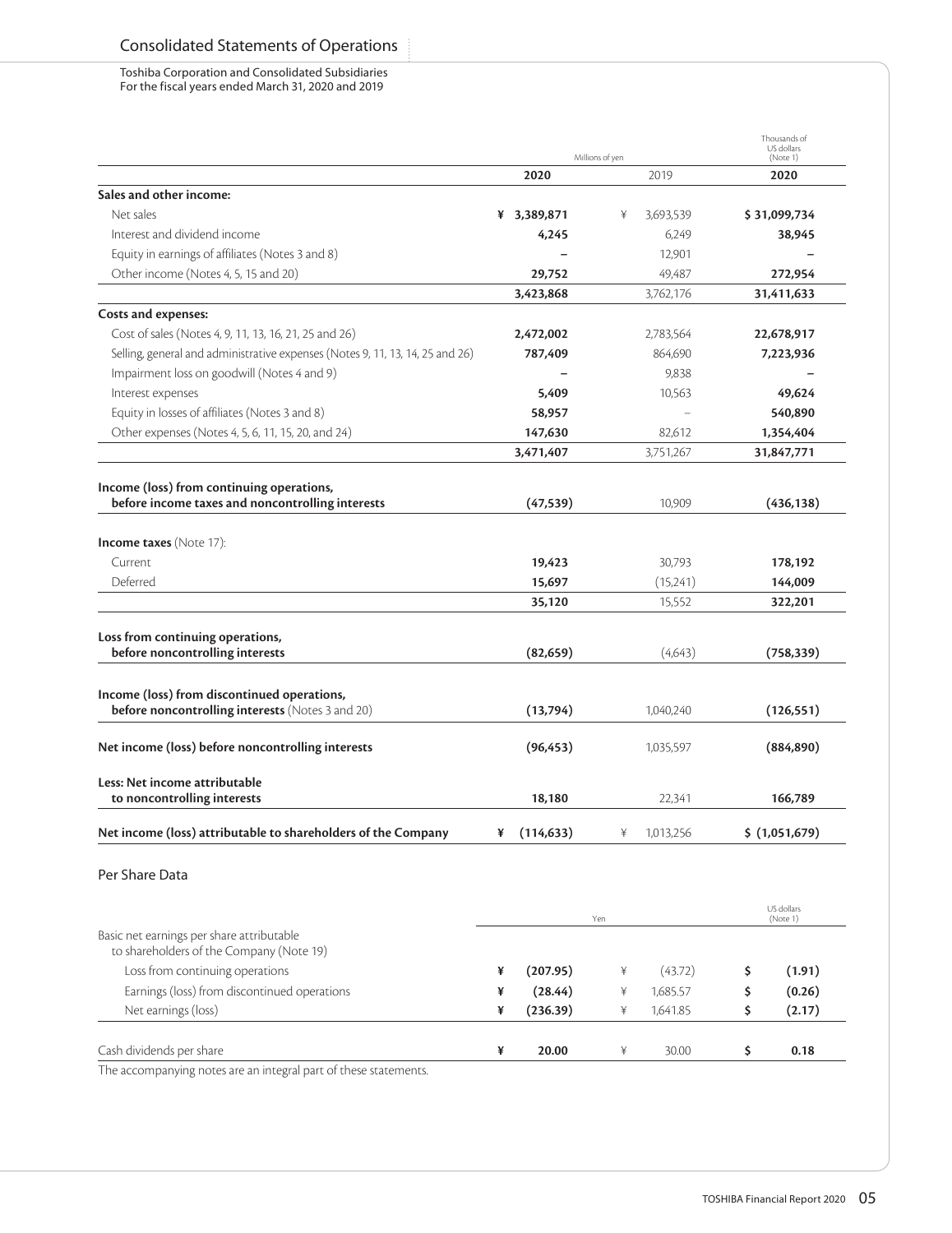Toshiba Corporation and Consolidated Subsidiaries For the fiscal years ended March 31, 2020 and 2019

|                                                                            | Millions of yen | Thousands of<br>US dollars<br>(Note 1) |                  |
|----------------------------------------------------------------------------|-----------------|----------------------------------------|------------------|
|                                                                            | 2020            | 2019                                   | 2020             |
| Net income (loss) before noncontrolling interests                          | ¥<br>(96, 453)  | 1,035,597<br>¥                         | (884, 890)<br>\$ |
| <b>Other comprehensive income (loss), net of tax (Note 18)</b>             |                 |                                        |                  |
| Net unrealized gains and losses on securities (Note 5)                     | (28)            | 40                                     | (257)            |
| Foreign currency translation adjustments                                   | (17, 265)       | 62,172                                 | (158, 394)       |
| Pension liability adjustments (Note 11)                                    | (9,213)         | 5,043                                  | (84, 523)        |
| Net unrealized gains and losses on derivative instruments (Note 20)        | 173             | 999                                    | 1,587            |
| Total other comprehensive income (loss)                                    | (26, 333)       | 68,254                                 | (241, 587)       |
| Comprehensive income (loss) before noncontrolling interests                | (122, 786)      | 1,103,851                              | (1, 126, 477)    |
| Less:Comprehensive income attributable<br>to noncontrolling interests      | 16,129          | 20,187                                 | 147,973          |
| Comprehensive income (loss) attributable<br>to shareholders of the Company | (138, 915)<br>¥ | 1,083,664<br>¥                         | \$(1,274,450)    |

The accompanying notes are an integral part of these statements.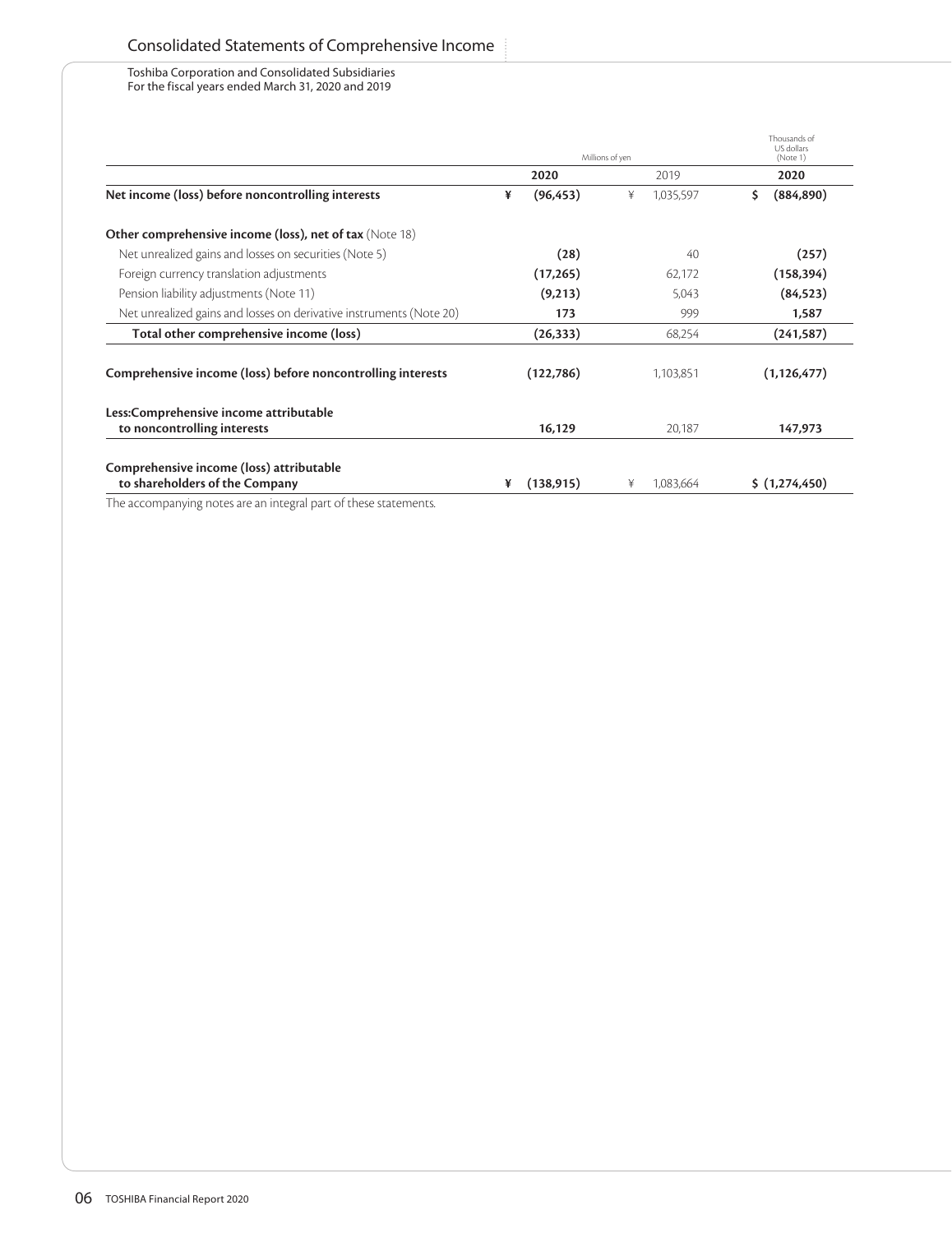# Consolidated Statements of Equity

Toshiba Corporation and Consolidated Subsidiaries For the fiscal years ended March 31, 2020 and 2019

|                                                                                                     |   |                 |                               |                                                  | Millions of yen                                    |                   |                                                                   |                                                           |                 |       |
|-----------------------------------------------------------------------------------------------------|---|-----------------|-------------------------------|--------------------------------------------------|----------------------------------------------------|-------------------|-------------------------------------------------------------------|-----------------------------------------------------------|-----------------|-------|
|                                                                                                     |   | Common<br>stock | Additional<br>paid-in capital | Retained<br>earnings<br>(accumulated<br>deficit) | Accumulated<br>other<br>comprehen-<br>sive<br>loss | Treasury<br>stock | Equity<br>attributable<br>to<br>shareholders<br>of<br>the Company | Equity<br>attributable to<br>non controlling<br>interests | Total<br>equity |       |
| Balance at March 31, 2018                                                                           | ¥ | 499,999 ¥       | 357,153 ¥                     | 223,615 ¥                                        | $(295,572)$ ¥                                      | $(2,060)$ ¥       | 783,135 ¥                                                         | 227,599 ¥ 1,010,734                                       |                 |       |
| Cumulative effect of application of<br>ASU 2014-09                                                  |   |                 |                               | 3,822                                            |                                                    |                   | 3,822                                                             | 481                                                       | 4,303           |       |
| Cumulative effect of application of<br>ASU 2016-01                                                  |   |                 |                               | 37,147                                           | (37, 147)                                          |                   |                                                                   |                                                           |                 |       |
| Cumulative effect of application of<br>ASU 2016-16                                                  |   |                 |                               | (3,273)                                          |                                                    |                   | (3,273)                                                           | (979)                                                     | (4,252)         |       |
| Transfer to additional paid-in capital<br>from common stock (Note 18)                               |   | (299,999)       | 299,999                       |                                                  |                                                    |                   |                                                                   |                                                           |                 |       |
| Transfer to retained earnings<br>(accumulated deficit) from additional<br>paid-in capital (Note 18) |   |                 | (657,794)                     | 657,794                                          |                                                    |                   |                                                                   |                                                           |                 |       |
| Change in ownership for<br>noncontrolling interests and others                                      |   | 44              | 642                           |                                                  |                                                    |                   | 686                                                               | 4,829                                                     | 5,515           |       |
| Dividends attributable to<br>shareholders of the Company                                            |   |                 |                               | (11, 448)                                        |                                                    |                   | (11, 448)                                                         |                                                           | (11, 448)       |       |
| Dividends attributable to<br>noncontrolling interests                                               |   |                 |                               |                                                  |                                                    |                   |                                                                   | (9,731)                                                   | (9,731)         |       |
| Comprehensive income:                                                                               |   |                 |                               |                                                  |                                                    |                   |                                                                   |                                                           |                 |       |
| Net income                                                                                          |   |                 |                               | 1,013,256                                        |                                                    |                   | 1,013,256                                                         | 22,341                                                    | 1,035,597       |       |
| Other comprehensive income<br>(loss), net of tax (Note 18):                                         |   |                 |                               |                                                  |                                                    |                   |                                                                   |                                                           |                 |       |
| Net unrealized gains and losses on<br>securities (Note 5)                                           |   |                 |                               |                                                  | 20                                                 |                   | 20                                                                | 20                                                        |                 | 40    |
| Foreign currency translation<br>adjustments                                                         |   |                 |                               |                                                  | 62,429                                             |                   | 62,429                                                            | (257)                                                     | 62,172          |       |
| Pension liability adjustments<br>(Note 11)                                                          |   |                 |                               |                                                  | 7,102                                              |                   | 7,102                                                             | (2,059)                                                   | 5,043           |       |
| Net unrealized gains and losses on<br>derivative instruments (Note 20)                              |   |                 |                               |                                                  | 857                                                |                   | 857                                                               | 142                                                       |                 | 999   |
| Total comprehensive income                                                                          |   |                 |                               |                                                  |                                                    |                   | 1,083,664                                                         | 20,187                                                    | 1,103,851       |       |
| Purchase, disposal and retirement of<br>treasury stock, net, at cost                                |   |                 |                               | (392, 450)                                       |                                                    | (7, 477)          | (399, 927)                                                        |                                                           | (399, 927)      |       |
| Balance at March 31, 2019                                                                           |   | 200,044         | $\qquad \qquad -$             | 1,528,463                                        | (262, 311)                                         | (9,537)           | 1,456,659                                                         | 242,386                                                   | 1,699,045       |       |
| Cumulative effect of application of<br>ASU 2016-02 (Note 2)                                         |   |                 |                               | (446)                                            |                                                    |                   | (446)                                                             | (22)                                                      |                 | (468) |
| Transfer to retained earnings<br>(accumulated deficit) from additional<br>paid-in capital (Note 18) |   |                 | 67,213                        | (67, 213)                                        |                                                    |                   |                                                                   |                                                           |                 |       |
| Change in ownership for<br>noncontrolling interests and others                                      |   | 131             | (1, 120)                      |                                                  |                                                    |                   | (989)                                                             | (2,208)                                                   | (3, 197)        |       |
| Change due to tender offer for shares<br>of 3 listed subsidiaries (Note 18)                         |   |                 | (66,093)                      |                                                  |                                                    |                   | (66,093)                                                          | (108, 229)                                                | (174, 322)      |       |
| Dividends attributable to shareholders<br>of the Company                                            |   |                 |                               | (10, 112)                                        |                                                    |                   | (10, 112)                                                         |                                                           | (10, 112)       |       |
| Dividends attributable to<br>noncontrolling interests                                               |   |                 |                               |                                                  |                                                    |                   |                                                                   | (11, 436)                                                 | (11, 436)       |       |
| Comprehensive income (loss):                                                                        |   |                 |                               |                                                  |                                                    |                   |                                                                   |                                                           |                 |       |
| Net loss                                                                                            |   |                 |                               | (114, 633)                                       |                                                    |                   | (114, 633)                                                        | 18,180                                                    | (96, 453)       |       |
| Other comprehensive income<br>(loss), net of tax (Note 18):                                         |   |                 |                               |                                                  |                                                    |                   |                                                                   |                                                           |                 |       |
| Net unrealized gains and losses on<br>securities (Note 5)                                           |   |                 |                               |                                                  | (8)                                                |                   | (8)                                                               | (20)                                                      |                 | (28)  |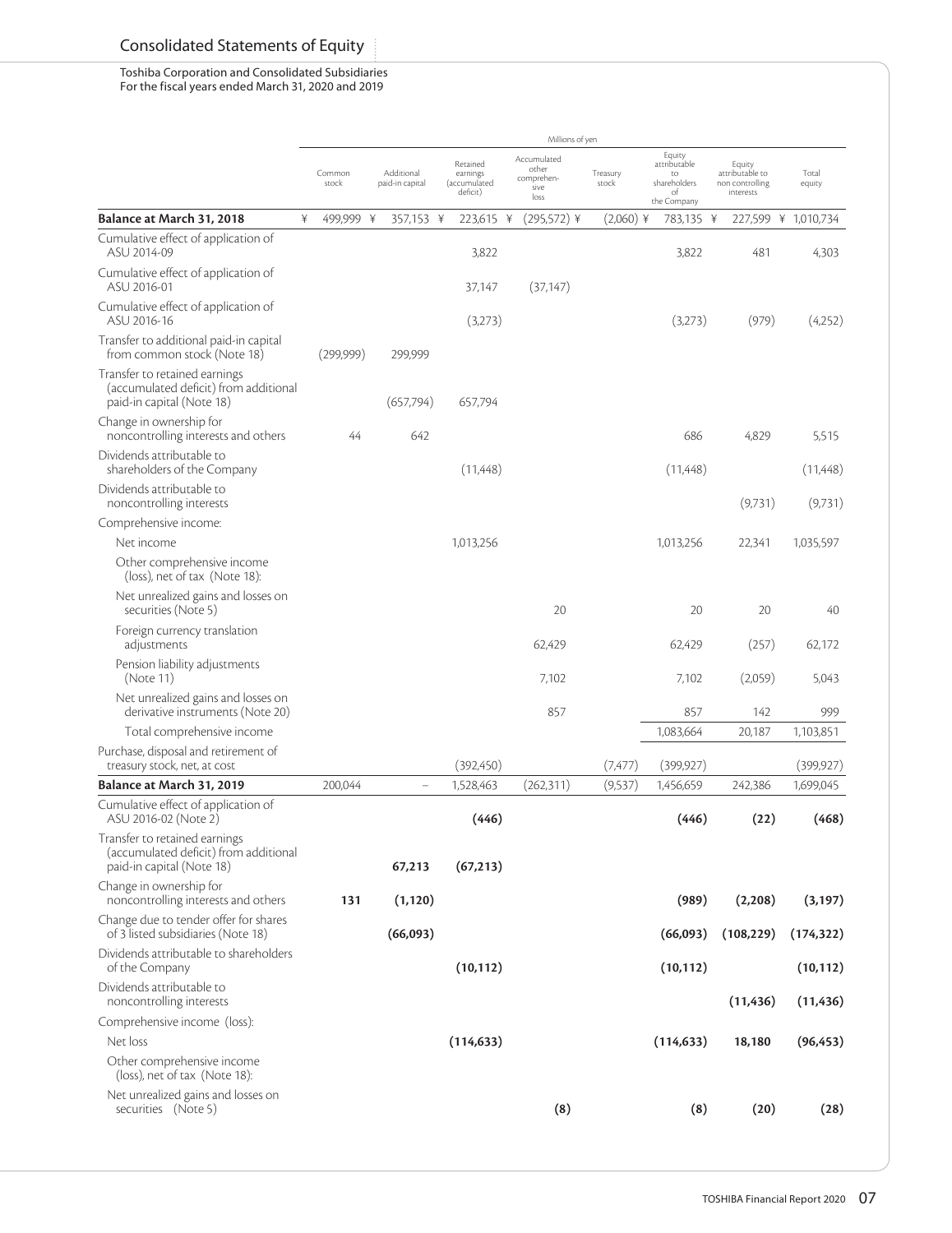# Consolidated Statements of Equity

Toshiba Corporation and Consolidated Subsidiaries For the fiscal years ended March 31, 2020 and 2019

| Balance at March 31, 2020                                              | 200.175 | $-$ ¥1,031,231 ¥ (286,593) ¥ |       | $(5,007)$ ¥ 939,806 ¥ 136,620 ¥1,076,426 |         |            |
|------------------------------------------------------------------------|---------|------------------------------|-------|------------------------------------------|---------|------------|
| Purchase, disposal and retirement of<br>treasury stock, net, at cost   |         | (304, 828)                   | 4.530 | (300, 298)                               |         | (300, 298) |
| Total comprehensive income (loss)                                      |         |                              |       | (138, 915)                               | 16,129  | (122, 786) |
| Net unrealized gains and losses on<br>derivative instruments (Note 20) |         | 216                          |       | 216                                      | (43)    | 173        |
| Pension liability adjustments<br>(Note 11)                             |         | (11,005)                     |       | (11,005)                                 | 1,792   | (9,213)    |
| Foreign currency translation<br>adjustments                            |         | (13, 485)                    |       | (13, 485)                                | (3,780) | (17, 265)  |

The accompanying notes are an integral part of these statements.

(Note) 3 listed subsidiaries are Toshiba Plant System & Services Corporation, NISHISHIBA ELECTRIC CO., LTD., and NuFlare Technology, Inc. The impact on Other comprehensive income (loss), net of tax, due to the tender offer for the shares of 3 listed subsidiaries consists of Net unrealized gains and losses on securities of ¥16 million (\$147 thousand), Foreign currency translation adjustments of ¥186 million (\$1,706 thousand), Pension liability adjustments of ¥(3,077 million) (\$(28,229) thousand), and Net unrealized gains and losses on derivative instruments of ¥10 million (\$92 thousand).

The tender offer for the shares of 3 listed subsidiaries is described in Note 18.

|                                                                                                        |    |                 |                               |  |                                                  |   | Thousands of US dollars (Note 1)                   |                   |                                                                   |   |                                                           |    |                 |
|--------------------------------------------------------------------------------------------------------|----|-----------------|-------------------------------|--|--------------------------------------------------|---|----------------------------------------------------|-------------------|-------------------------------------------------------------------|---|-----------------------------------------------------------|----|-----------------|
|                                                                                                        |    | Common<br>stock | Additional<br>paid-in capital |  | Retained<br>earnings<br>(accumulated<br>deficit) |   | Accumulated<br>other<br>comprehen-<br>sive<br>loss | Treasury<br>stock | Equity<br>attributable<br>to<br>shareholders<br>of<br>the Company |   | Equity<br>attributable to<br>non controlling<br>interests |    | Total<br>equity |
| Balance at March 31, 2019                                                                              | Ś. | 1,835,266       | $-5$                          |  | 14,022,596                                       | Ŝ | $(2,406,523)$ \$                                   | $(87, 495)$ \$    | 13,363,844                                                        | Ŝ | 2,223,725                                                 | -Ŝ | 15,587,569      |
| Cumulative effect of application of<br>ASU 2016-02 (Note 2)                                            |    |                 |                               |  | (4,092)                                          |   |                                                    |                   | (4,092)                                                           |   | (202)                                                     |    | (4,294)         |
| Transfer to retained earnings<br>(accumulated deficit) from<br>additional paid-in capital<br>(Note 18) |    |                 | 616,633                       |  | (616, 633)                                       |   |                                                    |                   |                                                                   |   |                                                           |    |                 |
| Change in ownership for<br>noncontrolling<br>interests and others                                      |    | 1.202           | (10, 275)                     |  |                                                  |   |                                                    |                   | (9,073)                                                           |   | (20, 257)                                                 |    | (29, 330)       |
| Change due to tender offer for<br>shares of 3 listed subsidiaries<br>(Note 18)                         |    |                 | (606, 358)                    |  |                                                  |   |                                                    |                   | (606, 358)                                                        |   | (992, 927)                                                |    | (1,599,285)     |
| Dividends attributable to<br>shareholders of the Company                                               |    |                 |                               |  | (92, 770)                                        |   |                                                    |                   | (92, 770)                                                         |   |                                                           |    | (92, 770)       |
| Dividends attributable to<br>noncontrolling interests                                                  |    |                 |                               |  |                                                  |   |                                                    |                   |                                                                   |   | (104, 917)                                                |    | (104, 917)      |
| Comprehensive income (loss):                                                                           |    |                 |                               |  |                                                  |   |                                                    |                   |                                                                   |   |                                                           |    |                 |
| Net loss                                                                                               |    |                 |                               |  | (1,051,679)                                      |   |                                                    |                   | (1,051,679)                                                       |   | 166,789                                                   |    | (884, 890)      |
| Other comprehensive income<br>(loss), net of tax (Note 18):                                            |    |                 |                               |  |                                                  |   |                                                    |                   |                                                                   |   |                                                           |    |                 |
| Net unrealized gains and losses on<br>securities (Note 5)                                              |    |                 |                               |  |                                                  |   | (74)                                               |                   | (74)                                                              |   | (183)                                                     |    | (257)           |
| Foreign currency translation<br>adjustments                                                            |    |                 |                               |  |                                                  |   | (123, 715)                                         |                   | (123, 715)                                                        |   | (34, 679)                                                 |    | (158, 394)      |
| Pension liability adjustments<br>(Note 11)                                                             |    |                 |                               |  |                                                  |   | (100, 963)                                         |                   | (100, 963)                                                        |   | 16,440                                                    |    | (84, 523)       |
| Net unrealized gains and losses on<br>derivative instruments (Note 20)                                 |    |                 |                               |  |                                                  |   | 1,981                                              |                   | 1,981                                                             |   | (394)                                                     |    | 1,587           |
| Total comprehensive income<br>$(\text{loss})$                                                          |    |                 |                               |  |                                                  |   |                                                    |                   | (1, 274, 450)                                                     |   | 147,973                                                   |    | (1, 126, 477)   |
| Purchase, disposal and retirement of<br>treasury stock, net, at cost                                   |    |                 |                               |  | (2,796,587)                                      |   |                                                    | 41,559            | (2,755,028)                                                       |   |                                                           |    | (2,755,028)     |
| Balance at March 31, 2020                                                                              |    | \$1,836,468     |                               |  |                                                  |   | $-$ \$ 9,460,835 \$ (2,629,294) \$                 |                   |                                                                   |   | (45,936) \$ 8,622,073 \$ 1,253,395 \$ 9,875,468           |    |                 |

The accompanying notes are an integral part of these statements.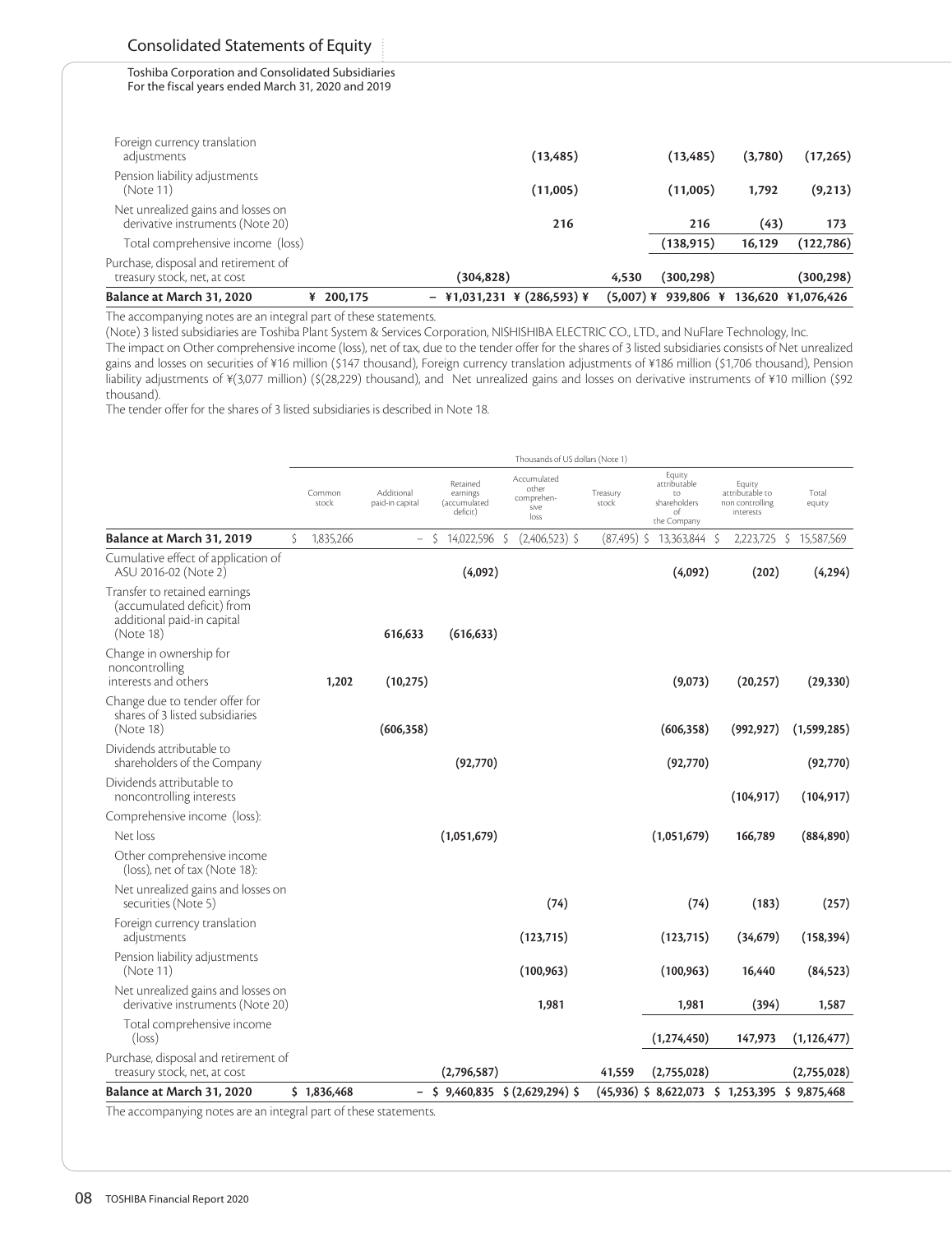# Consolidated Statements of Cash Flows

Toshiba Corporation and Consolidated Subsidiaries For the fiscal years ended March 31, 2020 and 2019

|                                                                                                                                       | Millions of yen | Thousands of<br>US dollars<br>(Note 1) |                 |
|---------------------------------------------------------------------------------------------------------------------------------------|-----------------|----------------------------------------|-----------------|
|                                                                                                                                       | 2020            | 2019                                   | 2020            |
| Cash flows from operating activities                                                                                                  |                 |                                        |                 |
| Net income (loss) before noncontrolling interests                                                                                     | ¥<br>(96, 453)  | ¥<br>1,035,597                         | \$<br>(884,890) |
| Adjustments to reconcile net income (loss) before noncontrolling<br>interests to net cash provided by (used in) operating activities: |                 |                                        |                 |
| Depreciation and amortization                                                                                                         | 79,615          | 78,518                                 | 730,413         |
| Provisions for pension and severance costs, less payments                                                                             | (13, 725)       | (13,031)                               | (125, 917)      |
| Deferred income taxes                                                                                                                 | 15,697          | (12,641)                               | 144,009         |
| Equity in (earnings) losses of affiliates, net of dividends                                                                           | 67,318          | (6,608)                                | 617,596         |
| Loss from sales, disposal and impairment of property, plant and<br>equipment and intangible assets, net                               | 6,871           | 23,276                                 | 63,037          |
| (Gain) loss from sales and impairment of securities, net                                                                              | 484             | (936, 386)                             | 4,440           |
| Changes in operating assets and liabilities:                                                                                          |                 |                                        |                 |
| (Increase) decrease in notes, accounts receivable and contract assets                                                                 | 38,891          | (41, 935)                              | 356,798         |
| Increase in inventories                                                                                                               | (20,049)        | (65,899)                               | (183, 936)      |
| Decrease in notes and accounts payable, trade                                                                                         | (156, 220)      | (10, 396)                              | (1,433,211)     |
| Increase (decrease) in accrued income and other taxes                                                                                 | 15,541          | (14, 111)                              | 142,578         |
| Increase (decrease) in advance payments received                                                                                      | (33, 582)       | 7,241                                  | (308,092)       |
| Others                                                                                                                                | (46, 536)       | 81,230                                 | (426, 935)      |
| Net cash provided by (used in) operating activities                                                                                   | (142, 148)      | 124,855                                | (1,304,110)     |
| Cash flows from investing activities                                                                                                  |                 |                                        |                 |
| Proceeds from sale of property, plant and equipment and intangible assets                                                             | 4,216           | 4,749                                  | 38,679          |
| Proceeds from sale of securities                                                                                                      | 1,954           | 1,637                                  | 17,927          |
| Acquisition of property, plant and equipment                                                                                          | (119, 267)      | (122, 555)                             | (1,094,193)     |
| Acquisition of intangible assets                                                                                                      | (15,901)        | (15,682)                               | (145, 881)      |
| Purchase of securities                                                                                                                | (3, 497)        | (1, 913)                               | (32,083)        |
| (Increase) decrease in investments in affiliates                                                                                      | 295             | (30, 381)                              | 2,706           |
| Proceeds from sale of Toshiba Memory Corporation stock                                                                                |                 | 1,458,289                              |                 |
| Others                                                                                                                                | 9,686           | 11,290                                 | 88,863          |
| Net cash provided by (used in) investing activities                                                                                   | (122, 514)      | 1,305,434                              | (1, 123, 982)   |
| Cash flows from financing activities                                                                                                  |                 |                                        |                 |
| Proceeds from long-term debt                                                                                                          | 160,910         | 4,605                                  | 1,476,239       |
| Repayment of long-term debt                                                                                                           | (352, 691)      | (198,906)                              | (3, 235, 697)   |
| Decrease in short-term borrowings, net                                                                                                | (13, 377)       | (63,047)                               | (122, 725)      |
| Dividends paid                                                                                                                        | (23, 319)       | (22,249)                               | (213, 936)      |
| Purchase of treasury stock, net                                                                                                       | (300, 886)      | (399, 924)                             | (2,760,422)     |
| Payments of tender offer for shares of 3 listed subsidiaries                                                                          | (161, 373)      |                                        | (1,480,486)     |
| Others                                                                                                                                | 3,492           | 34,503                                 | 32,036          |
| Net cash used in financing activities                                                                                                 | (687, 244)      | (645,018)                              | (6,304,991)     |
| Effect of exchange rate changes on cash and cash equivalents                                                                          | (6, 641)        | 1,592                                  | (60, 926)       |
| Net increase (decrease) in cash and cash equivalents                                                                                  | (958, 547)      | 786,863                                | (8,794,009)     |
| Cash and cash equivalents at the beginning of the fiscal year                                                                         | 1,335,520       | 548,657                                | 12,252,477      |
| Cash and cash equivalents at the end of the fiscal year                                                                               | 376,973         | 1,335,520                              | 3,458,468       |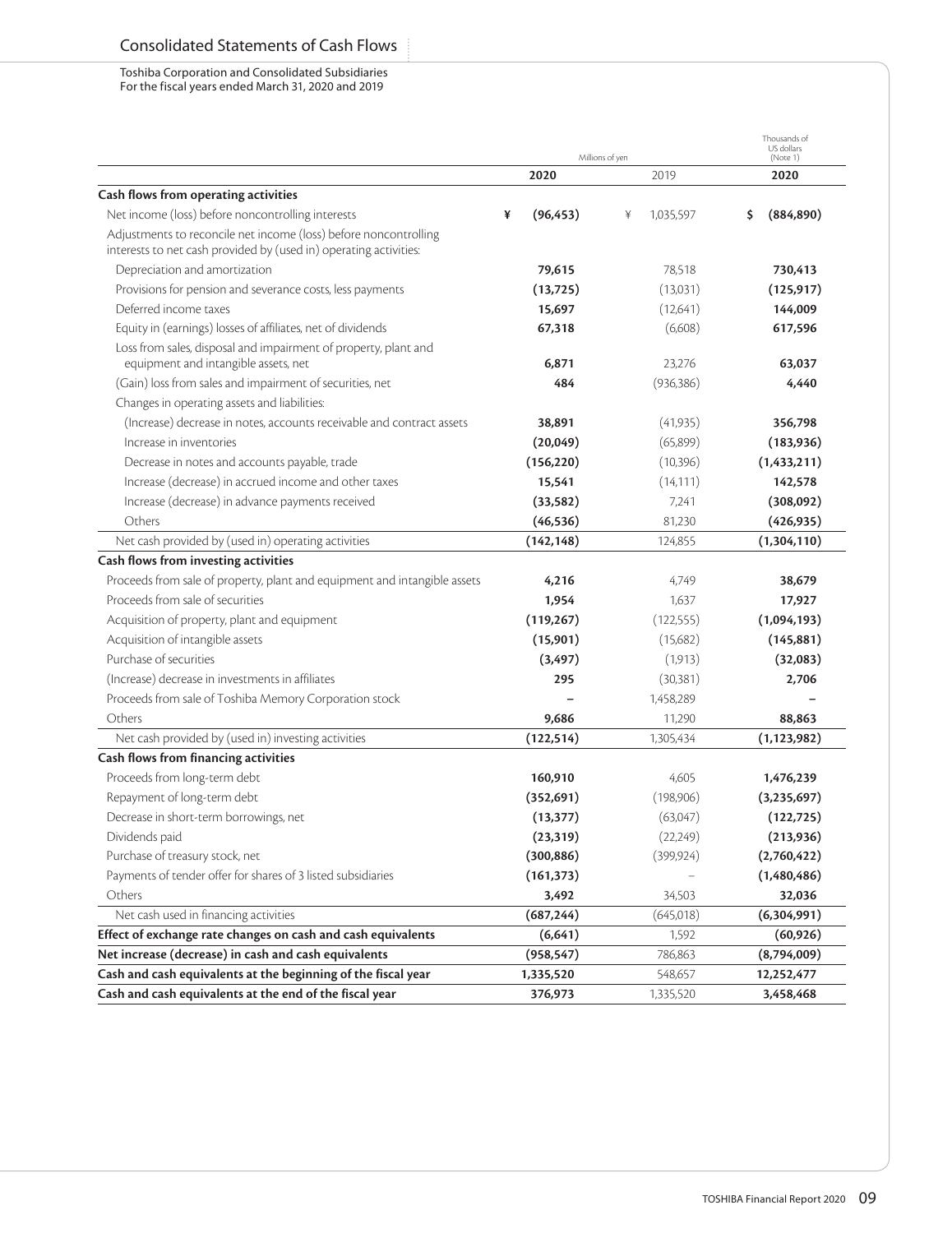# Consolidated Statements of Cash Flows

Toshiba Corporation and Consolidated Subsidiaries For the fiscal years ended March 31, 2020 and 2019

## **Supplemental disclosure of cash flow information**

|                                                       |   | Thousands of<br>US dollars |   |           |  |         |
|-------------------------------------------------------|---|----------------------------|---|-----------|--|---------|
|                                                       |   | 2020                       |   | 2019      |  | 2020    |
| Cash paid during the fiscal year:                     |   |                            |   |           |  |         |
| Interest                                              | ¥ | 5,571                      | ¥ | 10.383    |  | 51,110  |
| Income taxes                                          |   | 21,478                     |   | 70,263    |  | 197,046 |
| Sale of Toshiba Memory Corporation stock:             |   |                            |   |           |  |         |
| Assets transferred (net of cash and cash equivalents) |   |                            |   | 1,372,076 |  |         |
| Liabilities relinquished                              |   |                            |   | 538,760   |  |         |

The accompanying notes are an integral part of these statements.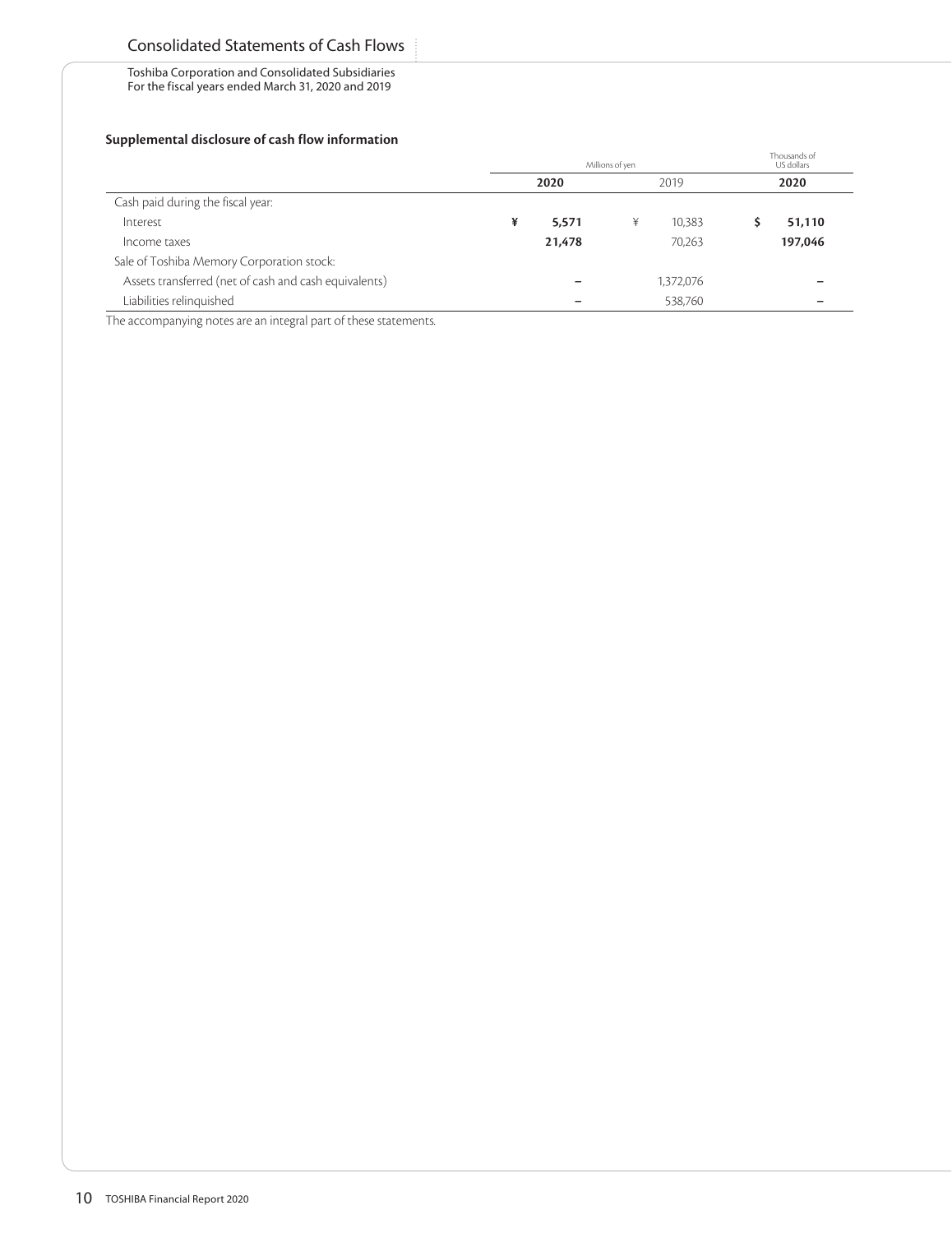## **1. PRINCIPLES AND PROCEDURES OF ACCOUNTING TREATMENT, AND PRESENTATION METHOD OF CONSOLIDATED FINANCIAL STATEMENTS**

The accompanying consolidated financial statements are presented in accordance with accounting principles generally accepted in the United States of America ("US GAAP").

The Group issued American Depository Receipts in February 1962, and European Depository Receipts in February 1970. By doing so, the Group prepared and disclosed consolidated financial statements based on the terminology, forms and preparation methods required in connection with offering and placement of American Depository Receipts ("US GAAP Consolidated Financial Statements"). For this reason, the Group submitted an "Application for approval pursuant to handling guideline No. 86 for the Regulations of Consolidated Financial Statements" to the Minister of Finance on March 22, 1978, and obtained approval under the Ministry of Finance Certificate No. 494 on March 31 of the same year. Since then, the Group has prepared and disclosed US GAAP Consolidated Financial Statements.

The Group had been registered with the US Securities and Exchange Commission since the issuance of American Depositary Receipts in February 1962; however, it is no longer registered after the expiration of the deposit contract in November 1978.

Significant differences between the accounting principles and the presentation methods adopted by the Group for the consolidated financial statements compared to the ones in Japan, are described as follows:

As used in the notes accompanying the consolidated financial statements, "the Company" represents Toshiba Corporation and "the Group" represents Toshiba Corporation and its consolidated subsidiaries, unless the context otherwise requires.

#### 1) Format of consolidated statements of operations

Consolidated statements of operations are prepared in a single-step income statement, under which profit or loss is presented by deducting total costs and expenses from total sales and other income.

#### 2) Consolidation of variable interest entities

In accordance with Accounting Standards Codification ("ASC") No. 810 "Consolidation" ("ASC No. 810"), the consolidated financial statements include the accounts of the variable interest entities ("VIEs") for which the Group is the primary beneficiary as described in Note 28.

#### 3) Goodwill and other intangible assets

In accordance with ASC No.350 "Intangibles – Goodwill and Other", the Group does not amortize goodwill and other intangible assets with indefinite useful lives but tests it for impairment at least annually.

#### 4) Allowance for compensated absences

In accordance with ASC No.710 "Compensation-General", the Group accrues a liability for amounts to be paid as a result of employees' rights to compensated absences.

#### 5) Accrued pension and severance costs

Accrued pension and severance costs are recorded in accordance with ASC No. 715 "Compensation-Retirement Benefits". Settlements and curtailments of retirement benefit plans and the transfer to the Japanese government of the substitutional portion of employee pension are also accounted in accordance with this ASC.

#### 6) Discontinued operations

In accordance with ASC No. 205-20 "Presentation of Financial Statements - Discontinued Operations", the financial position and the results of operations relating to discontinued operations are presented separately in the consolidated balance sheets and consolidated statements of operations as those of discontinued operations. Refer to Note 3 for the presentation of discontinued operations.

#### 7) Income tax expenses or benefits

In accordance with ASC No. 740-20 "Intra-period Tax Allocation", the Group allocates total income tax expenses or benefits to different components of comprehensive income and shareholders' equity. Refer to Note 17 for the presentation of income taxes.

#### 8) The amount of expenses for newly issued shares

The amount of expenses for newly issued shares after considering the tax effect is deducted from Additional paid-in capital.

#### 9) Equity securities

In accordance with ASC No. 321 "Investments-Equity Securities", equity securities are measured at fair value and the changes are recognized in net income.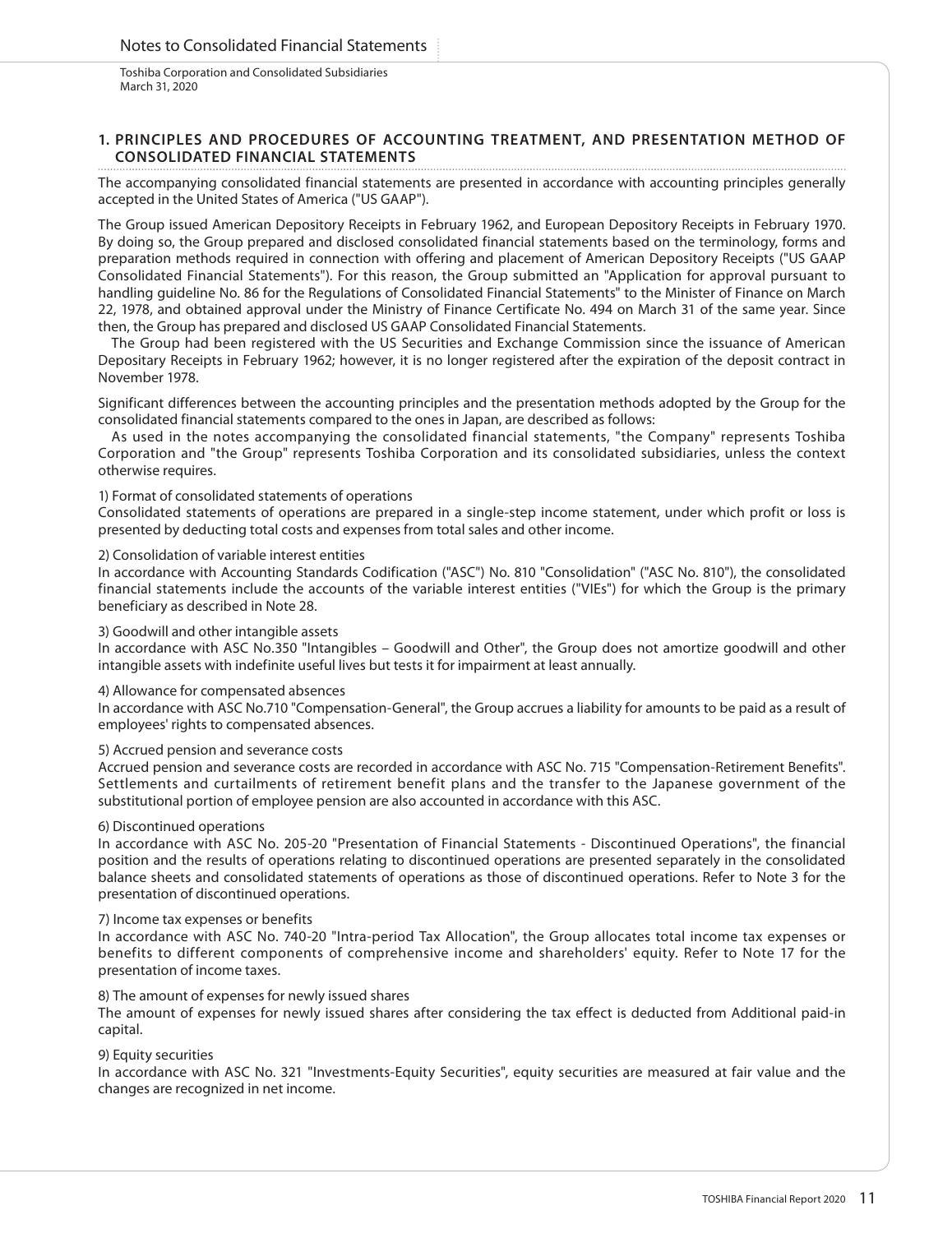## 10) Leases

In accordance with ASC No. 842 "Leases", the Group recognizes right-of-use assets and lease liabilities in the consolidated balance sheets related to their agreements that are classified as operating leases.

## **US DOLLAR AMOUNTS**

US dollar amounts are included solely for convenience of readers. These translations should not be construed as a representation that the yen could be converted into US dollars at this rate or any other rates. The amounts shown in US dollars are not intended to be computed in accordance with generally accepted accounting principles in the United States for the translation of foreign currency amounts. The rate of ¥109=US \$1, the approximate current rate of exchange at March 31, 2020, has been used throughout for the purpose of presentation of the US dollar amounts in the accompanying consolidated financial statements.

## **2. SUMMARY OF SIGNIFICANT ACCOUNTING POLICIES**

#### **1) BASIS OF CONSOLIDATION AND INVESTMENTS IN AFFILIATES**

The consolidated financial statements include the accounts of the Company, its majority-owned subsidiaries and VIEs for which the Group is the primary beneficiary in accordance with the ASC No. 810. All significant intra-entity transactions and account balances are eliminated on consolidation.

Investments in affiliates over which the Group has the ability to exercise significant influence are accounted for under the equity method of accounting. Net income (loss) attributable to shareholders of the Company includes its equity in net income (loss) of such affiliates after elimination of unrealized intra-entity gains. The proportionate share of the income or loss of the companies accounted for under the equity method is recognized from the most recent available financial statements.

#### **2) USE OF ESTIMATES**

The preparation of the consolidated financial statements requires management to make estimates and assumptions that impact assets and liabilities, revenues and expenses, and the disclosure of contingent assets and liabilities. These estimates and assumptions are based on best available information at the date of preparation of the consolidated financial statements, and take into account the effects of COVID-19, including the assumptions that production will recover by July 2020 and demand will remain low for at least 1 year.

The Group has identified significant areas where it believes assumptions and estimates are particularly critical to the consolidated financial statements. These are the determination of impairment of long-lived tangible and intangible assets, securities and goodwill, collectability of receivables, recoverability of deferred tax assets, uncertain tax positions, pension accounting, revenue recognition and other valuation allowances and reserves including contingencies for litigations. Note that actual results may differ from those estimates.

## **3) CASH EQUIVALENTS**

All highly liquid investments with original maturities of 3 months or less at the date of purchase are considered to be cash equivalents.

## **4) FOREIGN CURRENCY TRANSLATION**

The assets and liabilities of foreign consolidated subsidiaries and affiliates that operate in a local currency environment are translated into Japanese yen at applicable current exchange rates at the end of the fiscal year. Income and expense items are translated at average exchange rates prevailing during the fiscal year. The effects of these translation adjustments are included in accumulated other comprehensive income (loss) and reported as a component of equity. Exchange gains and losses resulting from foreign currency transactions and translation of assets and liabilities denominated in foreign currencies are included in other income or other expenses in the consolidated statements of operations.

## **5) ALLOWANCE FOR DOUBTFUL NOTES AND ACCOUNTS RECEIVABLE**

An allowance for doubtful notes and accounts receivable is recorded based on a combination of the write-off history, aging analysis and an evaluation of any specific known troubled accounts. When all collection efforts are exhausted including legal recourse, the accounts or portions thereof are deemed to be uncollectible are charged against the allowance.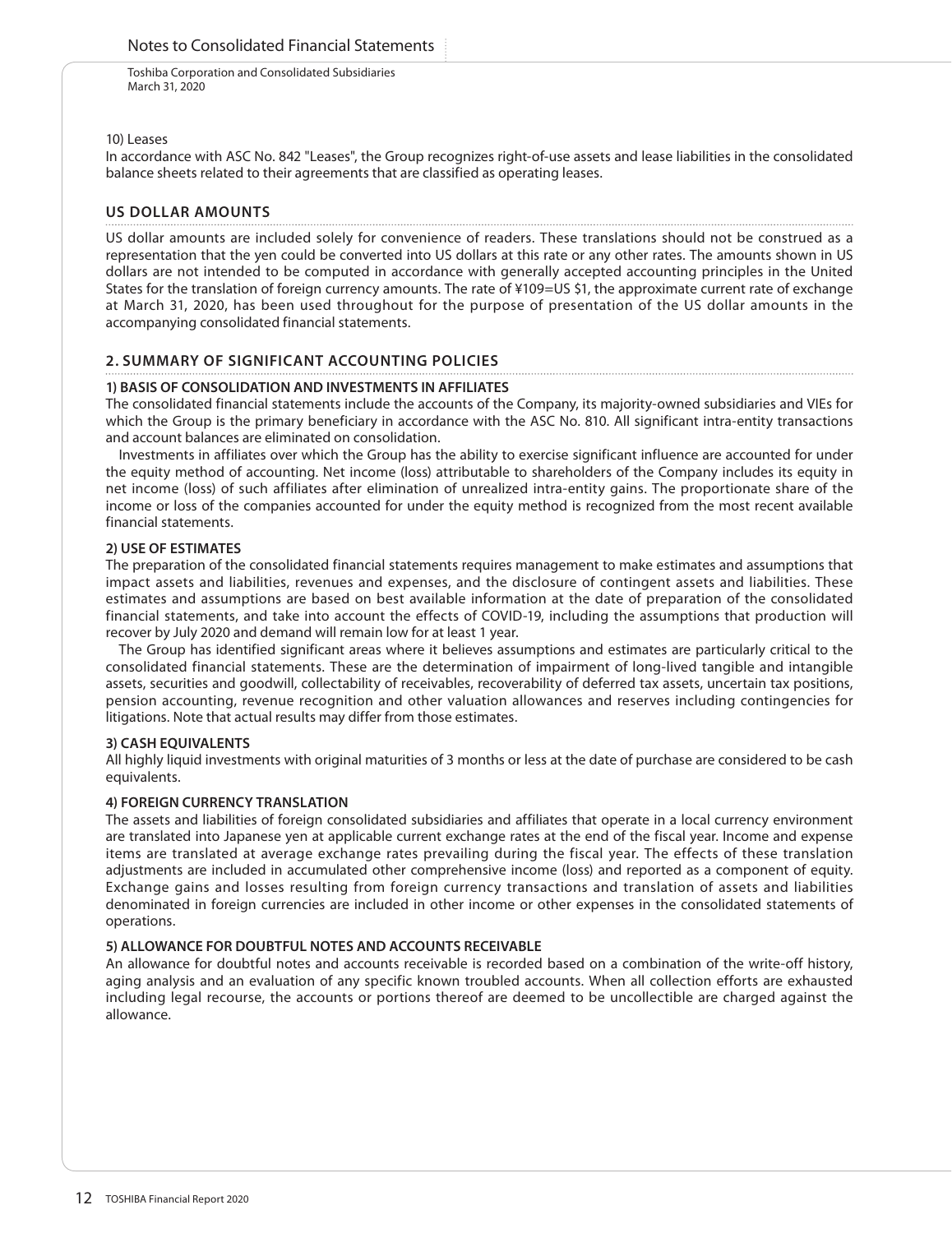#### **6) MARKETABLE SECURITIES AND OTHER INVESTMENTS**

Marketable securities contain both debt securities and equity securities. The Group classifies debt securities as availablefor-sale which are measured at fair value, with unrealized gains and losses included in accumulated other comprehensive income (loss), net of tax. Equity securities are measured at fair value, with changes recorded as net income (loss). The Group elects to measure an equity security that does not have a readily determinable fair value under the cost method minus impairment, if any, and recognizes positive or negative changes resulting from observable price changes in orderly transactions for the identical or a similar investment of the same issuer. Realized gains or losses on the sale of securities are based on the average cost of a particular security held at the time of sale.

Other investments without quoted market prices are stated at cost.

Decreases in the fair value of equity securities measured at cost are evaluated qualitatively for indicators of impairment. Any resulting impairments are recorded as a loss for the estimated decline in fair value. In addition, debt securities and other investments are regularly reviewed for other-than-temporary impairments in the carrying amount based on criteria that include the length of time and the extent to which the market value has been less than cost, the financial condition and near-term prospects of the issuer and the Group's intent and ability to retain marketable securities and investment securities for a period of time sufficient to allow for any anticipated recovery in market value. When such a decline exists, the Group recognizes an impairment loss to the extent of such decline.

#### **7) INVENTORIES**

Raw materials, finished products and work in process for products are stated at the lower of cost or net realizable value, cost being determined primarily by the average cost method. Finished products and work in process for contract items are stated at the lower of cost or estimated realizable value, cost being determined by accumulated production costs.

Certain inventory held by the Group is designated for long-term contracts and is included in current assets in accordance with the operating cycle for construction-type contracts.

#### **8) PROPERTY, PLANT AND EQUIPMENT**

Property, plant and equipment, including significant renewals and additions, are carried at cost. Depreciation for property, plant and equipment is computed primarily by the straight-line method.

The estimated useful lives of buildings are 3 to 60 years, and those of machinery and equipment are 2 to 20 years. Maintenance and repairs, including minor renewals and betterments, are expensed as incurred.

#### **9) IMPAIRMENT OF LONG-LIVED ASSETS**

Long-lived assets, other than goodwill and intangible assets with indefinite useful lives, are evaluated for impairment using an estimate of undiscounted cash flows whenever events or changes in circumstances indicate that the carrying amount of such asset may not be recoverable. If the estimate of undiscounted cash flow is less than the carrying amount of the asset, an impairment loss is recorded based on the fair value of the asset. Fair value is determined by using the anticipated cash flows discounted at a rate commensurate with the risk involved. For assets held for sale, an impairment loss is further increased by costs to sell. Long-lived assets to be disposed of other than by means of sale, are considered to be held and used until disposed of.

#### **10) GOODWILL AND OTHER INTANGIBLE ASSETS**

Goodwill and intangible assets with indefinite useful lives are not amortized, but instead are tested for impairment at least annually. Goodwill is assigned to reporting units. If the carrying amount of a reporting unit exceeds its fair value, the implied fair value of goodwill is calculated. If the carrying amount of reporting units' goodwill exceeds the implied fair value of that goodwill, an impairment loss shall be recognized to the amount equal to that excess on the condition that it should not exceed the total amount of goodwill allocated to that reporting unit. The annual goodwill measurement date is generally January 1 for each reporting unit. In addition to the annual impairment test, an impairment test is performed if any situation that indicates a decline in enterprise fair value (for example, an adverse change in the business climate, etc.) arises.

Intangible assets with finite useful lives, consist primarily of core and current technology and software, are amortized using the straight-line method over their respective contractual periods or estimated useful lives.

#### **11) ENVIRONMENTAL LIABILITIES**

Liabilities for environmental remediation and other environmental costs are accrued when environmental assessments or remedial efforts are probable and the costs can be reasonably estimated, based on current law and existing technologies. Such liabilities are subsequently adjusted as further information develops or circumstances change. Costs of future obligations are not discounted to their present values.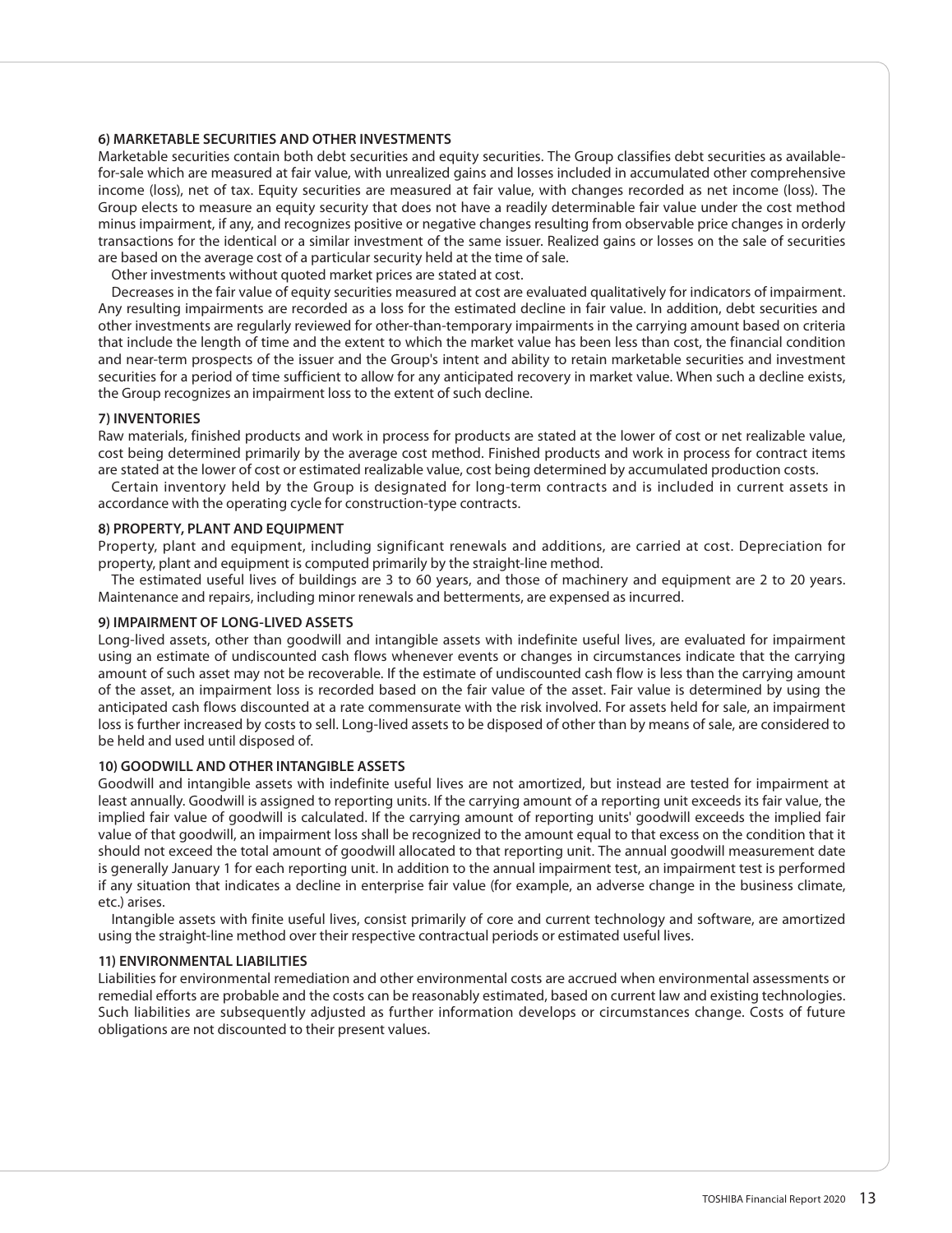## **12) INCOME TAXES**

The provision for income taxes is computed based on the income (loss) from continuing operations, before income taxes and noncontrolling interests included in the consolidated statements of operations. Deferred income taxes are recorded to reflect the expected future tax consequences of temporary differences between the tax basis of assets and liabilities and their reported amounts in the financial statements, and are measured by applying currently enacted tax laws. The effect on deferred tax assets and liabilities of a change in tax rates is recognized in income in the period that a law regarding the change is enacted. Valuation allowances are recorded to reduce deferred tax assets when it is more likely than not that a tax benefit will not be realized.

The Group recognizes the financial statement effects of tax positions when they are more likely than not, based on the technical merits, that the tax positions will be sustained upon examination by the tax authorities. Benefits from tax positions that meet the more-likely-than-not recognition threshold are measured at the largest amount of benefit that is greater than 50% likely of being realized upon settlement.

## **13) ACCRUED PENSION AND SEVERANCE COSTS**

The Group have various retirement benefit plans covering substantially all employees. Prior service costs resulting from amendments to the plans are amortized over the average remaining service period of the employees that are expected to receive the benefits. Unrecognized actuarial gains and losses that exceed 10% of the greater of the projected benefit obligation or the fair value of plan assets are also amortized over the average remaining service period of the employees expected to receive the benefits.

#### **14) NET EARNINGS (LOSS) PER SHARE ATTRIBUTABLE TO SHAREHOLDERS OF THE COMPANY**

Basic net earnings (loss) per share attributable to shareholders of the Company ("EPS") are computed based on the weighted-average number of shares of common stock outstanding during each period.

#### **15) REVENUE RECOGNITION**

The Group adopted ASC No.606 "Revenue from Contracts with Customers".

The key goods and services of the Group include mass-produced standard products (e.g., semiconductors, multifunction peripherals, and Point of Sale (POS) systems), made-to-order products under a construction-type or productiontype contract with specifications unique to a customer (e.g., nuclear power generation systems, thermal power generation systems, public infrastructure and train, industrial systems) and services, such as maintenance services.

The Group recognizes revenue when (or as) the promised goods or services are transferred to customers, which occurs when (or as) the customers obtain control of the promised goods or services.

The revenue is calculated by deducting expected rebates from the promised consideration under the agreement with a customer.

## **16) PROVISION FOR CONTRACT LOSSES**

A provision for contract losses is recorded in its entirety when the loss first becomes evident.

#### **17) SHIPPING AND HANDLING COSTS**

The Group includes shipping and handling costs, which totaled ¥35,899 million (\$329,349 thousand) and ¥40,042 million for the fiscal years ended March 31, 2020 and 2019 respectively, in selling, general and administrative expenses.

#### **18) DERIVATIVE FINANCIAL INSTRUMENTS**

The Group uses a variety of derivative financial instruments, which include forward exchange contracts, interest rate swap agreements, currency swap agreements and currency options for the purpose of currency exchange rate and interest rate risk management. The Group's policies prohibit holding or issuing derivative financial instruments for speculative or trading purposes. Refer to Note 20 for descriptions of these financial instruments.

The Group recognizes all derivative financial instruments, such as forward exchange contracts, interest rate swap agreements, currency swap agreements and currency options in the consolidated financial statements at fair value. Changes in the fair value of derivative financial instruments are either recognized periodically in income or in equity as a component of accumulated other comprehensive income (loss), whether they qualify as a fair value hedge or a cash flow hedge. Changes in fair value of derivative financial instruments accounted for as fair value hedges are recorded in income along with the portion of the change in the fair value of the hedged item that relates to the hedged risk. Changes in fair value of derivative financial instruments accounted for as cash flow hedges are recorded in accumulated other comprehensive income (loss), net of tax.

The Group utilizes forward exchange contracts and foreign-currency-denominated debt in order to hedge the risk of fluctuation of exchange rate on the investments in foreign subsidiaries. The income or loss on the hedging derivative or non derivative instrument in a hedge of a net investment in foreign subsidiaries is reported in other comprehensive income as a part of foreign currency translation adjustment to the extent it is effective as a hedge. The amounts of the hedge whose effectiveness cannot be recognized are recorded in income (loss). When all or partial investments in foreign subsidiaries are sold or when an entity is liquidated, the hedge amounts are recorded in income (loss).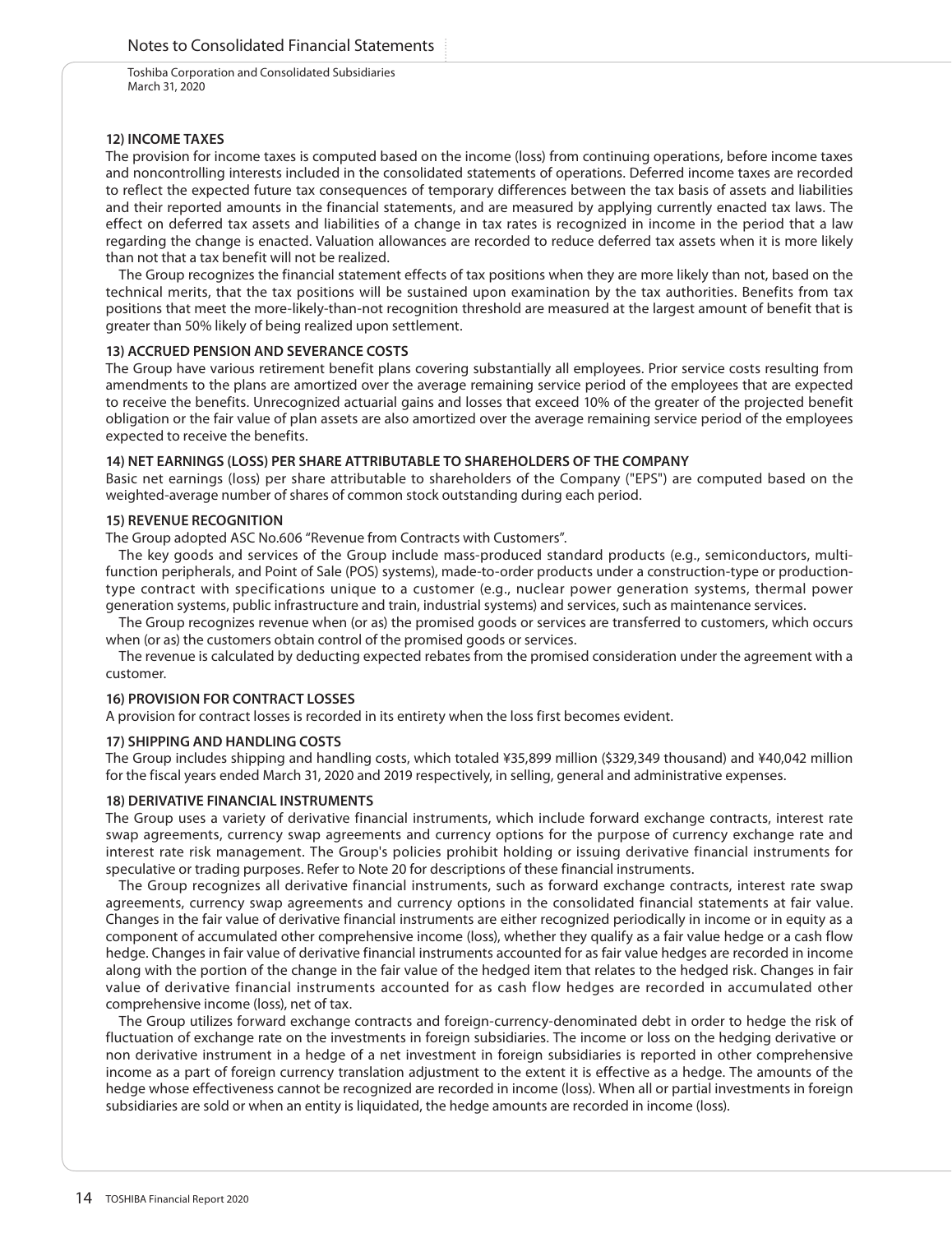#### **19) LEASES**

The Group determines whether a contract is or contains a lease on the contract start date. If the contract conveys the right to control the use of identified asset for period of time in exchange for consideration, the contract is or contains a lease.

For contracts that are or contain a lease, the Group elects the practical expedient to not separate the lease and nonlease components for all contracts other than real estate and vehicles.

The lease term is determined based on the Group's consideration of the specified lease term in the contract, options to extend a lease if the Group is reasonably certain it will extend the option, lessee termination options to the extent that the Group is reasonably certain it will not exercise such option, as well as lessor options to extend or terminate the lease.

The Group classifies a lease as a finance lease if it transfers all the risk and rewards incidental to ownership of an underlying asset to a lessee. All leases that are not classified as a finance lease are considerd operating leases.

At the lease commencement date, the Group recognizes a right-of-use asset and a lease liability.

The right-of-use asset is measured at cost and consists of the following: the amount of the initial measurement of the lease liability; any lease payments made at or before the lease commencement date, less any lease incentives received; any initial direct costs incurred by the lessee; and estimates of the costs to the lessee in dismantling and removing the underlying asset and restoring the underlying asset or the site as required by the terms of the lease.

At the lease commencement date, the lease liability is measured at the present value of the future lease payments. The Group uses the rate implicit in the lease as a discount rate to determine the present value if it can readily identify the rate, otherwise its incremental borrowing rate.

Regarding finance lease amortization, the Group amortizes the right-of-use asset from the lease commencement date to the earlier of the end of the useful life or the lease term unless the Group is transferred ownership of the underlying asset by lessor or is reasonably certain to exercise the option to purchase the underlying asset.

Operating lease payments are recognized as an expense on a straight-line basis over the lease term.

Short term lease payments are recognized as an expense on a straight-line basis over the lease term.

#### **20) SALES OF RECEIVABLES**

The Group has transferred certain trade notes and accounts receivable under several securitization programs. When a transfer of financial assets is eligible to be accounted for as a sale under ASC No.860 "Transfers and Servicing" ("ASC No.860"), these securitization transactions are accounted for as a sale and the receivables sold under these facilities are excluded from the accompanying consolidated balance sheets.

#### **21) ASSET RETIREMENT OBLIGATIONS**

The Group records asset retirement obligations at fair value in the period incurred. The fair value of the liability is added to the carrying amount of the associated asset. This additional carrying amount is then depreciated over the life of the asset. The liability increases due to the passage of time based on the time value of money until the obligation is settled. Subsequent to the initial recognition, the liability is adjusted for any revisions to the expected amount of the retirement obligation, and for accretion of the liability due to the passage of time.

#### **22) ADOPTION OF NEW ACCOUNTING STANDARDS**

In February 2016, the FASB issued ASU No. 2016-02 "Leases". ASU No. 2016-02 requires lessees to recognize right-of-use assets and lease liabilities in the consolidated balance sheets, with some exceptions, related to their lease agreements that are classified as operating leases.

The Group adopted ASU No. 2016-02 effective from the first quarter, beginning April 1, 2019, and recognized the cumulative effect of initial application as an adjustment to the opening balance of retained earnings. In applying ASU No. 2016-02, for contracts that have expired or still effective as of the initial application date, the Group adopted the series of practical expedients that allows an entity to not need to reassess whether a lease contract contains a lease, an existing lease classification and the capitalization of any initial direct costs. The Group also elected to apply the short-term lease exemption.

As a result, right-of-use assets and lease liabilities recognized at April 1, 2019 were ¥174,005 million and ¥176,825 million, respectively. Right-of-use assets are included in non-current assets in the consolidated balance sheets, while lease liabilities are included in current and non-current liabilities. The Group assessed the impact on the opening balance of retained earnings, other items within profit or loss, and the consolidated statement of cash flows as immaterial.

#### **23) RECENT PRONOUNCEMENTS**

None.

#### **24) RECLASSIFICATIONS**

Certain reclassifications to the prior year's consolidated financial statements and related footnote amounts have been made to conform to the presentation for the current year.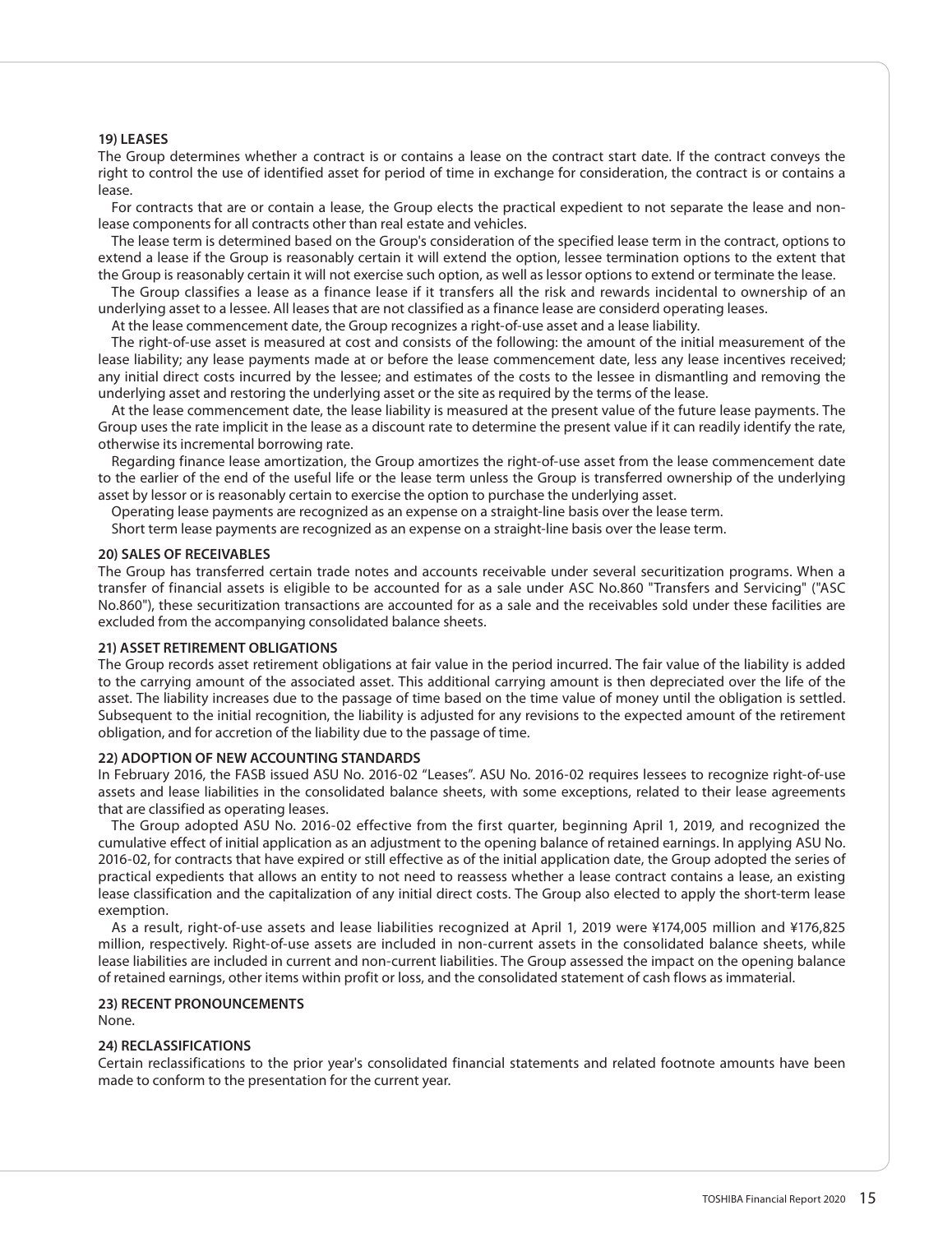## **3. DISCONTINUED OPERATIONS**

#### Westinghouse Group's Nuclear Power business

In the March 29, 2017 press release titled "Notice on Chapter 11 Filing by Westinghouse Electric Company and its Group Entities," the Company announced that Westinghouse Electric Company ("WEC"), WEC's US subsidiaries and affiliates, and Toshiba Nuclear Energy Holdings (UK) Limited, a holding company for Westinghouse Group operating companies outside the US (collectively, the "Filing Companies" or "WEC Group"), all of which were previously reported in the Energy Systems & Solutions segment, have resolved and then filed for a voluntary petition under Chapter 11 of the US Bankruptcy Code on March 29, 2017 (US time) with the Bankruptcy Court of New York. In addition, with the commencement of the filing, WEC Group was deconsolidated from the Group as WEC Group is no longer under the control of the Company.

The aforementioned Chapter 11 filing by the Filing Companies would meet the Group's objective to eliminate risks in the overseas nuclear power business related to AP1000 and corresponds to the disposal of a major business line and represents a strategic shift that will have a major effect on the Group's business operation and financial results.

Consequently, pursuant to ASC No.205-20, the results of operations of the component that was disposed of are presented separately in the consolidated statements of operations as those of discontinued operations.

The results of operations of the relevant component that was disposed of, reclassified as discontinued operations, are as follows.

Assets and liabilities of the component that was disposed of presented in the consolidated balance sheets as of March 31, 2020 and 2019 are immaterial.

#### Results of operations

|                                                                                                        |   |      | Thousands of<br>US dollars |           |      |  |  |
|--------------------------------------------------------------------------------------------------------|---|------|----------------------------|-----------|------|--|--|
| The Fiscal Year ended March 31                                                                         |   | 2020 |                            | 2019      | 2020 |  |  |
| Sales and other income                                                                                 | ¥ |      | ¥                          | 40,301    | Ś    |  |  |
| Net sales                                                                                              |   |      |                            |           |      |  |  |
| Other income                                                                                           |   |      |                            | 40,301    |      |  |  |
| Costs and expenses                                                                                     |   |      |                            | (2,219)   |      |  |  |
| Cost of sales                                                                                          |   |      |                            |           |      |  |  |
| Selling, general and administrative expenses                                                           |   |      |                            | (2,219)   |      |  |  |
| Other expenses                                                                                         |   |      |                            |           |      |  |  |
| Income from discontinued operations,<br>before income taxes and noncontrolling interests               |   |      |                            | 42,520    |      |  |  |
| Loss on sale of shares of discontinued operations, before<br>income taxes and noncontrolling interests |   |      |                            | (29, 188) |      |  |  |
| Income taxes                                                                                           |   |      |                            |           |      |  |  |
| Income from discontinued operations,<br>before noncontrolling interests                                |   |      |                            | 13,332    |      |  |  |
| Less: Net income (loss) from discontinued operations<br>attributable to noncontrolling interests       |   |      |                            |           |      |  |  |
| Net income from discontinued operations<br>attributable to shareholders of the Company                 | ¥ |      | ¥                          | 13,332    | S    |  |  |

Notes: For the fiscal year ended March 31, 2019, Other income includes reversal of the allowance for losses relating to the parent company guarantees and the allowance for doubtful notes and accounts receivable. Selling, general and administrative expenses is the reversal of allowance for doubtful notes and accounts receivable due mainly to the collection of a portion of operating receivables from the WEC Group. Loss on sale of shares of discontinued operations, before income taxes and noncontrolling interests is the sum of gain on sales of shares of LC Collateral SPV LLC of 5,937 million yen and loss on sales of shares of Toshiba Nuclear Energy Holdings (UK) Limited of 35,125 million yen.

There is no significant continuing involvement between the continuing operations of the Group and the aforementioned component that was disposed of.

Depreciation and amortization and capital expenditures relating to the relevant component that was disposed of, reclassified as discontinued operations, are immaterial.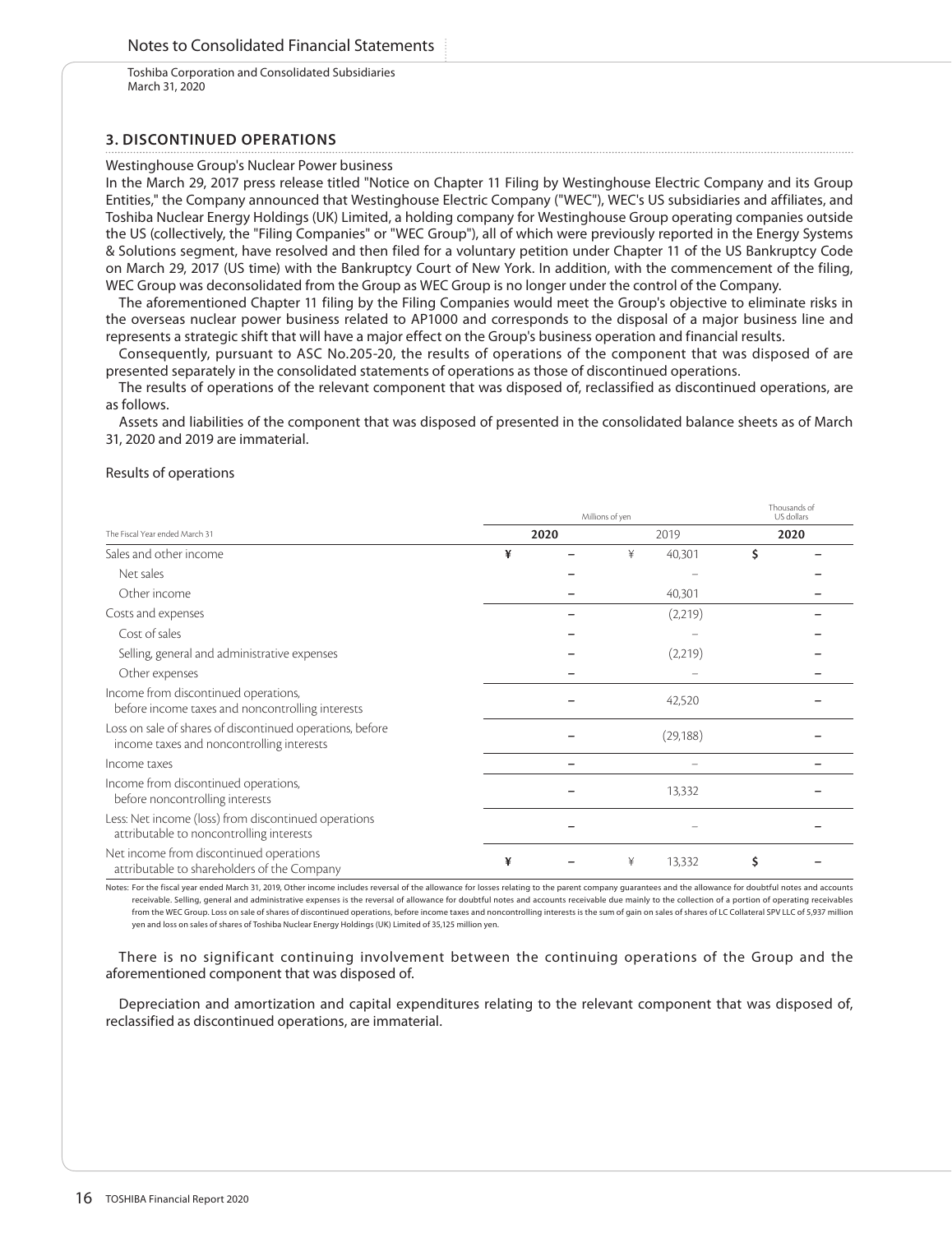#### Memory business

In order to secure the management resources necessary for further growth of the memory business (that was previously included in the Electronic Devices & Storage Solutions segment for reporting purposes) and to strengthen the Group's financial condition, the Company considered the introduction of third-party capital, and the transfer of a majority stake of the memory business. Toshiba Memory Corporation (TMC), a newly created subsidiary of the Company was established through a company split on April 1, 2017 to hold the memory business.

The Company resolved, at the Board of Directors meeting held on September 20, 2017, to transfer all shares of TMC to K.K. Pangea (the "Transferee Company"), a special purpose acquisition company formed by a consortium led by Bain Capital, and entered into a share purchase agreement with the Transferee Company (the "Share Transfer"), and concluded the share purchase agreement on September 28, 2017. These decisions to enter into share purchase agreement represented a strategic shift that had a major effect on the Group's business operations, financial position and results of operations, etc. Consequently, pursuant to ASC No.205-20, the results of operations of the component that was disposed of are presented separately in the consolidated statements of operations as those of discontinued operations.

The Company confirmed with the Transferee Company that all of the preconditions for the Share Transfer had been met, including obtaining the approval of the necessary competition law authorities, and completed the Share Transfer on June 1, 2018. The sale price was 2 trillion, 300 million yen, and the Group recorded a 965.5 billion yen gain on disposal relating to the Share Transfer in the first quarter of fiscal year ended March 31 2019. In addition to the Share Transfer, the Company re-invested a total of 350.5 billion yen in the Transferee Company: 109.6 billion yen in common stock with voting rights; and 240.9 billion yen in convertible preferred stock. The Company has pledged all the shares that the Company owns in the Transferee Company to financial institutions as collateral for loan agreements that the Transferee Company concluded with financial institutions to procure the funds to purchase the shares of TMC. As a result, while TMC was a wholly-owned subsidiary of the Company before the transfer, TMC was deconsolidated from the Group and the Group's remaining 40.2% common stock investment in TMC was accounted for under the equity method from June 1, 2018. These common stocks are classified as investments in affiliated companies accounted for under the equity method and these convertible preferred stocks are classified as the equity securities for which fair value cannot be readily determined. The above sale price was calculated by adjusting the differences between estimated net debt, working capital and accumulated capital expenditure of TMC as of May 31, 2018 that the Company had provided to the Transferee Company in accordance with the share purchase agreement and the estimated amount agreed within the parties in the share purchase agreement. In September 2018, the Company and the Transferee Company confirmed the differences between the estimated amounts and the actual amounts, calculated the final sale price, and made an adjustment for the difference with the sale price above, and an additional 4.7 billion yen was recorded as gain on disposal relating to the Share Transfer in the second quarter of fiscal year ended March 31, 2019.

The Transferee Company carried out an absorption-type merger through absorption TMC on August 1, 2018 and changed its name to Toshiba Memory Corporation. It also implemented a sole-share transfer making Toshiba Memory Corporation the wholly-owned subsidiary in the share transfer and establishing Toshiba Memory Holdings Corporation as the parent company on March 1, 2019.

On May 31, 2019, the Company entered into a contract with Sumitomo Mitsui Banking Corporation, MUFG Bank, Ltd., Mizuho Bank, Ltd. and Sumitomo Mitsui Trust Bank, Limited to pledge the shares of Toshiba Memory Holdings Corporation as collateral for outstanding debt obligations including borrowings owing to financial institutions by Toshiba Memory Holdings Corporation. The shares were pledged on June 17, 2019. Furthermore, the contract concluded to secure the debt obligations including borrowings owing to financial institutions by Toshiba Memory Corporation was cancelled upon the signing of the aforementioned contract. Toshiba Memory Corporation changed its name to KIOXIA Corporation, and Toshiba Memory Holdings Corporation changed its name to KIOXIA Holdings Corporation on October 1, 2019.

The results of operations of the relevant component that was disposed of, reclassified as discontinued operations (before elimination of transactions with continuing operations of the Group), are as follows.

The results of operations include 13.8 billion yen (\$126.6 million) in indemnification expenses for the indemnification from the Company to KIOXIA Corporation in accordance with the share purchase agreement. The share purchase agreement states that the Company has an obligation for the indemnification for any losses incurred as the result of any breach of representations and warranties, the determination of a United States International Trade Commission (USITC) investigation, specific litigations and other patent claims, and any patent license agreements with certain counterparties specified in advance, and other conditions specified in the agreement.

Assets and liabilities of the component that was disposed of presented in the consolidated balance sheets as of March 31, 2020 and 2019 are immaterial.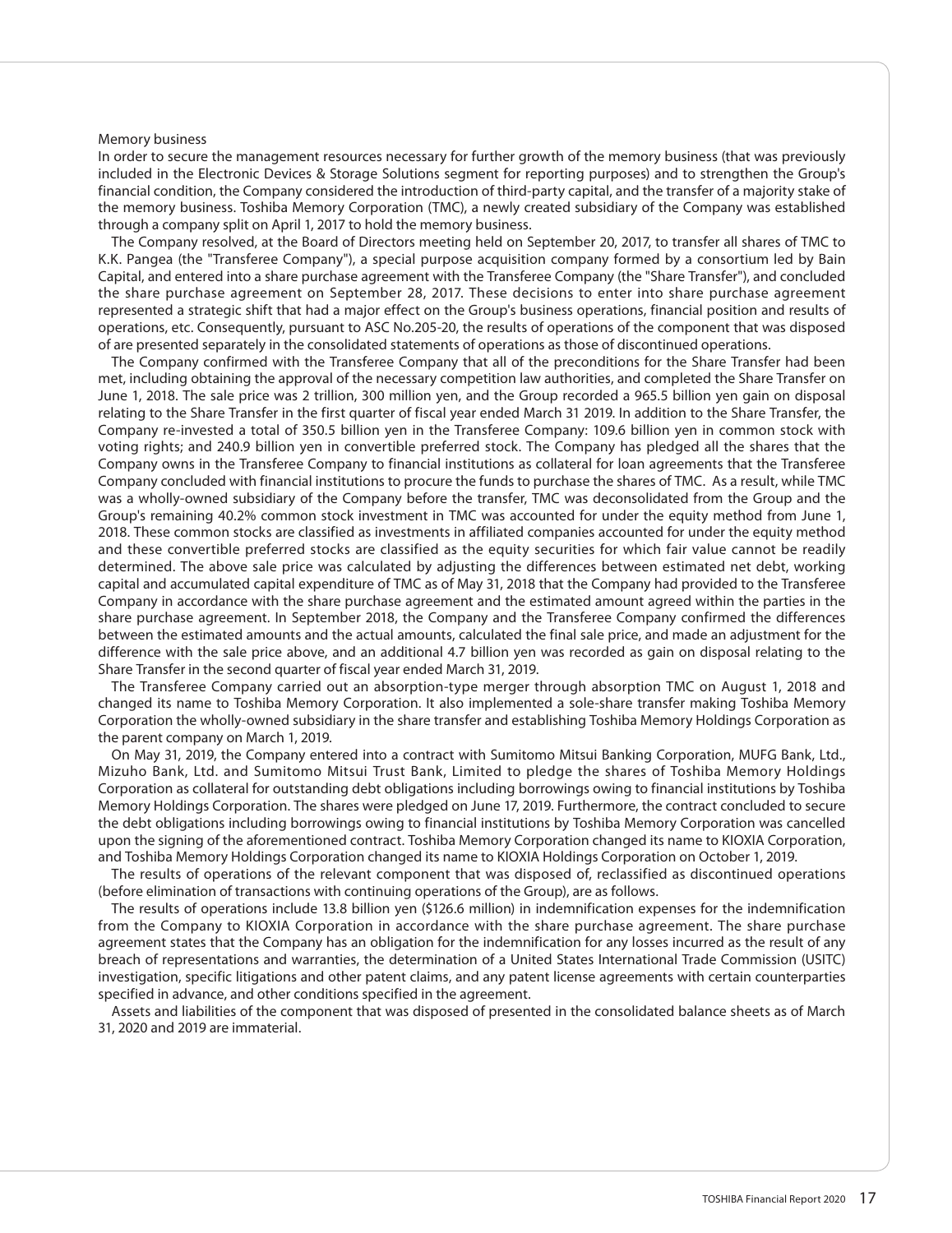## Results of operations

|                                                                                                        | Millions of yen | Thousands of<br>US dollars |                 |
|--------------------------------------------------------------------------------------------------------|-----------------|----------------------------|-----------------|
| The Fiscal Year ended March 31                                                                         | 2020            | 2019                       | 2020            |
| Sales and other income                                                                                 | ¥               | ¥<br>191,246               | \$              |
| Net sales                                                                                              |                 | 189,387                    |                 |
| Other income                                                                                           |                 | 1,859                      |                 |
| Costs and expenses                                                                                     | 13,794          | 122,695                    | 126,551         |
| Cost of sales                                                                                          |                 | 92,613                     |                 |
| Selling, general and administrative expenses                                                           |                 | 9,830                      |                 |
| Other expenses                                                                                         | 13,794          | 20,252                     | 126,551         |
| Income (loss) from discontinued operations,<br>before income taxes and noncontrolling interests        | (13,794)        | 68,551                     | (126, 551)      |
| Gain on sale of shares of discontinued operations, before<br>income taxes and noncontrolling interests |                 | 970,237                    |                 |
| Income taxes                                                                                           |                 | 11,092                     |                 |
| Income (loss) from discontinued operations,<br>before noncontrolling interests                         | (13,794)        | 1,027,696                  | (126, 551)      |
| Less: Net income (loss) from discontinued operations<br>attributable to noncontrolling interests       |                 | (1)                        |                 |
| Net income (loss) from discontinued operations<br>attributable to shareholders of the Company          | (13,794)<br>¥   | ¥<br>1,027,697             | (126, 551)<br>S |

Notes: For the fiscal year ended March 31, 2019, the results of operations include the cumulative results of operations for the memory business for the two months from April 1, 2018 and 15.5 billion yen in indemnification expenses, included within Other expenses.

 Because the company split related to the memory business of the Company on April 1, 2017 was implemented with a view to introducing third-party capital, and full controlling interest was not expected to be continued, the eligibility criteria for tax purposes was not met and the company split was to be treated as a non-qualified split. A non-qualified split was treated as if the transfer was conducted at the market value at the time of the split, and a difference between the market value and the carrying amount was taxable as gain or loss on the transfer. While the market values of assets and liabilities taken over in the company split were fixed in line with the conclusion of the share purchase agreement and tax expenses were recorded, a valuation allowance was recorded for deferred tax assets associated with the non-qualified split in fiscal year ended March 31, 2018. As a result, although the gain on sale was recognized in the current fiscal year for accounting purposes, a tax amount for the gain on the transfer for the difference between the market value and the carrying amount of the memory business at the time of the company split in fiscal year ended March 31, 2018 was already recognized for tax purposes. Consequently, a major disparity has arisen between the statutory effective tax rate of 30.6% in fiscal year ended March 31, 2019 and the income tax expense and income before income taxes and noncontrolling interests of the memory business.

The results of operations of the period subsequent to transfer of KIOXIA Group (KIOXIA Corporation and its consolidated subsidiaries) to an equity method affiliate are as follows.

|                                                     |            | Millions of ven |       | Thousands of<br>US dollars |
|-----------------------------------------------------|------------|-----------------|-------|----------------------------|
| The Fiscal Year ended March 31                      | 2020       |                 | 2019  | 2020                       |
| The pretax loss                                     | (236, 452) |                 | (721) | \$ (2,169,284)             |
| Net income (loss)                                   | (165, 826) |                 | 8,106 | (1,521,339)                |
| The Group's equity in earnings of affiliates (loss) | (66, 662)  |                 | 3.259 | (611,578)                  |

Note: KIOXIA Corporation conducted Purchase Price Allocation procedures based on fair value as of the acquisition date (June 1, 2018), which it completed in fiscal year ended March 31, 2019.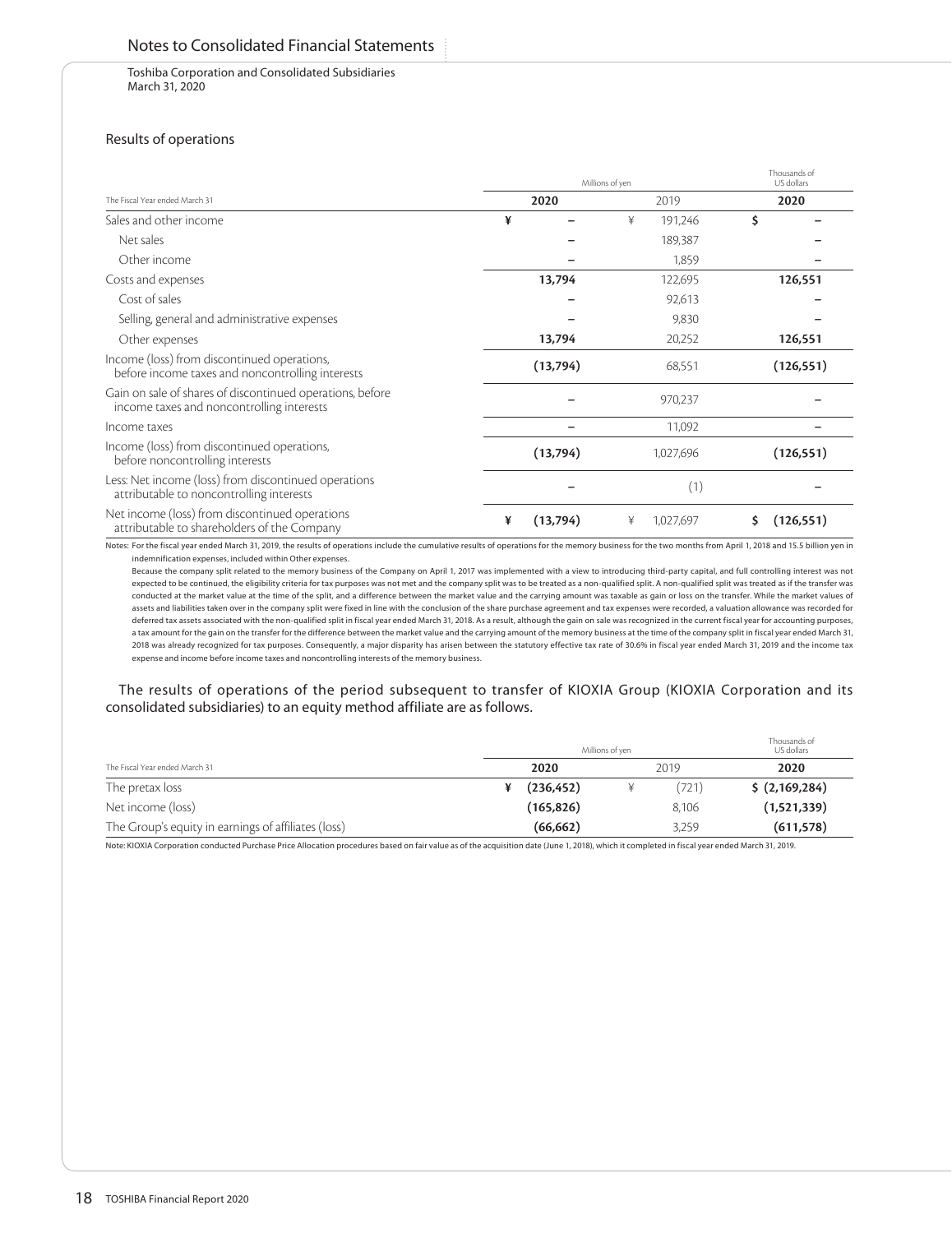Subsequent to the completion of the share transfer (June 1, 2018), the continuing operations of the Group and KIOXIA Group continue to sell and purchase the products to each other The Group also continues to provide its brand license to KIOXIA Group. The continuing involvements after the disposal date is as follows.

|                                                            | Millions of yen | Thousands of<br>US dollars |             |
|------------------------------------------------------------|-----------------|----------------------------|-------------|
| The Fiscal Year ended March 31                             | 2020            | 2019                       | 2020        |
| Sales and other income                                     | 138.122         | 121.053                    | \$1,267,174 |
| Costs and expenses                                         | 31.098          | 111.806                    | 285,303     |
| Proceeds from collection of accounts and other receivables | 139.163         | 173.711                    | 1,276,725   |
| Cash payments of notes and accounts payable                | 46,974          | 112.927                    | 430.954     |

Depreciation and amortization and capital expenditures relating to the relevant component that was disposed of, reclassified as discontinued operations, are as follows:

| The Fiscal Year ended March 31<br>Depreciation and amortization<br>Capital expenditures |      |                          | Thousands of<br>US dollars |                                 |      |   |
|-----------------------------------------------------------------------------------------|------|--------------------------|----------------------------|---------------------------------|------|---|
|                                                                                         | 2020 |                          | 2019                       |                                 | 2020 |   |
|                                                                                         |      | $\overline{\phantom{m}}$ |                            | $\hspace{0.1mm}-\hspace{0.1mm}$ |      | - |
|                                                                                         |      | $\overline{\phantom{m}}$ |                            | 37.579                          |      |   |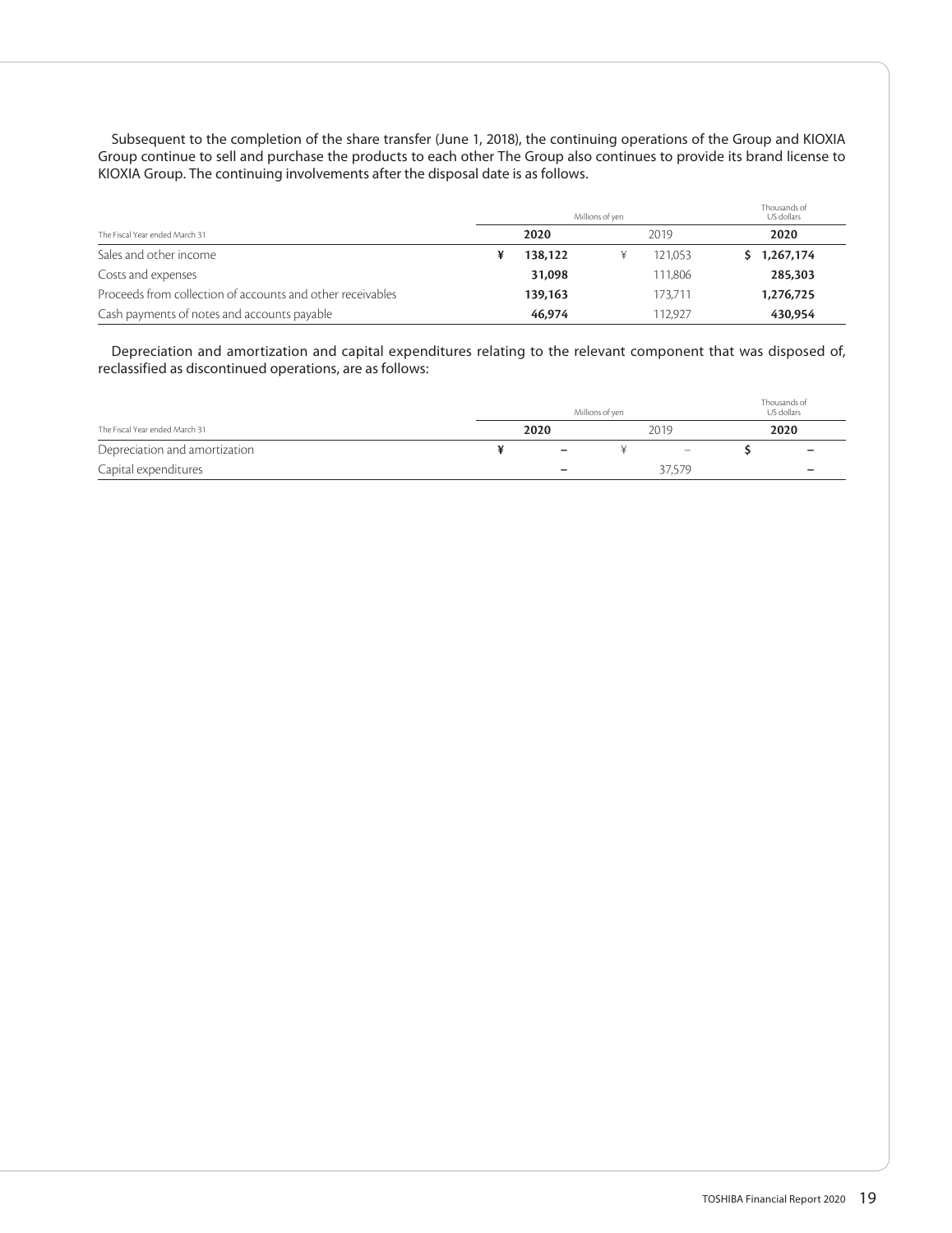## **4. FAIR VALUE MEASUREMENTS**

ASC No.820 "Fair Value Measurements" defines fair value as the price that would be received to sell an asset or paid to transfer a liability in an orderly transaction between market participants at the measurement date. The fair value hierarchy prioritizes the inputs to valuation techniques used to measure fair value into three broad levels as follows;

Level 1 - Quoted prices for identical assets or liabilities in active markets.

Level 2 - Quoted prices for similar assets or liabilities in active markets.

Quoted prices for identical or similar instruments in markets that are not active.

Inputs other than quoted prices that are observable.

 Inputs that are derived principally from or corroborated by observable market data by correlation or other means.

Level 3 - Instruments whose significant inputs are unobservable.

## **Assets and liabilities measured at fair value on a recurring basis**

Assets and liabilities that are measured at fair value on a recurring basis at March 31, 2020 and 2019 are as follows:

|                               | Millions of yen |         |   |              |                 |                          |       |              |  |
|-------------------------------|-----------------|---------|---|--------------|-----------------|--------------------------|-------|--------------|--|
| March 31, 2020                |                 | Level 1 |   | Level 2      | Level 3         |                          | Total |              |  |
| Assets:                       |                 |         |   |              |                 |                          |       |              |  |
| Marketable securities:        |                 |         |   |              |                 |                          |       |              |  |
| Equity securities             | ¥               | 27,707  | ¥ | 133          | ¥               |                          | ¥     | 27,840       |  |
| Debt securities               |                 |         |   | 3,520        |                 | $\bf{0}$                 |       | 3,520        |  |
| Derivative assets:            |                 |         |   |              |                 |                          |       |              |  |
| Forward exchange contracts    |                 |         |   | 950          |                 |                          |       | 950          |  |
| Currency swap agreements      |                 |         |   | $\bf{0}$     |                 |                          |       | $\bf{0}$     |  |
| Total assets                  | ¥               | 27,707  | ¥ | 4,603        | ¥               | $\bf{0}$                 | ¥     | 32,310       |  |
| Liabilities:                  |                 |         |   |              |                 |                          |       |              |  |
| Derivative liabilities:       |                 |         |   |              |                 |                          |       |              |  |
| Forward exchange contracts    | ¥               |         | ¥ | 1,792        | ¥               |                          | ¥     | 1,792        |  |
| Interest rate swap agreements |                 |         |   | 307          |                 | -                        |       | 307          |  |
| <b>Total liabilities</b>      | ¥               |         | ¥ | 2,099        | ¥               | $\overline{\phantom{0}}$ | ¥     | 2,099        |  |
|                               |                 |         |   |              |                 |                          |       |              |  |
|                               |                 |         |   |              | Millions of yen |                          |       |              |  |
| March 31, 2019                |                 | Level 1 |   | Level 2      |                 | Level 3                  |       | Total        |  |
| Assets:                       |                 |         |   |              |                 |                          |       |              |  |
| Marketable securities:        |                 |         |   |              |                 |                          |       |              |  |
| Equity securities             | ¥               | 32,636  | ¥ | 115          | ¥               |                          | ¥     | 32,751       |  |
| Debt securities               |                 |         |   | 2,558        |                 | $\mathbf 0$              |       | 2,558        |  |
| Derivative assets:            |                 |         |   |              |                 |                          |       |              |  |
| Forward exchange contracts    |                 |         |   | 819          |                 |                          |       | 819          |  |
| Currency swap agreements      |                 |         |   | $\mathbf{0}$ |                 |                          |       | $\mathbf{0}$ |  |
| Total assets                  | ¥               | 32,636  | ¥ | 3,492        | ¥               | $\mathbf 0$              | ¥     | 36,128       |  |
| Liabilities:                  |                 |         |   |              |                 |                          |       |              |  |
| Derivative liabilities:       |                 |         |   |              |                 |                          |       |              |  |
| Forward exchange contracts    | ¥               |         | ¥ | 1,015        | ¥               |                          | ¥     | 1,015        |  |
| Interest rate swap agreements |                 |         |   | 590          |                 | $\overline{\phantom{0}}$ |       | 590          |  |
| <b>Total liabilities</b>      | ¥               |         | ¥ | 1,605        | ¥               |                          | ¥     | 1.605        |  |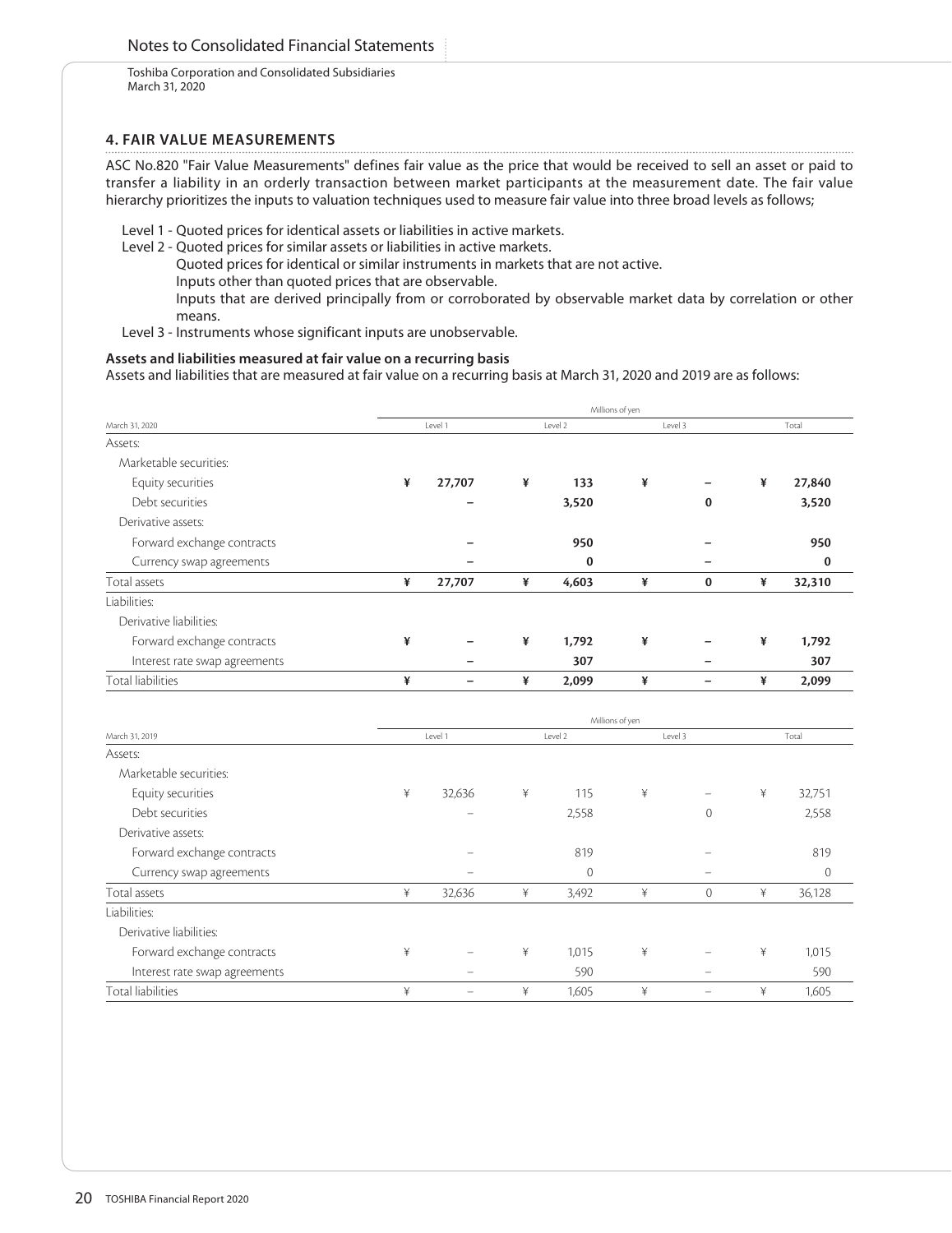|                               | Thousands of US dollars |         |    |         |         |          |       |         |  |  |
|-------------------------------|-------------------------|---------|----|---------|---------|----------|-------|---------|--|--|
| March 31, 2020                | Level 1                 |         |    | Level 2 | Level 3 |          | Total |         |  |  |
| Assets:                       |                         |         |    |         |         |          |       |         |  |  |
| Marketable securities:        |                         |         |    |         |         |          |       |         |  |  |
| Equity securities             | \$                      | 254,193 | \$ | 1,220   | \$      |          | \$    | 255,413 |  |  |
| Debt securities               |                         |         |    | 32,294  |         | 0        |       | 32,294  |  |  |
| Derivative assets:            |                         |         |    |         |         |          |       |         |  |  |
| Forward exchange contracts    |                         |         |    | 8,715   |         |          |       | 8,715   |  |  |
| Currency swap agreements      |                         |         |    | 0       |         |          |       | 0       |  |  |
| Total assets                  | \$.                     | 254,193 | \$ | 42,229  | \$      | $\bf{0}$ | \$    | 296,422 |  |  |
| Liabilities:                  |                         |         |    |         |         |          |       |         |  |  |
| Derivative liabilities:       |                         |         |    |         |         |          |       |         |  |  |
| Forward exchange contracts    | \$                      |         | \$ | 16,440  | \$      |          | \$    | 16,440  |  |  |
| Interest rate swap agreements |                         |         |    | 2,817   |         |          |       | 2,817   |  |  |
| Total liabilities             | \$                      |         | \$ | 19,257  | \$      |          | \$    | 19,257  |  |  |

#### **Marketable securities**

Level 1 securities represent marketable equity securities listed in active markets, which are valued based on quoted market prices in active markets with sufficient volume and frequency of transactions. Level 2 securities represent public bonds, investment trusts and marketable equity securities listed in less active markets, which are valued based on quoted market prices for identical assets in inactive markets. Level 3 securities represent corporate debt securities, and valued based on unobservable inputs as the markets for the assets are not active at the measurement date.

#### **Derivative instruments**

Derivative instruments primarily represent forward currency exchange contracts and interest rate swap agreements, which are classified within Level 2. They are valued based on inputs that can be corroborated with the observable inputs such as foreign currency exchange rate, LIBOR and others.

Analyses of the changes in Level 3 assets measured at fair value on a recurring basis for the fiscal years ended March 31, 2020 and 2019 are as follows:

|                                                 | Millions of yen       |  |
|-------------------------------------------------|-----------------------|--|
| The Fiscal Year ended March 31, 2020            | Marketable securities |  |
| Balance at the beginning of the fiscal year     |                       |  |
| Total gains or losses (realized or unrealized): |                       |  |
| Included in gains (losses):                     |                       |  |
| Purchases                                       |                       |  |
| Sales                                           |                       |  |
| <i><u><b>Issuances</b></u></i>                  |                       |  |
| Settlements                                     |                       |  |
| Balance at the end of the fiscal year           |                       |  |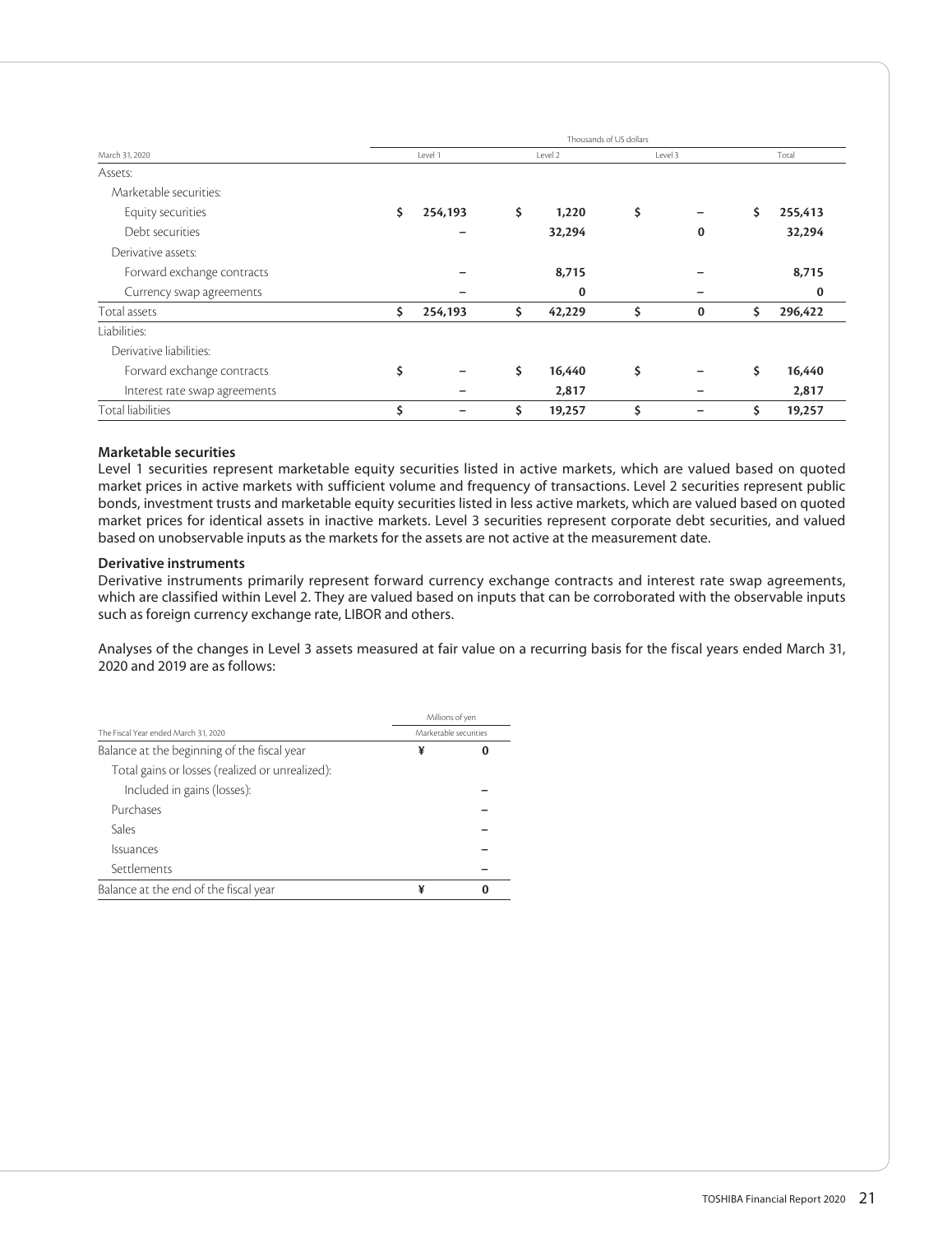## Notes to Consolidated Financial Statements

Toshiba Corporation and Consolidated Subsidiaries March 31, 2020

|                                                 |   | Millions of yen       |  |  |  |
|-------------------------------------------------|---|-----------------------|--|--|--|
| The Fiscal Year ended March 31, 2019            |   | Marketable securities |  |  |  |
| Balance at the beginning of the fiscal year     | ¥ | 1.201                 |  |  |  |
| Total gains or losses (realized or unrealized): |   |                       |  |  |  |
| Included in gains (losses):                     |   |                       |  |  |  |
| Other expenses                                  |   | (1)                   |  |  |  |
| Purchases                                       |   |                       |  |  |  |
| Sales                                           |   |                       |  |  |  |
| Issuances                                       |   |                       |  |  |  |
| Settlements                                     |   | (200)                 |  |  |  |
| Transferred out of Level 3                      |   | (1,000)               |  |  |  |
| Balance at the end of the fiscal year           | ¥ |                       |  |  |  |

|                                                 | Thousands of US dollars |
|-------------------------------------------------|-------------------------|
| The Fiscal Year ended March 31, 2020            | Marketable securities   |
| Balance at the beginning of the fiscal year     |                         |
| Total gains or losses (realized or unrealized): |                         |
| Included in gains (losses):                     |                         |
| Purchases                                       |                         |
| Sales                                           |                         |
| <b>Issuances</b>                                |                         |
| Settlements                                     |                         |
| Balance at the end of the fiscal year           |                         |

At March 31, 2020 and 2019, Level 3 assets measured at fair value on a recurring basis consisted of corporate debt securities. Also, as observable market data became available, some of the public bonds and corporate debt securities were transferred out of Level 3 for the fiscal year ended March 31, 2019.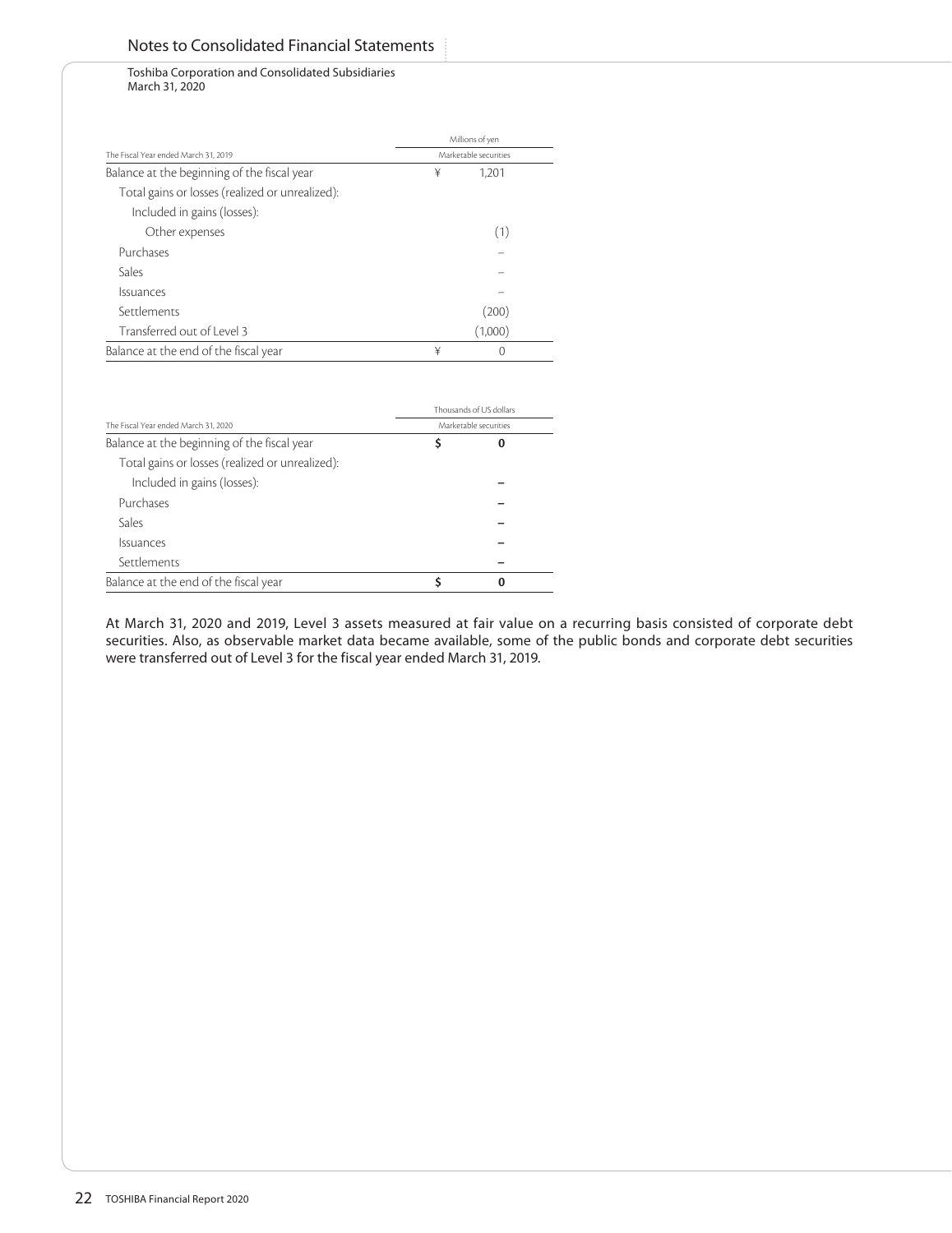#### **Assets and liabilities measured at fair value on a non-recurring basis**

Assets that are measured at fair value on a non-recurring basis and the recognized losses at March 31, 2020 and 2019 are as follows:

|                                      |    |                          |    |                          |            | Millions of yen         |       |                |        |            |
|--------------------------------------|----|--------------------------|----|--------------------------|------------|-------------------------|-------|----------------|--------|------------|
|                                      |    |                          |    |                          | Fair value |                         |       |                |        | Impairment |
| The Fiscal Year ended March 31, 2020 |    | Level 1                  |    | Level 2                  |            | Level 3                 | Total |                | losses |            |
| Assets:                              |    |                          |    |                          |            |                         |       |                |        |            |
| Long-lived assets held for use       | ¥  |                          | ¥  | $\overline{\phantom{0}}$ | ¥          | 0                       | ¥     | $\bf{0}$       | ¥      | 3,838      |
| Total assets                         | ¥  | -                        | ¥  | $\overline{\phantom{0}}$ | ¥          | $\bf{0}$                | ¥     | $\bf{0}$       | ¥      | 3,838      |
|                                      |    |                          |    |                          |            | Millions of yen         |       |                |        |            |
|                                      |    |                          |    |                          | Fair value |                         |       |                |        | Impairment |
| The Fiscal Year ended March 31, 2019 |    | Level 1                  |    | Level 2                  |            | Level 3                 |       | Total          | losses |            |
| Assets:                              |    |                          |    |                          |            |                         |       |                |        |            |
| Long-lived assets held for use       | ¥  |                          | ¥  |                          | ¥          | $\mathbf{0}$            | ¥     | $\overline{0}$ | ¥      | 6,572      |
| Goodwill                             |    |                          |    | 7,943                    |            |                         |       | 7,943          |        | 9,838      |
| Total assets                         | ¥  | $\overline{\phantom{a}}$ | ¥  | 7,943                    | ¥          | 0                       | ¥     | 7,943          | ¥      | 16,410     |
|                                      |    |                          |    |                          |            | Thousands of US dollars |       |                |        |            |
|                                      |    |                          |    |                          | Fair value |                         |       |                |        | Impairment |
| The Fiscal Year ended March 31, 2020 |    | Level 1                  |    | Level 2                  |            | Level 3                 |       | Total          |        | losses     |
| Assets:                              |    |                          |    |                          |            |                         |       |                |        |            |
| Long-lived assets held for use       | \$ |                          | \$ |                          | \$         | $\bf{0}$                | \$    | $\bf{0}$       | \$     | 35,211     |
| Total assets                         | \$ | -                        | \$ | -                        | \$         | $\bf{0}$                | \$    | $\bf{0}$       | \$     | 35,211     |

The impaired long-lived assets held for use were classified within Level 3 as they were valued based on future assumptions such as discounted cash flows expected to be generated by the related assets with unobservable inputs for the fiscal years ended March 31, 2020 and 2019. The impaired long-lived assets is described in Note 16.

The impaired goodwill was classified within Level 2 as it was valued based on the stock market price and an analysis of comparable peer companies analysis for the fiscal year ended March 31, 2019.The impaired goodwill is described in Note 9.

The recognized impairment losses for the fiscal year ended March 31, 2020 are included in cost of sales in the consolidated statements of operations.

The recognized impairment losses for the fiscal year ended March 31, 2019 are included in cost of sales and impairment loss on goodwill in the consolidated statements of operations.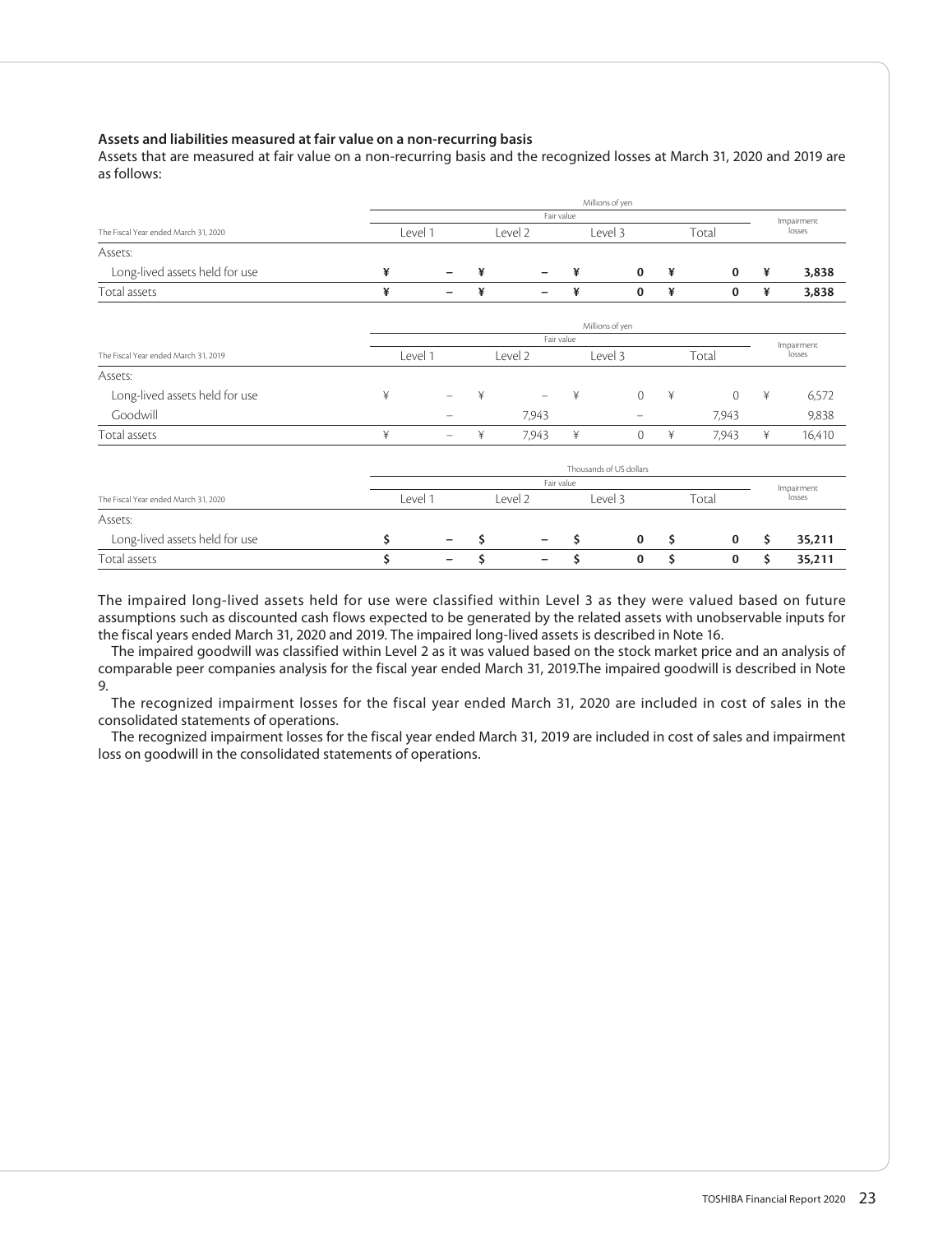## **5. MARKETABLE SECURITIES AND OTHER INVESTMENTS**

The aggregate cost, gross unrealized holding gains and losses, and aggregate fair value for marketable debt securities classified as available-for-sale securities by security type at March 31, 2020 and 2019 are as follows:

|                 |    |                                                                 |    | Millions of yen           |                            |                          |    |            |
|-----------------|----|-----------------------------------------------------------------|----|---------------------------|----------------------------|--------------------------|----|------------|
|                 |    | Cost                                                            |    | Gross unrealized<br>gains | Gross unrealized<br>losses |                          |    | Fair value |
| March 31, 2020: |    |                                                                 |    |                           |                            |                          |    |            |
| Debt securities | ¥  | 3,500                                                           | ¥  | 63                        | ¥                          | (43)                     | ¥  | 3,520      |
|                 | ¥  | 3,500                                                           | ¥  | 63                        | ¥                          | (43)                     | ¥  | 3,520      |
| March 31, 2019: |    |                                                                 |    |                           |                            |                          |    |            |
| Debt securities | ¥  | 2,500                                                           | ¥  | 58                        | ¥                          | $\overline{\phantom{0}}$ | ¥  | 2,558      |
|                 | ¥  | 2,500                                                           | ¥  | 58                        | ¥                          | $\overline{\phantom{0}}$ | ¥  | 2,558      |
|                 |    |                                                                 |    |                           | Thousands of US dollars    |                          |    |            |
|                 |    | Gross unrealized<br>Gross unrealized<br>Cost<br>losses<br>gains |    |                           |                            | Fair value               |    |            |
| March 31, 2020: |    |                                                                 |    |                           |                            |                          |    |            |
| Debt securities | \$ | 32,110                                                          | \$ | 578                       | \$                         | (394)                    | \$ | 32,294     |
|                 | \$ | 32,110                                                          | \$ | 578                       | \$                         | (394)                    | \$ | 32,294     |

At March 31, 2020 and 2019, debt securities mainly consist of public bonds, corporate debt securities and investment trusts.

Contractual maturities of debt securities classified as available-for-sale at March 31, 2020 are as follows:

|                                        |       | Millions of yen          |            |       |        |        | Thousands of US dollars |        |  |  |
|----------------------------------------|-------|--------------------------|------------|-------|--------|--------|-------------------------|--------|--|--|
| March 31, 2020                         | Cost  |                          | Fair value |       | Cost   |        | Fair value              |        |  |  |
| Due within one year                    |       | $\overline{\phantom{0}}$ |            |       |        |        |                         |        |  |  |
| Due after one year through five years  |       | -                        |            |       |        |        |                         |        |  |  |
| Due after five years through ten years | 3,500 |                          | 3,520      |       | 32,110 |        | 32,294                  |        |  |  |
| Due after ten years                    |       | 0                        |            | 0     |        |        |                         |        |  |  |
|                                        |       | 3.500                    |            | 3.520 |        | 32,110 |                         | 32,294 |  |  |

The realized and unrealized gains and losses of equity securities on marketable securities and other investments in the consolidated balance sheets for the fiscal year ended March 31, 2020 and 2019 are as follows:

|                                                                                                                                                                                                                                |   | Millions of yen | Thousands of<br>US dollars<br>2020 |                 |  |
|--------------------------------------------------------------------------------------------------------------------------------------------------------------------------------------------------------------------------------|---|-----------------|------------------------------------|-----------------|--|
| The Fiscal Year ended March 31, 2020                                                                                                                                                                                           |   | 2020            |                                    |                 |  |
| Net gains (losses) recognized during the period on equity securities                                                                                                                                                           | ¥ | (3, 341)        |                                    | (30, 651)       |  |
| Less: Net gains (losses) recognized during the period on equity securities sold during the period                                                                                                                              |   | 1,497           |                                    | 13,734          |  |
| Unrealized gains (losses) recognized during the reporting period on equity securities still held at<br>March 31, 2020                                                                                                          | ¥ | (4,838)         |                                    | (44, 385)       |  |
|                                                                                                                                                                                                                                |   |                 |                                    | Millions of yen |  |
| The first the state of the company of the state of the state of the state of the state of the state of the state of the state of the state of the state of the state of the state of the state of the state of the state of th |   |                 |                                    | $\cdots$        |  |

| The Fiscal Year ended March 31, 2019                                                                               | 2019    |
|--------------------------------------------------------------------------------------------------------------------|---------|
| Net gains (losses) recognized during the period on equity securities                                               | (3,681) |
| Less: Net gains (losses) recognized during the period on equity securities sold during the period                  | 816     |
| Unrealized gains (losses) recognized during the reporting period on equity securities still held at March 31, 2019 | (4.497) |

The aggregate cost of equity securities that do not have readily determinable fair value as of March 31, 2020 and 2019 totaled ¥281,147 million (\$2,579,330 thousand) and ¥279,291 million, respectively. These amounts include the investment amount of convertible preferred stock acquired through re-investment in Kioxia Holdings Corporation.

Impairment or change in observable price is not material for the fiscal years ended March 31, 2020 and 2019.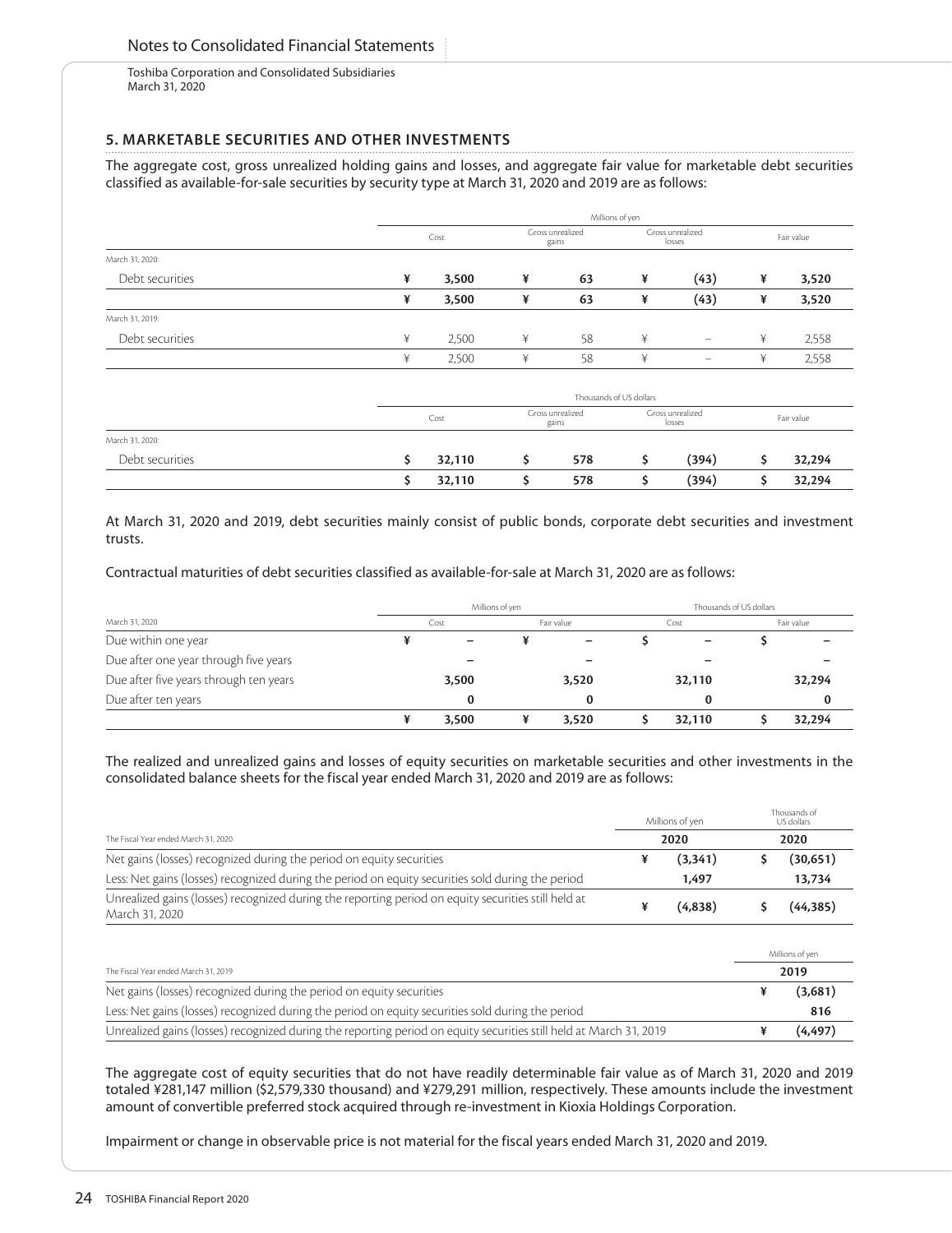## **6. SECURITIZATIONS**

The Group has transferred certain trade notes and accounts receivable under several securitization programs. These securitization transactions are accounted for as a sale in accordance with ASC No.860, because the Group has relinquished control of the receivables. Accordingly, the receivables transferred under these facilities are excluded from the accompanying consolidated balance sheets.

The Group recognized losses of ¥7 million (\$64 thousand) and ¥158 million on the transfers of receivables for the fiscal years ended March 31, 2020 and 2019, respectively.

Subsequent to the transfers, the Group retains collection and administrative responsibilities for the receivables transferred and retains a portion of the receivables for which proceeds are deferred. Related servicing assets and liabilities were immaterial to the Group's financial position. The fair value of deferred proceeds at the point of the transfer of the receivables is measured based on the economic assumptions including the estimation of uncollectible receivables, average collection period of receivables and discount rate, and it is classified within Level 3.

The table below summarizes certain cash flows received from and paid to banking institutions or special purpose entities ("SPEs") related to banking institutions on the above securitization transactions.

|                                                     |        | Millions of ven |         | Thousands of<br>US dollars |
|-----------------------------------------------------|--------|-----------------|---------|----------------------------|
| The Fiscal Year ended March 31                      | 2020   |                 | 2019    | 2020                       |
| Proceeds from new securitizations                   | 15.100 |                 | 109.411 | 138,532                    |
| Repurchase of delinguent or unqualified receivables | -      |                 |         | -                          |

Quantitative information about delinquencies, net credit losses, and components of securitized receivables as of and for the fiscal years ended March 31, 2020 and 2019 are as follows. Of these receivables, deferred proceeds for the receivables transferred as of March 31, 2020 and 2019 were ¥9,625 million (\$88,303 thousand) and ¥9,478 million, respectively and were recorded as notes receivable or other receivables.

|                                            |   |                        |                |           |          |        | Millions of yen                    |        |   |                                |                   |      |
|--------------------------------------------|---|------------------------|----------------|-----------|----------|--------|------------------------------------|--------|---|--------------------------------|-------------------|------|
|                                            |   | Total principal amount | of receivables |           |          |        | Amount 90 days<br>or more past due |        |   |                                | Net credit losses |      |
|                                            |   |                        |                |           | March 31 |        |                                    |        |   | The Fiscal Year ended March 31 |                   |      |
|                                            |   | 2020                   |                | 2019      |          | 2020   |                                    | 2019   |   | 2020                           |                   | 2019 |
| Accounts receivable and<br>contract assets | ¥ | 936,828                | ¥              | 974.290   | ¥        | 19,488 | ¥                                  | 29,651 | ¥ | 251                            | ¥                 | 240  |
| Notes receivable                           |   | 74,222                 |                | 93,096    |          | 27     |                                    |        |   | 11                             |                   | 8    |
| Total managed portfolio                    |   | 1,011,050              |                | 1,067,386 | ¥        | 19,515 | ¥                                  | 29,651 | ¥ | 262                            | ¥                 | 248  |
| Securitized receivables                    |   | (11,822)               |                | (24,062)  |          |        |                                    |        |   |                                |                   |      |
| Total receivables                          | ¥ | 999,228                | ¥              | 1.043.324 |          |        |                                    |        |   |                                |                   |      |

|                                         |                                          | Thousands of US dollars            |                                      |
|-----------------------------------------|------------------------------------------|------------------------------------|--------------------------------------|
|                                         | Total principal amount<br>of receivables | Amount 90 days<br>or more past due | Net credit losses                    |
|                                         | March 31, 2020                           |                                    | The Fiscal Year ended March 31, 2020 |
| Accounts receivable and contract assets | \$8,594,752                              | 178,789                            | 2,303                                |
| Notes receivable                        | 680.936                                  | 248                                | 101                                  |
| Total managed portfolio                 | 9,275,688                                | 179,037                            | 2,404                                |
| Securitized receivables                 | (108, 459)                               |                                    |                                      |
| Total receivables                       | 9,167,229                                |                                    |                                      |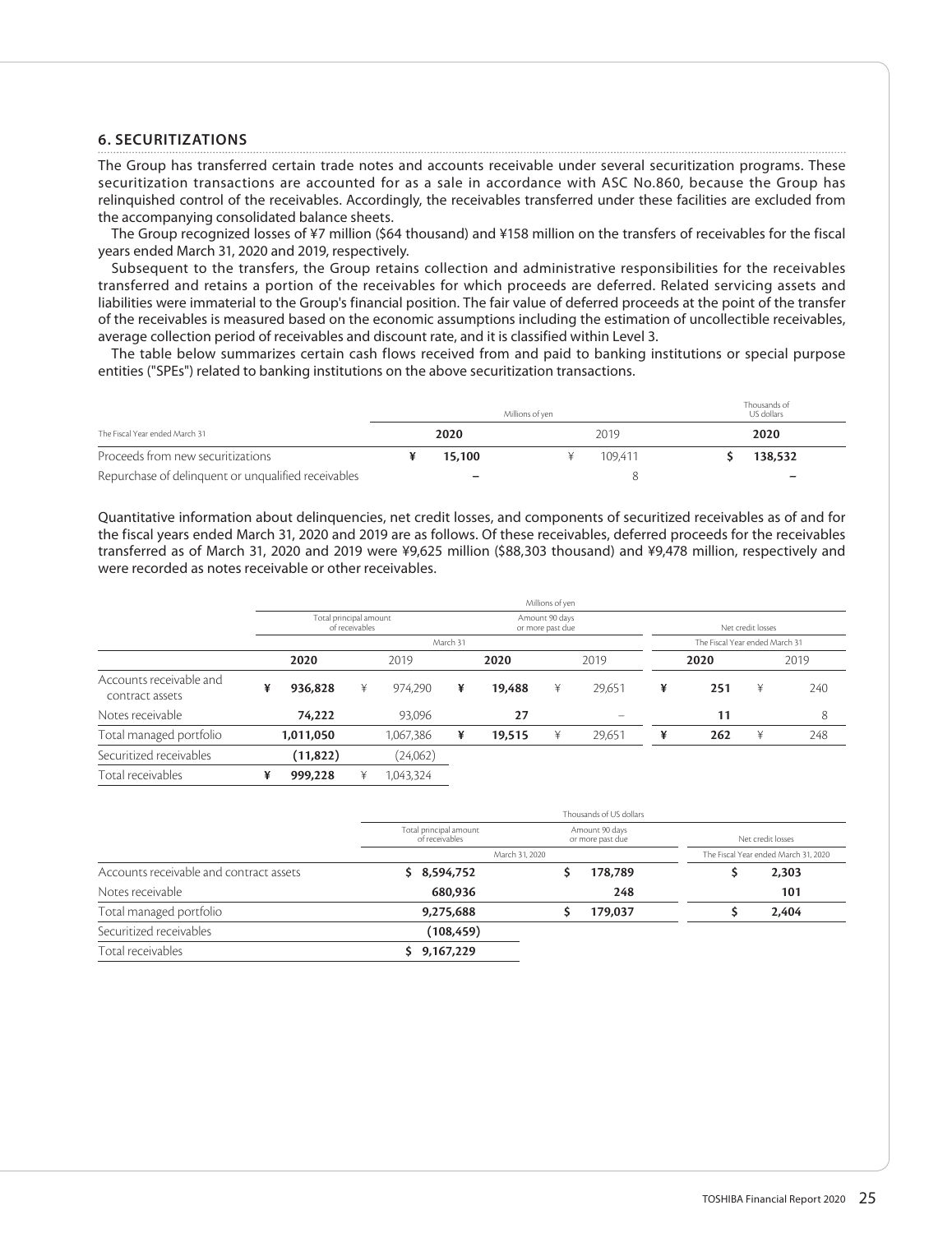# **7. INVENTORIES**

Inventories at March 31, 2020 and 2019 consist of the following:

|                     | Millions of yen | Thousands of<br>US dollars |                 |
|---------------------|-----------------|----------------------------|-----------------|
| March 31            | 2020            | 2019                       | 2020            |
| Finished products   | 180,863<br>¥    | 168,888<br>¥               | 1,659,294<br>S. |
| Work in process:    |                 |                            |                 |
| Long-term contracts | 73,525          | 78,407                     | 674,541         |
| Other               | 130,367         | 140,226                    | 1,196,027       |
| Raw materials       | 97,572          | 81,357                     | 895,156         |
|                     | 482,327<br>¥    | 468,878<br>¥               | 4,425,018       |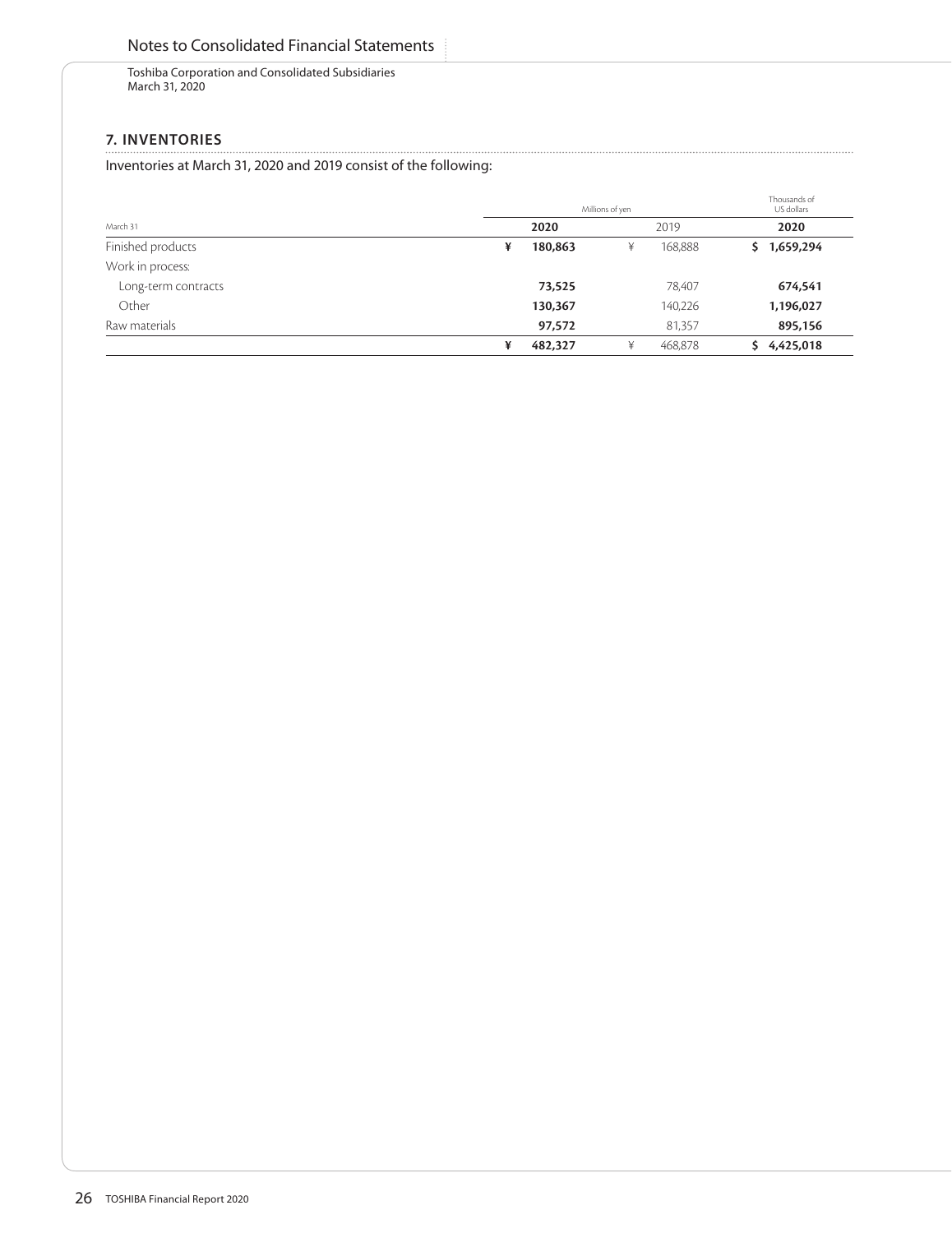## **8. INVESTMENTS IN AND ADVANCES TO AFFILIATES**

The Group's significant investments in affiliated companies accounted for under the equity method along with the percentage of the Group's ownership of voting shares at March 31, 2020 were: Kioxia Holdings Corporation (40.2%); Toshiba Mitsubishi-Electric Industrial Systems Corporation (50.0%); Guangdong Midea Air-Conditioning Equipment Co., Ltd. (20.0%); Guangdong Meizhi Compressor Ltd. (40.0%); and Dalian Toshiba Locomotive Electric Equipment Co., Ltd. (50.0%).

Summarized financial information of the affiliates accounted for by the equity method is shown as follows:

|                                                      |   | Millions of yen | Thousands of<br>US dollars |           |              |
|------------------------------------------------------|---|-----------------|----------------------------|-----------|--------------|
| March 31                                             |   | 2020            |                            | 2019      | 2020         |
| Current assets                                       | ¥ | 1,991,820       | ¥                          | 2,194,432 | \$18,273,578 |
| Other assets including property, plant and equipment |   | 2,368,598       |                            | 2,210,277 | 21,730,257   |
| Total assets                                         | ¥ | 4,360,418       | ¥                          | 4.404.709 | \$40,003,835 |
| Current liabilities                                  | ¥ | 1,529,635       | ¥                          | 1.674.197 | \$14,033,349 |
| Long-term liabilities                                |   | 1,713,680       |                            | 1,402,909 | 15,721,835   |
| Equity                                               |   | 1,117,103       |                            | 1,327,603 | 10,248,651   |
| Total liabilities and equity                         |   | 4,360,418       | ¥                          | 4.404.709 | \$40,003,835 |

|                                | Millions of yen |           | Thousands of<br>US dollars |
|--------------------------------|-----------------|-----------|----------------------------|
| The Fiscal Year ended March 31 | 2020            | 2019      | 2020                       |
| Sales                          | 42,229,506      | 2,589,038 | \$20,454,183               |
| Net income (loss)              | (143, 421)      | 77,290    | (1,315,789)                |

KHC Group's assets and liabilities, ¥2,862,169 million(\$26,258,431 thousand) and ¥2,185,568 million (\$20,051,083 thousand) respectively, are included in the above summarized balance sheet as of March, 31, 2020. KHC Group's assets and liabilities, ¥2,676,540 million and ¥1,809,038 million respectively, are included in the above summarized balance sheet as of March, 31, 2019. Also, KHC Group's net loss, ¥165,826 million(\$1,521,339 thousand), is included in the net loss for the fiscal year ended March 31, 2020. KHC Group's net income, ¥8,106 million, is included in the net income for the fiscal year ended March 31, 2019.

A summary of transactions and balances with the affiliates accounted for by the equity method is presented as follows:

|                                |   |         | Millions of yen |         | Thousands of<br>US dollars |
|--------------------------------|---|---------|-----------------|---------|----------------------------|
| The Fiscal Year ended March 31 |   | 2020    |                 | 2019    | 2020                       |
| Sales                          | ¥ | 202,307 |                 | 182,026 | 1,856,028                  |
| Purchases                      |   | 65,567  |                 | 126,552 | 601,532                    |
| Dividends                      |   | 8,168   |                 | 6.021   | 74,936                     |

|                                      | Millions of yen | Thousands of<br>US dollars |         |
|--------------------------------------|-----------------|----------------------------|---------|
| March 31                             | 2020            | 2019                       | 2020    |
| Notes and accounts receivable, trade | ¥<br>58,319     | 64,333<br>¥                | 535,037 |
| Other receivables                    | 4,293           | 3,746                      | 39,385  |
| Advance payments                     | 6               | 227                        | 55      |
| Notes and accounts payable, trade    | 13,805          | 35,190                     | 126,651 |
| Other payables                       | 19,403          | 7,711                      | 178,009 |
| Advance payments received            | 2,214           | 3,954                      | 20,312  |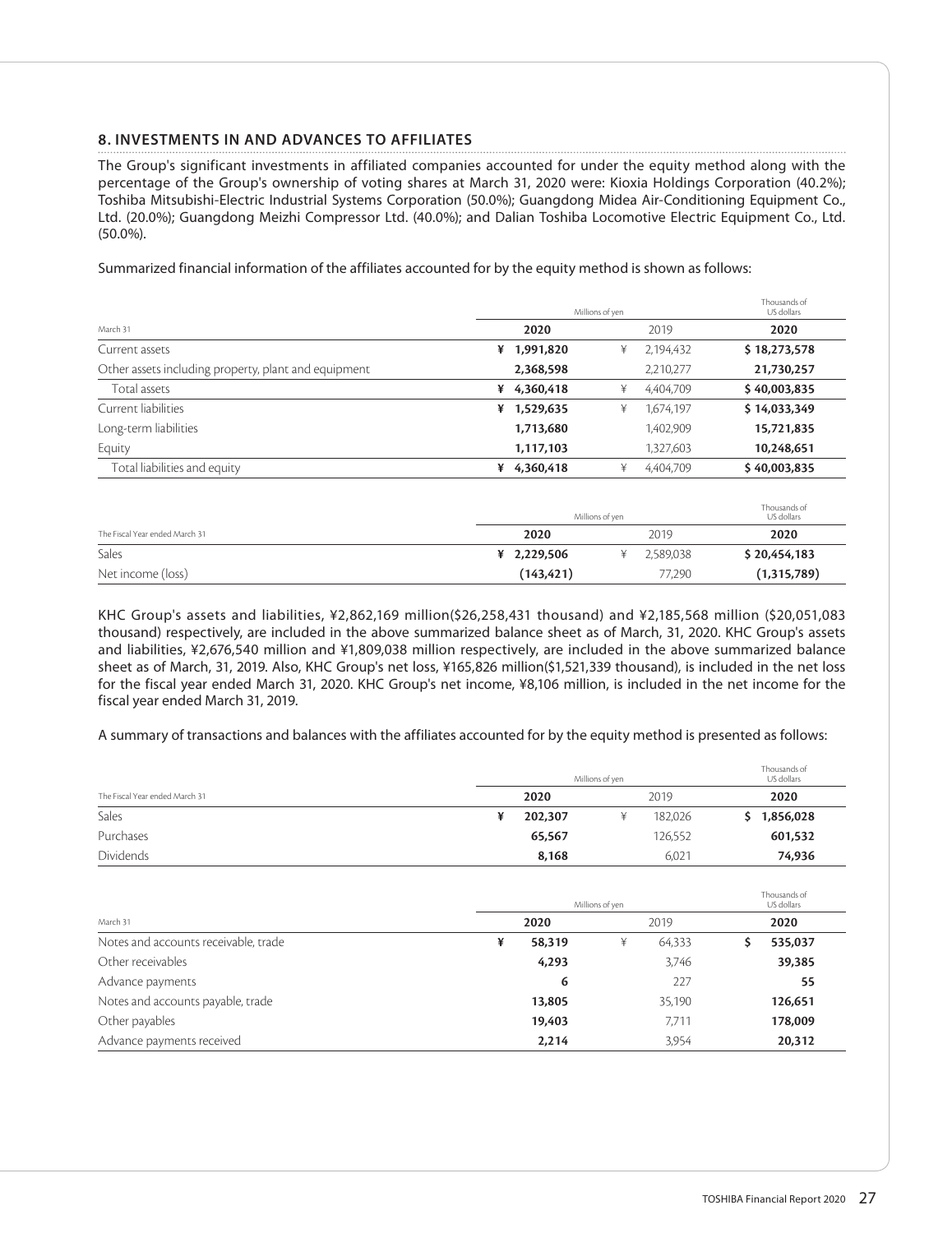## **9. GOODWILL AND OTHER INTANGIBLE ASSETS**

The Group tested goodwill for impairment in accordance with ASC No.350, applying a fair value based test and recorded impairment losses of ¥9,838 million on goodwill attributable to the Electronic Devices & Storage Solutions segment in the fiscal year ended March 31, 2019. This was due to a decrease in fair value compared with book value of the reporting unit as a result of significant decline in stock prices of Nuflare Technology inc., a consolidated subsidiary. The fair value was measured using the stock market price method and comparable peer company analysis. The measurement date was December 31, 2019.

The Group tested goodwill for impairment applying a fair value based test and has concluded that there was no impairment for the fiscal year ended March 31, 2020.

The Group recorded impairment losses on intangible assets excluding goodwill in the fiscal years ended March 31, 2020 and 2019. Impairment losses on intangible assets excluding goodwill have been included in the amount disclosed in Note 16.

The components of acquired intangible assets excluding goodwill at March 31, 2020 and 2019 are as follows:

|                                                      | Millions of yen |                          |   |                             |   |                        |  |  |
|------------------------------------------------------|-----------------|--------------------------|---|-----------------------------|---|------------------------|--|--|
| March 31, 2020                                       |                 | Gross carrying<br>amount |   | Accumulated<br>amortization |   | Net carrying<br>amount |  |  |
| Other intangible assets subject to amortization:     |                 |                          |   |                             |   |                        |  |  |
| Software                                             | ¥               | 194,972                  | ¥ | 159,964                     | ¥ | 35,008                 |  |  |
| Technical license fees                               |                 | 199                      |   | 175                         |   | 24                     |  |  |
| Core and current technology                          |                 | 31,421                   |   | 23,288                      |   | 8,133                  |  |  |
| Customer relationship                                |                 | 18,186                   |   | 10,939                      |   | 7,247                  |  |  |
| Other                                                |                 | 52,034                   |   | 41,296                      |   | 10,738                 |  |  |
| Total                                                | ¥               | 296,812                  | ¥ | 235,662                     | ¥ | 61,150                 |  |  |
| Other intangible assets not subject to amortization: |                 |                          |   |                             |   |                        |  |  |
| Brand name                                           |                 |                          |   |                             | ¥ | 1,328                  |  |  |
| Other                                                |                 |                          |   |                             |   | 405                    |  |  |
| Total                                                |                 |                          |   |                             |   | 1,733                  |  |  |
|                                                      |                 |                          |   |                             | ¥ | 62,883                 |  |  |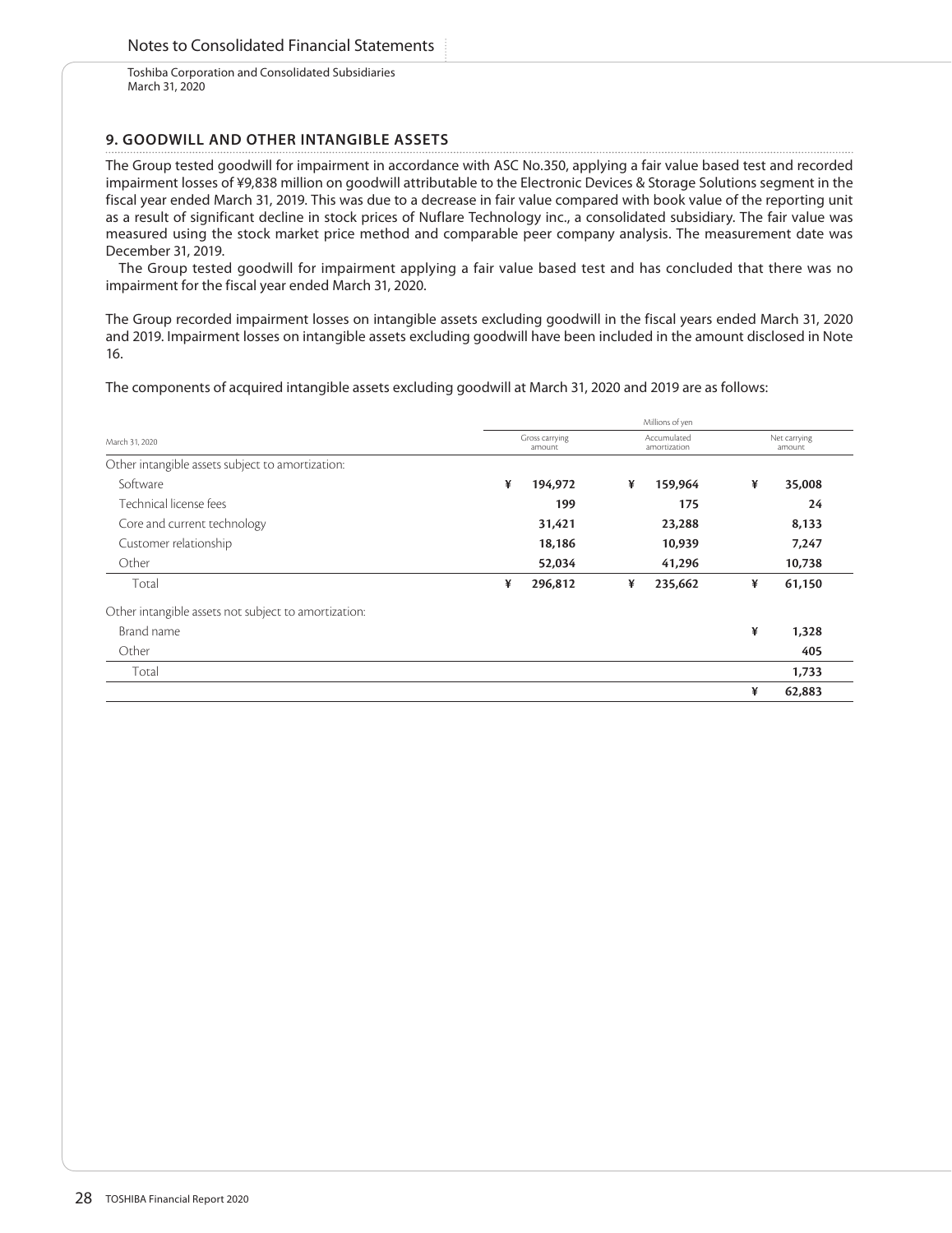|                                                      |   |                          |   | Millions of yen             |   |                        |
|------------------------------------------------------|---|--------------------------|---|-----------------------------|---|------------------------|
| March 31, 2019                                       |   | Gross carrying<br>amount |   | Accumulated<br>amortization |   | Net carrying<br>amount |
| Other intangible assets subject to amortization:     |   |                          |   |                             |   |                        |
| Software                                             | ¥ | 192.714                  | ¥ | 165.413                     | ¥ | 27.301                 |
| Technical license fees                               |   | 179                      |   | 152                         |   | 27                     |
| Core and current technology                          |   | 31,474                   |   | 20,154                      |   | 11,320                 |
| Customer relationship                                |   | 18,650                   |   | 10,207                      |   | 8,443                  |
| Other                                                |   | 51,371                   |   | 42,277                      |   | 9,094                  |
| Total                                                | ¥ | 294,388                  | ¥ | 238,203                     | ¥ | 56,185                 |
| Other intangible assets not subject to amortization: |   |                          |   |                             |   |                        |
| Brand name                                           |   |                          |   |                             | ¥ | 1,528                  |
| Other                                                |   |                          |   |                             |   | 407                    |
| Total                                                |   |                          |   |                             |   | 1,935                  |
|                                                      |   |                          |   |                             | ¥ | 58,120                 |

|                                                      |                          | Thousands of US dollars     |                        |
|------------------------------------------------------|--------------------------|-----------------------------|------------------------|
| March 31, 2020                                       | Gross carrying<br>amount | Accumulated<br>amortization | Net carrying<br>amount |
| Other intangible assets subject to amortization:     |                          |                             |                        |
| Software                                             | Ś.<br>1,788,744          | 1,467,560<br>Ś.             | \$<br>321,174          |
| Technical license fees                               | 1,826                    | 1.606                       | 220                    |
| Core and current technology                          | 288,266                  | 213,651                     | 74,615                 |
| Customer relationship                                | 166,844                  | 100,358                     | 66,486                 |
| Other                                                | 477,376                  | 378,862                     | 98,514                 |
| Total                                                | 2,723,046<br>\$.         | \$2,162,037                 | \$<br>561,009          |
| Other intangible assets not subject to amortization: |                          |                             |                        |
| Brand name                                           |                          |                             | \$<br>12,183           |
| Other                                                |                          |                             | 3,716                  |
| Total                                                |                          |                             | 15,899                 |
|                                                      |                          |                             | \$<br>576,908          |

Other intangible assets acquired during the fiscal year ended March 31, 2020 primarily consisted of software of ¥16,491 million (\$151,294 thousand). The weighted-average amortization period of software for the fiscal year ended March 31, 2020 was approximately 5.0 years.

The weighted-average amortization periods for other intangible assets were approximately 6.7 years and 6.6 years for the fiscal years ended March 31, 2020 and 2019, respectively.

Amortization expenses of other intangible assets subject to amortization for the fiscal years ended March 31, 2020 and 2019 are ¥14,898 million (\$136,679 thousand) and ¥13,701 million, respectively. The future amortization expense for each of the next 5 years relating to other intangible assets currently recorded in the consolidated balance sheet at March 31, 2020 is estimated as follows:

| The Fiscal year ending March 31 | Millions of yen |        | Thousands of<br>US dollars |  |
|---------------------------------|-----------------|--------|----------------------------|--|
| 2021                            |                 | 16,520 | 151,560                    |  |
| 2022                            |                 | 11,855 | 108,761                    |  |
| 2023                            |                 | 7,886  | 72,349                     |  |
| 2024                            |                 | 6,175  | 56,651                     |  |
| 2025                            |                 | 4,345  | 39,862                     |  |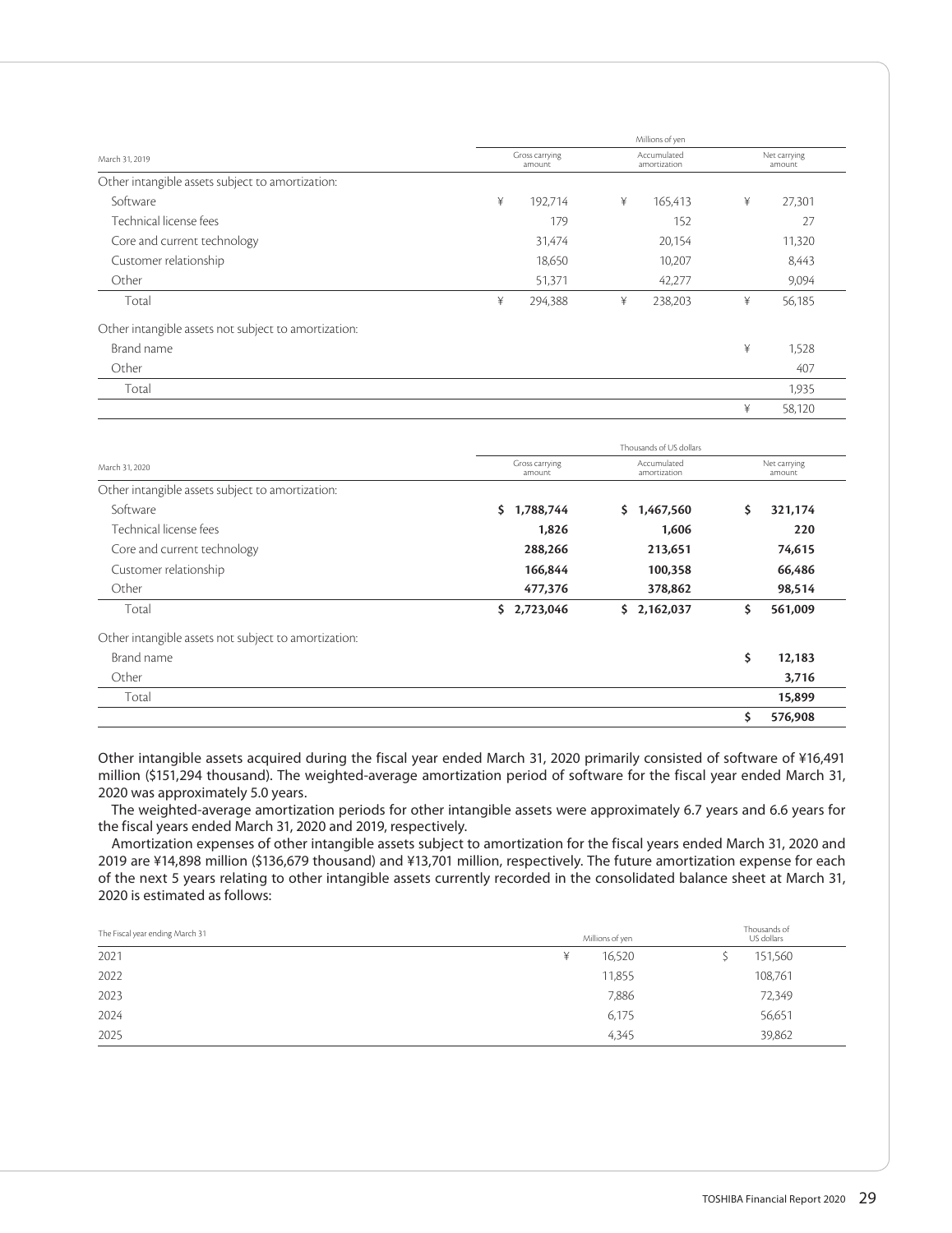Goodwill represents the excess of the purchase price over the fair value of the net assets acquired. The changes in the carrying amount of goodwill for the fiscal years ended March 31, 2020 and 2019 are as follows:

|                                             | Millions of yen |         |  |         |  | Thousands of<br>US dollars |  |
|---------------------------------------------|-----------------|---------|--|---------|--|----------------------------|--|
| The Fiscal Year ended March 31              |                 | 2020    |  | 2019    |  | 2020                       |  |
| Balance at the beginning of the fiscal year |                 | 58,475  |  | 67.162  |  | 536.468                    |  |
| Impairment losses                           |                 | -       |  | (9,838) |  |                            |  |
| Foreign currency translation adjustments    |                 | (1,681) |  | 1.151   |  | (15, 422)                  |  |
| Balance at the end of the fiscal year       |                 | 56.794  |  | 58.475  |  | 521.046                    |  |

As of March 31, 2020 and 2019, goodwill allocated to Building Solutions is ¥10,905 million (\$100,046 thousand) and ¥11,223 million, Retail & Printing Solutions is ¥34,546 million (\$316,936 thousand) and ¥35,656 million, respectively. The rest was primarily allocated to Electronic Devices & Storage Solutions.

As of March 31, 2020 and 2019, accumulated impairment losses were ¥43,943 million (\$403,147 thousand) and ¥46,514 million, respectively.

## **10. SHORT-TERM BORROWINGS AND LONG-TERM DEBT**

Short-term borrowings at March 31, 2020 and 2019 consist of the following:

|                                                                                            | Millions of yen |                          |   |        | Thousands of<br>US dollars |         |  |
|--------------------------------------------------------------------------------------------|-----------------|--------------------------|---|--------|----------------------------|---------|--|
| March 31                                                                                   |                 | 2020                     |   | 2019   |                            | 2020    |  |
| Loans and overdrafts, principally from banks, with                                         |                 |                          |   |        |                            |         |  |
| weighted-average interest rate of 1.65% at March 31, 2020,<br>and 1.65% at March 31, 2019: |                 |                          |   |        |                            |         |  |
| Secured                                                                                    | ¥               | $\overline{\phantom{0}}$ | ¥ | 19.000 |                            |         |  |
| Unsecured                                                                                  |                 | 13,339                   |   | 7.991  |                            | 122,376 |  |
|                                                                                            | ¥               | 13,339                   | ¥ | 26.991 |                            | 122,376 |  |

Substantially all of the short-term borrowings are with banks which have written basic agreements with the Group to the effect that, with respect to all present or future loans with such banks, the Group shall provide collateral (including sums on deposit with such banks) or guaranties immediately upon the bank's request, and that any collateral furnished pursuant to such agreements or otherwise shall be applicable to all indebtedness to such banks.

As of March 31, 2020, the Group had unused committed lines of credit from short-term financing arrangements aggregating ¥258,000 million (\$2,366,972 thousand). The lines of credit will expire in March 2023.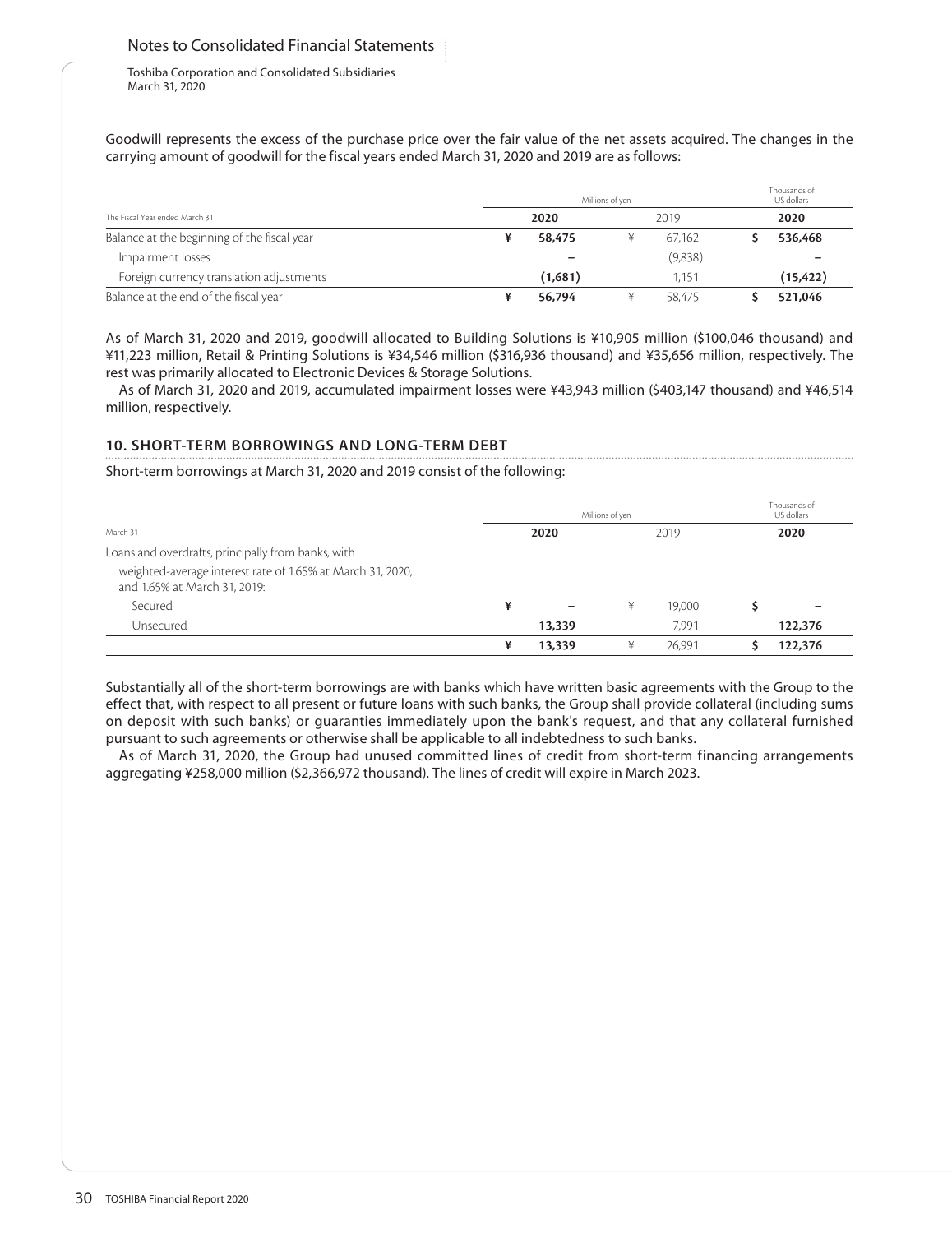Long-term debt at March 31, 2020 and 2019 consist of the following:

|                                                                                                                                                                             | Millions of yen |          |      |           |     | Thousands of<br>US dollars |
|-----------------------------------------------------------------------------------------------------------------------------------------------------------------------------|-----------------|----------|------|-----------|-----|----------------------------|
| March 31                                                                                                                                                                    | 2020            |          | 2019 |           |     | 2020                       |
| Loans, principally from banks,                                                                                                                                              |                 |          |      |           |     |                            |
| due 2020 to 2039 with weighted-average interest rate<br>of 0.57% at March 31, 2020, and due 2019 to 2030 with<br>weighted-average interest rate of 0.98% at March 31, 2019: |                 |          |      |           |     |                            |
| Secured                                                                                                                                                                     | ¥               | 1,280    | ¥    | 151,360   | \$  | 11,743                     |
| Unsecured                                                                                                                                                                   | 180,388         |          |      | 185,185   |     | 1,654,935                  |
| Yen bonds, due 2020 with interest rates                                                                                                                                     |                 |          |      |           |     |                            |
| ranging from 1.06% to 1.68% at March 31, 2020, and due<br>2019 to 2020 with interest rates ranging from 0.57% to<br>1.68% at March 31, 2019                                 |                 |          |      |           |     |                            |
| Secured                                                                                                                                                                     |                 |          |      |           |     |                            |
| Unsecured                                                                                                                                                                   |                 | 29,997   |      | 59,978    |     | 275,202                    |
| Finance lease obligations                                                                                                                                                   |                 | 11,399   |      | 11,165    |     | 104,578                    |
|                                                                                                                                                                             | 223,064         |          |      | 407,688   |     | 2,046,458                  |
| Less-Portion due within one year                                                                                                                                            |                 | (49,310) |      | (330,753) |     | (452, 385)                 |
|                                                                                                                                                                             | ¥<br>173,754    |          | ¥    | 76,935    | \$. | 1,594,073                  |

Long-term debt at March, 2019 includes ¥180,000 million in subordinated loan.

The aggregate annual maturities of long-term debt, as of March 31, 2020 and 2019, excluding those of Finance lease obligations, are as follows:

|            | Millions of yen               | Thousands of<br>US dollars |                  |
|------------|-------------------------------|----------------------------|------------------|
| March 31   | 2020                          | 2019                       | 2020             |
| 2020       | ¥<br>$\overline{\phantom{0}}$ | ¥<br>325,485               | \$               |
| 2021       | 44,317                        | 37,579                     | 406,578          |
| 2022       | 519                           | $\overline{\phantom{0}}$   | 4,761            |
| 2023       | 59,611                        | 5,000                      | 546,890          |
| 2024       | 4,363                         | 6,000                      | 40,028           |
| Thereafter | $\overline{\phantom{0}}$      | 22,481                     |                  |
| 2025       | 99,896                        | $\overline{\phantom{0}}$   | 916,477          |
| Thereafter | 2,962                         | $\hspace{0.05cm}$          | 27,174           |
|            | 211,668<br>¥                  | ¥<br>396,545               | 1,941,908<br>\$. |

The Group pledged stock held by the Group as collateral, for certain borrowings from Mizuho Bank, Ltd., Sumitomo Mitsui Banking Corporation, Sumitomo Mitsui Trust Bank, Limited and other respective financial institutions, in accordance with the collateral pledge agreement which was signed on April 28th, 2017.As of March 31, 2019, the carrying amount of the pledged assets was ¥25,374 million of Marketable securities and other investments, and ¥76,025 million of Security investments in subsidiaries which are eliminated in the consolidated financial statements.

The collateral was released on October 18, 2019, following an agreement being reached with the financial institutions. As of March 31, 2020, assets held as collateral for borrowings are immaterial.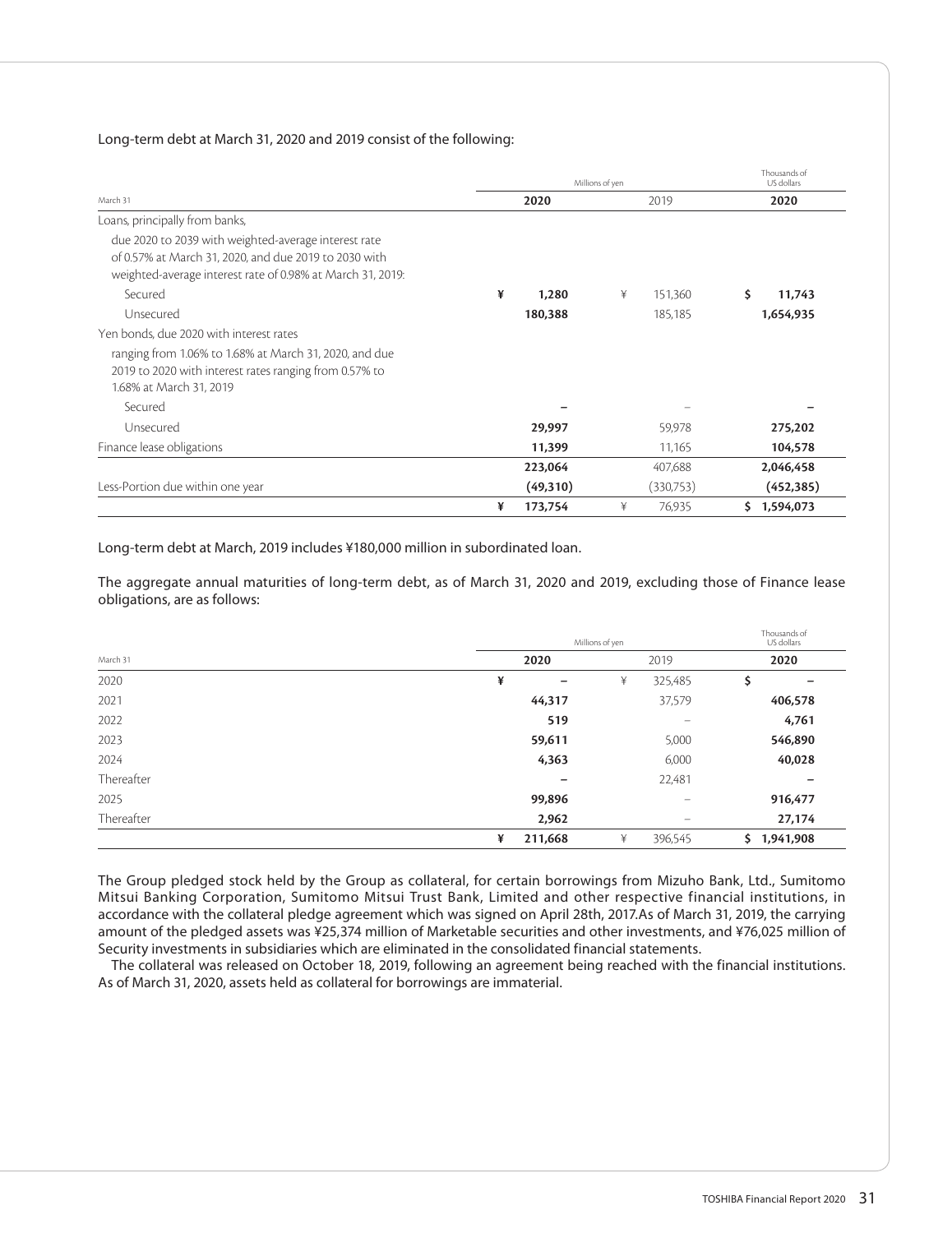## **11. ACCRUED PENSION AND SEVERANCE COSTS**

All employees who retire or are terminated from the Company and certain subsidiaries are usually entitled to lump-sum severance indemnities or pension benefits determined by reference to service credits allocated to employees each year according to the regulation of retirement benefit, length of service and conditions under which their employment terminates. The obligation for the severance indemnity benefit is provided for through accruals and funding of the defined benefit corporate pension plan.

The Company and certain subsidiaries in Japan have amended their pension plan under the agreement between employees and managements in January 2011, and introduced a cash balance plan from April 2011. This plan is designed that each plan participant has a notional account, which is accumulated based on salary standards, interest rates in financial markets and others.

The funding policy for the plans is to contribute amounts required to maintain sufficient plan assets to provide for accrued benefits, subject to the limitation on deductibility imposed by Japanese income tax laws.

In addition, for the purpose of supporting post-retirement life plans of employees and responding to diverse needs for retirement benefits, a defined contribution pension plan was introduced by the Company and some of its subsidiaries in Japan on October 1, 2015. Under this plan, a portion of the contribution to lump-sum retirement benefits was replaced by defined contribution pension plan and individual employees take control of their own fund management and direct investments.

The following figures include the effects of discontinued operations relating to the Memory business.

The changes in the benefit obligation and plan assets for the fiscal years ended March 31, 2020 and 2019 and the funded status at March 31, 2020 and 2019 are as follows:

|                                                               | Millions of yen | Thousands of<br>US dollars |                 |  |
|---------------------------------------------------------------|-----------------|----------------------------|-----------------|--|
| March 31                                                      | 2020            | 2019                       |                 |  |
| Change in benefit obligation:                                 |                 |                            |                 |  |
| Benefit obligation at the beginning of the fiscal year        | 1,338,364<br>¥  | ¥<br>1,435,536             | \$12,278,569    |  |
| Service cost                                                  | 39,483          | 40,947                     | 362,229         |  |
| Interest cost                                                 | 6,114           | 7,924                      | 56,092          |  |
| Plan participants' contributions                              | 72              | 179                        | 661             |  |
| Plan amendments                                               | 1,805           |                            | 16,560          |  |
| Actuarial loss                                                | (19, 560)       | 20,406                     | (179, 450)      |  |
| Benefits paid                                                 | (74, 989)       | (74, 634)                  | (687, 972)      |  |
| Acquisitions and divestitures                                 |                 | (92, 182)                  |                 |  |
| Curtailments and settlements                                  | (728)           | (303)                      | (6, 679)        |  |
| Foreign currency exchange impact                              | (204)           | 491                        | (1,872)         |  |
| Benefit obligation at the end of the fiscal year              | ¥ 1,290,357     | ¥<br>1,338,364             | \$11,838,138    |  |
| Change in plan assets:                                        |                 |                            |                 |  |
| Fair value of plan assets at the beginning of the fiscal year | 903,877<br>¥    | ¥<br>948,811               | 8,292,450<br>\$ |  |
| Actual return on plan assets                                  | (28, 187)       | 11,421                     | (258, 597)      |  |
| Employer contributions                                        | 32,856          | 31,822                     | 301,431         |  |
| Plan participants' contributions                              | 72              | 179                        | 661             |  |
| Benefits paid                                                 | (48, 973)       | (46,859)                   | (449, 294)      |  |
| Acquisitions and divestitures                                 |                 | (41,968)                   |                 |  |
| Curtailments and settlements                                  | (728)           |                            | (6, 679)        |  |
| Foreign currency exchange impact                              | (192)           | 471                        | (1,761)         |  |
| Fair value of plan assets at the end of the fiscal year       | 858,725<br>¥    | ¥<br>903,877               | \$7,878,211     |  |
| Funded status                                                 | (431, 632)<br>¥ | ¥<br>(434, 487)            | \$ (3,959,927)  |  |

Notes: 1) Major acquisitions and divestitures for the fiscal year ended March 31, 2019 represent the effects of the sale of the Memory business and PC business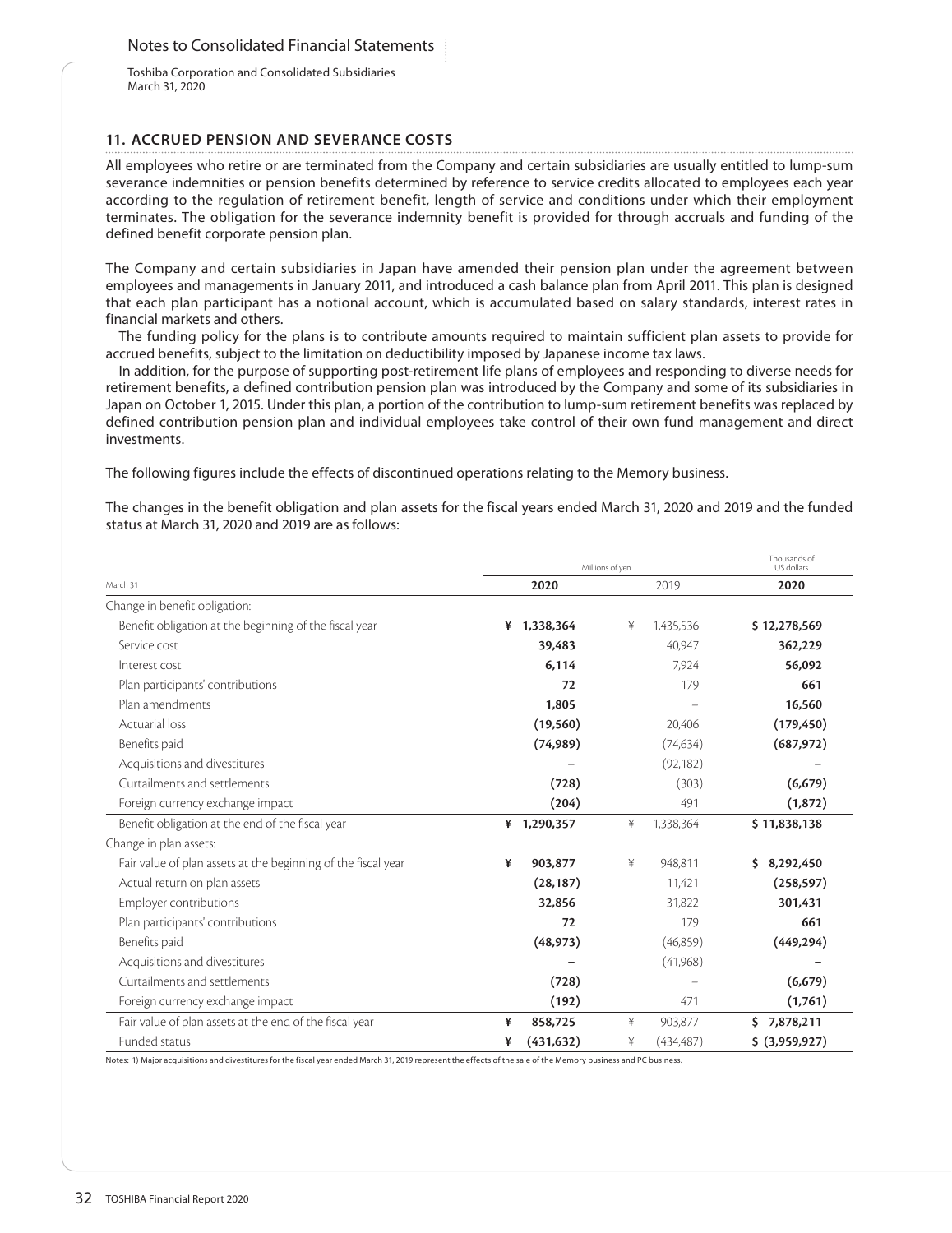## Amounts recognized in the consolidated balance sheets at March 31, 2020 and 2019 are as follows:

|                                     | Millions of ven | Thousands of<br>US dollars |                |
|-------------------------------------|-----------------|----------------------------|----------------|
| March 31                            | 2020            | 2019                       | 2020           |
| Accrued pension and severance costs | (431, 632)      | (434, 487)                 | \$ (3,959,927) |

## Amounts recognized in accumulated other comprehensive loss at March 31, 2020 and 2019 are as follows:

|                                 | Millions of yen |         |  |          | Thousands of<br>US dollars |
|---------------------------------|-----------------|---------|--|----------|----------------------------|
| March 31                        |                 | 2020    |  | 2019     | 2020                       |
| Unrecognized actuarial loss     |                 | 430.735 |  | 424.465  | \$3,951,697                |
| Unrecognized prior service cost |                 | (6,226) |  | (10,394) | (57, 119)                  |
|                                 |                 | 424.509 |  | 414.071  | \$3,894,578                |

## The accumulated benefit obligation at March 31, 2020 and 2019 are as follows:

|                                | Millions of yen |  |           | Thousands of<br>US dollars |
|--------------------------------|-----------------|--|-----------|----------------------------|
| March 31                       | 2020            |  | 2019      | 2020                       |
| Accumulated benefit obligation | 4 1,211,675     |  | 1.307.001 | \$11,116,284               |

## The components of the net periodic pension and severance cost for the fiscal years ended March 31, 2020 and 2019 are as follows:

|                                                       | Millions of yen | Thousands of<br>US dollars |           |
|-------------------------------------------------------|-----------------|----------------------------|-----------|
| The Fiscal Year ended March 31<br>Service cost        | 2020            | 2019                       | 2020      |
|                                                       | 39,483<br>¥     | 40.947<br>¥                | 362,229   |
| Interest cost on projected benefit obligation         | 6,114           | 7.924                      | 56,092    |
| Expected return on plan assets                        | (21, 307)       | (21,243)                   | (195,477) |
| Amortization of prior service cost                    | (2,359)         | (3,005)                    | (21, 642) |
| Recognized actuarial loss                             | 23,362          | 20,965                     | 214,330   |
| Curtailment and settlement loss recognized and others | 248             | 303                        | 2,275     |
| Net periodic pension and severance cost               | 45.541<br>¥     | 45.891<br>¥                | 417.807   |

Notes: 1) Net periodic pension and severance cost for the fiscal year ended March 31, 2019 includes pension cost related to the income (loss) from discontinued operations of the Memory business in the amounts of ¥720 million.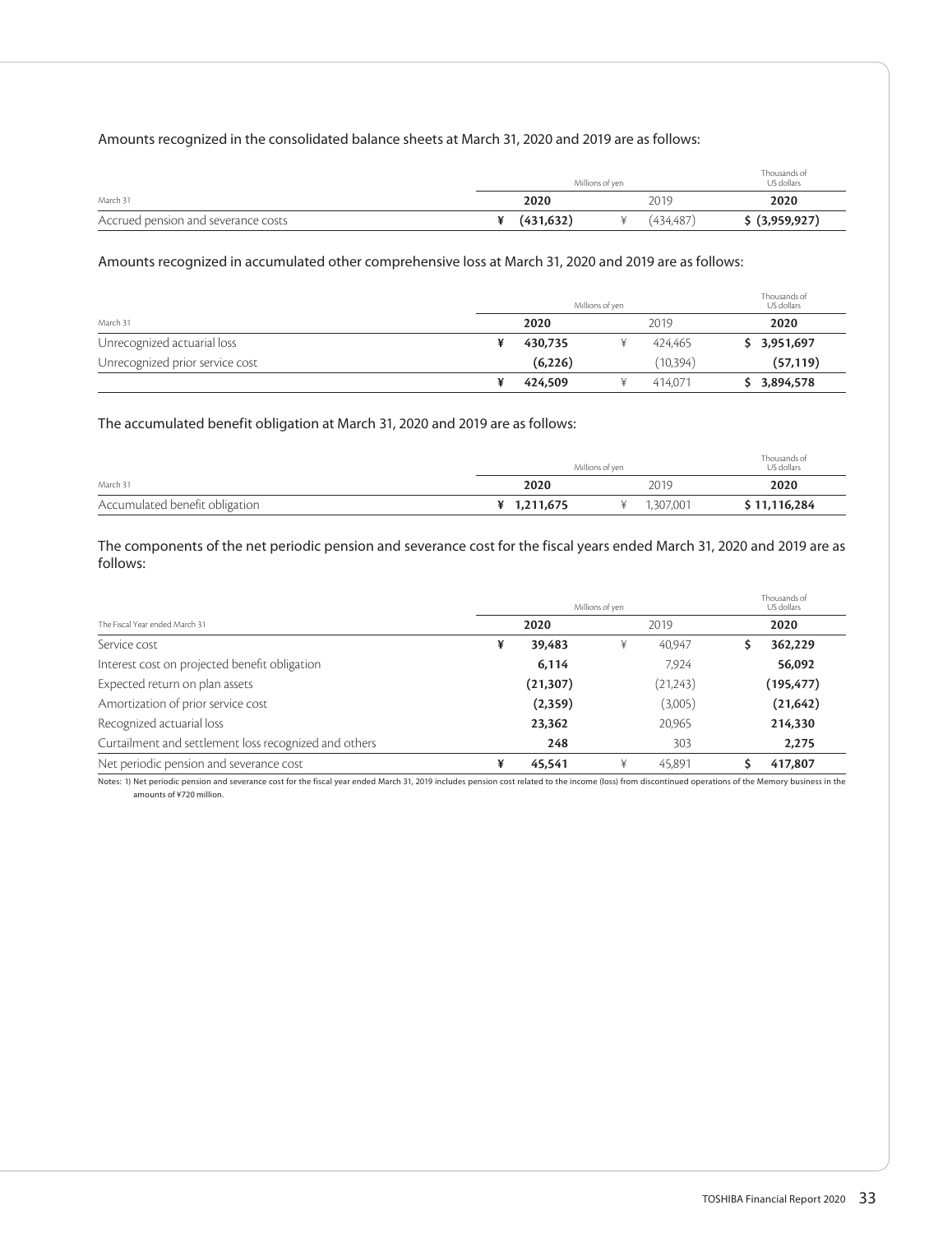Other changes in plan assets and benefit obligation recognized in the other comprehensive income (loss) for the fiscal years ended March 31, 2020 and 2019 are as follows:

|                                           | Millions of yen |           |  |          |  | Thousands of<br>US dollars |
|-------------------------------------------|-----------------|-----------|--|----------|--|----------------------------|
| The Fiscal Year ended March 31            |                 | 2020      |  | 2019     |  | 2020                       |
| Current year actuarial loss               | ¥               | 29,942    |  | 30,228   |  | 274,697                    |
| Recognized actuarial loss                 |                 | (23, 362) |  | (20,965) |  | (214, 330)                 |
| Prior service cost due to plan amendments |                 | 1,805     |  |          |  | 16,560                     |
| Amortization of prior service cost        |                 | 2.359     |  | 3.005    |  | 21.642                     |
|                                           | ¥               | 10.744    |  | 12.268   |  | 98,569                     |

The estimated prior service cost and actuarial loss that will be amortized from accumulated other comprehensive loss into net periodic pension and severance cost over the next year are summarized as follows:

|                                 |      | Millions of ven | Thousands of<br>US dollars |         |  |
|---------------------------------|------|-----------------|----------------------------|---------|--|
| The Fiscal Year ending March 31 | 2021 |                 | 2021                       |         |  |
| Prior service cost              |      | (983)           |                            | (9,018) |  |
| Actuarial loss                  |      | 24,933          |                            | 228,743 |  |

The Group expects to contribute ¥21,022 million (\$192,862 thousand) to its defined benefit plans, which includes the cash balance plan, in the fiscal year ending March 31, 2021.

The following benefit payments are expected to be paid:

| The Fiscal Year ending March 31 | Millions of yen | Thousands of<br>US dollars |
|---------------------------------|-----------------|----------------------------|
| 2021                            | 70,033<br>¥     | 642,505                    |
| 2022                            | 75,781          | 695,239                    |
| 2023                            | 78,782          | 722,771                    |
| 2024                            | 82,446          | 756,385                    |
| 2025                            | 83,589          | 766,872                    |
| $2026 - 2030$                   | 411,102         | 3,771,578                  |

Weighted-average assumptions used to determine benefit obligations as of March 31, 2020 and 2019 and net periodic pension and severance cost for the fiscal years then ended are as follows:

| March 31                                         | 2020 | 2019 |
|--------------------------------------------------|------|------|
| Discount rate                                    | 0.6% | 0.5% |
| Rate of compensation increase                    | 3.1% | 3.2% |
| The Fiscal Year ended March 31                   | 2020 | 2019 |
| Discount rate                                    | 0.5% | 0.6% |
| Expected long-term rate of return on plan assets | 2.4% | 2.4% |
| Rate of compensation increase                    | 3.2% | 3.5% |

The Group determines the expected long-term rate of return in consideration of the target allocation of the plan assets, the current expectation of long-term returns on the assets and actual returns on plan assets.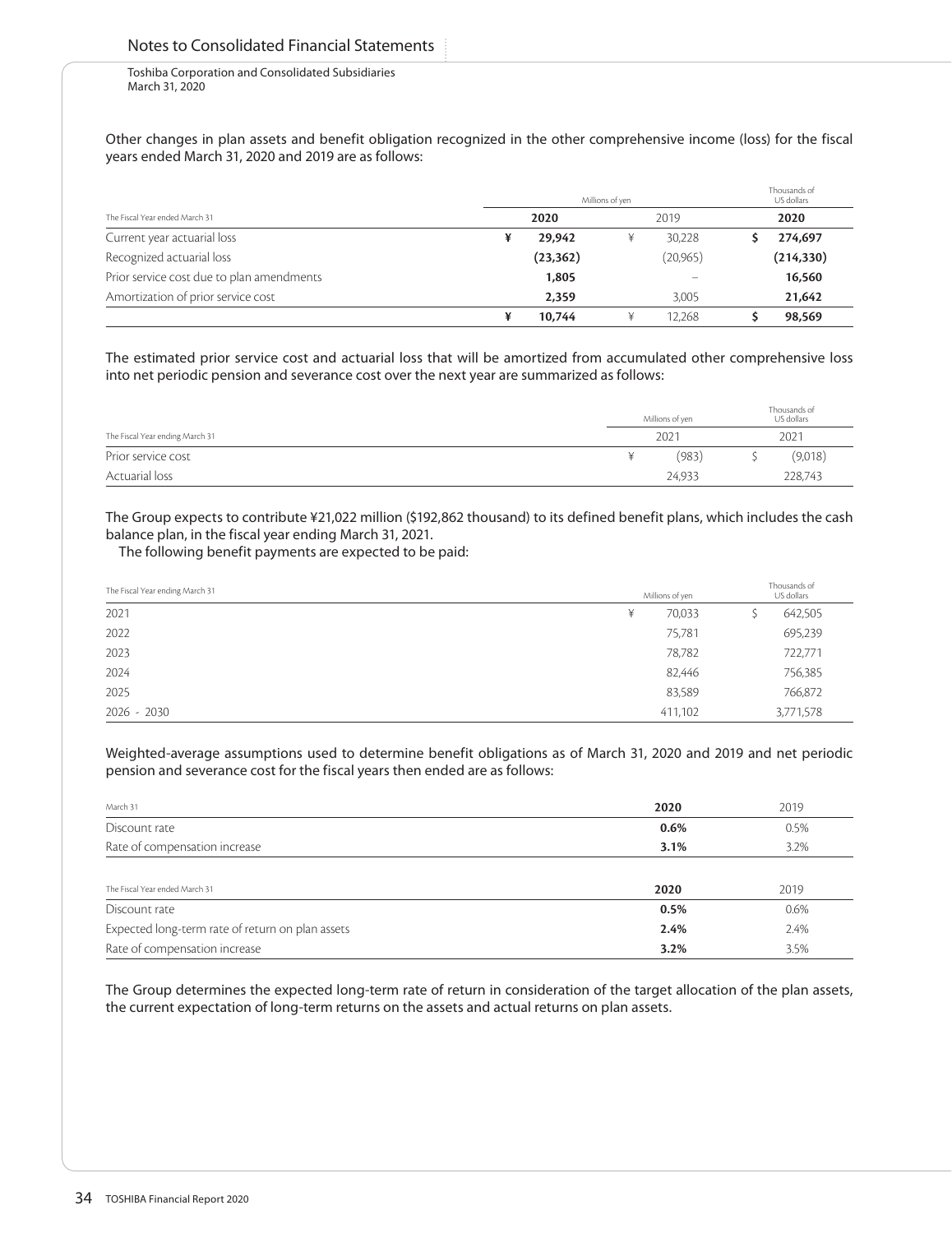The Group's investment policies and strategies are to assure adequate plan assets to provide for future payments of pension and severance benefits to participants, with reasonable risks. The Group designs the basic target allocation of the plan assets to mirror the best portfolio based on estimation of mid-term and long-term return on the investments.

The Group periodically reviews the actual return on the investments and adjusts the portfolio to achieve the assumed long-term rate of return on the investments. The Group targets its investments in equity securities at 25% or more of total investments, and investments in equity securities, debt securities and life insurance company general accounts at 70% or more of total investments.

The equity securities are selected primarily from stocks that are listed on the securities exchanges. Prior to investing, the Group has investigated the business condition of the investee companies, and appropriately diversified investments by type of industry and other relevant factors. The debt securities are selected primarily from government bonds, municipal bonds and corporate bonds. Prior to investing, the Group has investigated the quality of the issue, including rating, interest rate, and repayment dates and has appropriately diversified the investments. Pooled funds are selected using strategies consistent with the equity securities and debt securities described above. Hedge funds are selected following a variety of strategies and fund managers, and the Group has appropriately diversified the investments. Real estate is selected for the eligibility of investment and expected return and other relevant factors, and the Group has appropriately diversified the investments. As for investments in life insurance company general accounts, the contracts with the insurance companies include a guaranteed interest and return of capital.

The three levels of input used to measure fair value are more fully described in Note 4. The plan assets that are measured at fair value at March 31, 2020 and 2019 by asset category are as follows:

|                                         | Millions of yen |         |   |         |   |         |   |         |  |  |  |
|-----------------------------------------|-----------------|---------|---|---------|---|---------|---|---------|--|--|--|
| March 31, 2020                          |                 | Level 1 |   | Level 2 |   | Level 3 |   | Total   |  |  |  |
| Cash and cash equivalents               | ¥               | 26,750  | ¥ |         | ¥ |         | ¥ | 26,750  |  |  |  |
| Equity securities:                      |                 |         |   |         |   |         |   |         |  |  |  |
| Japanese companies                      |                 | 80,967  |   |         |   |         |   | 80,967  |  |  |  |
| Foreign companies                       |                 | 42,648  |   |         |   |         |   | 42,648  |  |  |  |
| Pooled funds                            |                 |         |   | 109,839 |   |         |   | 109,839 |  |  |  |
| Debt securities:                        |                 |         |   |         |   |         |   |         |  |  |  |
| Government bonds                        |                 | 111,761 |   |         |   |         |   | 111,761 |  |  |  |
| Municipal bonds                         |                 |         |   | 939     |   |         |   | 939     |  |  |  |
| Corporate bonds                         |                 |         |   | 15,880  |   |         |   | 15,880  |  |  |  |
| Pooled funds                            |                 |         |   | 164,067 |   |         |   | 164,067 |  |  |  |
| Other assets:                           |                 |         |   |         |   |         |   |         |  |  |  |
| Hedge funds                             |                 |         |   |         |   | 138,384 |   | 138,384 |  |  |  |
| Real estate                             |                 |         |   |         |   | 79,859  |   | 79,859  |  |  |  |
| Life insurance company general accounts |                 |         |   | 85,610  |   |         |   | 85,610  |  |  |  |
| Other assets                            |                 |         |   | 2,021   |   |         |   | 2,021   |  |  |  |
| Total                                   | ¥               | 262,126 | ¥ | 378,356 | ¥ | 218,243 | ¥ | 858,725 |  |  |  |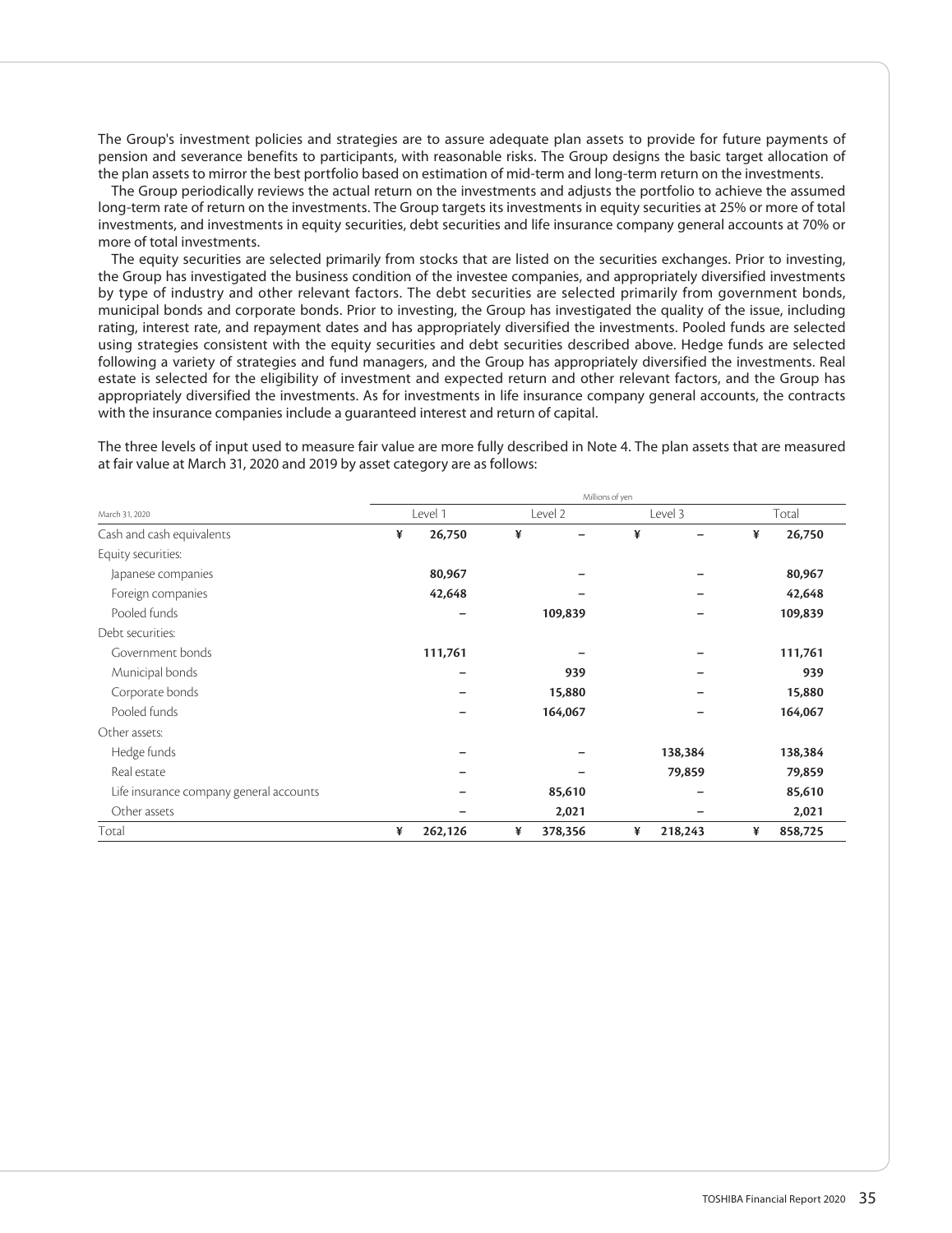## Notes to Consolidated Financial Statements

#### Toshiba Corporation and Consolidated Subsidiaries March 31, 2020

|                                         | Thousands of US dollars |           |                 |        |         |             |    |             |  |  |
|-----------------------------------------|-------------------------|-----------|-----------------|--------|---------|-------------|----|-------------|--|--|
| March 31, 2020                          |                         | Level 1   | Level 2         |        | Level 3 |             |    | Total       |  |  |
| Cash and cash equivalents               | \$                      | 245,413   | \$              |        | \$      |             | \$ | 245,413     |  |  |
| Equity securities:                      |                         |           |                 |        |         |             |    |             |  |  |
| Japanese companies                      |                         | 742,817   |                 |        |         |             |    | 742,817     |  |  |
| Foreign companies                       |                         | 391,266   |                 |        |         |             |    | 391,266     |  |  |
| Pooled funds                            |                         |           | 1,007,697       |        |         |             |    | 1,007,697   |  |  |
| Debt securities:                        |                         |           |                 |        |         |             |    |             |  |  |
| Government bonds                        |                         | 1,025,330 |                 |        |         |             |    | 1,025,330   |  |  |
| Municipal bonds                         |                         |           |                 | 8,615  |         |             |    | 8,615       |  |  |
| Corporate bonds                         |                         |           | 145,688         |        |         |             |    | 145,688     |  |  |
| Pooled funds                            |                         |           | 1,505,202       |        |         |             |    | 1,505,202   |  |  |
| Other assets:                           |                         |           |                 |        |         |             |    |             |  |  |
| Hedge funds                             |                         |           |                 |        |         | 1,269,578   |    | 1,269,578   |  |  |
| Real estate                             |                         |           |                 |        |         | 732,651     |    | 732,651     |  |  |
| Life insurance company general accounts |                         |           | 785,413         |        |         |             |    | 785,413     |  |  |
| Other assets                            |                         |           |                 | 18,541 |         |             |    | 18,541      |  |  |
| Total                                   | \$.                     | 2,404,826 | 3,471,156<br>Ś. |        |         | \$2,002,229 |    | \$7,878,211 |  |  |

Notes: 1) Pooled funds in equity securities invest in listed equity securities consisting of approximately 10% Japanese companies and 90% foreign companies.

2) Government bonds include approximately 90% for Japanese government bonds, and 10% for foreign government bonds.

3) Pooled funds in debt securities invest in approximately 25% for Japanese government bonds, 34% for foreign government bonds, and 41% for municipal bonds and corporate bonds.

|                                         | Millions of yen |                          |   |          |   |         |       |         |  |  |  |
|-----------------------------------------|-----------------|--------------------------|---|----------|---|---------|-------|---------|--|--|--|
| March 31, 2019                          |                 | Level 1                  |   | Level 2  |   | Level 3 | Total |         |  |  |  |
| Cash and cash equivalents               | ¥               | 20,820                   | ¥ |          | ¥ |         | ¥     | 20,820  |  |  |  |
| Equity securities:                      |                 |                          |   |          |   |         |       |         |  |  |  |
| Japanese companies                      |                 | 117,287                  |   |          |   |         |       | 117,287 |  |  |  |
| Foreign companies                       |                 | 74,036                   |   |          |   |         |       | 74,036  |  |  |  |
| Pooled funds                            |                 | $\qquad \qquad -$        |   | 95,465   |   | -       |       | 95,465  |  |  |  |
| Debt securities:                        |                 |                          |   |          |   |         |       |         |  |  |  |
| Government bonds                        |                 | 114,171                  |   |          |   |         |       | 114,171 |  |  |  |
| Municipal bonds                         |                 | $\overline{\phantom{0}}$ |   | 976      |   |         |       | 976     |  |  |  |
| Corporate bonds                         |                 |                          |   | 10,541   |   |         |       | 10,541  |  |  |  |
| Pooled funds                            |                 |                          |   | 167,862  |   |         |       | 167,862 |  |  |  |
| Other assets:                           |                 |                          |   |          |   |         |       |         |  |  |  |
| Hedge funds                             |                 |                          |   |          |   | 151,229 |       | 151,229 |  |  |  |
| Real estate                             |                 |                          |   |          |   | 74,099  |       | 74,099  |  |  |  |
| Life insurance company general accounts |                 |                          |   | 78,828   |   |         |       | 78,828  |  |  |  |
| Other assets                            |                 |                          |   | (1, 437) |   |         |       | (1,437) |  |  |  |
| Total                                   | ¥               | 326,314                  | ¥ | 352,235  | ¥ | 225,328 | ¥     | 903,877 |  |  |  |

Notes: 1) Pooled funds in equity securities invest in listed equity securities consisting of approximately 11% Japanese companies and 89% foreign companies.

2) Government bonds include approximately 87% for Japanese government bonds, and 13% for foreign government bonds.

3) Pooled funds in debt securities invest in approximately 25% for Japanese government bonds, 39% for foreign government bonds, and 36% for municipal bonds and corporate bond.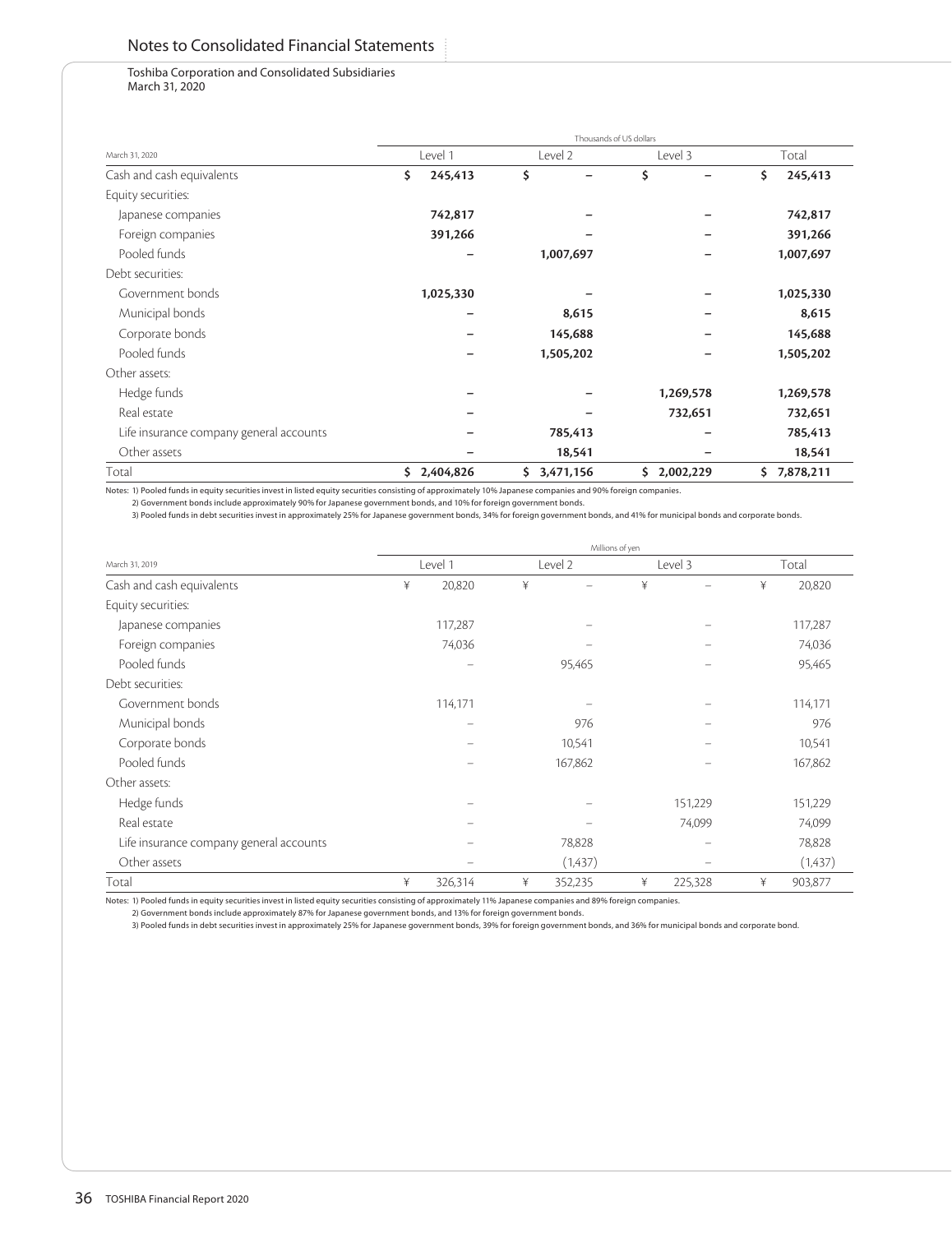Each level into which assets are categorized is based on inputs used to measure the fair value of the assets, and does not necessarily indicate the risks or ratings of the assets.

Level 1 plan assets represent marketable equity securities, and government bonds, which are valued based on quoted market prices in active markets with sufficient volume and frequency of transactions. Level 2 plan assets represent pooled funds that invest in equity securities and debt securities, corporate bonds and life insurance company general accounts. Pooled funds, which are classified as Level 2 asset, are valued at their net asset values that are calculated by the sponsor of the fund. Corporate bonds are valued based on quoted market prices for identical assets in inactive markets. Life insurance company general accounts are valued based on contracts. Level 3 plan assets represent pooled funds that invest in debt securities, hedge funds and real estate, which are valued based on unobservable inputs as the markets for the assets are not active at the measurement date.

An analysis of the changes in Level 3 plan assets measured at fair value for the fiscal years ended March 31, 2020 and 2019 are as follows:

|                                             | Millions of yen |                 |   |             |   |             |       |           |  |
|---------------------------------------------|-----------------|-----------------|---|-------------|---|-------------|-------|-----------|--|
| The Fiscal Year ended March 31, 2020        | Pooled funds    |                 |   | Hedge funds |   | Real estate | Total |           |  |
| Balance at the beginning of the fiscal year | ¥               | $\qquad \qquad$ | ¥ | 151.229     | ¥ | 74.099      |       | 225,328   |  |
| Actual return:                              |                 |                 |   |             |   |             |       |           |  |
| Relating to assets sold                     |                 |                 |   | 19,240      |   | 28          |       | 19,268    |  |
| Relating to assets still held               |                 |                 |   | (18, 768)   |   | 439         |       | (18, 329) |  |
| Purchases, issuances and settlements        |                 |                 |   | (13, 317)   |   | 5.293       |       | (8,024)   |  |
| Balance at the end of the fiscal year       | ¥               |                 |   | 138,384     | ¥ | 79,859      |       | 218,243   |  |

|                                                                                     | Millions of yen |                          |  |             |   |             |       |           |  |  |
|-------------------------------------------------------------------------------------|-----------------|--------------------------|--|-------------|---|-------------|-------|-----------|--|--|
| The Fiscal Year ended March 31, 2019<br>Balance at the beginning of the fiscal year | Pooled funds    |                          |  | Hedge funds |   | Real estate | Total |           |  |  |
|                                                                                     |                 | $\overline{\phantom{0}}$ |  | 171.624     | ¥ | 59.615      | ¥     | 231.239   |  |  |
| Actual return:                                                                      |                 |                          |  |             |   |             |       |           |  |  |
| Relating to assets sold                                                             |                 |                          |  | 4,790       |   | (4)         |       | 4,786     |  |  |
| Relating to assets still held                                                       |                 |                          |  | (342)       |   | 621         |       | 279       |  |  |
| Purchases, issuances and settlements                                                |                 |                          |  | (24, 843)   |   | 13.867      |       | (10, 976) |  |  |
| Balance at the end of the fiscal year                                               |                 |                          |  | 151.229     |   | 74.099      |       | 225.328   |  |  |

|                                                                                     | Thousands of US dollars |                          |             |  |             |  |             |  |  |  |
|-------------------------------------------------------------------------------------|-------------------------|--------------------------|-------------|--|-------------|--|-------------|--|--|--|
| The Fiscal Year ended March 31, 2020<br>Balance at the beginning of the fiscal year |                         | Pooled funds             | Hedge funds |  | Real estate |  | Total       |  |  |  |
|                                                                                     |                         | -                        | \$1,387,422 |  | 679.807     |  | \$2,067,229 |  |  |  |
| Actual return:                                                                      |                         |                          |             |  |             |  |             |  |  |  |
| Relating to assets sold                                                             |                         |                          | 176,513     |  | 253         |  | 176.766     |  |  |  |
| Relating to assets still held                                                       |                         | $\overline{\phantom{0}}$ | (172, 183)  |  | 4.028       |  | (168, 155)  |  |  |  |
| Purchases, issuances and settlements                                                |                         |                          | (122, 174)  |  | 48.560      |  | (73, 614)   |  |  |  |
| Balance at the end of the fiscal year                                               |                         |                          | 1,269,578   |  | 732.648     |  | \$2,002,226 |  |  |  |

Some of the Company's subsidiaries provide certain health care and life insurance benefits to retired employees. Such benefits were immaterial for the consolidated financial statements of the Company.

Defined contribution pension cost for the fiscal years ended March 31, 2020 and 2019 were ¥7,816 million (\$71,706 thousand) and ¥8,972 million, respectively. These figures does not include effects of the discontinued operations relating to the Memory business.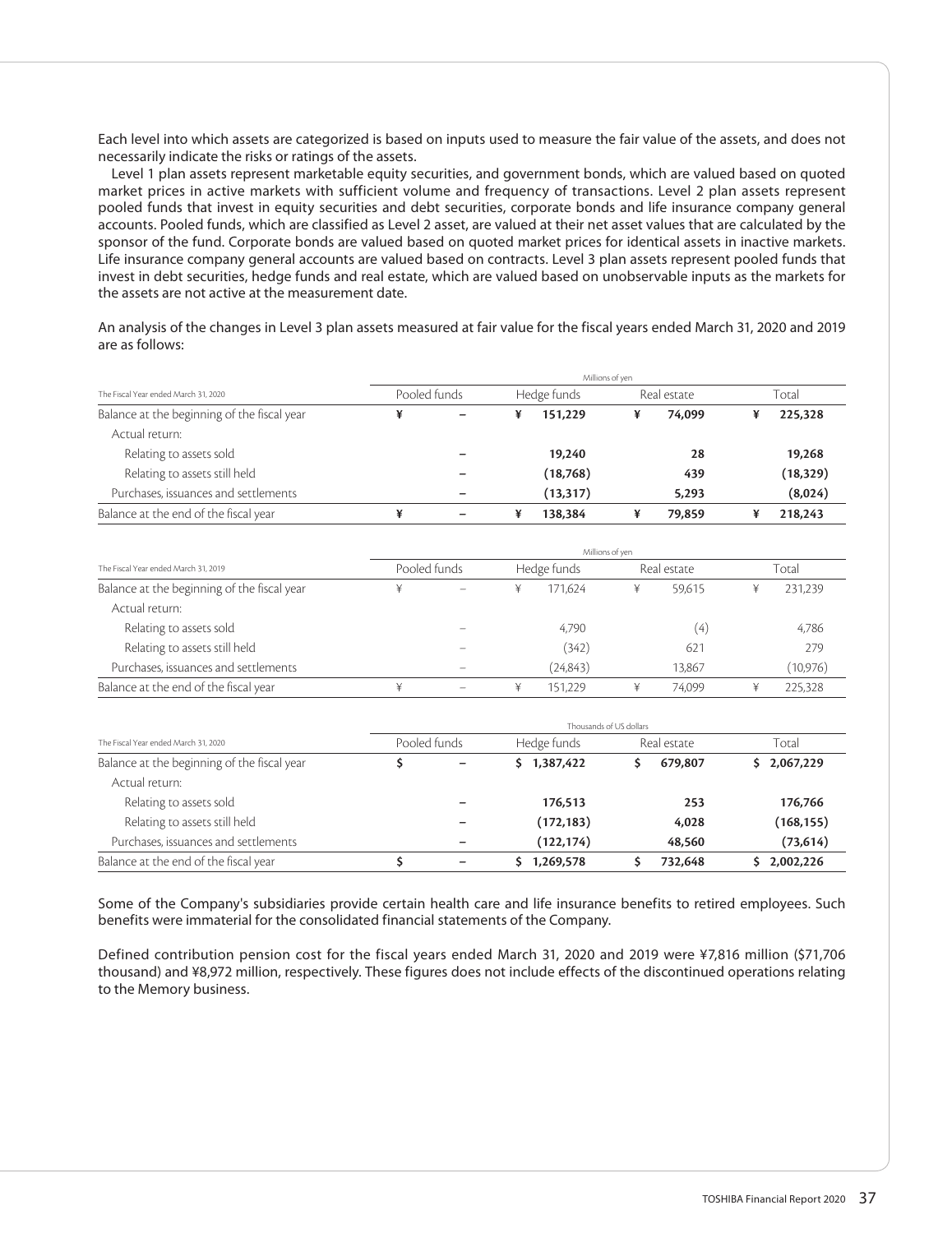## **12. REVENUE**

The key goods and services of the Group include the following products and related maintenance services: nuclear power generation systems; thermal power generation systems; elevators; light fixtures; commercial air-conditioners; public infrastructure; train, industrial systems; Point of Sale (POS) systems; multi-function peripherals; semiconductors; hard disk drives; and digital solutions. The Group recognizes revenue when (or as) the promised goods or services are transferred to customers, which occurs when (or as) the customers obtain control of the promised goods or services.

Revenue from sales of mass-produced standard products (e.g., semiconductors, multi-function peripherals, and POS systems) is recognized at the transaction price when control of the products has transferred to customers, namely, when the delivery of the products has been completed.

Revenue from made-to-order products under a construction-type or production-type contract with specifications unique to a customer (e.g., nuclear power generation systems, thermal power generation systems, public infrastructure and train, industrial systems), is recognized for the amount of the transaction price in relation to the progress of the work. However, if reliable estimates of the costs to completion or progress of work cannot be reasonably made, revenue is recognized only to the extent of costs incurred that are expected to be collectable until the transfer of ownership is completed.

Sales of equipment that require both production and installation services, are generally identified as a single performance obligation, and the Group recognizes revenue over the period from the completion of the installation of the equipment to the acceptance after operation test by a customer.

Revenue from the provision of services, such as maintenance services, is generally identified as a performance obligation separate from the sale of equipment, and revenue is recognized on a straight-line basis over the term of the contract, or when the provision of services has been completed.

Certain products, primarily mass-produced standard products, are sold to customers with rebates (e.g., cash-back) depending on the circumstances of the transaction (e.g. volumes, amounts, etc.). In those cases, the transaction price is calculated by deducting expected rebates from the promised consideration under the agreement with a customer. The variable consideration related to sales with rebates is included in the transaction price when the uncertainty associated with rebates is resolved to the extent that it is highly probable that there will not be a significant reversal of cumulative revenue.

For contracts containing more than one performance obligation, such as the sale of equipment and related maintenance services, the transaction price is allocated to each performance obligation based on a relative standalone selling price. When the observable price of the good or service is available, such price is determined as the standalone selling price of that good or service. If an observable price is not available, the transaction price is allocated to each performance obligation based on an estimated standalone selling price.

The Group applies the practical expedients as prescribed in ASC 606: Revenue from Contracts with Customers and does not adjust significant financing components for the effects of the time value of money when the expected length of time between revenue recognition and collection of all contractual payments is one year or less.

The Group principally recognizes unbilled amounts due from customers related to made-to-order products under a construction-type or production-type contract with specifications unique to a customer as contract assets that are included in "Notes, accounts receivable and contract assets" and "Long-term receivables" in the consolidated balance sheets. The contract assets as of March 31, 2020 and March 31, 2019 are ¥278,921 million (\$2,558,908 thousand) and ¥281,334, respectively. The Group also recognizes the amount of consideration received from customers before control of goods or services transfers to customers as contract liabilities that are included in "Advance payments received" and "Other current liabilities" in the consolidated balance sheets. The contract liabilities as of March 31, 2020 and March 31, 2019 are ¥279,905 million (\$2,567,936 thousand) and ¥314,746, respectively. The amount of ¥158,761 million (\$1,456,523 thousand) included in the contract liabilities as of March 31, 2019 is recognized as revenue for the fiscal year ended March 31, 2020.

The total amount of the transaction price allocated to the unsatisfied (or partially unsatisfied) performance obligations as of March 31, 2020 is ¥1,884,876 million (\$17,292,440 thousand), and approximately 40% of which is expected to be recognized as revenue within one year.

The amount of remaining performance obligations of contracts that have original expected duration of one year or less is not included in the amount above.

Revenue by good or service and by region is described in Note 29.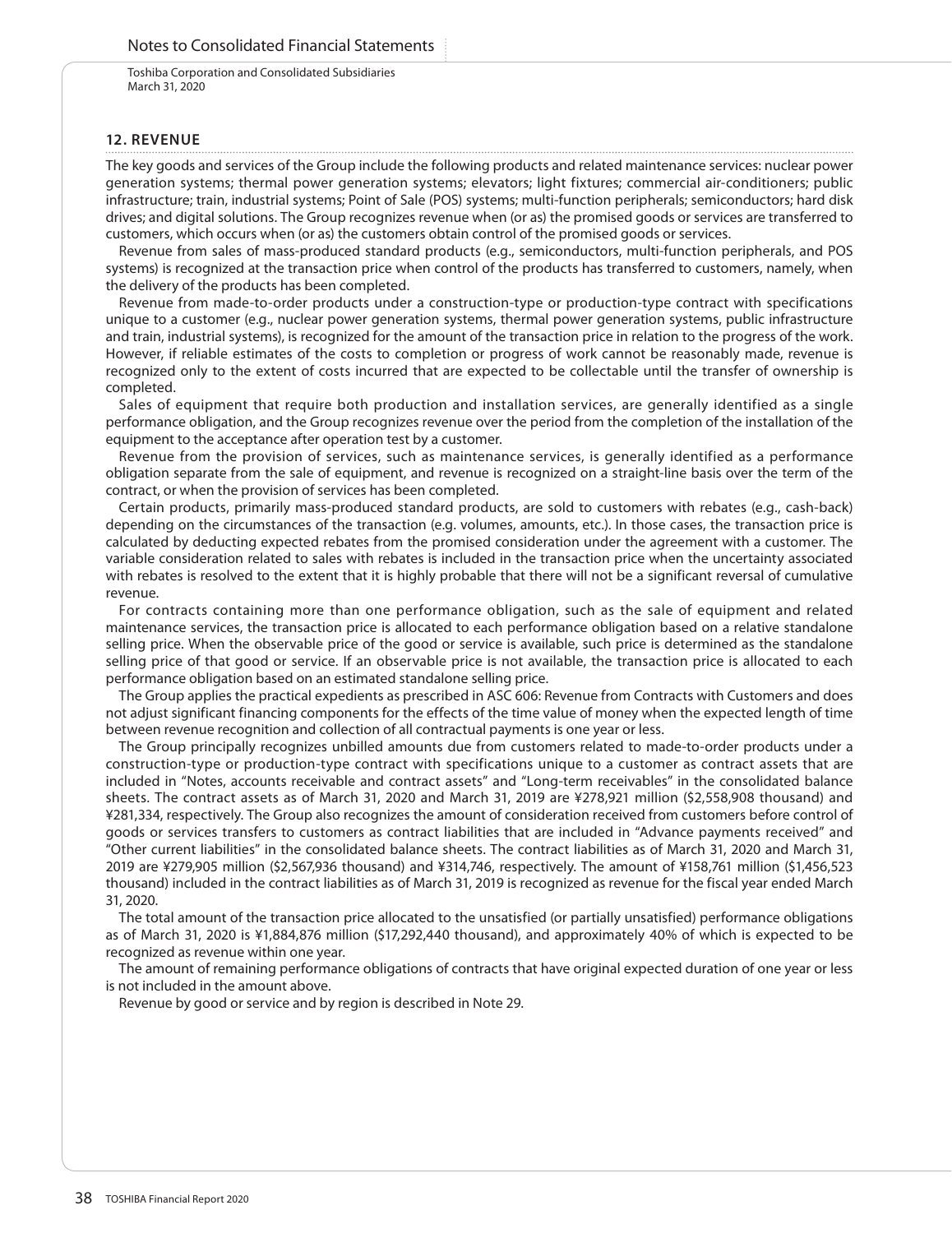## **13. RESEARCH AND DEVELOPMENT COSTS**

Research and development costs are expensed as incurred and amounted to ¥158,946 million (\$1,458,220 thousand) and ¥167,481 million for the fiscal years ended March 31, 2020 and 2019, respectively.

## **14. ADVERTISING COSTS**

Advertising costs are expensed as incurred and amounted to ¥6,720 million (\$61,651 thousand) and ¥8,517 million for the fiscal years ended March 31, 2020 and 2019, respectively.

## **15. OTHER INCOME AND OTHER EXPENSES**

#### **THE LOSS ON COMPLETION OF TRANSFER OF AGREEMENT RELATED TO US LIQUEFIED NATURAL GAS (LNG)**

The transfer of US liquefied natural gas (LNG) agreement to Total Gas & Power Asia Private Limited, a subsidiary of the French energy major Total S.A, was completed on August 30, 2019 (US CDT) . As a result, ¥89,155 million (\$817,936 thousand), including costs related to sales, was recorded as a loss for the fiscal year ended March 31, 2020.

#### **LOSSES ON SALES OF SECURITIES**

The losses on sales of securities for the fiscal year ended March 31, 2020, were immaterial.

The losses on sales of securities for the fiscal year ended March 31, 2019, were ¥8,000 million. These losses included the sales of Toshiba Client Solutions Co., Ltd of ¥6,008 million.

## **THE GAIN ON THE TRANSFER OF BUSINESS OF TOSHIBA GENERAL HOSPITAL**

The gain on the transfer of business of Toshiba General Hospital of ¥23,882 million was recorded for the fiscal year ended March 31, 2019.

## **THE LOSS ON WITHDRAW FROM THE NUCLEAR POWER PLANT CONSTRUCTION PROJECT IN THE UK**

The loss on the withdraw from the Nuclear Power Plant Construction Project in the UK of ¥11,027 million was recorded for the fiscal year ended March 31, 2019.

## **16. IMPAIRMENT OF LONG-LIVED ASSETS**

Due to a decrease in profitability of the following business, the Group recorded impairment losses to the related assets. Impairment losses recorded in the fiscal year ended March 31, 2020 consisted of ¥3,838 million (\$35,211 thousand) in the System LSI business. Impairment losses recorded in the fiscal year ended March 31, 2019 consisted of ¥5,375 million in the System LSI business, and ¥1,197 million in the Hydrogen Energy business.

These impairment losses are included in cost of sales in the consolidated statements of operations.

Impairment losses in the Electric Power Sales business and Hydrogen Energy business are included in Energy Systems & Solutions, those in the System LSI business are included in Electronic Devices & Storage Solutions.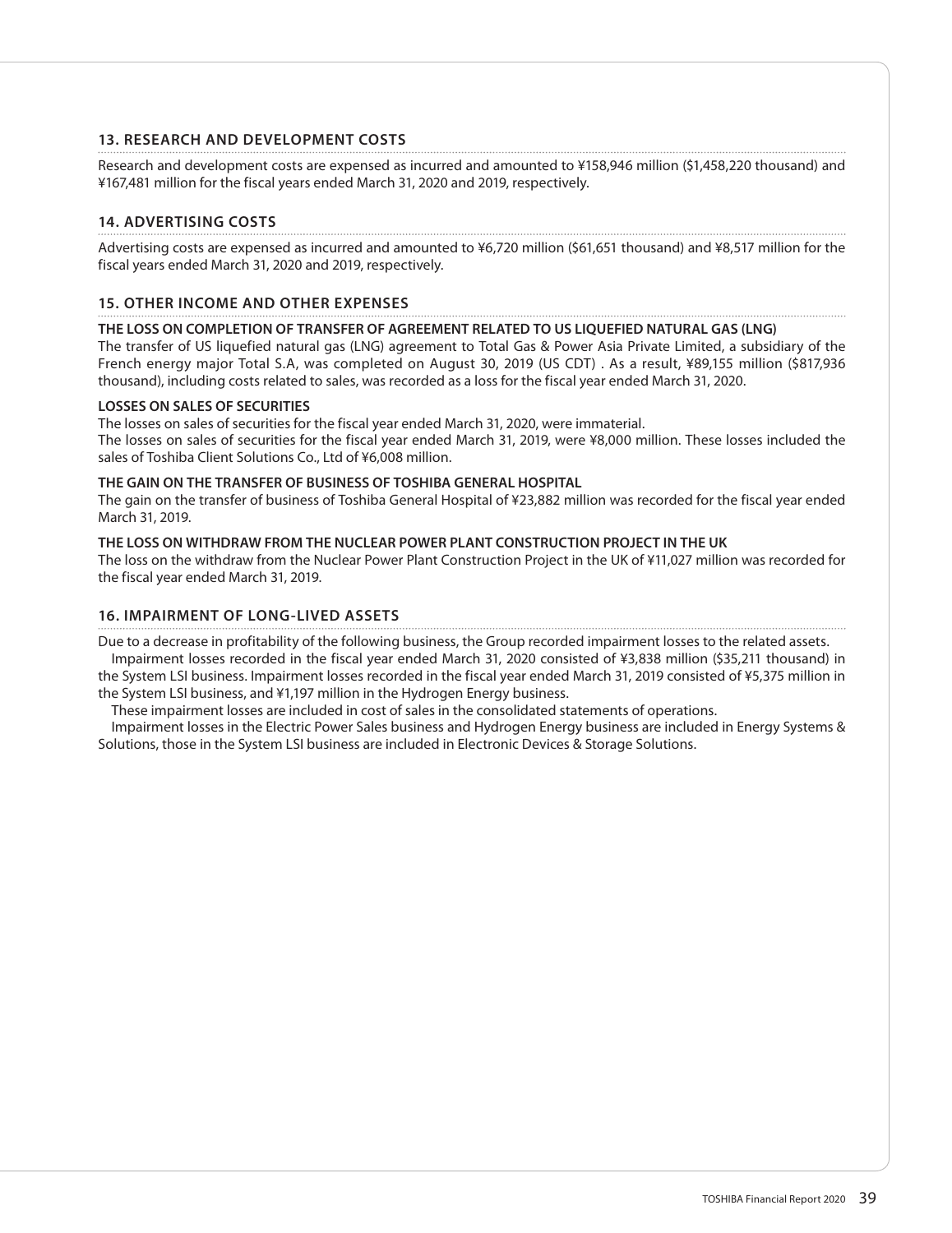## **17. INCOME TAXES**

The Group is subject to a number of different income taxes which, in the aggregate, result in an effective statutory tax rate in Japan of approximately 30.6% for the fiscal years ended March 31, 2020 and 2019, respectively.

The components of income tax expense allocated to continuing operations and discontinued operations for the fiscal years ended March 31, 2020 and 2019 are as follows:

|                                |   |        | Thousands of<br>US dollars |          |    |         |
|--------------------------------|---|--------|----------------------------|----------|----|---------|
| The Fiscal Year ended March 31 |   | 2020   |                            |          |    | 2020    |
| Continuing operations:         |   |        |                            |          |    |         |
| Current                        | ¥ | 19,423 | ¥                          | 30,793   | \$ | 178,192 |
| Deferred                       |   | 15,697 |                            | (15,241) |    | 144,009 |
|                                | ¥ | 35,120 | ¥                          | 15,552   | \$ | 322,201 |
| Discontinued operations:       |   |        |                            |          |    |         |
| Current                        |   |        | ¥                          | 8,314    |    |         |
| Deferred                       |   |        |                            | 2,600    |    |         |
|                                |   |        |                            | 10,914   |    |         |
|                                | ¥ | 35,120 | ¥                          | 26.466   | Ś  | 322,201 |

A reconciliation table between the reported income tax expense and the amount computed by multiplying the income from continuing operations, before income taxes and noncontrolling interests by the applicable statutory tax rate is as follows:

|                                                                                              |   | Millions of yen |   | Thousands of<br>US dollars |   |            |
|----------------------------------------------------------------------------------------------|---|-----------------|---|----------------------------|---|------------|
| The Fiscal Year ended March 31                                                               |   | 2020            |   | 2019                       |   | 2020       |
| Expected income tax expense                                                                  | ¥ | (14, 556)       | ¥ | 3,339                      | S | (133, 541) |
| Increase (decrease) in taxes resulting from:                                                 |   |                 |   |                            |   |            |
| Tax credits                                                                                  |   | (3,080)         |   | (2,562)                    |   | (28, 257)  |
| Non-deductible expenses for tax purposes                                                     |   | 2,749           |   | 9,622                      |   | 25,220     |
| Net change in valuation allowance                                                            |   | 44,123          |   | 9,208                      |   | 404,798    |
| Tax rate difference relating to foreign subsidiaries                                         |   | (8, 145)        |   | (8,241)                    |   | (74, 725)  |
| Deferred tax liabilities on undistributed earnings of<br>foreign subsidiaries and affiliates |   | 17,976          |   | (3,008)                    |   | 164,917    |
| Impairment of goodwill                                                                       |   |                 |   | 2,541                      |   |            |
| Decrease in unrecognized tax benefits related to uncertain tax positions                     |   | (8, 167)        |   |                            |   | (74, 927)  |
| Other                                                                                        |   | 4,220           |   | 4,653                      |   | 38,716     |
| Income tax expense                                                                           | ¥ | 35,120          | ¥ | 15,552                     | S | 322,201    |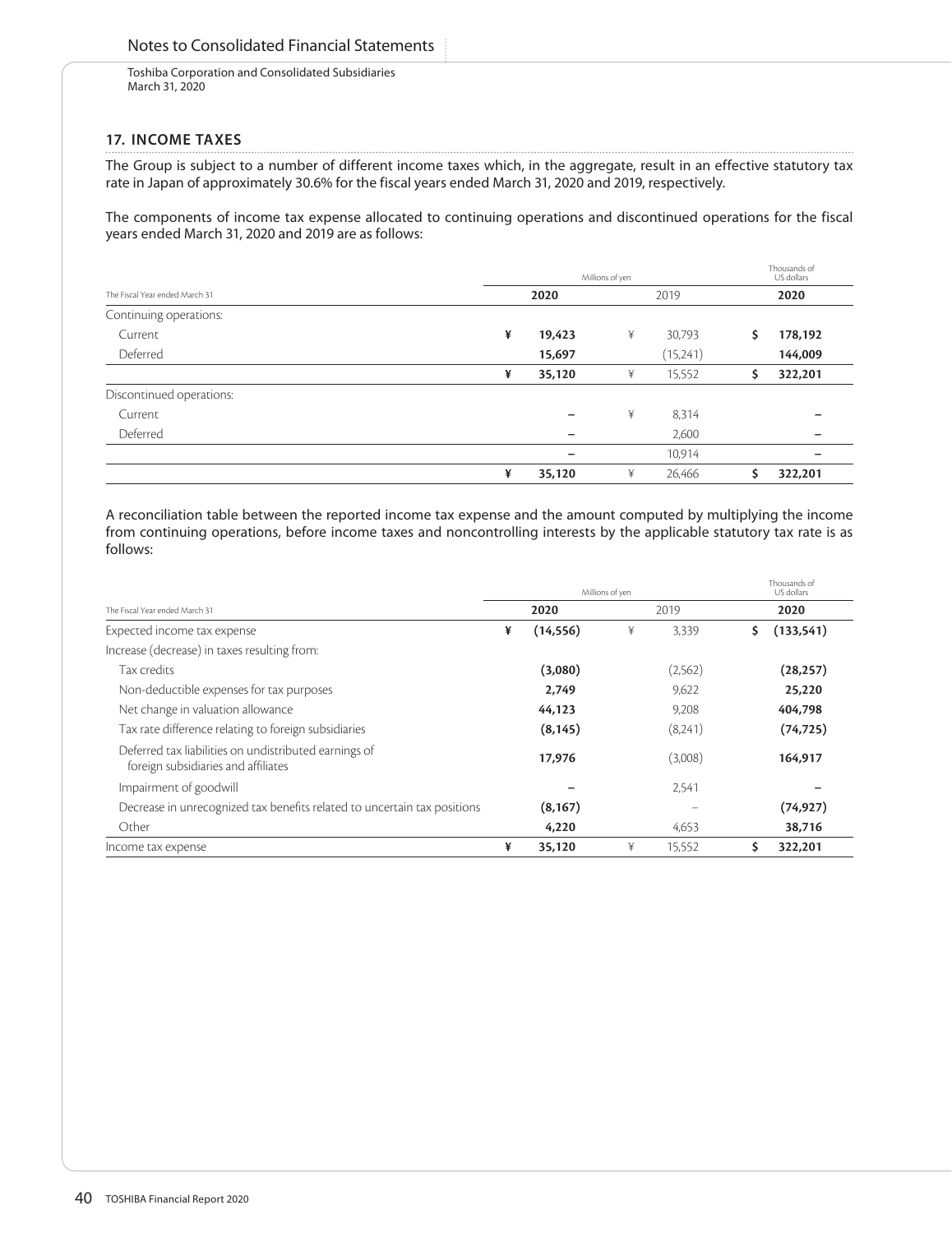|                                                               |   | Millions of yen |   | Thousands of<br>US dollars |    |             |
|---------------------------------------------------------------|---|-----------------|---|----------------------------|----|-------------|
| March 31                                                      |   | 2020            |   | 2019                       |    | 2020        |
| Deferred tax assets:                                          |   |                 |   |                            |    |             |
| Inventories                                                   | ¥ | 18,183          | ¥ | 16,671                     | Ŝ. | 166,817     |
| Accrued pension and severance costs                           |   | 12,606          |   | 34,282                     |    | 115,651     |
| Tax loss carryforwards                                        |   | 211,387         |   | 151,933                    |    | 1,939,330   |
| Pension liability adjustment                                  |   | 115,102         |   | 115,020                    |    | 1,055,982   |
| Accrued expenses                                              |   | 85,714          |   | 116,621                    |    | 786,367     |
| Depreciation and amortization                                 |   | 47,427          |   | 60,123                     |    | 435,110     |
| Loss from valuation of securities                             |   | 39,316          |   | 51,567                     |    | 360,697     |
| Operating lease liabilities                                   |   | 42,251          |   |                            |    | 387,624     |
| Other                                                         |   | 65,819          |   | 73,770                     |    | 603,844     |
| Gross deferred tax assets                                     |   | 637,805         |   | 619,987                    |    | 5,851,422   |
| Valuation allowance for deferred tax assets                   |   | (508, 236)      |   | (518,209)                  |    | (4,662,716) |
| Deferred tax assets                                           | ¥ | 129,569         | ¥ | 101,778                    |    | \$1,188,706 |
| Deferred tax liabilities:                                     |   |                 |   |                            |    |             |
| Property, plant and equipment                                 | ¥ | (1, 358)        | ¥ | (2,466)                    | \$ | (12, 459)   |
| Unrealized gains on securities                                |   | (3,791)         |   | (5,629)                    |    | (34,780)    |
| Undistributed earnings of foreign subsidiaries and affiliates |   | (19, 942)       |   | (21, 171)                  |    | (182, 954)  |
| Goodwill and other intangible assets                          |   | (9, 126)        |   | (10,866)                   |    | (83, 725)   |
| Operating lease right-of-use assets                           |   | (42, 359)       |   |                            |    | (388, 615)  |
| Other                                                         |   | (25, 176)       |   | (20, 158)                  |    | (230,971)   |
| Gross deferred tax liabilities                                |   | (101, 752)      |   | (60,290)                   |    | (933, 504)  |
| Net deferred tax assets                                       | ¥ | 27,817          | ¥ | 41,488                     | \$ | 255,202     |

The significant components of deferred tax assets and deferred tax liabilities as of March 31, 2020 and 2019 are as follows:

The net change in the total valuation allowance for the fiscal years ended March 31, 2020 and 2019 was an decrease of ¥9,973 million (\$91,495 thousand) and a increase of ¥18,683 million, respectively.

The increase of ¥14,615 million (\$134,083 thousand) at beginning-of-the-fiscal-year balance of the valuation allowance was due to a change in judgment about the realizability of the related deferred tax assets in future years for the fiscal year ended March 31, 2020. The decrease of ¥24,834 million at the beginning-of-the-fiscal-year balance of the valuation allowance was due to a change in judgment about the realizability of the related deferred tax assets in future years for the fiscal year ended March 31, 2019.

The Group's tax loss carryforwards for the corporate and local taxes at March 31, 2020 amounted to ¥594,291 million (\$5,452,211 thousand) and ¥1,086,879 million (\$9,971,367 thousand), respectively, the majority of which will expire during the period from the fiscal year ending March 2021 through 2030. The Group utilized tax loss carryforwards of ¥5,412 million (\$49,651 thousand) and ¥7,268 million to reduce current corporate taxes and ¥10,291 million (\$94,413 thousand) and ¥4,764 million to reduce current local taxes during the fiscal years ended March 31, 2020 and 2019, respectively.

The amount of benefits due to use of tax loss carryforwards included in income tax expense for the fiscal years ended March 31, 2020 and 2019 were ¥1,764 million (\$16,183 thousand) and ¥2,469 million, respectively.

Realization of tax loss carryforwards and other deferred tax assets is dependent on the Group generating sufficient taxable income prior to their expiration or the Group exercising certain available tax strategies. Although realization is not assured, management believes it is more likely than not that all of the deferred tax assets, less the valuation allowance, will be realized. The amount of such net deferred tax assets considered realizable, however, could be reduced in the near term if estimates of future taxable income during the carryforward period are reduced.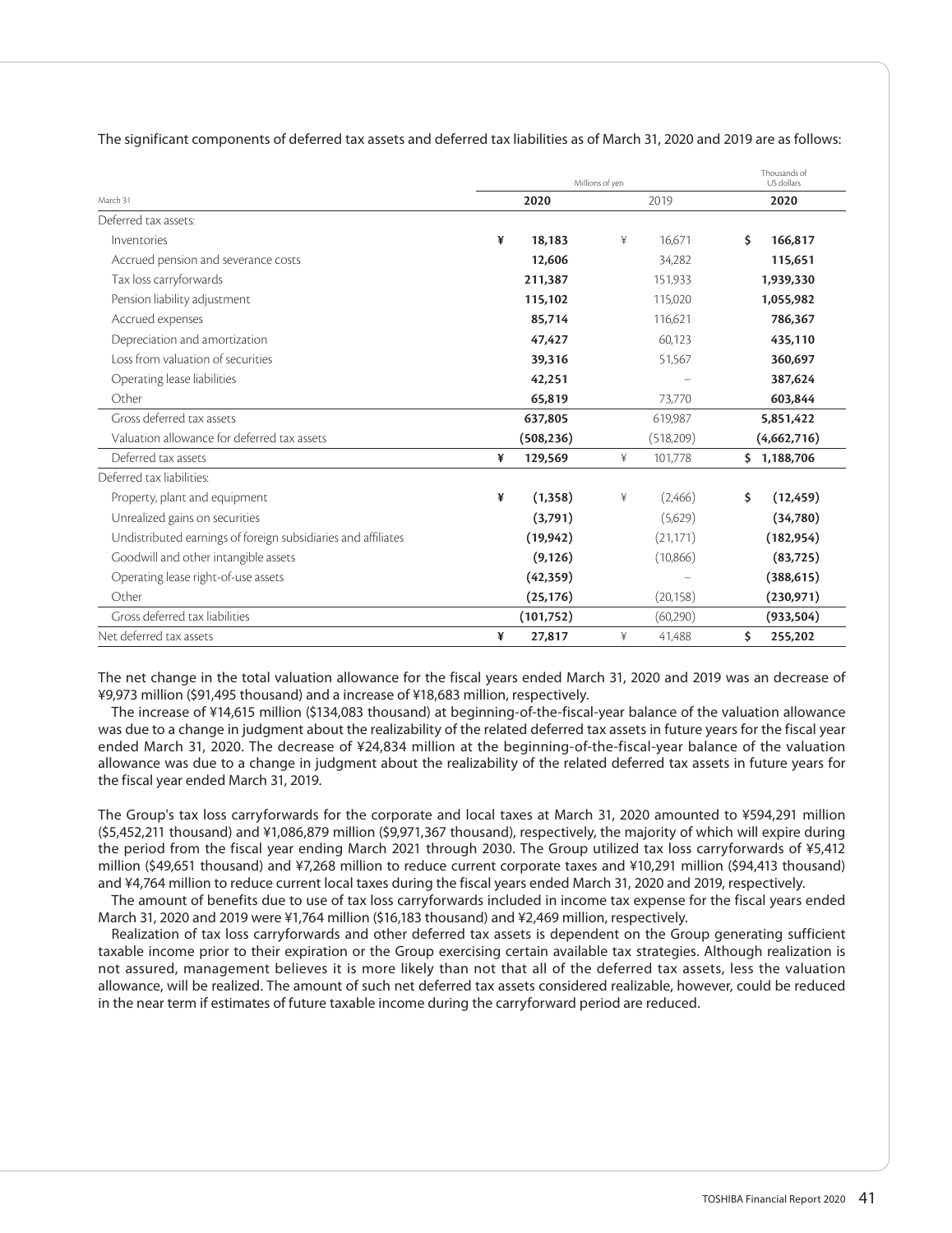Millions of yen Thousands of US dollars The Fiscal Year ended March 31 **2020** 2019 **2020** Balance at the beginning of the fiscal year **¥ 4,125** ¥ 4,308 **\$ 37,844** Additions for tax positions of the current fiscal year **18** 18 Additions for tax positions of prior fiscal years **8,194** 263 **75,174** Reductions for tax positions of prior fiscal years **(8,283)** (243) **(75,991)** Lapse of statute of limitations or closed audits **(401)** (19) **(3,679)** Foreign currency translation adjustments **(226)** (198) **(2,072)** Balance at the end of the fiscal year **¥ 3,411** ¥ 4,125 **\$ 31,294**

A reconciliation table of the beginning and ending amount of unrecognized tax benefits is as follows:

The total amounts of unrecognized tax benefits that would reduce the effective tax rate, if recognized, are ¥2,958 million (\$27,138 thousand) and ¥3,073 million at March 31, 2020 and 2019, respectively.

The Group recognizes interest and penalties accrued related to unrecognized tax benefits in income taxes in the consolidated statements of operations. Both interest and penalties accrued in the consolidated balance sheets as of March 31, 2020 and 2019, and interest and penalties included in income taxes in the consolidated statements of operations for the fiscal years ended March 31, 2020 and 2019 were immaterial.

The Group believes its estimates and assumptions of unrecognized tax benefits are reasonable and based on each of the items of which the Group is aware of at March 31, 2020, no significant changes to the unrecognized tax benefits are expected within the next twelve months.

The Group files income tax returns in Japan and various foreign tax jurisdictions. In Japan, the Group is no longer subject to regular income tax examinations by the tax authority for years before the fiscal year ended March 31, 2015 with a few exceptions. In other major foreign subsidiaries, they are no longer subject to regular income tax examinations by tax authorities for years before the fiscal year ended March 31, 2016 with a few exceptions.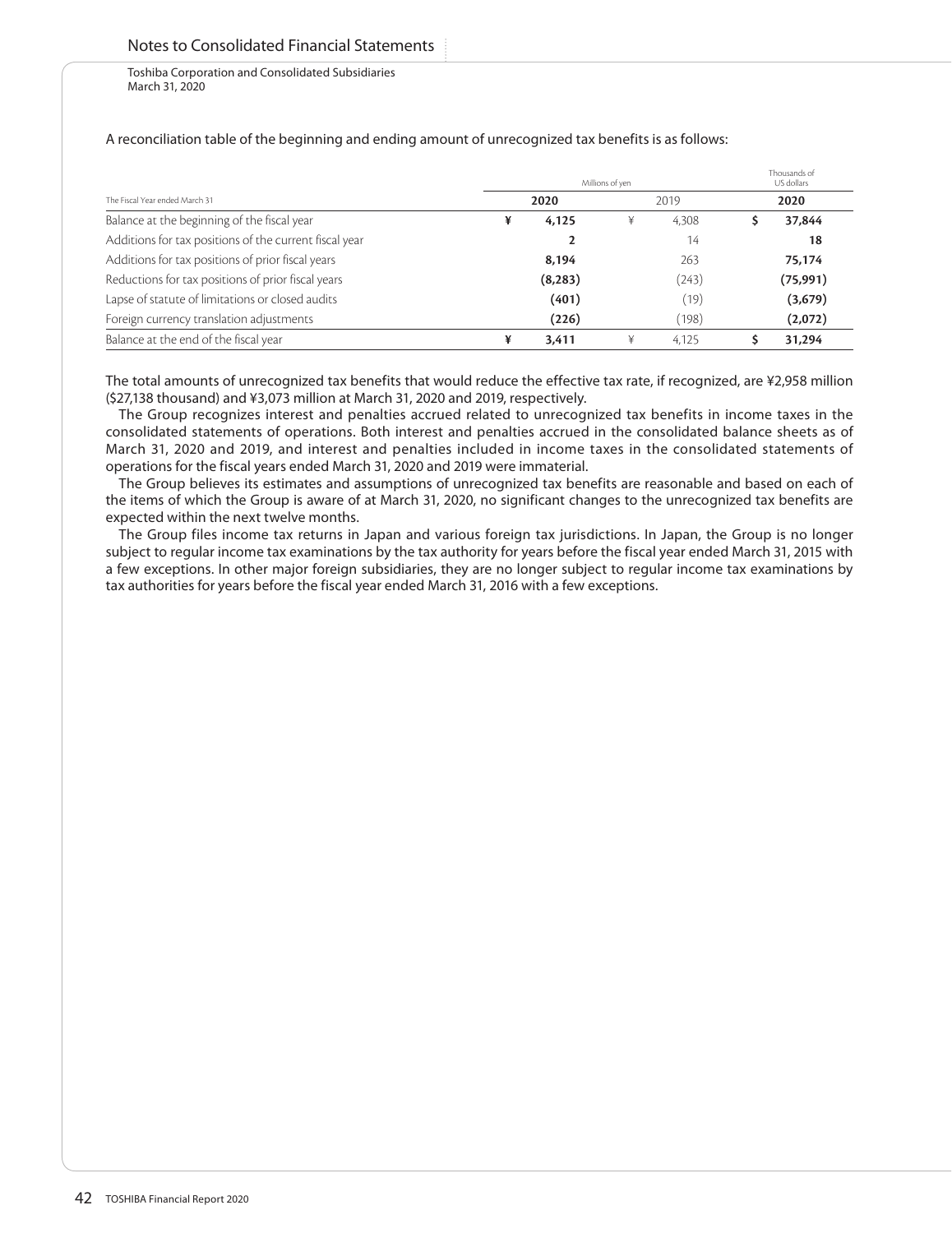## **18. EQUITY**

#### **COMMON STOCK**

The total number of authorized shares of the Company is 1,000,000,000. The total number of shares issued for the fiscal years ended March 31, 2020 and 2019 are 455,000,000 and 544,000,000, respectively.

#### **RETAINED EARNINGS (ACCUMULATED DEFICIT)**

Retained earnings (accumulated deficit) as at March 31, 2020 and 2019 include a legal reserve. The Company's and its Japanese subsidiaries' legal reserve are ¥23,083 million (\$211,771 thousand) and ¥21,448 million, respectively. The Corporation Law of Japan requires that an amount equal to 10% of the distributions from retained earnings paid by the Company and its Japanese subsidiaries be appropriated as a legal reserve. No further appropriations are required when the total amount of the additional paid-in capital and the legal reserve equals 25% of their respective stated capital. The Corporation Law of Japan also requires that additional paid-in capital and the legal reserve are available for transfer to retained earnings for distributions by the resolution of the shareholders.

The amount of retained earnings available for distributions is based on the Company's retained earnings determined in accordance with generally accepted accounting principles in Japan and the Corporation Law of Japan. Retained earnings at March 31, 2020 do not reflect current year-end distribution of ¥4,535 million which will be paid from June 4, 2020.

Retained earnings (accumulated deficit) at March 31, 2020 included the Group's share in undistributed earnings of equity method investees in the amount of ¥273,060 million (\$2,505,138 thousand).

#### **ACCUMULATED OTHER COMPREHENSIVE LOSS**

The changes in accumulated other comprehensive loss for the fiscal year ended March 31, 2020 are as follows:

|                                                                   |                                                  | Millions of yen |   |                                             |   |                                  |   |                                                                 |   |            |  |  |
|-------------------------------------------------------------------|--------------------------------------------------|-----------------|---|---------------------------------------------|---|----------------------------------|---|-----------------------------------------------------------------|---|------------|--|--|
|                                                                   | Net unrealized gains and<br>losses on securities |                 |   | Foreign currency<br>translation adjustments |   | Pension liability<br>adjustments |   | Net unrealized gains and<br>losses on derivative<br>instruments |   | Total      |  |  |
| Balance at the beginning of the fiscal year                       | ¥                                                | 20              | ¥ | (20, 085)                                   | ¥ | (241,772)                        | ¥ | (474)                                                           | ¥ | (262, 311) |  |  |
| Other comprehensive income (loss)<br>arising during year          |                                                  | (8)             |   | (13, 238)                                   |   | (25, 772)                        |   | (66)                                                            |   | (39,084)   |  |  |
| Amounts reclassified from accumulated<br>other comprehensive loss |                                                  |                 |   | (247)                                       |   | 14.767                           |   | 282                                                             |   | 14,802     |  |  |
| Net current year change                                           |                                                  | (8)             |   | (13, 485)                                   |   | (11,005)                         |   | 216                                                             |   | (24, 282)  |  |  |
| Balance at the end of the fiscal year                             | ¥                                                | 12              | ¥ | (33,570)                                    | ¥ | (252,777)                        | ¥ | (258)                                                           | ¥ | (286, 593) |  |  |

#### (Note)

The impact on Net current year change, due to the tender offer for the shares of 3 listed subsidiaries consists of Net unrealized gains and losses on securities of ¥16 million (\$147 thousand), Foreign currency translation adjustments of ¥186 million (\$1,706 thousand), Pension liability adjustments of ¥(3,077 million) (\$(28,229) thousand), and Net unrealized gains and losses on derivative instruments of ¥10 million (\$92 thousand).

|                                                                   |                                                  |                                             | Thousands of US dollars          |                                                                 |                |
|-------------------------------------------------------------------|--------------------------------------------------|---------------------------------------------|----------------------------------|-----------------------------------------------------------------|----------------|
|                                                                   | Net unrealized gains and<br>losses on securities | Foreign currency<br>translation adjustments | Pension liability<br>adjustments | Net unrealized gains and<br>losses on derivative<br>instruments | Total          |
| Balance at the beginning of the fiscal year                       | \$<br>183                                        | (184, 266)                                  | \$ (2,218,092)                   | (4,349)                                                         | \$ (2,406,524) |
| Other comprehensive income (loss)<br>arising during year          | (74)                                             | (121,450)                                   | (236, 440)                       | (606)                                                           | (358, 570)     |
| Amounts reclassified from accumulated<br>other comprehensive loss |                                                  | (2, 265)                                    | 135.477                          | 2.587                                                           | 135,799        |
| Net current year change                                           | (74)                                             | (123, 715)                                  | (100, 963)                       | 1.981                                                           | (222,771)      |
| Balance at the end of the fiscal year                             | 109                                              | (307, 981)                                  | \$ (2,319,055)                   | (2,368)                                                         | \$ (2,629,295) |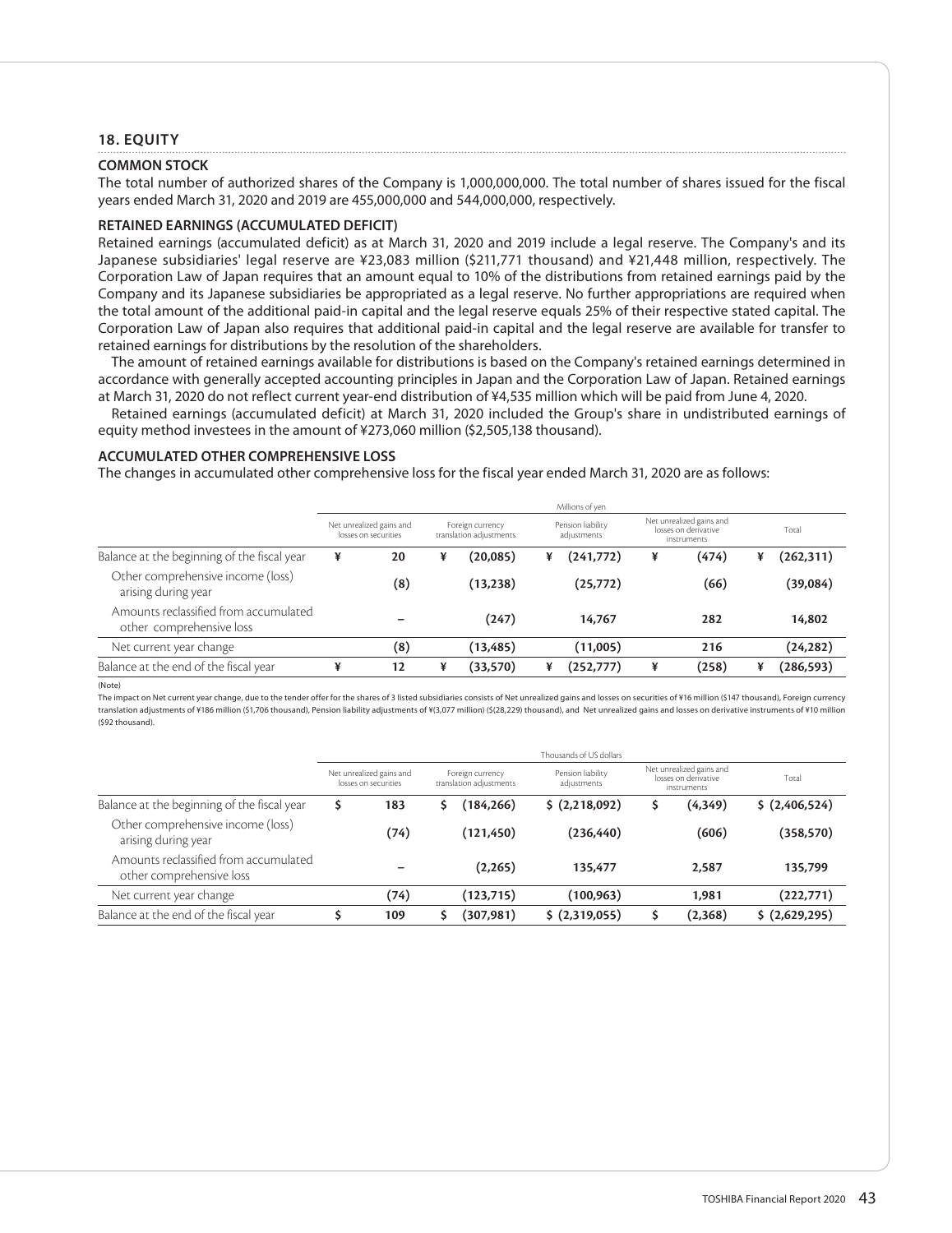# Notes to Consolidated Financial Statements

Toshiba Corporation and Consolidated Subsidiaries March 31, 2020

## The changes in accumulated other comprehensive loss for the fiscal year ended March 31, 2019 are as follows:

|                                                                   |   |                                                  |   |                                             |   | Millions of yen                  |   |                                                                 |   |           |
|-------------------------------------------------------------------|---|--------------------------------------------------|---|---------------------------------------------|---|----------------------------------|---|-----------------------------------------------------------------|---|-----------|
|                                                                   |   | Net unrealized gains and<br>losses on securities |   | Foreign currency<br>translation adjustments |   | Pension liability<br>adjustments |   | Net unrealized gains and<br>losses on derivative<br>instruments |   | Total     |
| Balance at the beginning of the fiscal year                       | ¥ | 37.147                                           | ¥ | (82,514)                                    | ¥ | (248,874)                        | ¥ | (1, 331)                                                        | ¥ | (295,572) |
| Cumulative effect of application of ASU<br>2016-01 (Note)         |   | (37, 147)                                        |   |                                             |   |                                  |   |                                                                 |   | (37,147)  |
| Other comprehensive income (loss)<br>arising during year          |   | 20                                               |   | 6.689                                       |   | (5,614)                          |   | (86)                                                            |   | 1,009     |
| Amounts reclassified from accumulated<br>other comprehensive loss |   |                                                  |   | 55.740                                      |   | 12.716                           |   | 943                                                             |   | 69.399    |
| Net current year change                                           |   | (37, 127)                                        |   | 62.429                                      |   | 7.102                            |   | 857                                                             |   | 33,261    |
| Balance at the end of the fiscal year                             | ¥ | 20                                               | ¥ | (20,085)                                    |   | (241,772)                        | ¥ | (474)                                                           | ¥ | (262,311) |

(Note) Cumulative effect of application of ASU 2016-01 "Financial Instruments overall Recognition and Measurement of Financial Assets and Financial Liabilities" is disclosed.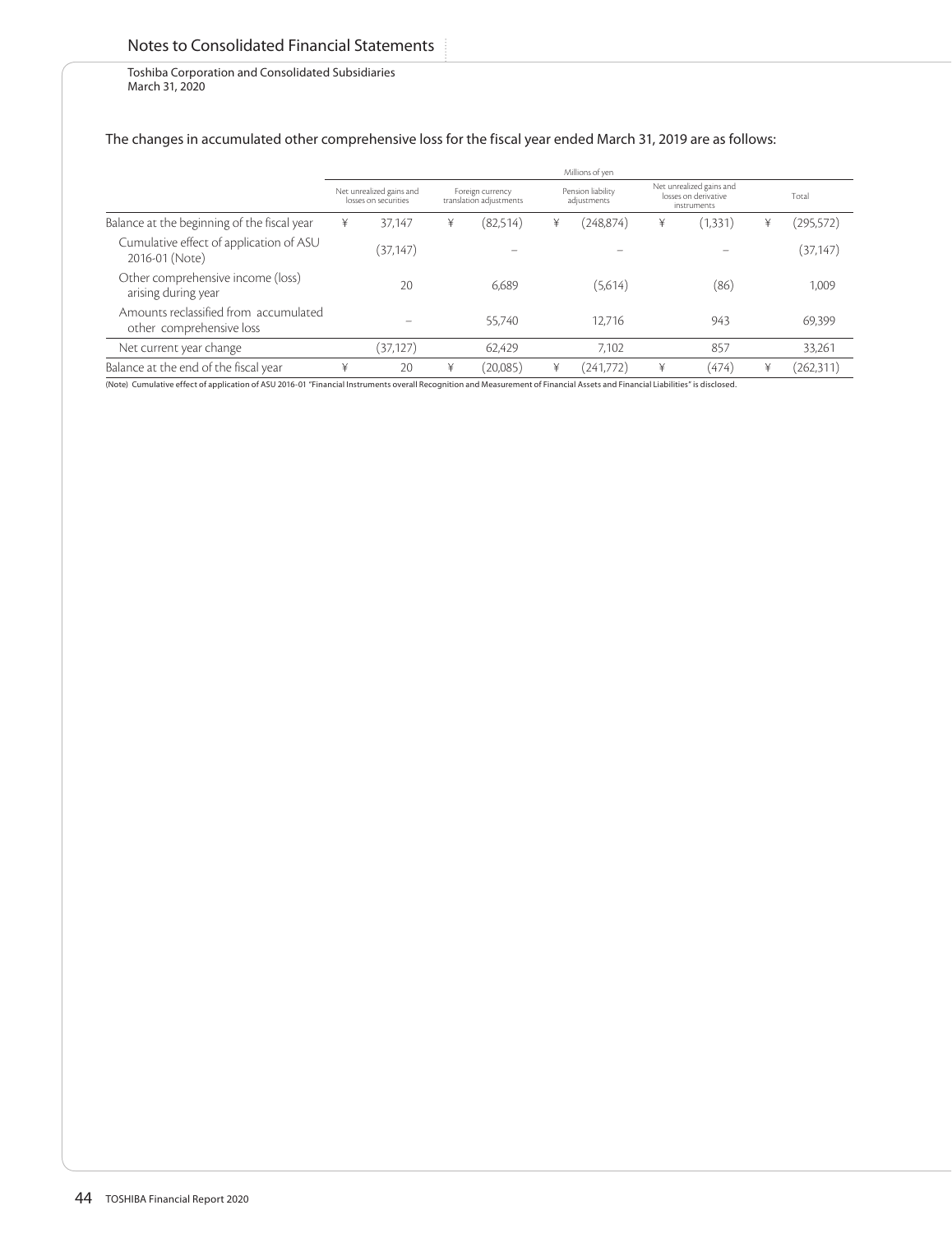Amounts reclassified from accumulated other comprehensive loss for the fiscal years ended March 31, 2020 and 2019 are as follows:

|                                                                    | Millions of yen |                                                                   | Thousands of<br>US dollars |                                                                                |  |  |  |  |
|--------------------------------------------------------------------|-----------------|-------------------------------------------------------------------|----------------------------|--------------------------------------------------------------------------------|--|--|--|--|
|                                                                    |                 | Amounts reclassified from accumulated<br>other comprehensive loss |                            | Affected line item in Consolidated<br>Statements of Operations                 |  |  |  |  |
|                                                                    | 2020            | 2019                                                              | 2020                       |                                                                                |  |  |  |  |
| Net unrealized gains and<br>losses on securities                   |                 |                                                                   |                            |                                                                                |  |  |  |  |
|                                                                    | ¥               | ¥                                                                 | \$                         | Other income and other expenses                                                |  |  |  |  |
|                                                                    |                 |                                                                   |                            | Income taxes                                                                   |  |  |  |  |
|                                                                    |                 |                                                                   |                            | Income (loss) from discontinued operations,<br>before noncontrolling interests |  |  |  |  |
|                                                                    |                 |                                                                   | $\qquad \qquad -$          | Net income (loss) before noncontrolling interests                              |  |  |  |  |
|                                                                    |                 |                                                                   |                            | Less: Net income attributable to noncontrolling<br>interests                   |  |  |  |  |
|                                                                    |                 |                                                                   |                            | Net income (loss) attributable to shareholders<br>of the Company               |  |  |  |  |
| Foreign currency<br>translation adjustments                        |                 |                                                                   |                            |                                                                                |  |  |  |  |
|                                                                    | (247)           | 10,809                                                            | (2, 265)                   | Other income and other expenses                                                |  |  |  |  |
|                                                                    |                 |                                                                   |                            | Income taxes                                                                   |  |  |  |  |
|                                                                    |                 | 44,931                                                            |                            | Income (loss) from discontinued operations,<br>before noncontrolling interests |  |  |  |  |
|                                                                    | (247)           | 55,740                                                            | (2, 265)                   | Net income (loss) before noncontrolling interests                              |  |  |  |  |
|                                                                    |                 |                                                                   |                            | Less: Net income attributable to noncontrolling<br>interests                   |  |  |  |  |
|                                                                    | (247)           | 55,740                                                            | (2, 265)                   | Net income (loss) attributable to shareholders<br>of the Company               |  |  |  |  |
| Pension liability adjustments                                      | 21,251          | 18,246                                                            | 194,963                    | Net periodic pension and severance cost (Note 1)                               |  |  |  |  |
|                                                                    | (6, 503)        | (5,583)                                                           | (59,660)                   | Income taxes                                                                   |  |  |  |  |
|                                                                    |                 | 12                                                                |                            | Income (loss) from discontinued operations,<br>before noncontrolling interests |  |  |  |  |
|                                                                    | 14,748          | 12,675                                                            | 135,303                    | Net income (loss) before noncontrolling interests                              |  |  |  |  |
|                                                                    | (19)            | (41)                                                              | (174)                      | Less: Net income attributable to noncontrolling<br>interests                   |  |  |  |  |
|                                                                    | 14,767          | 12,716                                                            | 135,477                    | Net income (loss) attributable to shareholders<br>of the Company               |  |  |  |  |
| Net unrealized gains and<br>losses on derivative instruments       |                 |                                                                   |                            |                                                                                |  |  |  |  |
|                                                                    | 347             | 1,504                                                             |                            | <b>3,183</b> Interest, other income and other expenses                         |  |  |  |  |
|                                                                    | (106)           | (460)                                                             | (972)                      | Income taxes                                                                   |  |  |  |  |
|                                                                    | 241             | 1,044                                                             | 2,211                      | Net income (loss) before noncontrolling interests                              |  |  |  |  |
|                                                                    | (41)            | 101                                                               | (376)                      | Less: Net income attributable to noncontrolling<br>interests                   |  |  |  |  |
|                                                                    | 282             | 943                                                               | 2,587                      | Net income (loss) attributable to shareholders<br>of the Company               |  |  |  |  |
| Total reclassifications-net of tax<br>and noncontrolling interests | ¥<br>14,802     | ¥<br>69,399                                                       | \$<br>135,799              |                                                                                |  |  |  |  |

Notes: 1) Details of the computation of net periodic pension and severance cost are disclosed in Note 11.

2) Increase (decrease) of amounts reclassified from accumulated other comprehensive loss indicates decrease (increase) of income in Consolidated Statements of Operations.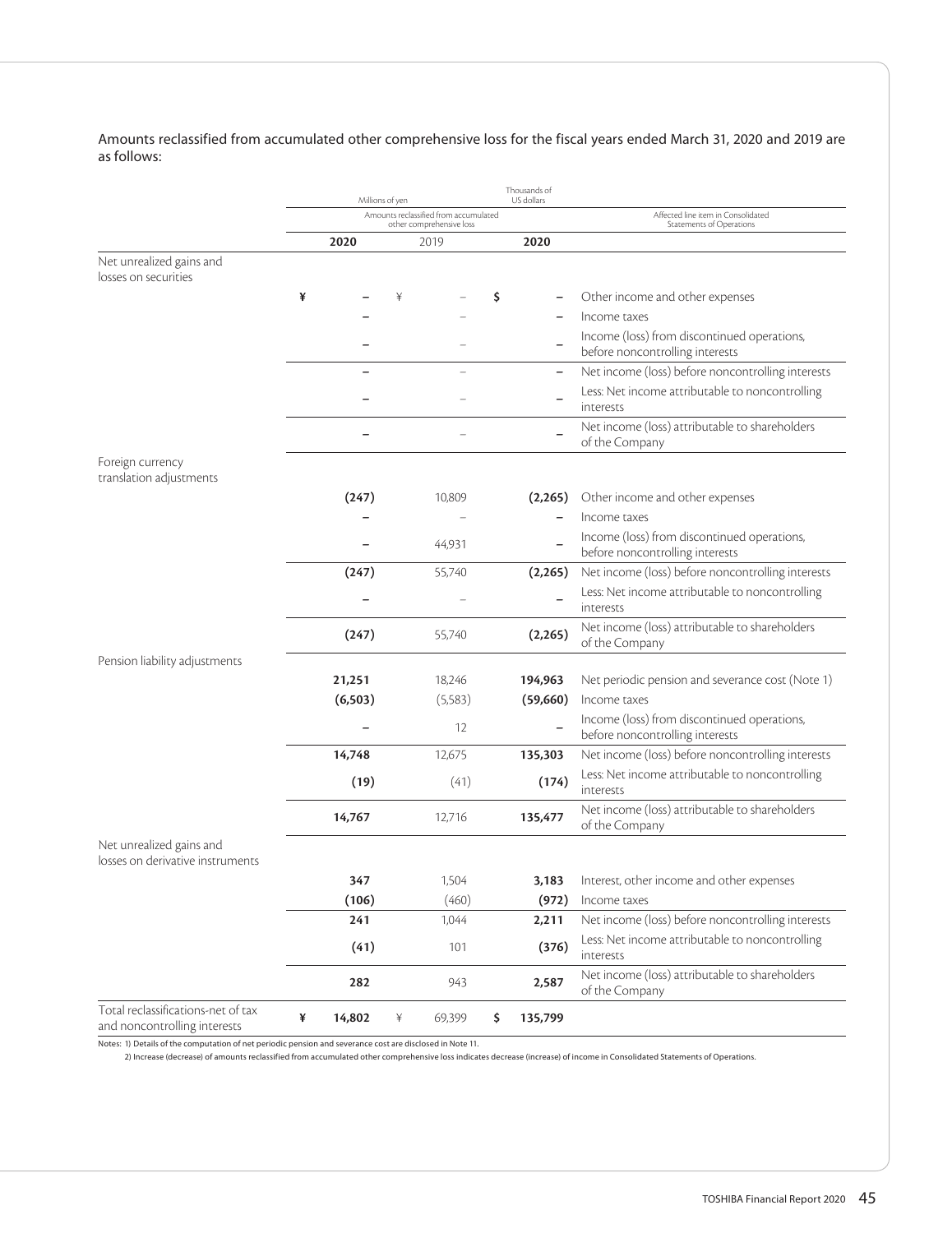# Notes to Consolidated Financial Statements

Toshiba Corporation and Consolidated Subsidiaries March 31, 2020

Tax effect allocated to each component of other comprehensive income (loss) for the fiscal years ended March 31, 2020 and 2019 are shown as follows:

|                                                                                                                          | Millions of yen |                   |   |                          |   |                      |
|--------------------------------------------------------------------------------------------------------------------------|-----------------|-------------------|---|--------------------------|---|----------------------|
|                                                                                                                          |                 | Pre-tax<br>amount |   | Tax benefit<br>(expense) |   | Net-of-tax<br>amount |
| For the year ended March 31, 2020:                                                                                       |                 |                   |   |                          |   |                      |
| Net unrealized gains and losses on securities:                                                                           |                 |                   |   |                          |   |                      |
| Unrealized gains arising during year                                                                                     | ¥               | (12)              | ¥ | 4                        | ¥ | (8)                  |
| Less: reclassification adjustment for gains included in net income (loss)<br>attributable to shareholders of the Company |                 |                   |   |                          |   |                      |
| Foreign currency translation adjustments:                                                                                |                 |                   |   |                          |   |                      |
| Currency translation adjustments arising during year                                                                     |                 | (14, 265)         |   | 1.027                    |   | (13, 238)            |
| Less: reclassification adjustment for gains included in net income (loss)<br>attributable to shareholders of the Company |                 | (247)             |   |                          |   | (247)                |
| Pension liability adjustments:                                                                                           |                 |                   |   |                          |   |                      |
| Pension liability adjustments arising during year                                                                        |                 | (31, 723)         |   | 5,951                    |   | (25,772)             |
| Less: reclassification adjustment for gains included in net income (loss)<br>attributable to shareholders of the Company |                 | 21,279            |   | (6, 512)                 |   | 14,767               |
| Net unrealized gains and losses on derivative instruments:                                                               |                 |                   |   |                          |   |                      |
| Unrealized gains arising during year                                                                                     |                 | (195)             |   | 129                      |   | (66)                 |
| Less: reclassification adjustment for gains included in net income (loss)<br>attributable to shareholders of the Company |                 | 406               |   | (124)                    |   | 282                  |
| Other comprehensive loss                                                                                                 | ¥               | (24, 757)         | ¥ | 475                      | ¥ | (24, 282)            |
| For the year ended March 31, 2019:                                                                                       |                 |                   |   |                          |   |                      |
| Net unrealized gains and losses on securities:                                                                           |                 |                   |   |                          |   |                      |
| Cumulative effect of application of ASU 2016-01                                                                          | ¥               | (45, 164)         | ¥ | 8.017                    | ¥ | (37, 147)            |
| Unrealized gains arising during year                                                                                     |                 | 29                |   | (9)                      |   | 20                   |
| Less: reclassification adjustment for gains included in net income (loss)<br>attributable to shareholders of the Company |                 |                   |   |                          |   |                      |
| Foreign currency translation adjustments:                                                                                |                 |                   |   |                          |   |                      |
| Currency translation adjustments arising during year                                                                     |                 | 5,455             |   | 1,234                    |   | 6.689                |
| Less: reclassification adjustment for gains included in net income (loss)<br>attributable to shareholders of the Company |                 | 55.649            |   | 91                       |   | 55,740               |
| Pension liability adjustments:                                                                                           |                 |                   |   |                          |   |                      |
| Pension liability adjustments arising during year                                                                        |                 | (9, 194)          |   | 3,580                    |   | (5,614)              |
| Less: reclassification adjustment for gains included in net income (loss)<br>attributable to shareholders of the Company |                 | 18,322            |   | (5,606)                  |   | 12,716               |
| Net unrealized gains and losses on derivative instruments:                                                               |                 |                   |   |                          |   |                      |
| Unrealized gains arising during year                                                                                     |                 | (237)             |   | 151                      |   | (86)                 |
| Less: reclassification adjustment for gains included in net income (loss)<br>attributable to shareholders of the Company |                 | 1,359             |   | (416)                    |   | 943                  |
| Other comprehensive loss                                                                                                 | ¥               | 26,219            | ¥ | 7.042                    | ¥ | 33,261               |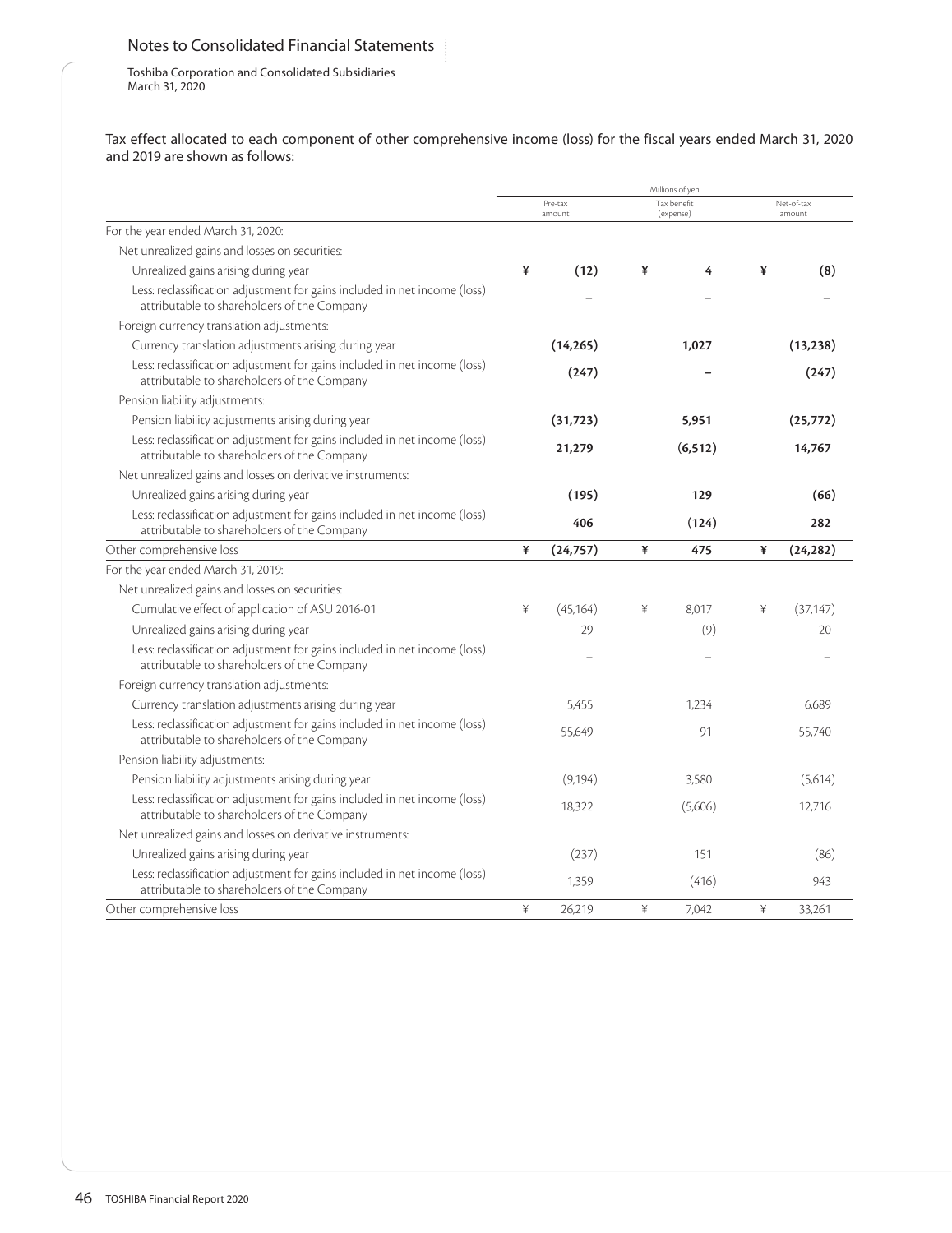|                                                                                                                          | Thousands of US dollars |                   |    |                          |    |                      |
|--------------------------------------------------------------------------------------------------------------------------|-------------------------|-------------------|----|--------------------------|----|----------------------|
|                                                                                                                          |                         | Pre-tax<br>amount |    | Tax benefit<br>(expense) |    | Net-of-tax<br>amount |
| For the year ended March 31, 2020:                                                                                       |                         |                   |    |                          |    |                      |
| Net unrealized gains and losses on securities:                                                                           |                         |                   |    |                          |    |                      |
| Unrealized gains arising during year                                                                                     | \$                      | (110)             | \$ | 36                       | \$ | (74)                 |
| Less: reclassification adjustment for gains included in net income (loss)<br>attributable to shareholders of the Company |                         |                   |    |                          |    |                      |
| Foreign currency translation adjustments:                                                                                |                         |                   |    |                          |    |                      |
| Currency translation adjustments arising during year                                                                     |                         | (130, 872)        |    | 9.422                    |    | (121, 450)           |
| Less: reclassification adjustment for gains included in net income (loss)<br>attributable to shareholders of the Company |                         | (2, 265)          |    |                          |    | (2, 265)             |
| Pension liability adjustments:                                                                                           |                         |                   |    |                          |    |                      |
| Pension liability adjustments arising during year                                                                        |                         | (291, 036)        |    | 54,596                   |    | (236, 440)           |
| Less: reclassification adjustment for gains included in net income (loss)<br>attributable to shareholders of the Company |                         | 195,220           |    | (59, 743)                |    | 135,477              |
| Net unrealized gains and losses on derivative instruments.                                                               |                         |                   |    |                          |    |                      |
| Unrealized gains arising during year                                                                                     |                         | (1,789)           |    | 1.183                    |    | (606)                |
| Less: reclassification adjustment for gains included in net income (loss)<br>attributable to shareholders of the Company |                         | 3,725             |    | (1, 138)                 |    | 2,587                |
| Other comprehensive loss                                                                                                 | \$                      | (227, 127)        | \$ | 4.356                    | Ŝ  | (222,771)            |

#### **TENDER OFFER FOR SHARES OF THREE LISTED SUBSIDIARIES AND APPROPRIATION OF OTHER CAPITAL SURPLUS IN THE COMPANY'S STANDALONE BALANCE SHEET**

Following the resolution at its board of directors meeting held on November 13, 2019 to acquire the shares of common stock of Toshiba Plant System & Services Corporation ("TPSC") through a tender offer, the Company commenced the tender offer from November 14, 2019 to December 25, 2019. As a result, the total number of tendered share certificates was above the planned minimum quantity for the tender offer and the Company purchased all of the tendered share certificates on January 7, 2020. The Company requested all shareholders that had not accepted the tender offer to sell all common stocks of TPSC and acquired them on January 29, 2020. Consequently, TPSC became a subsidiary wholly owned by the Company.

Toshiba Infrastructure Systems & Solution Corporation, a subsidiary of Toshiba Corporation ("TISS"), resolved at its board of directors meeting held on November 13, 2019 to acquire the shares of NISHISHIBA ELECTRIC CO., LTD. ("NISHISHIBA ELECTRIC") through a tender offer and commenced the tender offer from November 14, 2019 to December 25, 2019. As a result, the total number of tendered share certificates was above the planned minimum quantity for the tender offer and TISS purchased all of the tendered share certificates on January 7, 2020. TISS requested that all shareholders that had not accepted the tender offer to sell all common stocks of NISHISHIBA ELECTRIC and acquired them on March 1, 2020. Consequently, NISHISHIBA ELECTRIC became a subsidiary wholly owned by TISS.

Toshiba Electronic Devices & Storage Corporation, a subsidiary of Toshiba Corporation ("TDSC"), resolved at its board of directors meeting held on November 13, 2019 to acquire the shares of NuFlare Technology, Inc. ("NFT") through a tender offer and commenced the tender offer from November 14, 2019 to January 16, 2020. As a result, the total number of tendered share certificates was above the planned minimum quantity for the tender offer and TDSC purchased all of the tendered share certificates on January 23, 2020. NFT held a special shareholder's meeting that included among its measures for deliberation changes to the NFT's article of incorporation that would eliminate provisions on share unit numbers with condition on consolidation of the common shares of NFT and its effectuation. Given the aforementioned resolution was made at the special shareholder's meeting, NFT became TDSC's fully owned subsidiary, because TDSC purchased the remaining fractional shares with the approval of Tribunal on Aril 28, 2020.

The difference between the acquisition costs of these shares and the non-controlling interests is recorded as Additional paid-in capital.

As a result of the above, additional paid-in capital on the consolidated balance sheet became negative and the negative value within additional paid-in capital was transferred to retained earnings.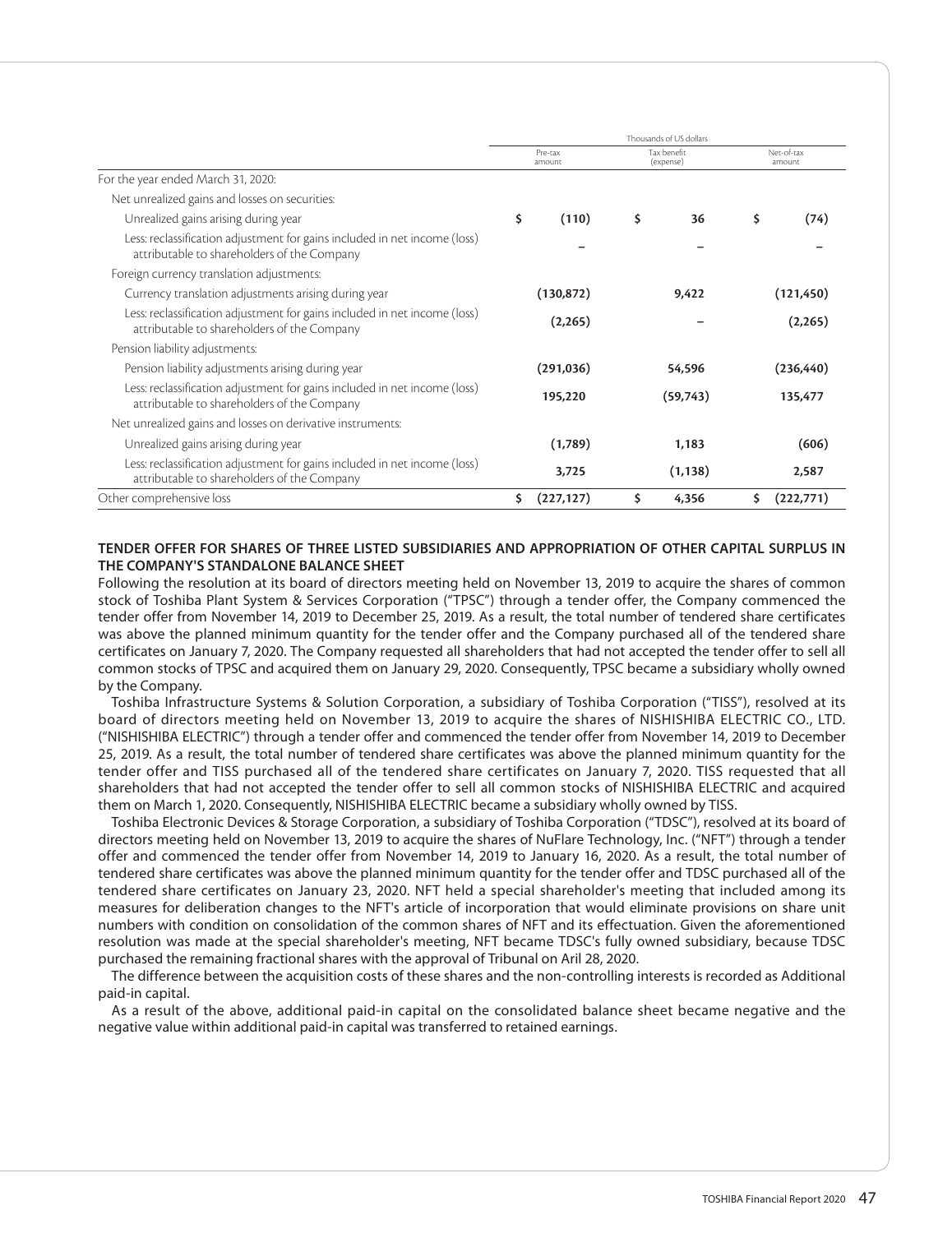## **REPURCHASE AND RETIREMENT OF TREASURY STOCK**

The Company resolved, at its Board of Directors Meeting held on November 8, 2018, matters related to the purchase of treasury stock of the Company (acquired ¥300,221 million (\$2,754,321 thousand) and ¥399,777 million of treasury stock, pursuant to such resolution, in the fiscal year ended March 31, 2020 and 2019, respectively), pursuant to the Corporation Law of Japan. In addition, the Company retired the acquired shares of treasury stock on June 24, 2019, September 12, 2019 and November 19, 2019 (retired ¥304,827 million (\$2,796,578 thousand)) in the fiscal year ended March 31, 2020 and on December 25, 2018 and March 28, 2019 (retired ¥392,449 million in the fiscal year ended March 31, 2019). With regards to the retirement of treasury stock, the acquisition cost of the treasury stock is subtracted from retained earnings.

## **19. NET EARNINGS PER SHARE ATTRIBUTABLE TO SHAREHOLDERS OF THE COMPANY**

The following reconciliation table of the numerators and denominators sets forth the computation of basic net earnings (loss) per share attributable to shareholders of the Company for the fiscal years ended March 31, 2020 and 2019.

In addition, 10 shares of the Company were converted into 1 share effective as of October 1, 2018. Accordingly, the weighted-average number of shares of common stock in the calculation is assumed to have been consolidated at the beginning of fiscal year ended March 31, 2019.

|                                                                                                        |   | Millions of yen     |      |           |     | Thousands of<br>US dollars |
|--------------------------------------------------------------------------------------------------------|---|---------------------|------|-----------|-----|----------------------------|
| The Fiscal Year ended March 31                                                                         |   | 2020                | 2019 |           |     | 2020                       |
| Loss from continuing operations attributable to<br>shareholders of the Company                         | ¥ | (100, 839)          | ¥    | (26,984)  | \$. | (925, 128)                 |
| Income (loss) from discontinued operations attributable to<br>shareholders of the Company              |   | (13,794)            |      | 1,040,240 |     | (126, 551)                 |
| Net income (loss) attributable to shareholders of the Company                                          | ¥ | (114, 633)          | ¥    | 1,013,256 |     | \$(1,051,679)              |
|                                                                                                        |   | Thousands of shares |      |           |     |                            |
| The Fiscal Year ended March 31                                                                         |   | 2020                |      | 2019      |     |                            |
| Weighted-average number of shares of common stock<br>outstanding for the year                          |   | 484,923             |      | 617,142   |     |                            |
|                                                                                                        |   | Yen                 |      |           |     | US dollars                 |
| The Fiscal Year ended March 31                                                                         |   | 2020                | 2019 |           |     | 2020                       |
| Loss from continuing operations per share attributable to<br>shareholders of the Company:              |   |                     |      |           |     |                            |
| -Basic                                                                                                 | ¥ | (207.95)            | ¥    | (43.72)   | \$  | (1.91)                     |
| Earnings (loss) from discontinued operations per share attributable to<br>shareholders of the Company: |   |                     |      |           |     |                            |
| -Basic                                                                                                 | ¥ | (28.44)             | ¥    | 1.685.57  | \$  | (0.26)                     |
| Net earnings (loss) per share attributable to shareholders of the Company:                             |   |                     |      |           |     |                            |
| $-Basic$                                                                                               | ¥ | (236.39)            | ¥    | 1.641.85  | \$  | (2.17)                     |

Diluted net earnings per share attributable to shareholders of the Company for the fiscal years ended March 31, 2020 and 2019 have been omitted because the Company did not have common stock outstanding with potential dilutive effects.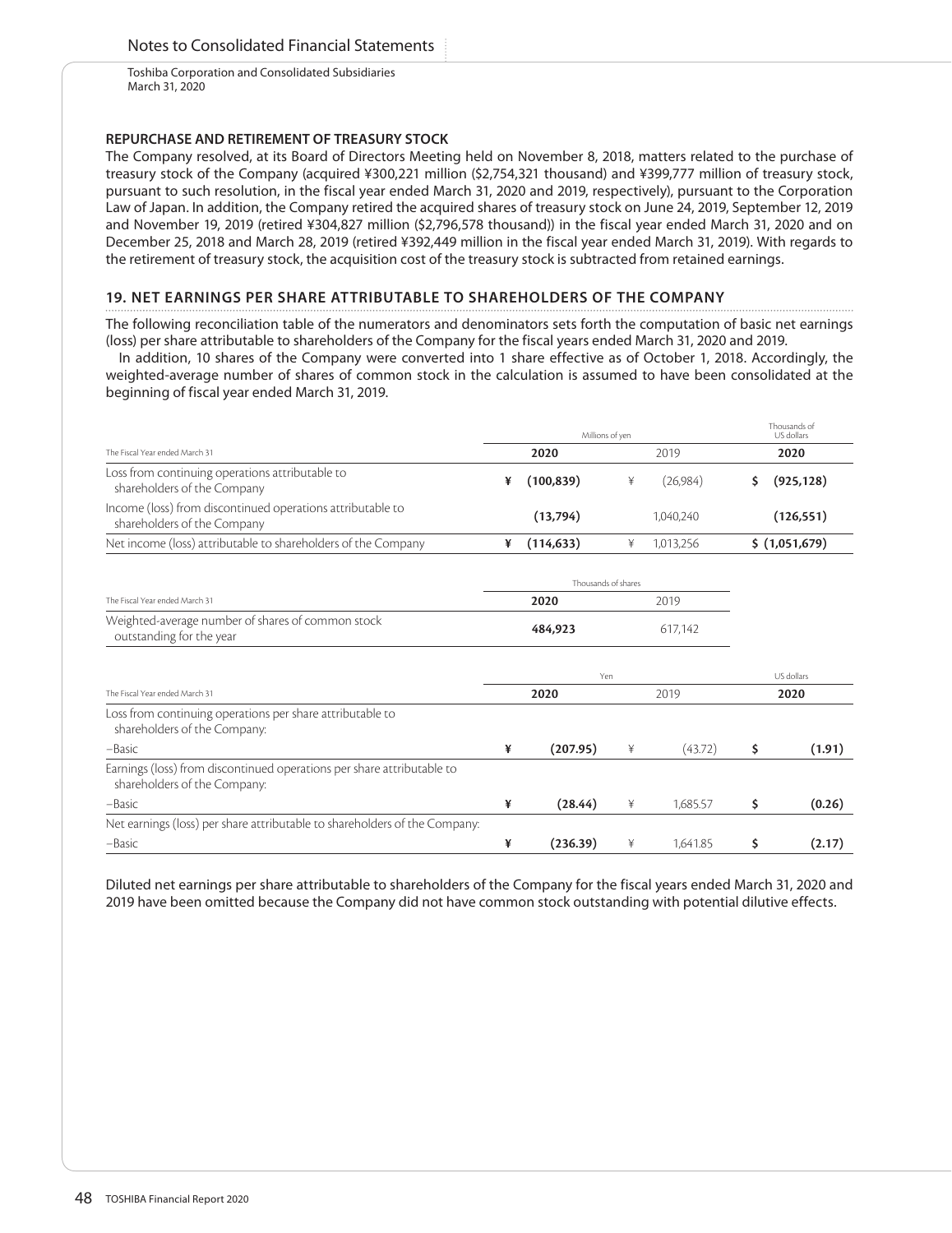## **20. FINANCIAL INSTRUMENTS**

#### **(1) DERIVATIVE FINANCIAL INSTRUMENTS**

The Group operates internationally, giving rise to exposure to market risks from fluctuations in foreign currency exchange and interest rates. In the normal course of its risk management efforts, the Group employs a variety of derivative financial instruments, which are consisted primarily of forward exchange contracts, interest rate swap agreements, currency swap agreements and currency options to reduce its exposures. The Group has policies and procedures for risk management and the approval, reporting and monitoring of derivative financial instruments. The Group's policies prohibit holding or issuing derivative financial instruments for speculative or trading purposes.

The Group is exposed to credit-related losses in the event of nonperformance by counterparties to derivative financial instruments, but the Group does not anticipate any credit-related loss from nonperformance by the counterparties because the counterparties are financial institutions of high credit standing and contracts are diversified across a number of major financial institutions.

The Group has entered into forward exchange contracts with financial institutions as hedges against fluctuations in foreign currency exchange rates on monetary assets and liabilities denominated in foreign currencies. The forward exchange contracts related to accounts receivable and payable, and commitments on future trade transactions denominated in foreign currencies, mature primarily within a few years of the balance sheet date.

Interest rate swap agreements and currency swap agreements are used to limit the Group's exposure to losses in relation to underlying debt instruments and accounts receivable and payable denominated in foreign currencies resulting from adverse fluctuations in foreign currency exchange and interest rates. These agreements mature between 2020 and 2024.

The Group employs forward exchange contracts and foreign-currency-denominated debt, which reduce fluctuations in foreign currency exchange rate on investments in foreign subsidiaries.

Most forward exchange contracts, interest rate swap agreements, currency swap agreements and currency options are designated as either cash flow hedges or net investment hedges as discussed below, depending on its characteristic such as: accounts receivable and payable denominated in foreign currencies, investments in foreign subsidiaries or commitments on future trade transactions and the interest rate characteristics of the underlying debt.

#### **Cash Flow Hedge**

The forward exchange contracts utilized by the Group effectively reduce fluctuation in cash flow from commitments on future trade transactions denominated in foreign currencies.

The interest rate swap agreements utilized by the Group effectively convert a portion of its floating-rate debt to a fixed-rate basis.

The Group expects to reclassify ¥75 million (\$688 thousand) of net income on derivative financial instruments from accumulated other comprehensive loss to net income (loss) attributable to shareholders of the Company during the next 12 months due to the collection of accounts receivable denominated in foreign currencies and the payments of accounts payable denominated in foreign currencies and variable interest associated with the floating-rate debts.

#### **Net Investment Hedge**

The forward exchange contracts and foreign-currency-denominated debt utilized by the Group effectively reduce fluctuation in foreign exchange rate on investments in foreign subsidiaries.

The change in fair value of these contracts are recorded in accumulated other comprehensive income (loss) as a part of foreign currency translation adjustments.

There was no foreign-currency-denominated debt for hedging investments in foreign subsidiaries at March 31, 2020.

#### **Derivatives Not Designated as Hedging Instruments**

The Group has entered into certain forward exchange contracts and currency swap agreements to offset the earnings impact related to fluctuations in foreign currency exchange rates on monetary assets and liabilities denominated in foreign currencies and in interest rates on debt instruments. Although some of these contracts have not been designated as hedges as required in order to apply hedge accounting, the contracts are effective from an economic perspective. The changes in the fair value of those contracts are recorded in earnings immediately.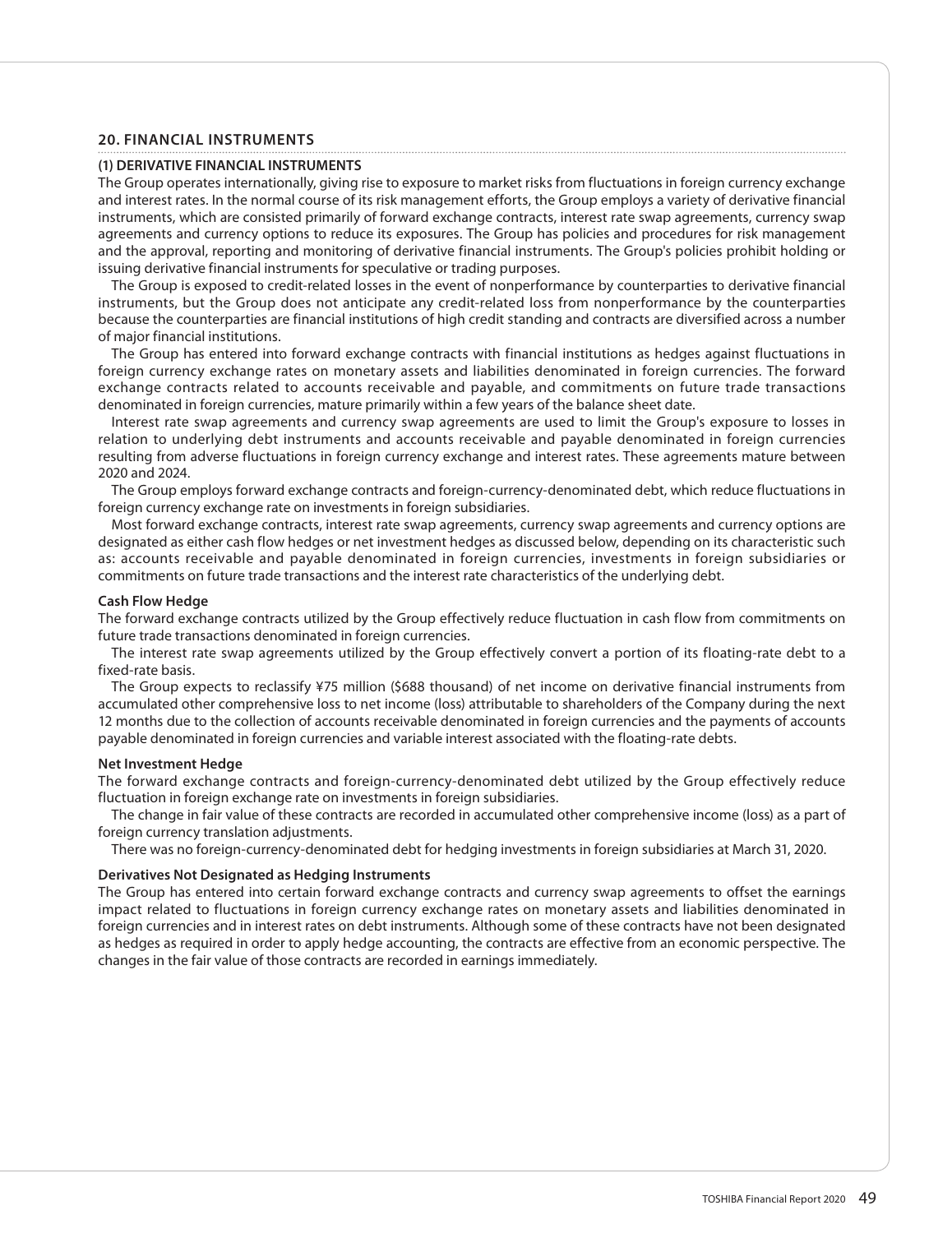The Group's forward exchange contract amounts, the aggregate notional principal amounts of interest rate swap agreements and currency swap agreements at March 31, 2020 and 2019 are summarized as follows:

|                               | Millions of ven          | Thousands of<br>US dollars |             |
|-------------------------------|--------------------------|----------------------------|-------------|
| March 31                      | 2020                     | 2019                       | 2020        |
| Forward exchange contracts:   |                          |                            |             |
| To sell foreign currencies    | 154.143<br>¥             | 142.150<br>¥               | \$1,414,156 |
| To buy foreign currencies     | 20,376                   | 32,668                     | 186,936     |
| Interest rate swap agreements | 76,000                   | 282,000                    | 697,248     |
| Currency swap agreements      | $\overline{\phantom{0}}$ | 47                         |             |

## **(2) FAIR VALUE OF FINANCIAL INSTRUMENTS**

The fair value of the Group's financial instruments and the location in the consolidated balance sheets at March 31, 2020 and 2019 are summarized as follows:

|                                                               |                                              |   |                         |   | Millions of yen |                 |                    |      | Thousands of<br>US dollars |
|---------------------------------------------------------------|----------------------------------------------|---|-------------------------|---|-----------------|-----------------|--------------------|------|----------------------------|
| March 31                                                      | Location at balance sheet                    |   |                         |   | 2020            |                 | 2019               | 2020 |                            |
| Derivatives designated as hedging instruments:                |                                              |   |                         |   |                 |                 |                    |      |                            |
| Assets:                                                       |                                              |   |                         |   |                 |                 |                    |      |                            |
| Forward exchange contracts                                    | Prepaid expenses and<br>other current assets |   | ¥                       |   | 135             | ¥               | 99                 | \$   | 1,239                      |
|                                                               | Other assets                                 |   |                         |   | 13              |                 |                    |      | 119                        |
| Liabilities:                                                  |                                              |   |                         |   |                 |                 |                    |      |                            |
| Forward exchange contracts                                    | Other Liabilities                            |   |                         |   |                 |                 | (2)                |      |                            |
| Interest rate swap agreements                                 | Other current liabilities                    |   |                         |   | (18)            |                 | (418)              |      | (165)                      |
|                                                               | Other liabilities                            |   |                         |   | (289)           |                 | (172)              |      | (2,651)                    |
| Derivatives not designated as hedging instruments:<br>Assets: |                                              |   |                         |   |                 |                 |                    |      |                            |
| Forward exchange contracts                                    | Prepaid expenses and                         |   |                         |   |                 |                 |                    |      |                            |
|                                                               | other current assets                         |   |                         |   | 692             |                 | 720                |      | 6,349                      |
|                                                               | Other assets                                 |   |                         |   | 110             |                 |                    |      | 1,009                      |
| Currency swap agreements                                      | Prepaid expenses and<br>other current assets |   |                         |   | $\bf{0}$        |                 | $\overline{0}$     |      | 0                          |
| Liabilities:                                                  |                                              |   |                         |   |                 |                 |                    |      |                            |
| Forward exchange contracts                                    | Other current liabilities                    |   |                         |   | (1, 541)        |                 | (1,010)            |      | (14, 138)                  |
|                                                               | Other liabilities                            |   |                         |   | (251)           |                 | (3)                |      | (2,303)                    |
|                                                               |                                              |   |                         |   |                 | Millions of yen |                    |      |                            |
|                                                               |                                              |   | 2020                    |   |                 |                 |                    | 2019 |                            |
| March 31                                                      |                                              |   | Carrying<br>amount      |   | Fair value      |                 | Carrying<br>amount |      | Fair value                 |
| Nonderivative financial instruments:                          |                                              |   |                         |   |                 |                 |                    |      |                            |
| Liabilities:                                                  |                                              |   |                         |   |                 |                 |                    |      |                            |
| Long-term debt, including current portion                     |                                              | ¥ | (211, 665)              | ¥ | (196, 822)      | ¥               | (396, 523)         | ¥    | (394,068)                  |
|                                                               |                                              |   |                         |   |                 |                 |                    |      |                            |
|                                                               |                                              |   | Thousands of US dollars |   |                 |                 |                    |      |                            |
|                                                               |                                              |   | 2020                    |   |                 |                 |                    |      |                            |
| March 31                                                      |                                              |   | Carrying<br>amount      |   | Fair value      |                 |                    |      |                            |
| Nonderivative financial instruments:                          |                                              |   |                         |   |                 |                 |                    |      |                            |
| Liabilities:                                                  |                                              |   |                         |   |                 |                 |                    |      |                            |
| Long-term debt, including current portion                     |                                              |   | \$(1,941,881)           |   | \$(1,805,706)   |                 |                    |      |                            |
|                                                               |                                              |   |                         |   |                 |                 |                    |      |                            |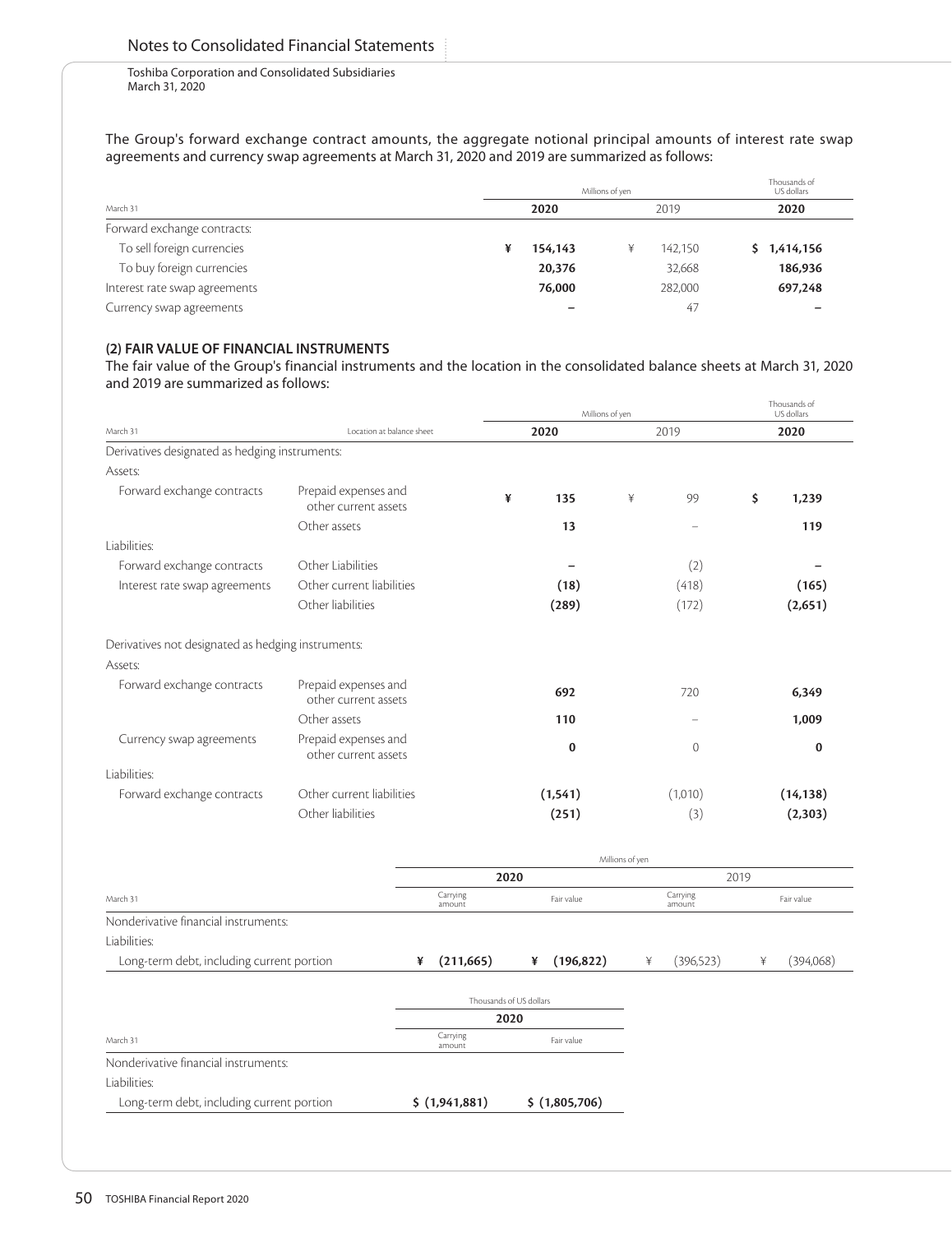The above table excludes the financial instruments for which fair value approximate their carrying amounts and those related to leasing activities. The table also excludes marketable securities and other investments which are disclosed in Note 4.

In assessing the fair value of these financial instruments, the Group uses a variety of methods and assumptions, which are based on estimates of market conditions and risks existing at that time. For certain instruments, including cash and cash equivalents, notes and accounts receivable-trade, short-term borrowings, notes and accounts payable-trade and accounts payable-other and accrued expenses, it is assumed that the carrying amount approximated fair value for the majority of these instruments because of their short maturities. Quoted market prices are used for a number of marketable securities and other investments. For long-term debt, fair value is estimated using market quotes or discounted value of future cash flows when market quotes are not available, and is classified within Level 2 or Level 3. Other techniques, such as estimated discounted value of future cash flows, and replacement cost, are used to determine fair value for the remaining financial instruments. These fair values are not necessarily the amounts that could be realized in a current market exchange.

The effect of derivative instruments on the consolidated statements of operations for the fiscal year ended March 31, 2020 is as follows:

#### Cash flow hedge:

|                               |                                                  | Millions of yen                              |                                                                      |                      |  |
|-------------------------------|--------------------------------------------------|----------------------------------------------|----------------------------------------------------------------------|----------------------|--|
|                               | Amount of<br>gain (loss)<br>recognized in<br>OСI |                                              | Amount of gain (loss)<br>reclassified from<br>OCI into income (loss) |                      |  |
|                               | Amount<br>recognized                             | <b>Financial Statement</b><br>Classification |                                                                      | Amount<br>recognized |  |
| Forward exchange contracts    | 64                                               | Other income                                 |                                                                      | 85                   |  |
| Interest rate swap agreements | (130)                                            | Interest expenses                            |                                                                      | (367)                |  |

#### Derivatives not designated as hedging instruments:

|                            | Millions of yen                                                                  |  |                      |  |  |  |
|----------------------------|----------------------------------------------------------------------------------|--|----------------------|--|--|--|
|                            | Amount of gain (loss)<br>recognized in income (loss)                             |  |                      |  |  |  |
|                            | <b>Financial Statement</b><br>Classification                                     |  | Amount<br>recognized |  |  |  |
| Forward exchange contracts | Other income                                                                     |  | 7,657                |  |  |  |
|                            | Income from<br>discontinued<br>operations, before<br>noncontrolling<br>interests |  |                      |  |  |  |

#### Cash flow hedge:

|                               |                                                                                                                                                                           |                      | Thousands of US dollars                                              |  |          |
|-------------------------------|---------------------------------------------------------------------------------------------------------------------------------------------------------------------------|----------------------|----------------------------------------------------------------------|--|----------|
|                               |                                                                                                                                                                           | OСI                  | Amount of gain (loss)<br>reclassified from<br>OCI into income (loss) |  |          |
|                               | Amount of<br>gain (loss)<br>recognized in<br><b>Financial Statement</b><br>Amount<br>Classification<br>recognized<br>Other income<br>587<br>(1, 193)<br>Interest expenses | Amount<br>recognized |                                                                      |  |          |
| Forward exchange contracts    |                                                                                                                                                                           |                      |                                                                      |  | 780      |
| Interest rate swap agreements |                                                                                                                                                                           |                      |                                                                      |  | (3, 367) |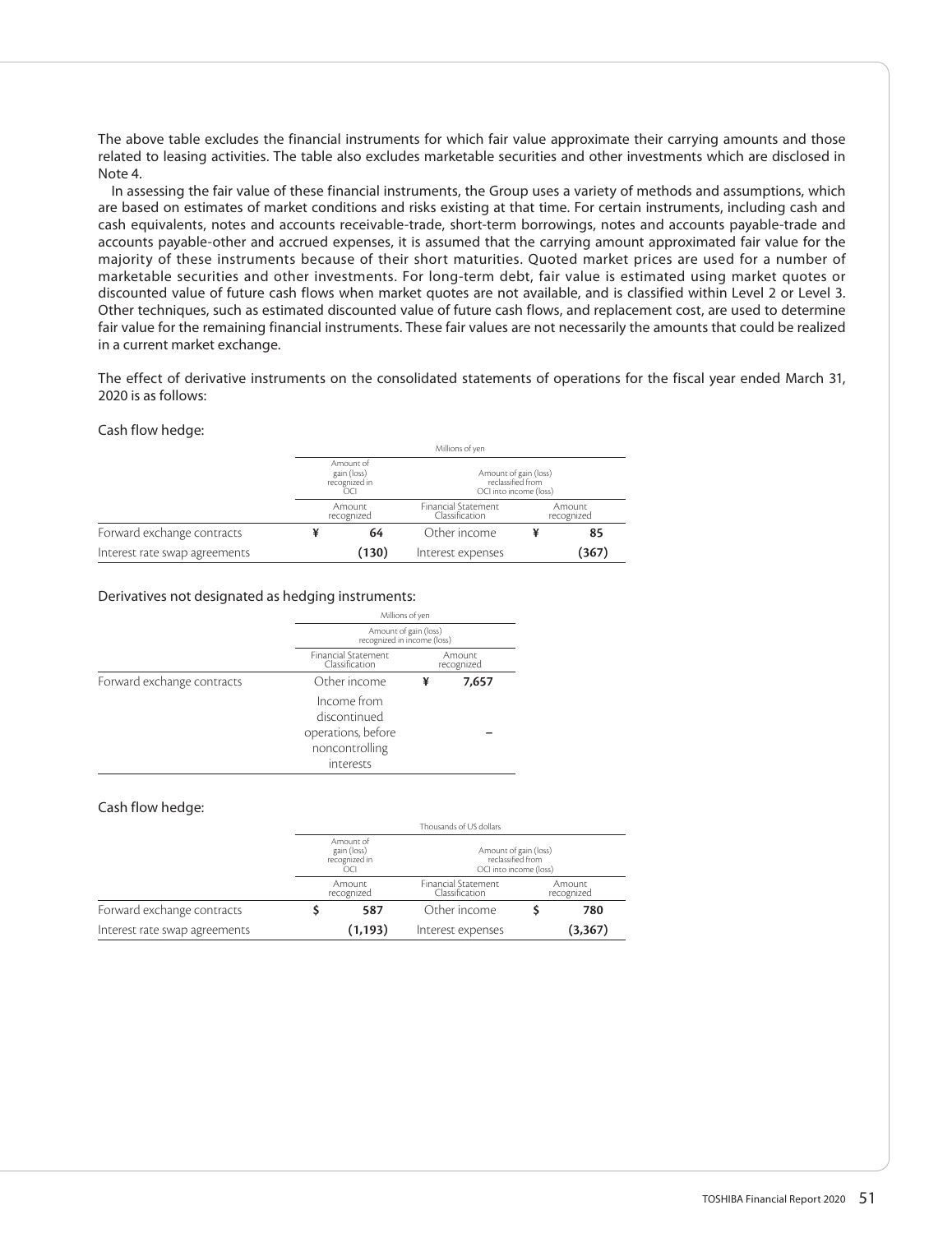## Notes to Consolidated Financial Statements

Toshiba Corporation and Consolidated Subsidiaries March 31, 2020

## Derivatives not designated as hedging instruments:

|                            | Thousands of US dollars<br>Amount of gain (loss)<br>recognized in income (loss)  |  |                      |  |  |  |
|----------------------------|----------------------------------------------------------------------------------|--|----------------------|--|--|--|
|                            |                                                                                  |  |                      |  |  |  |
|                            | <b>Financial Statement</b><br>Classification                                     |  | Amount<br>recognized |  |  |  |
| Forward exchange contracts | Other expenses                                                                   |  | 70,248               |  |  |  |
|                            | Income from<br>discontinued<br>operations, before<br>noncontrolling<br>interests |  |                      |  |  |  |

The effect of derivative instruments on the consolidated statements of operations for the fiscal year ended March 31, 2019 is as follows:

## Cash flow hedge:

|                               |                                                  |                                                                      | Millions of yen      |                                                                                                                                      |  |                          |
|-------------------------------|--------------------------------------------------|----------------------------------------------------------------------|----------------------|--------------------------------------------------------------------------------------------------------------------------------------|--|--------------------------|
|                               | Amount of<br>gain (loss)<br>recognized in<br>OСI | Amount of gain (loss)<br>reclassified from<br>OCI into income (loss) |                      | Amount of gain (loss)<br>recognized in income (loss)<br>(Ineffective portion and<br>amount excluded<br>due to effectiveness testing) |  |                          |
|                               | Amount<br>recognized                             | Financial Statement<br>Classification                                | Amount<br>recognized | <b>Financial Statement</b><br>Classification                                                                                         |  | Amount<br>recognized     |
| Forward exchange contracts    | (26)                                             | Other expenses                                                       | 108)                 | Other income                                                                                                                         |  | 579                      |
| Interest rate swap agreements | 111                                              | Interest expenses                                                    | (834)                | $\overline{\phantom{0}}$                                                                                                             |  | $\overline{\phantom{a}}$ |

## Net investment hedge:

|                                   | Millions of yen                                  |                                              |                       |                      |                                                                                                                                    |                      |  |  |  |  |
|-----------------------------------|--------------------------------------------------|----------------------------------------------|-----------------------|----------------------|------------------------------------------------------------------------------------------------------------------------------------|----------------------|--|--|--|--|
|                                   | Amount of<br>gain (loss)<br>recognized in<br>OCI | reclassified from<br>OCI into income (loss)  | Amount of gain (loss) |                      | Amount of gain (loss)<br>recognized in income (loss)<br>(Ineffective portion and<br>amount excluded<br>from effectiveness testing) |                      |  |  |  |  |
|                                   | Amount<br>recognized                             | <b>Financial Statement</b><br>Classification |                       | Amount<br>recognized | Financial Statement<br>Classification                                                                                              | Amount<br>recognized |  |  |  |  |
| Forward exchange contracts        |                                                  | Other expenses                               |                       | 130)                 |                                                                                                                                    |                      |  |  |  |  |
| Foreign-currency-denominated debt |                                                  | Other income                                 |                       | 35                   | $\hspace{0.05cm}$                                                                                                                  |                      |  |  |  |  |

## Derivatives not designated as hedging instruments:

|                            | Millions of yen<br>Amount of gain (loss)<br>recognized in income (loss)          |   |                      |  |  |  |
|----------------------------|----------------------------------------------------------------------------------|---|----------------------|--|--|--|
|                            |                                                                                  |   |                      |  |  |  |
|                            | <b>Financial Statement</b><br>Classification                                     |   | Amount<br>recognized |  |  |  |
| Forward exchange contracts | Other income                                                                     | ¥ | (2, 152)             |  |  |  |
|                            | Income from<br>discontinued<br>operations, before<br>noncontrolling<br>interests |   | (4,331)              |  |  |  |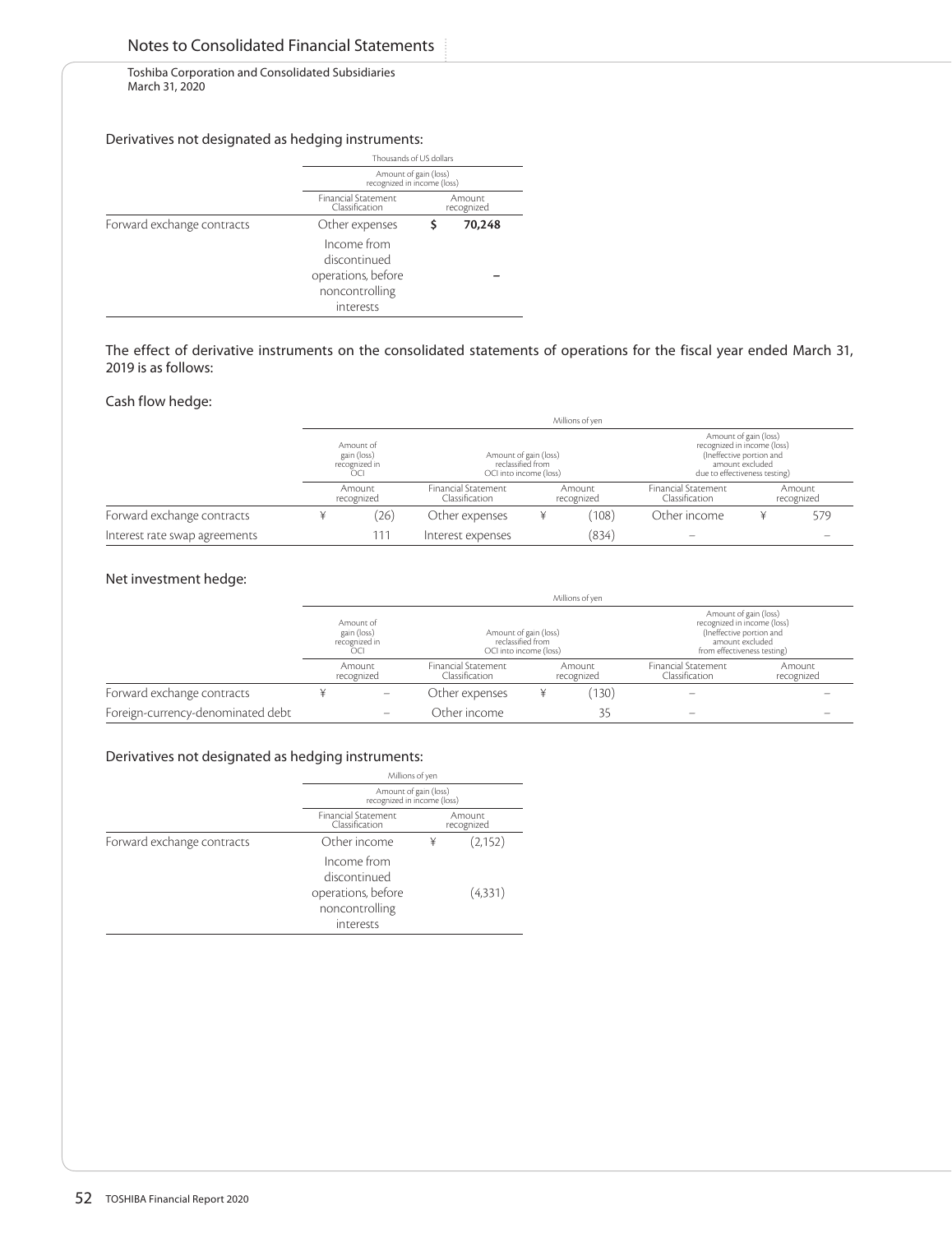## **21. LEASES**

The Group leases certain machinery and equipment under finance leases. And, the Group also leases certain machinery and equipment, buildings, and land under operating leases. There are no restrictions or covenants imposed by leases, for example, those relating to dividends or incurring additional financial obligations.

The costs of machinery and equipment under finance leases from affiliates of the Company and the related accumulated amortization as of March 31, 2020 and 2019 are immaterial.

#### Right-of-use assets

The carring amount of finance lease right-of-use assets which is included in the carring amount of property, plant and equipment as of March 31, 2020 and 2019 are as follows:

|                          |   | Thousands of<br>US dollars |          |            |
|--------------------------|---|----------------------------|----------|------------|
| March 31                 |   | 2020                       | 2019     | 2020       |
| Finance leases           |   |                            |          |            |
| Machinery and equipment  |   | 27,995                     | 27,242   | 256,835    |
| Accumulated depreciation |   | (17, 466)                  | (18,008) | (160, 239) |
|                          | ¥ | 10,529                     | 9,234    | 96,596     |

#### Lease expenses

The lease expenses for the fiscal years ended March 31, 2020 are as follows:

|                                                   | Millions of yen<br>2020 |        |  | Thousands of<br>US dollars |
|---------------------------------------------------|-------------------------|--------|--|----------------------------|
| The Fiscal Year ended March 31                    |                         |        |  | 2020                       |
| Depreciation of finance lease right-of-use assets |                         | 5.469  |  | 50,174                     |
| Interest expenses of finance lease liabilities    |                         | 651    |  | 5,973                      |
| Finance lease expenses                            |                         | 6.120  |  | 56,147                     |
| Operating lease expenses                          |                         | 48.481 |  | 444,780                    |
| Total lease expenses                              | ¥                       | 54.601 |  | 500.927                    |

#### Other information relating to leases

Other information relating to leases for the fiscal year ended March 31, 2020 are as follows:

|                                                                          | Millions of yen | Thousands of<br>US dollars |
|--------------------------------------------------------------------------|-----------------|----------------------------|
| The Fiscal Year ended March 31                                           | 2020            | 2020                       |
| Cash paid relating to finance lease liabilities                          |                 |                            |
| Cash flows from operating activities                                     | ¥<br>651        | \$<br>5,972                |
| Cash flows from financing activities                                     | 6,654           | 61,046                     |
| Cash paid relating to operating lease liabilities                        |                 |                            |
| Cash flows from operating activities                                     | 49,464          | 453,798                    |
| Right-of-use assets arising from recognising lease liabilities (noncash) |                 |                            |
| Finance leases                                                           | 6,352           | 58,275                     |
| Operating leases                                                         | 38,379          | 352,101                    |
| Weighted-average remaining lease term (in years)                         |                 |                            |
| Finance leases                                                           | 3.03            |                            |
| Operating leases                                                         | 5.20            |                            |
| Weighted-average discount rate                                           |                 |                            |
| Finance leases                                                           | 1.94%           |                            |
| Operating leases                                                         | 1.50%           |                            |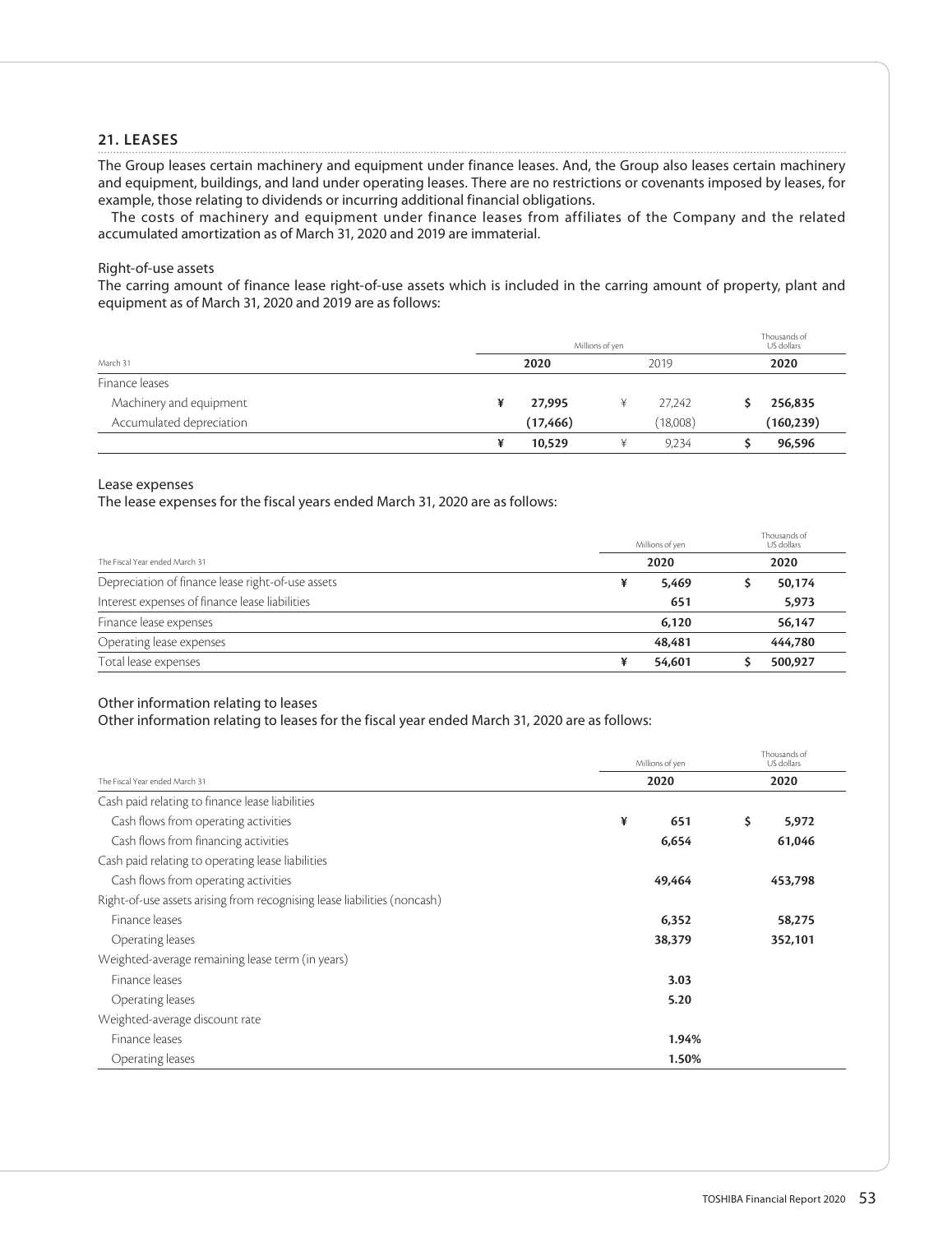### Maturity analysis of lease liabilities

Minimum lease payments for the Group's finance and operating leases as of March 31, 2020 are as follows:

|                                             |   | Millions of yen                                               |   | Thousands of US dollars |                     |   |           |
|---------------------------------------------|---|---------------------------------------------------------------|---|-------------------------|---------------------|---|-----------|
| The Fiscal Year ending March 31             |   | Finance<br>Operating<br>Finance<br>leases<br>leases<br>leases |   |                         | Operating<br>leases |   |           |
| 2021                                        | ¥ | 5,168                                                         | ¥ | 46,687                  | \$<br>47.413        | Ŝ | 428,321   |
| 2022                                        |   | 3,261                                                         |   | 33,608                  | 29,917              |   | 308,330   |
| 2023                                        |   | 1,843                                                         |   | 24,377                  | 16,908              |   | 223,642   |
| 2024                                        |   | 917                                                           |   | 20,212                  | 8,413               |   | 185,431   |
| 2025                                        |   | 333                                                           |   | 14,524                  | 3,055               |   | 133,248   |
| Thereafter                                  |   | 262                                                           |   | 26,308                  | 2,404               |   | 241,358   |
| Total minimum lease payments                |   | 11,784                                                        |   | 165,716                 | 108,110             |   | 1,520,330 |
| Amounts representing interest               |   | (385)                                                         |   | (6,968)                 | (3,532)             |   | (63, 926) |
| Present value of net minimum lease payments |   | 11,399                                                        |   | 158,748                 | 104,578             |   | 1,456,404 |
| Less-current portion                        |   | 4,996                                                         |   | 44,529                  | 45,835              |   | 408,523   |
|                                             | ¥ | 6,403                                                         | ¥ | 114.219                 | \$<br>58.743        |   | 1.047.881 |

## **22. COMMITMENTS AND CONTINGENT LIABILITIES**

Commitments for the purchase of property, plant and equipment, and long-term service at fixed and variable prices outstanding at March 31, 2020 and 2019, totaled approximately ¥39,203 million(\$359,661 thousand) and ¥1,063,710 million, respectively.

Most of the above-mentioned commitments relate to the agreement to purchase liquid natural gas in the US. On August 30, 2019 (US CDT), the Group completed the transfer with Total Gas & Power Asia Private Limited, the Singaporean arm of Total S.A., the French major energy company, which transfers all the issued shares of the Toshiba America LNG Corporation, a consolidated subsidiary of the Group, to Total Gas & Power Asia Private Limited.

The amount of commitments expected to be paid in each year of the following five fiscal years and thereafter is as follows:

| The Fiscal Year ending March 31 | Millions of yen                 | Thousands of<br>US dollars |                          |  |
|---------------------------------|---------------------------------|----------------------------|--------------------------|--|
| 2021                            | 34,788<br>¥                     |                            | 319,156                  |  |
| 2022                            | 4,415                           |                            | 40,505                   |  |
| 2023                            | -                               |                            |                          |  |
| 2024                            | $\hspace{0.05cm}$               |                            |                          |  |
| 2025                            | -                               |                            |                          |  |
| Thereafter                      | $\hspace{0.1mm}-\hspace{0.1mm}$ |                            | $\overline{\phantom{a}}$ |  |
| Total of commitments            | 39,203<br>¥                     |                            | 359,661                  |  |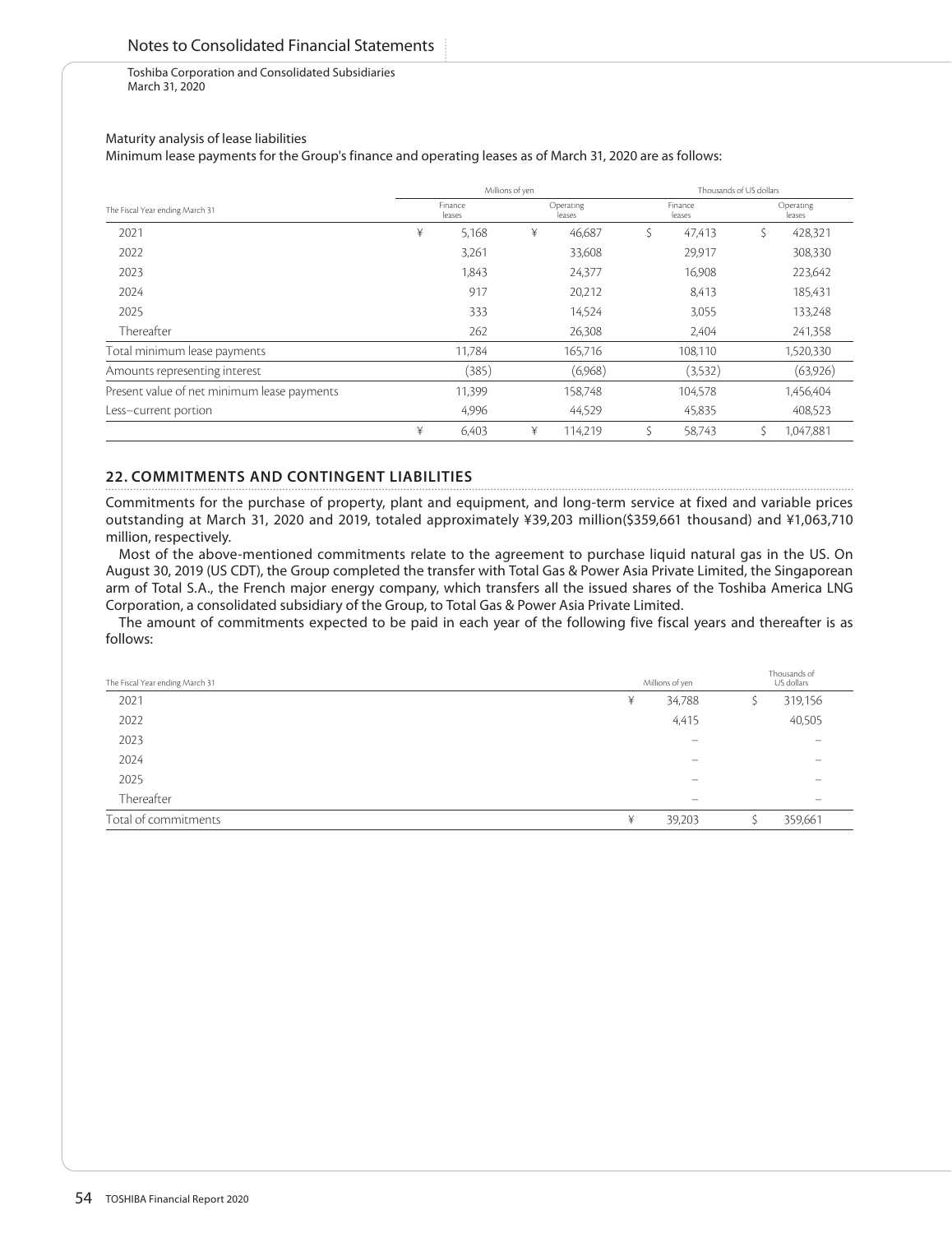## **23. GUARANTEES**

#### **GUARANTEES OF UNCONSOLIDATED AFFILIATES AND THIRD PARTY DEBT**

The Group guarantees debt as well as certain financial obligations of unconsolidated affiliates and third parties to support the sale of the Group's products and services. Expiration dates vary from 2020 to 2037 and from 2019 to 2037 as of March 31, 2020 and 2019, respectively or the guarantees terminate on payment and/or cancellation of the obligation. A payment by the Group would be triggered by the failure of the guaranteed party to fulfill its obligation under the guarantee. The maximum potential payments under these guarantees were ¥4,411 million (\$40,468 thousand) and ¥6,525 million as of March 31, 2020 and 2019, respectively.

The carrying amounts of the liabilities for the Group's obligations under the guarantees described above as of March 31, 2020 and 2019 were immaterial.

#### **WARRANTY**

Estimated warranty costs are accrued for at the time a product is sold to a customer. Estimates for warranty costs are made based primarily on historical warranty claim experience.

The following is a reconciliation table of the product warranty accrual for the fiscal years ended March 31, 2020 and 2019:

|                                             |   | Thousands of<br>US dollars |   |          |            |
|---------------------------------------------|---|----------------------------|---|----------|------------|
| The Fiscal Year ended March 31              |   | 2020                       |   |          | 2020       |
| Balance at the beginning of the fiscal year | ¥ | 25,379                     | ¥ | 32.979   | 232,835    |
| Warranties issued                           |   | 16,006                     |   | 12,889   | 146.844    |
| Settlements made                            |   | (15, 267)                  |   | (17,715) | (140, 064) |
| Amounts of PC Business deconsolidated       |   |                            |   | (2,942)  |            |
| Foreign currency translation adjustments    |   | (264)                      |   | 168      | (2, 422)   |
| Balance at the end of the fiscal year       | ¥ | 25,854                     | ¥ | 25.379   | 237,193    |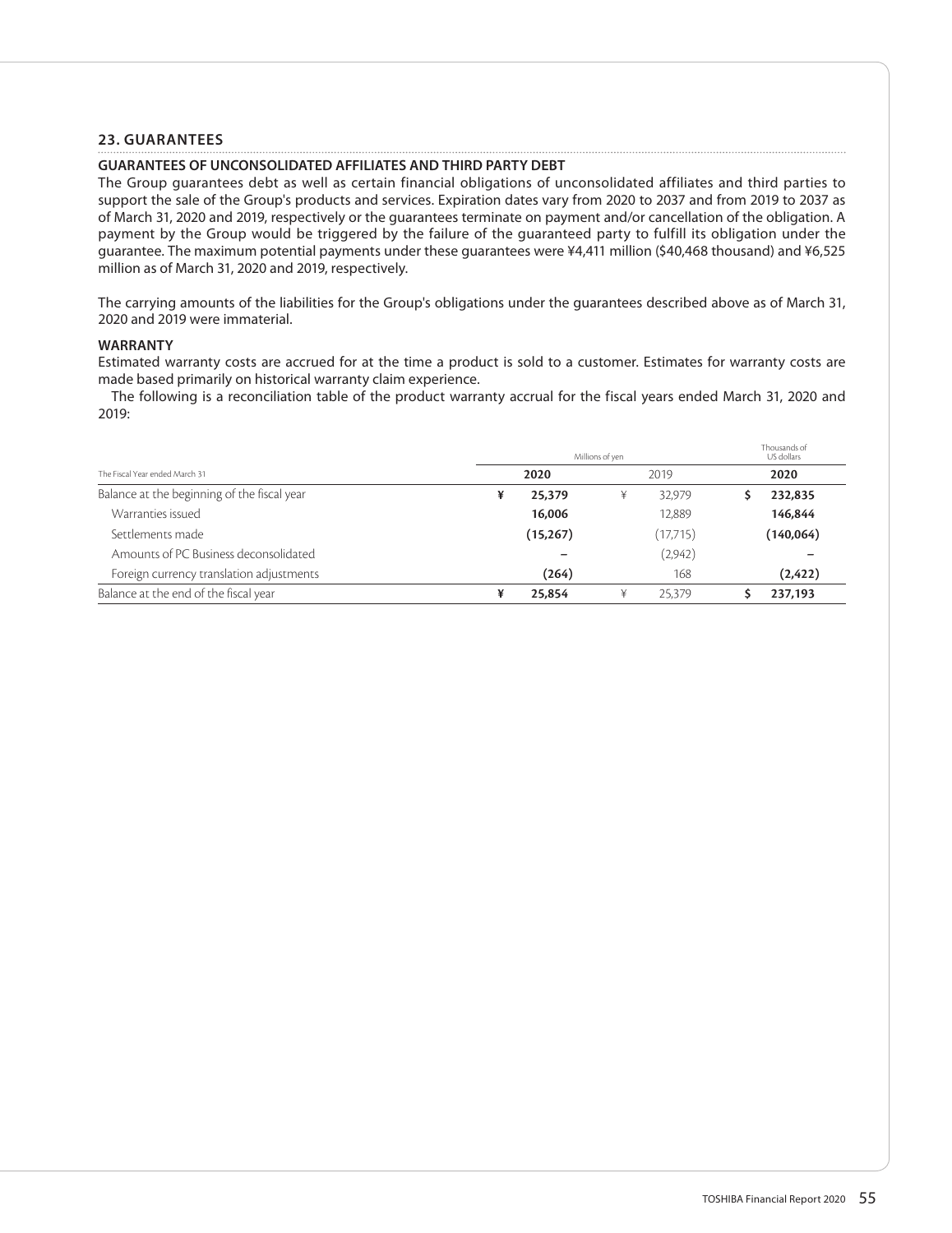## **24.LEGAL PROCEEDINGS**

In February 2015, the Company received an order from the Securities and Exchange Surveillance Commission, based on Article 26 of the Financial Instruments and Exchange Act, requiring submission of a report. The Company was then subject to inspection regarding projects that used percentage-of-completion accounting. Later, after establishing the Independent Investigation Committee and conducting the investigation, it was found that the Company had continuously carried out inappropriate accounting and, therefore, the Company filed amendments of the past Annual Securities Reports and other reports. Holders of American Depositary Receipts ("ADRs") filed a class action lawsuit against the Company in the State of California, in the US in relation to the inappropriate financial reporting by the Company. The Company filed a petition with the court for rejection of the lawsuit on the grounds that securities laws of the US do not apply to the above-mentioned securities, among other reasons, and the decision to reject the lawsuit was made as of May 20, 2016 (US time). The plaintiffs lodged an appeal against the judgement on July 25, 2016 (US time), and the appellate instance reversed the judgement of the district court on July 17, 2018 (US time) and issued a judgement to remand the case to the district court to enable the plaintiffs to submit a revised complaint. However, the Company filed an appeal against the judgement with the US Supreme Court on October 15, 2018 (US time). But the request was rejected on June 24, 2019 and returned to the district court.

Damage compensation claims have been demanded against the Company in Japan as well with the plaintiffs claiming to have suffered damage due to inappropriate financial reporting by the Company. The Company accrued the reasonably estimated amount expected to be paid for the damage compensation. Certain of these claims have been pending with several courts including seeking payment by (1) foreign institutional investors of approximately ¥14,220 million (\$130,459 thousand) in June 2016, ¥21,759 million (\$199,624 thousand) and ¥44,741 million (\$410,468 thousand) in April 2017, ¥9,227 million (\$84,651 thousand) in June 2017, ¥33,000 million (\$302,752 thousand) and ¥837 million (\$7,679 thousand) in September 2017, ¥414 million (\$3,798 thousand) in October 2017, and,¥4,051 million (\$37,165 thousand) in April 2018, (2) Japan Trustee Services Bank, Ltd., of approximately ¥1,262 million (\$11,578 thousand) in May 2016, ¥11,993 million (\$110,028 thousand) in August 2016 and, ¥572 million (\$5,248 thousand) in September 2017, (3) the Master Trust Bank of Japan, Ltd., of approximately ¥5,105 million (\$46,835 thousand) and ¥13,114 million (\$120,312 thousand) in March 2017, (4) Trust & Custody Services Bank, Ltd., of approximately ¥14,026 million (\$128,679 thousand) in March 2017.

The Group has global business operations and is involved from time to time in disputes, including lawsuits and other legal proceedings and investigations by relevant authorities. Due to differences in judicial systems and the uncertainties inherent in such proceedings, the Group may be subject to a ruling requiring payment of amounts far exceeding its expectations. Any judgment or decision unfavorable to the Group could have a materially adverse effect on the Group's business, results of operations or financial condition. However based on the information currently available to the Group, Management believes that such legal procedures would not have a material adverse effect on the financial position or the results of operations of the Group.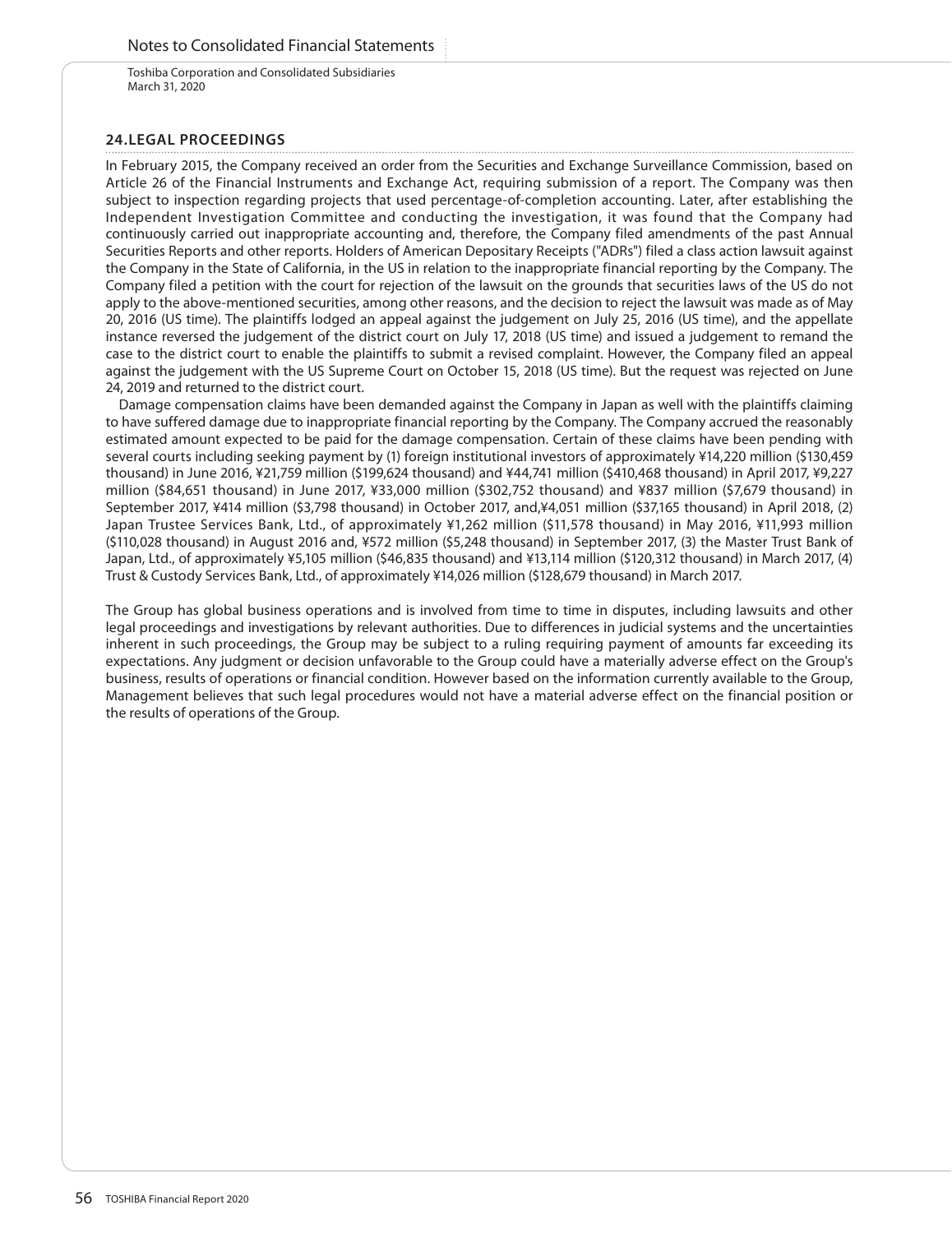## **25. BUSINESS STRUCTURAL REFORM**

#### **The Fiscal Year ended March 31, 2020**

The Group announced the "Toshiba Next Plan" on November 8, 2018. However, in light of the subsequent acceleration of market deterioration and other factors, on May 13, 2019, the Group decided to implement business structural reforms at Toshiba Device & Storage Co., Ltd. with the aim of further strengthening its business management structure by building a personnel structure commensurate with sales and business size.

As part of this initiative, the Company implemented an early retirement incentive plan on September 30, 2019, in principle, for employees in the System Device Division, the Common Staff Division, the Sales Division, and certain subsidiaries in these divisions.

Changes in the liability balance related to exit and disposal activities for the fiscal year ended March 31, 2020 are shown in the table below.

These expenses are short term in nature, being completed within one year from the initiation of activities.

|                                               |   |                                |   | Millions of Yen               |   |        |   |           |
|-----------------------------------------------|---|--------------------------------|---|-------------------------------|---|--------|---|-----------|
|                                               |   | Retirement-related<br>expenses |   | Contract<br>termination costs |   | Others |   | Total     |
| Liability balance as of March 31, 2019        | ¥ | 4.457                          | ¥ | 385                           | ¥ | 782    | ¥ | 5,624     |
| Restructuring charge incurred during the year |   | 7,378                          |   | 111                           |   | 936    |   | 8,425     |
| Non-cash expenditures                         |   | (70)                           |   | (203)                         |   | (531)  |   | (804)     |
| Payments and settlements with cash payout     |   | (9, 562)                       |   | (85)                          |   | (593)  |   | (10, 240) |
| Foreign currency translation adjustments      |   | (44)                           |   | (32)                          |   | (17)   |   | (93)      |
| Liability balance as of March 31, 2020        |   | 2,159                          |   | 176                           |   | 577    | ¥ | 2,912     |

|                                               | Thousands of US dollars |                                |  |                               |  |          |  |           |
|-----------------------------------------------|-------------------------|--------------------------------|--|-------------------------------|--|----------|--|-----------|
|                                               |                         | Retirement-related<br>expenses |  | Contract<br>termination costs |  | Others   |  | Total     |
| Liability balance as of March 31, 2019        |                         | 40,890                         |  | 3,532                         |  | 7,174    |  | 51,596    |
| Restructuring charge incurred during the year |                         | 67,688                         |  | 1,019                         |  | 8,587    |  | 77,294    |
| Non-cash expenditures                         |                         | (642)                          |  | (1, 862)                      |  | (4,872)  |  | (7, 376)  |
| Payments and settlements with cash payout     |                         | (87, 725)                      |  | (780)                         |  | (5, 440) |  | (93, 945) |
| Foreign currency translation adjustments      |                         | (404)                          |  | (294)                         |  | (155)    |  | (853)     |
| Liability balance as of March 31, 2020        |                         | 19.807                         |  | 1.615                         |  | 5.294    |  | 26,716    |

Expenses for exit and disposal activities by major segments for the fiscal year ended March 31, 2020 are as follows. These expenses were recorded at ¥1,486 million (\$13,633 thousand) in cost of sales, and at ¥6,939 million (\$63,661 thousand) in selling, general and administrative expenses in the Consolidated Statements of Operations.

| Segments                               | Millions of Yen                |  |                               |        |     |       |       |  |
|----------------------------------------|--------------------------------|--|-------------------------------|--------|-----|-------|-------|--|
|                                        | Retirement-related<br>expenses |  | Contract<br>termination costs | Others |     | Total |       |  |
| Electronic Devices & Storage Solutions | 4,785                          |  | $\qquad \qquad -$             |        | -   |       | 4,785 |  |
| Others (Note)                          | 2,593                          |  | 111                           |        | 936 |       | 3,640 |  |
| Total                                  | 7,378                          |  | 111                           |        | 936 |       | 8,425 |  |

Note:Others include Energy Systems & Solutions and Other Solutions.

|                                        | Thousands of US dollars |                                |  |                               |  |                          |       |        |  |  |  |  |  |
|----------------------------------------|-------------------------|--------------------------------|--|-------------------------------|--|--------------------------|-------|--------|--|--|--|--|--|
| Segments                               |                         | Retirement-related<br>expenses |  | Contract<br>termination costs |  | Others                   | Total |        |  |  |  |  |  |
| Electronic Devices & Storage Solutions |                         | 43,899                         |  | $\overline{\phantom{m}}$      |  | $\overline{\phantom{0}}$ |       | 43,899 |  |  |  |  |  |
| Others (Note)                          |                         | 23,789                         |  | 1.018                         |  | 8,588                    |       | 33,395 |  |  |  |  |  |
| Total                                  |                         | 67.688                         |  | 1.018                         |  | 8,588                    |       | 77,294 |  |  |  |  |  |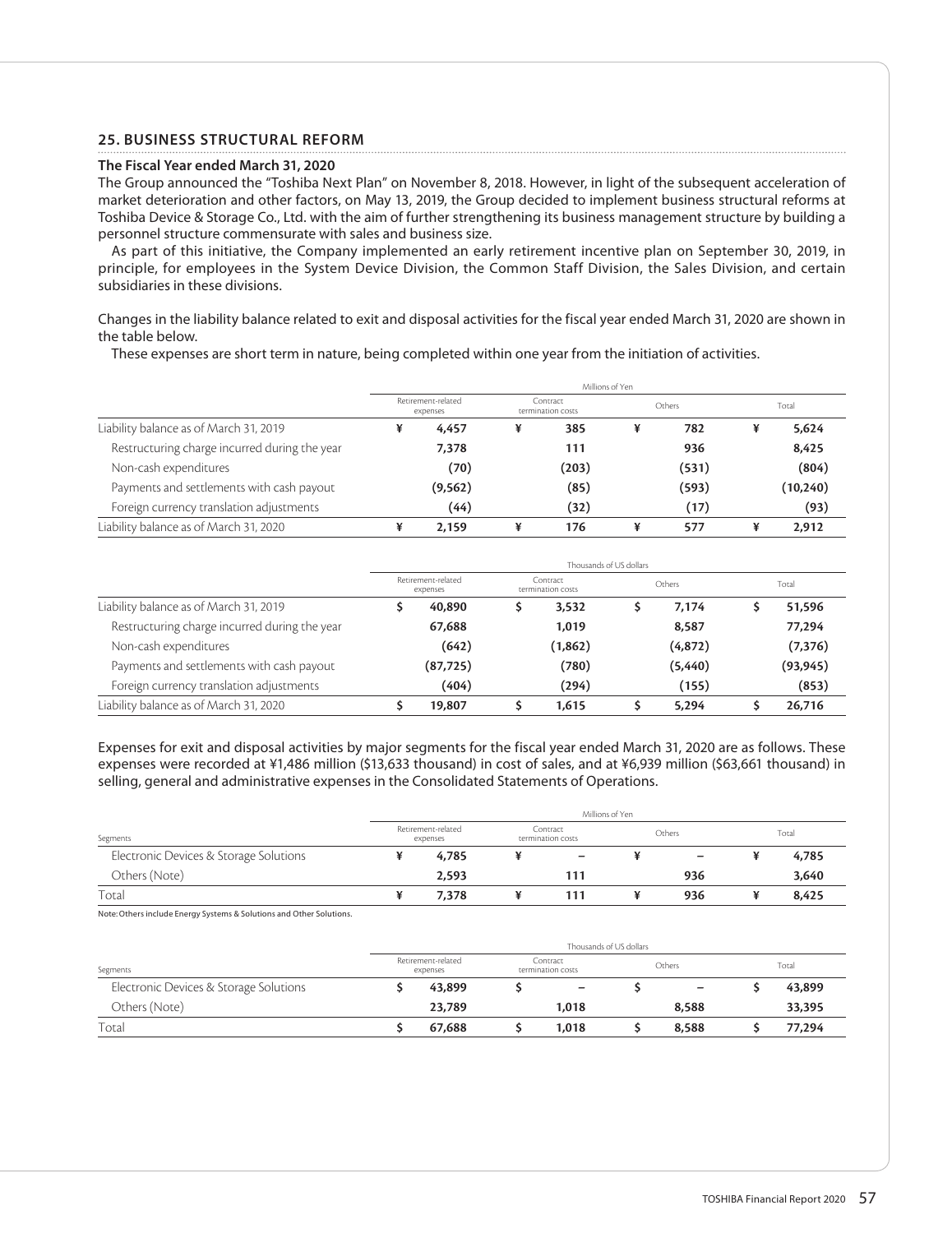#### **The Fiscal Year ended March 31, 2019**

Based on the presentation announced on November 8, 2018, "Toshiba Next Plan", the Group has implemented four measures to improve core earning power, which are: structural reform, procurement reform, sales reform and process reform. As part of the structural reformation activities, the Group announced on the same day "Toshiba Group to implement Early Retirement Incentive Programs as part of Structural Reform", As such, the Company and some of its consolidated subsidiaries in Japan have implemented an early voluntary retirement incentive program, which provided a special severance payment on top of a standard retirement payment on the condition that applicants will leave by the end of March 2019 ("early retirement incentive program").

#### **Energy Systems & Solutions**

Toshiba Energy Systems & Solutions Corporation ("ESS") has implemented the early retirement incentive program aimed at building the appropriate allocation of personnel. These activities also cover some of ESS's subsidiaries, as ESS responds to the global trend of decarbonization by strengthening its service business in the coal-fired thermal power plant business, and shifting to the renewable energy business from the coal-fired thermal power plant construction business as new coal-fired thermal power plant construction activities are shrinking.

#### **Other Segments**

The Group has implemented the early incentive program to create a staff organization appropriate for the level of sales generated, in response to a reduction in the Group's sales, a downsized business scale and changes in the business portfolio.

Changes in the liability balance related to exit and disposal activities for the fiscal year ended March 31, 2019 are shown in the table below.

These expenses are short term in nature, being completed within one year from the initiation of activities.

|                                               |                                |   | Millions of Yen               |   |        |   |          |
|-----------------------------------------------|--------------------------------|---|-------------------------------|---|--------|---|----------|
|                                               | Retirement-related<br>expenses |   | Contract<br>termination costs |   | Others |   | Total    |
| Liability balance as of March 31, 2018        | 4,111                          | ¥ | 417                           | ¥ | 1.011  | ¥ | 5,539    |
| Restructuring charge incurred during the year | 12,517                         |   | 2,223                         |   | 601    |   | 15,341   |
| Non-cash expenditures                         | (176)                          |   | (69)                          |   | (188)  |   | (433)    |
| Payments and settlements with cash payout     | (11, 975)                      |   | (2, 180)                      |   | (614)  |   | (14,769) |
| Foreign currency translation adjustments      | (20)                           |   | (6)                           |   | (28)   |   | (54)     |
| Liability balance as of March 31, 2019        | 4.457                          |   | 385                           |   | 782    |   | 5.624    |

Expenses for exit and disposal activities by major segments for the fiscal year ended March 31, 2019 are as follows. These expenses were recorded at ¥683 million in cost of sales, and at ¥14,658 million in selling, general and administrative expenses in the Consolidated Statements of Operations.

|                            |                                |                               | Millions of Yen |        |       |        |  |
|----------------------------|--------------------------------|-------------------------------|-----------------|--------|-------|--------|--|
| Segments                   | Retirement-related<br>expenses | Contract<br>termination costs |                 | Others | Total |        |  |
| Energy Systems & Solutions | 4,706                          | 1.886                         |                 | 229    |       | 6,821  |  |
| Others (Note)              | 7.811                          | 337                           |                 | 372    |       | 8,520  |  |
| Total                      | 12,517                         | 2,223                         |                 | 601    |       | 15,341 |  |

Note: Others include Infrastructure Systems & Solutions, Building Solutions, Electronic Devices & Storage Solutions, Retail & Printing Solutions, and Digital Solutions.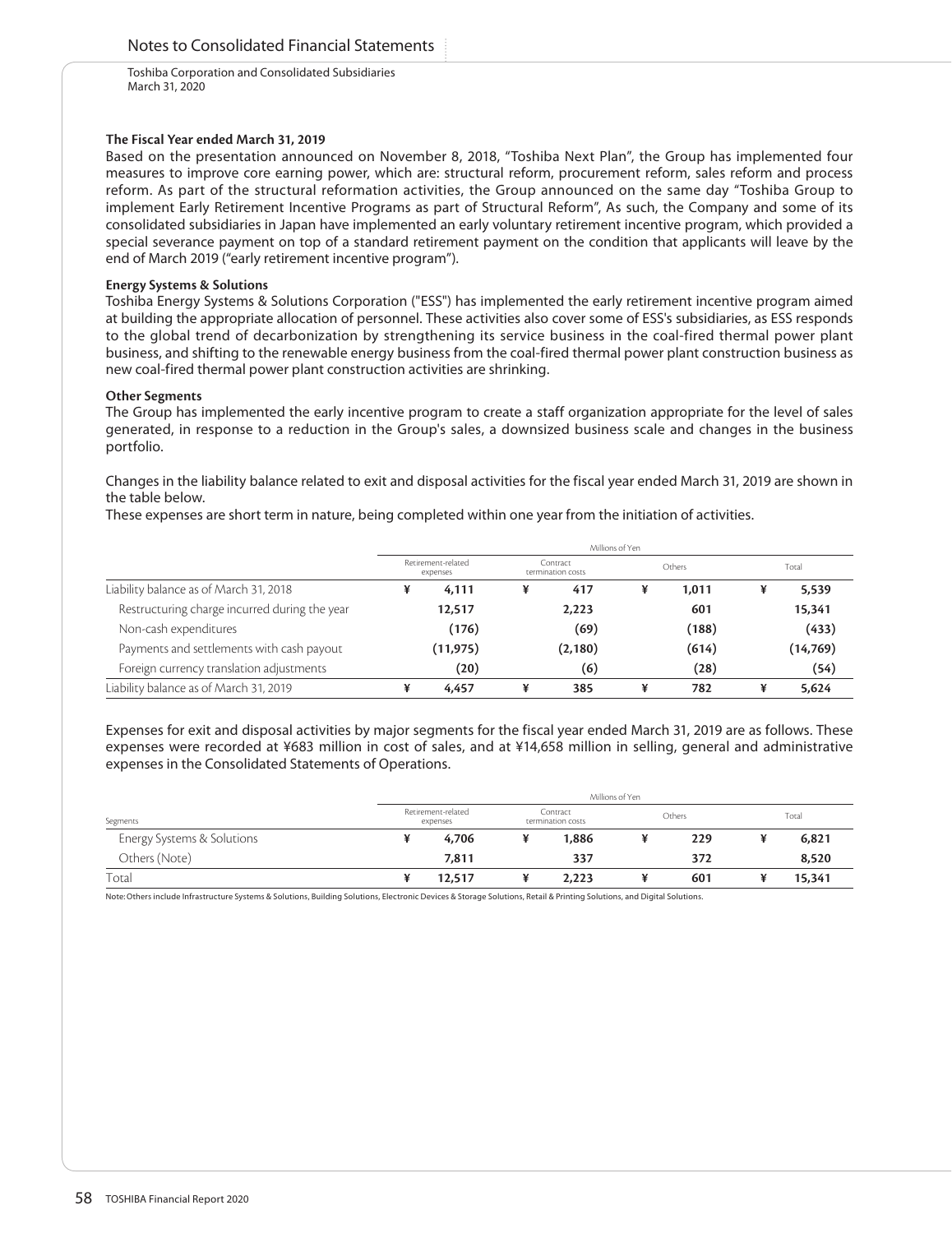## **26. ENVIRONMENTAL LIABILITIES**

The Japanese environmental regulation, "Law Concerning Special Measure against poly chlorinated biphenyl ("PCB") waste" requires PCB waste holders to dispose of all PCB waste by March 2027. The Group accrued ¥8,849 million (\$81,183 thousand) and ¥10,985 million at March 31, 2020 and 2019, respectively, for environmental remediation and restoration costs for products or equipment with PCB which some Group's operations in Japan have retained.

## **27. ASSET RETIREMENT OBLIGATIONS**

The Group records asset retirement obligations in accordance with ASC No. 410 "Asset Retirement and Environmental Obligations."

Asset retirement obligation was related primarily to the restoration obligations associated with the real estate lease agreement.

The changes in the carrying amount of asset retirement obligations for the fiscal years ended March 31, 2020 and 2019 are as follows:

|                                             |   | Thousands of<br>US dollars |   |       |          |
|---------------------------------------------|---|----------------------------|---|-------|----------|
| The Fiscal Year ended March 31              |   | 2020                       |   | 2019  | 2020     |
| Balance at the beginning of the fiscal year | ¥ | 9,108                      | ¥ | 6.210 | 83,560   |
| Accretion expense                           |   | 122                        |   | 95    | 1,119    |
| Liabilities settled                         |   | (760)                      |   | (216) | (6, 972) |
| Liabilities incurred.                       |   | 606                        |   | 3.171 | 5,560    |
| Revisions in estimated cash flows           |   | (224)                      |   | (108) | (2,055)  |
| Foreign currency translation adjustments    |   | (6)                        |   | (44)  | (56)     |
| Balance at the end of the fiscal year       | ¥ | 8,846                      | ¥ | 9.108 | 81,156   |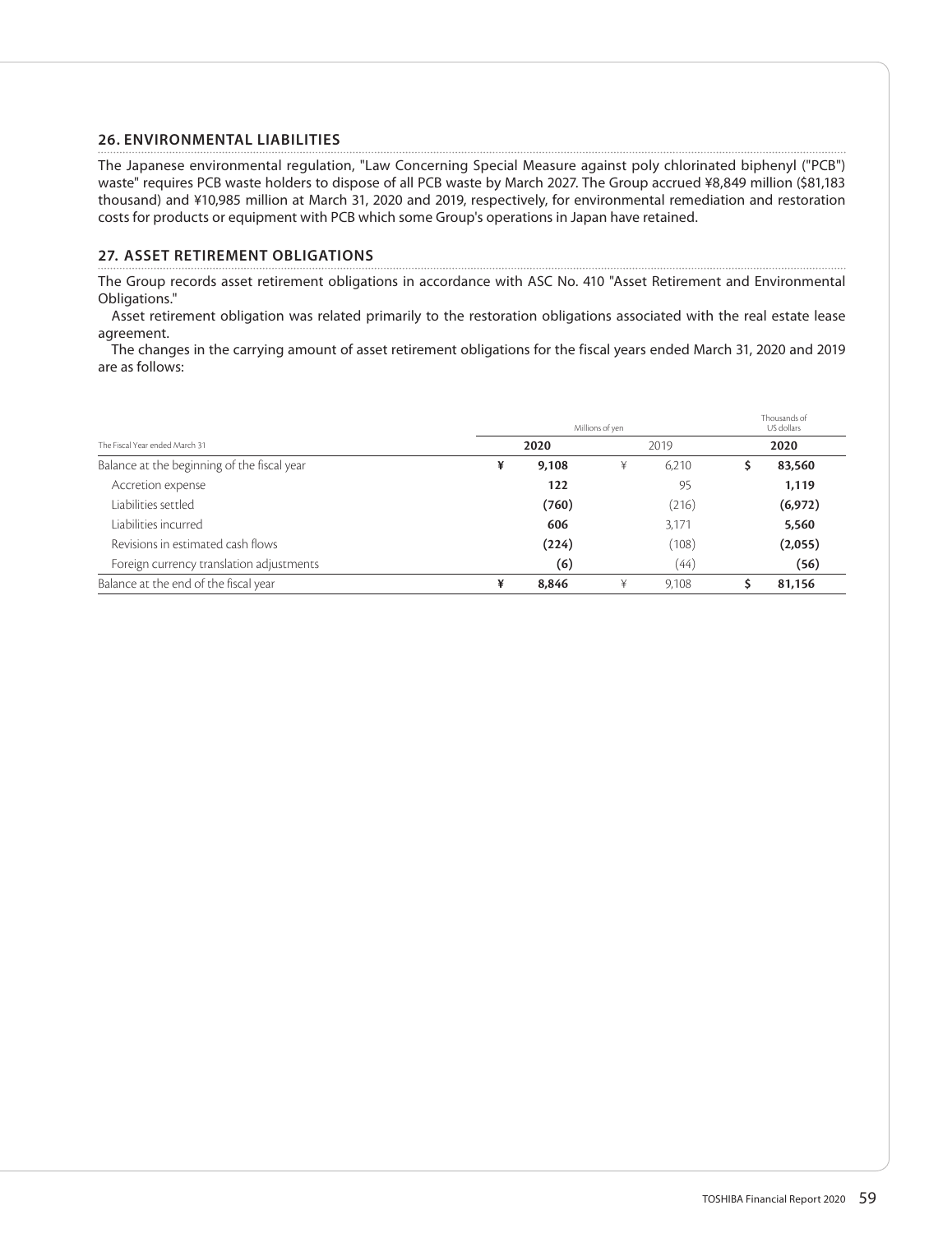## **28. VARIABLE INTEREST ENTITIES**

The Group recognizes entities, in accordance with ASC No.810, as VIEs that have either (a) equity investors whose voting right is limited and not having an ability to control it effectively or (b) insufficient equity to permit the entity to finance its activities without additional subordinated financial support. The Group retains variable interests through equity investments, loans and guarantees. In evaluating whether the Group is the primary beneficiary of a VIE, the Group assesses if the Group has both (a) the power to direct the activities of the VIE that most significantly impact the VIE's economic performance and (b) the obligation to absorb losses or the right to receive benefits that could potentially be significant to the VIE, and if so consolidate the VIE.

#### **Consolidated Variable Interest Entities**

VIEs, of which the Group is the primary beneficiary, are involved in Energy Systems & Solutions, and most of those are entities involved in the Nuclear Power Systems Business Unit. The Group has both the power to direct the activities that most significantly affect those VIEs' economic performance and the obligation to absorb losses or the right to receive benefits from the VIEs.

As of March 31, 2020, the total assets of VIE on the consolidated balance sheets was ¥752 million (\$6,899 thousand), and the total liabilities of VIE on the consolidated balance sheets was immaterial. The assets consisted primarily of cash and cash equivalents. As of March 31, 2019, the total assets and liabilities of VIEs on the consolidated balance sheets were ¥2,029 million and ¥3,084 million, respectively. The assets consisted primarily of cash and cash equivalents. The liabilities consisted primarily of Other liabilities.

#### **Unconsolidated Variable Interest Entities**

VIEs, of which the Group is not the primary beneficiary but retains significant variable interests, are involved in Others.

For Other VIEs, the Group still retains significant variable interests in a business entity since the Group owns the common stock and convertible preferred stock in Kioxia Holdings Corporation. The Group concluded that it is not the primary beneficiary of the VIE because the Group does not have the power to direct the activities that most significantly affect the VIE's economic performance. The Group accounts for the VIE under the equity method.

On August 30,2019, the Company transferred a US company, FLNG Liquefaction 3, LLC ("FLIQ3") to Total Gas & Power Asia Private Limited, a Singaporean affiliate of Total S.A, the major energy player. As a result, the Company does not retain any VIEs related to the natural gas liquefaction as of March 31, 2020.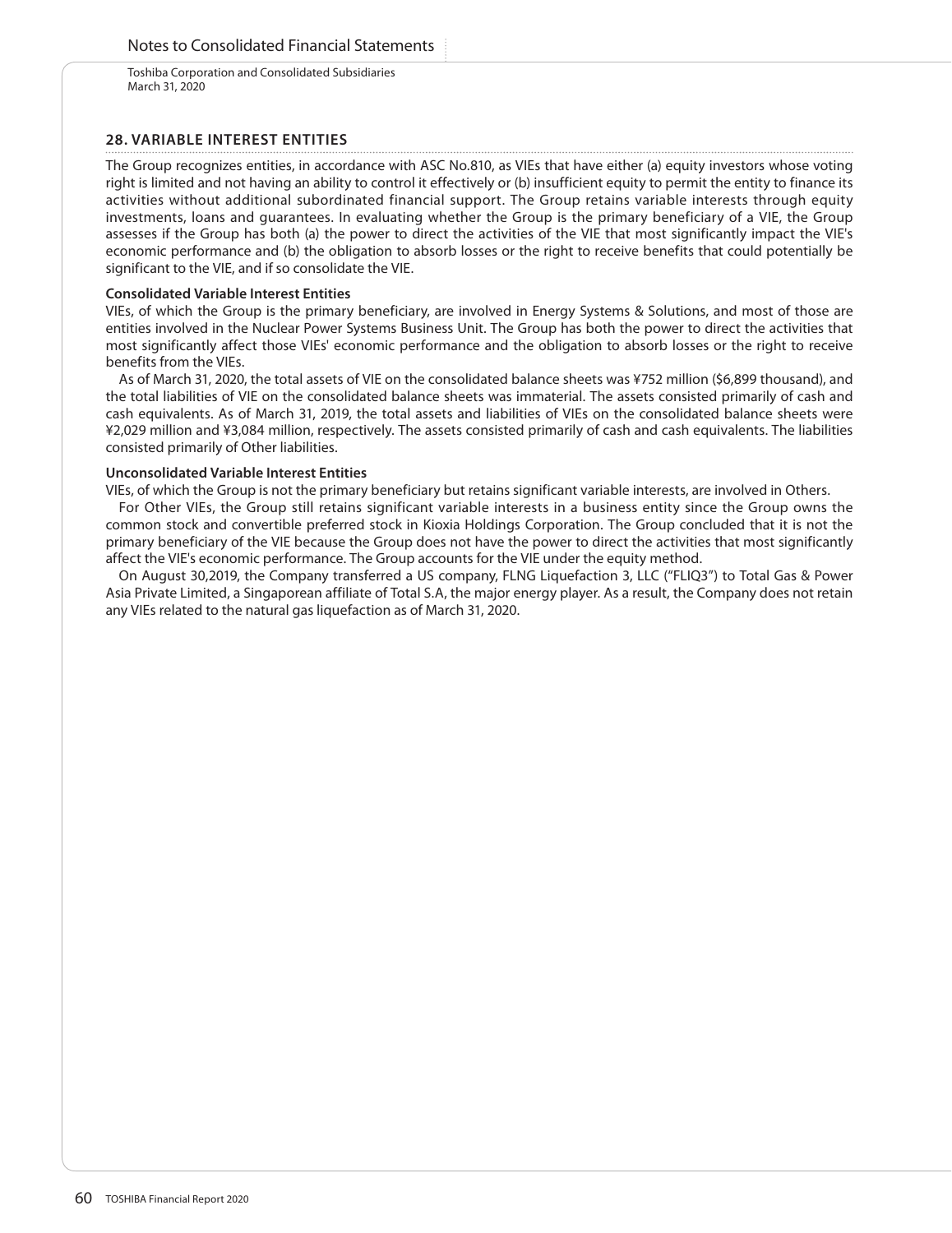As of March 31, 2020 and 2019, the total assets of those VIEs, carrying amounts of assets and liabilities that relate to the Group's variable interests in the VIEs and the Group's maximum exposures to losses as a result of the Group's involvement with the VIEs are summarized as follows:

With regards to FLIQ3, since the Group is only a party to the LTA and does not have the access to the financial information about the VIE, only maximum exposures to losses are included in the following summary table. The maximum exposures to losses are included in commitments and the unconditional purchase obligation disclosed in Note 22.

|                                                                                           | Millions of yen |
|-------------------------------------------------------------------------------------------|-----------------|
| March 31, 2020                                                                            | Other VIEs      |
| Total assets of VIEs                                                                      | 42,862,169      |
| Carrying amounts of assets that relate to the Group's variable interests in the VIEs      | 315,666         |
| Carrying amounts of liabilities that relate to the Group's variable interests in the VIEs | 25,018          |
| Maximum exposures to losses                                                               | 290.648         |

|                                                                                           | Millions of yen                                |            |
|-------------------------------------------------------------------------------------------|------------------------------------------------|------------|
| March 31, 2019                                                                            | VIEs involved in<br>Energy Systems & Solutions | Other VIEs |
| Total assets of VIEs                                                                      |                                                | 2.676.540  |
| Carrying amounts of assets that relate to the Group's variable interests in the VIEs      |                                                | 380.267    |
| Carrying amounts of liabilities that relate to the Group's variable interests in the VIEs |                                                | 13.415     |
| Maximum exposures to losses                                                               | 1.041.474                                      | 366.852    |

|                                                                                           | Thousands of US dollars |
|-------------------------------------------------------------------------------------------|-------------------------|
| March 31, 2020                                                                            | Other VIEs              |
| Total assets of VIEs                                                                      | \$26,258,431            |
| Carrying amounts of assets that relate to the Group's variable interests in the VIEs      | 2,896,018               |
| Carrying amounts of liabilities that relate to the Group's variable interests in the VIEs | 229,523                 |
| Maximum exposures to losses                                                               | 2,666,495               |

Carrying amounts of assets that relate to the Group's variable interests in the VIEs consisted primarily of investments in affiliates. The Group's maximum exposures to losses, which primarily include Deferred tax assets, are generally not the losses anticipated to be incurred as the result of the Group's involvement with the VIEs normal course of business, and are considered to significantly exceed these anticipated losses.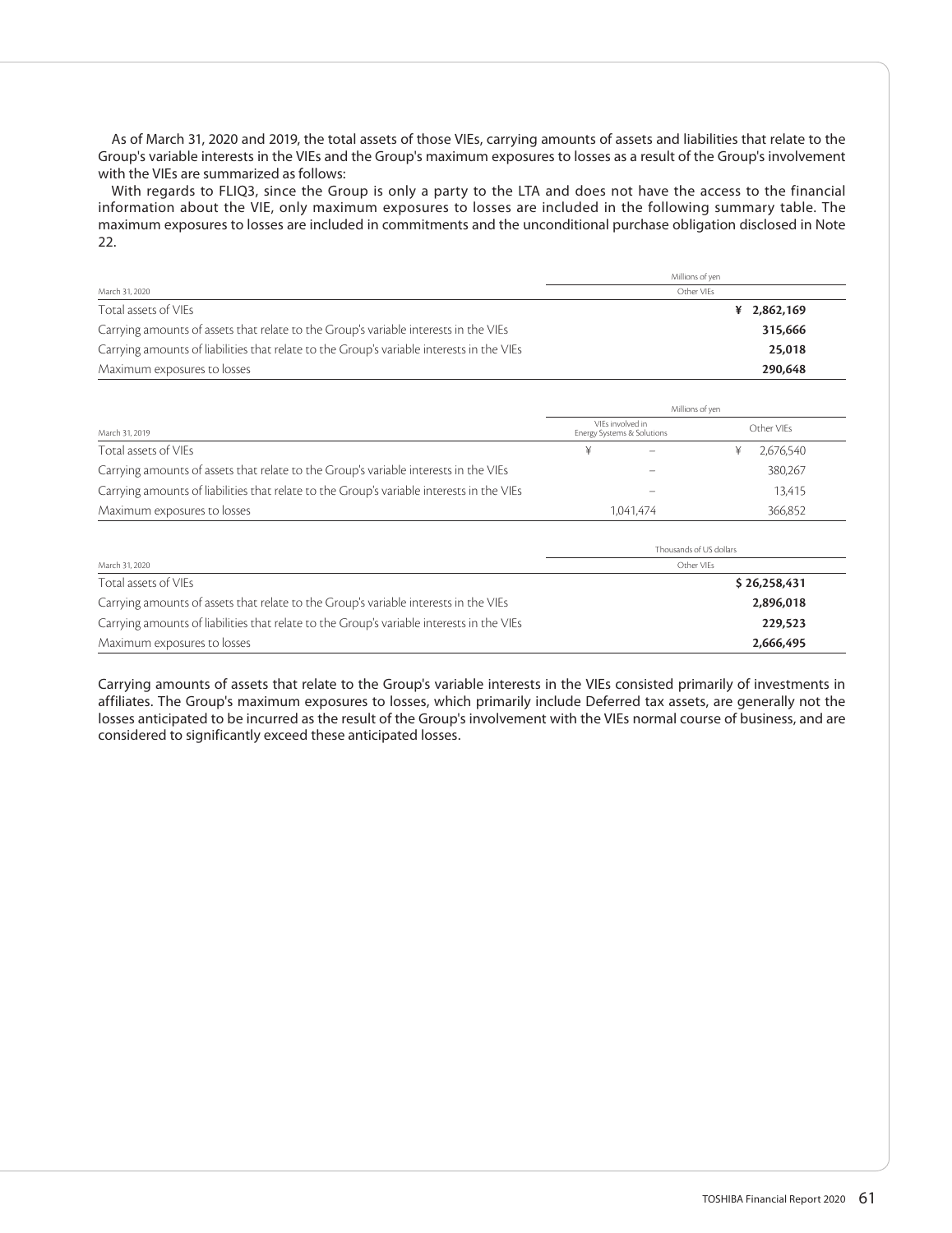## **29. SEGMENT INFORMATION**

The segments reported below are the components of the Group for which discrete financial information is available and whose results are regularly reviewed by the management of the Group to make decisions about allocation of resources and assess performance.

The Group evaluates the performance of its business segments based on segment operating income (loss). The Group's segment operating income (loss) is derived by deducting the segment's cost of sales, selling, general and administrative expenses and impairment loss on goodwill from net sales. Legal settlement costs etc. are not included in calculating segment operating income (loss).

According to the revision of business group structure by the reorganization as of April 1, 2019, the business segments were reorganized from 6 to 7 segments, (1) Energy Systems & Solutions, (2) Infrastructure Systems & Solutions, (3) Retail & Printing Solutions, (4) Storage & Electronic Devices Solutions, (5) Industrial ICT Solutions and (6) Others into 7 segments, (1) Energy Systems & Solutions, (2) Infrastructure Systems & Solutions, (3) Building Solutions, (4) Retail & Printing Solutions, (5) Electronic Devices & Storage Solutions, (6) Digital Solutions and (7) Others from the year ending March 31 2019

Principal products that belong to each segment are as follows.

| Before the Organizational Reforms           |                                                                                         |
|---------------------------------------------|-----------------------------------------------------------------------------------------|
| (1) Energy Systems & Solutions:             | Nuclear power generation systems, Thermal power generation<br>systems, etc.             |
| (2) Infrastructure Systems & Solutions:     | Elevators, Light fixtures, Air-conditioners, and Building & facility<br>solutions, etc. |
| (3) Retail & Printing Solutions:            | POS systems, Multi-function peripherals, etc.                                           |
| (4) Storage & Electronic Devices Solutions: | Semiconductors, Hard disk drives, etc.                                                  |
| (5) Industrial ICT Solutions:               | Cloud Solutions, etc.                                                                   |
| (6) Others:                                 | Personal computers, etc.                                                                |
| After the Organizational Reforms            |                                                                                         |
| (1) Energy Systems & Solutions:             | Nuclear power generation systems, Thermal power generation<br>systems, etc.             |
| (2) Infrastructure Systems & Solutions:     | Public Infrastructure, Train, Industrial Systems, etc.                                  |
| (3) Building Solutions:                     | Elevators, Light fixtures, Air-conditioners                                             |
| (4) Retail & Printing Solutions:            | POS systems, Multi-function peripherals, etc.                                           |
| (5) Electronic Devices & Storage Solutions: | Semiconductors, Hard disk drives, etc.                                                  |
| (6) Digital Solutions:                      | Digital Solutions, etc.                                                                 |
| (7) Others:                                 | Logistics, Battery etc.                                                                 |

In line with the review of the business group structure due to the reorganization as of April 1, 2019, the business segments have been changed to 7 segments, "Energy Systems & Solutions," "Infrastructure Systems & Solutions," "Building Solutions," "Retail & Printing Solutions," "Electronic Devices & Storage Solutions," "Digital Solutions" and "Others" from the fiscal year ending March 31, 2020.

## **BUSINESS SEGMENTS**

Financial information by segments as of and for the fiscal years ended March 31, 2020 and 2019 are as follows:

| As of and for the fiscal year ended March 31, 2020 |   |                                      |   |                                          |   |                       |   |                                |   |                                              |    | Millions of yen      |   |         |            |   |                               |                                         |
|----------------------------------------------------|---|--------------------------------------|---|------------------------------------------|---|-----------------------|---|--------------------------------|---|----------------------------------------------|----|----------------------|---|---------|------------|---|-------------------------------|-----------------------------------------|
|                                                    |   | <b>Energy Systems</b><br>& Solutions |   | Infrastructure<br>Systems &<br>Solutions |   | Building<br>Solutions |   | Retail & Printing<br>Solutions |   | Electronic<br>Devices &<br>Storage Solutions |    | Digital<br>Solutions |   | Others  | Total      |   | Corporate and<br>Eliminations | Consolidated                            |
| Net sales                                          |   |                                      |   |                                          |   |                       |   |                                |   |                                              |    |                      |   |         |            |   |                               |                                         |
| (1) Unaffiliated customers                         |   | ¥ 555,594                            | ¥ | 698.759                                  | ¥ | 565,619               | ¥ | 488,336                        | ¥ | 736.664                                      | ¥  | 198,921              | ¥ | 145,978 | ¥3,389,871 | ¥ | -                             | ¥3,389,871                              |
| (2) Intersegment                                   |   | 13,234                               |   | 36,232                                   |   | 4,513                 |   | 2,059                          |   | 8,887                                        |    | 53,439               |   | 175.524 | 293,888    |   | (293,888)                     |                                         |
| Total                                              |   | ¥ 568,828                            |   | ¥ 734.991                                | ¥ | 570,132               | ¥ | 490,395                        | ¥ | 745,551                                      | ¥  | 252,360              | ¥ | 321,502 | ¥3,683,759 |   |                               | $\frac{1}{2}$ (293,888) \ \ \ 3,389,871 |
| Segment operating<br>income (loss)                 | ¥ | 31,798                               | ¥ | 47.715                                   | ¥ | 29,056                | ¥ | 14.477                         | ¥ | 13,415                                       | ∣¥ | 16,779               | ¥ |         |            |   | 6,950                         | 130,460<br>¥                            |
| Identifiable assets                                |   | ¥ 652,057                            | ¥ | 703.249                                  | ¥ | 368,933               | ¥ | 330.411                        | ¥ | 510,596                                      | ¥  | 146,845              | ¥ | 732,325 | ¥3,444,416 | ¥ | (60, 983)                     | ¥3,383,433                              |
| Depreciation and<br>amortization                   |   | 10,841                               |   | 11,710                                   |   | 11.117                |   | 13,808                         |   | 19,644                                       |    | 3,767                |   | 8.728   | 79,615     |   | $\overline{\phantom{0}}$      | 79,615                                  |
| Capital expenditures                               |   | 14,839                               |   | 16,126                                   |   | 20,532                |   | 12,525                         |   | 43,891                                       |    | 3,277                |   | 19,506  | 130,696    |   | $\overline{\phantom{0}}$      | 130,696                                 |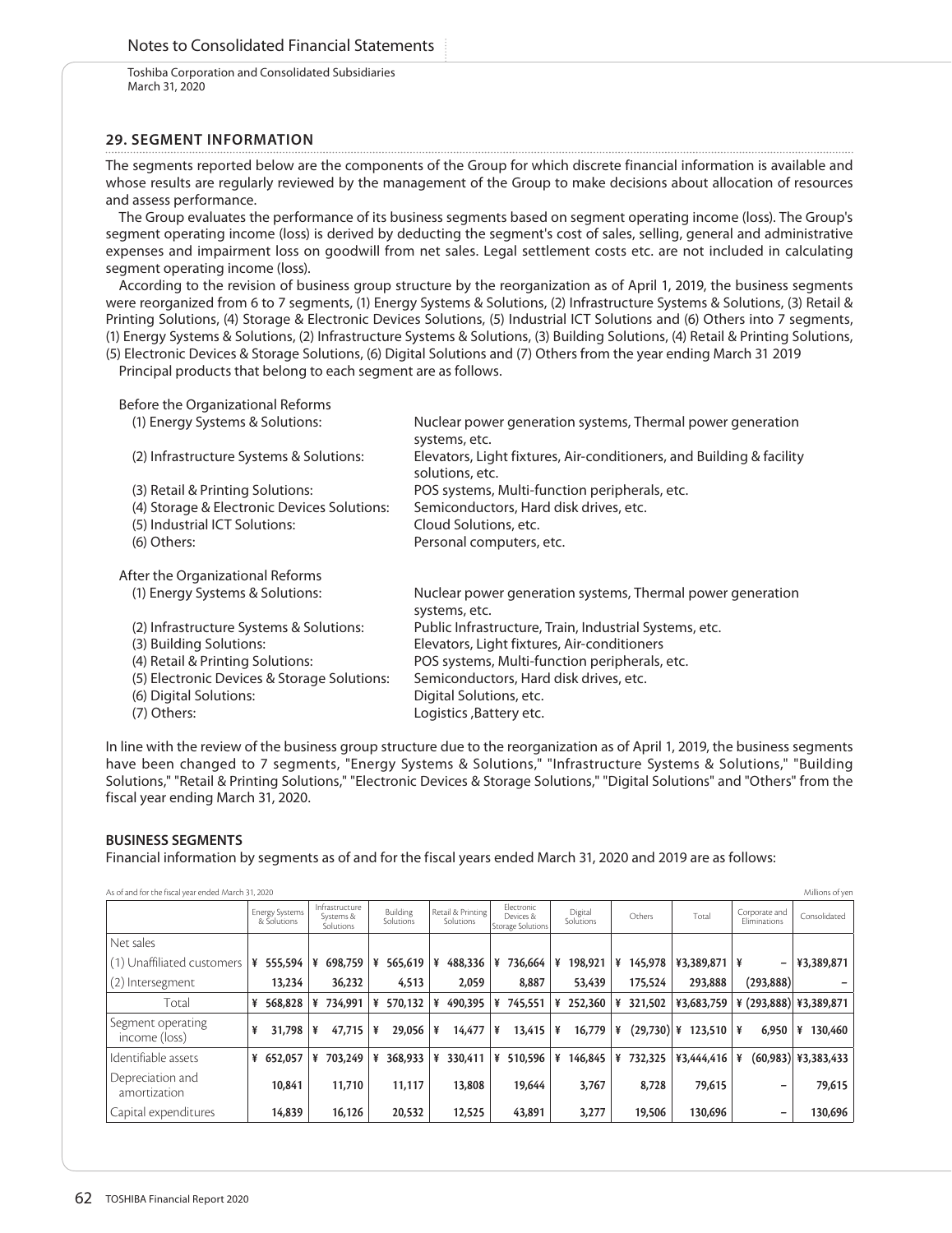| As of and for the fiscal year ended March 31, 2019 |   |                                      |   |                                          |   |                       |   |                                |   |                                              |   | Millions of yen      |   |           |    |           |                               |                           |   |              |
|----------------------------------------------------|---|--------------------------------------|---|------------------------------------------|---|-----------------------|---|--------------------------------|---|----------------------------------------------|---|----------------------|---|-----------|----|-----------|-------------------------------|---------------------------|---|--------------|
|                                                    |   | <b>Energy Systems</b><br>& Solutions |   | Infrastructure<br>Systems &<br>Solutions |   | Building<br>Solutions |   | Retail & Printing<br>Solutions |   | Electronic<br>Devices &<br>Storage Solutions |   | Digital<br>Solutions |   | Others    |    | Total     | Corporate and<br>Eliminations |                           |   | Consolidated |
| Net sales                                          |   |                                      |   |                                          |   |                       |   |                                |   |                                              |   |                      |   |           |    |           |                               |                           |   |              |
| (1) Unaffiliated customers                         | ¥ | 635,382                              | ¥ | 686,517                                  | ¥ | 547,671               | ¥ | 482,853                        | ¥ | 917,495                                      | ¥ | 202,054              | ¥ | 221,567   | ¥  | 3,693,539 | ¥                             | $\overline{\phantom{0}}$  |   | ¥ 3,693,539  |
| (2) Intersegment                                   |   | 17,336                               |   | 46,936                                   |   | 9,319                 |   | 2,543                          |   | 15,478                                       |   | 51,005               |   | 190,895   |    | 333,512   |                               | (333,512)                 |   |              |
| Total                                              | ¥ | 652,718                              | ¥ | 733,453                                  | ¥ | 556,990               | ¥ | 485,396                        | ¥ | 932,973                                      | ¥ | 253,059              | ¥ | 412,462   | ¥  | 4,027,051 | ¥                             | (333,512)                 | ¥ | 3,693,539    |
| Segment operating<br>income (loss)                 | ¥ | (24,012)                             | ¥ | 30,262                                   | ¥ | 16,925                | ¥ | 20,242                         | ¥ | 12,492                                       | ¥ | 8,099                | ¥ | (33,801)  | Ι¥ | 30,207    | ¥                             | 5,240                     | ¥ | 35,447       |
| Identifiable assets                                | ¥ | 782,892                              | ¥ | 686,897                                  | ¥ | 373,822               | ¥ | 309,195                        | ¥ | 485,087                                      | ¥ | 126,276              | ¥ | 1,593,664 | ¥  | 4,357,833 | ¥                             | $(60,489)$ \\ \end{Fig.\$ |   | 4,297,344    |
| Depreciation and<br>amortization                   |   | 10,447                               |   | 11,754                                   |   | 11,664                |   | 12,827                         |   | 18,279                                       |   | 3,464                |   | 10,083    |    | 78,518    |                               | $\overline{\phantom{0}}$  |   | 78,518       |
| Capital expenditures                               |   | 12,251                               |   | 11,988                                   |   | 12,915                |   | 13,315                         |   | 41,608                                       |   | 3,861                |   | 11,422    |    | 107,360   |                               | $\overline{\phantom{0}}$  |   | 107,360      |

| As of and for the fiscal year ended March 31, 2020                                                                                                                                         |                                      |                                          |                       |                                |                                              |                      |             |                          |                               | Thousands of US dollars   |
|--------------------------------------------------------------------------------------------------------------------------------------------------------------------------------------------|--------------------------------------|------------------------------------------|-----------------------|--------------------------------|----------------------------------------------|----------------------|-------------|--------------------------|-------------------------------|---------------------------|
|                                                                                                                                                                                            | <b>Energy Systems</b><br>& Solutions | Infrastructure<br>Systems &<br>Solutions | Building<br>Solutions | Retail & Printing<br>Solutions | Electronic<br>Devices &<br>Storage Solutions | Digital<br>Solutions | Others      | Total                    | Corporate and<br>Eliminations | Consolidated              |
| Net sales                                                                                                                                                                                  |                                      |                                          |                       |                                |                                              |                      |             |                          |                               |                           |
| (1) Unaffiliated customers                                                                                                                                                                 | \$5,097,193                          | \$6,410,633                              | \$5,189,165           | \$4,480,147                    | 6,758,385<br>S                               | \$1,824,963          | \$1,339,248 | \$31,099,734             |                               | \$31,099,734              |
| (2) Intersegment                                                                                                                                                                           | 121,413                              | 332,404                                  | 41,404                | 18,890                         | 81,532                                       | 490.266              | 1,610,311   | 2,696,220                | (2,696,220)                   |                           |
| Total                                                                                                                                                                                      | \$5,218,606                          | 6,743,037                                | \$5,230,569           | 4,499,037                      | 6,839,917                                    | \$2,315,229          | \$2,949,559 | \$33,795,954             | \$(2,696,220)                 | \$31,099,734              |
| Segment operating<br>income (loss)                                                                                                                                                         | 291,725                              | 437.752<br>Ŝ                             | 266,569<br>S          | 132,817<br>S                   | 123,073<br>S                                 | 153,936<br>Ŝ         | S           | $(272,753)$ \$ 1,133,119 | 63,762<br>-S                  | \$1,196,881               |
| Identifiable assets                                                                                                                                                                        | \$5,982,174                          | \$6,451,826                              | \$3,384,706           | \$3,031,294                    | 4,684,367                                    | \$1,347,202          | \$6,718,578 | \$31,600,147             | \$                            | $(559, 477)$ \$31,040,670 |
| Depreciation and<br>amortization                                                                                                                                                           | 99,459                               | 107,431                                  | 101,991               | 126,679                        | 180,220                                      | 34,560               | 80,073      | 730,413                  |                               | 730,413                   |
| Capital expenditures                                                                                                                                                                       | 136,138                              | 147,945                                  | 188,367               | 114,908                        | 402,670                                      | 30,064               | 178,954     | 1,199,046                |                               | 1,199,046                 |
| Notes: 1) Transfer prices between segments are determined by mutual agreement of both segments taking into consideration the market price in reference to the general terms and conditions |                                      |                                          |                       |                                |                                              |                      |             |                          |                               |                           |

Notes: 1) Transfer prices between segments are determined by mutual agreement of both segments taking into consideration the market price in reference to the general terms and conditions.

2) Business results in the segment information are presented on the basis of the organizational structure as of March 31, 2020.

3) Corporate assets, included in Corporate and Eliminations of Identifiable assets, are mainly marketable securities of the Company.

4) In October 2018, the Company transferred 80.1% of its shares in Toshiba Client Solutions Co., Ltd("TCS") to Sharp Corporation. TCS was deconsolidated from the Group. With this, PC business was excluded from the list of the Group's businesses.

A reconciliation table between the total of the segment operating income and the income from continuing operations, before income taxes and noncontrolling interests for the fiscal years ended March 31, 2020 and 2019 are as follows:

|                                                                                               | Millions of yen | Thousands of<br>US dollars |                 |
|-----------------------------------------------------------------------------------------------|-----------------|----------------------------|-----------------|
| The Fiscal Year ended March 31                                                                | 2020            | 2019                       | 2020            |
| The total of the segment operating income                                                     | 123,510<br>¥    | ¥<br>30.207                | 1,133,119<br>S. |
| Corporate and Eliminations                                                                    | 6,950           | 5,240                      | 63,762          |
| Sub Total                                                                                     | ¥<br>130.460    | ¥<br>35,447                | 1,196,881<br>S. |
| Interest and dividend income                                                                  | 4,245           | 6,249                      | 38,945          |
| Equity in earnings of affiliates                                                              |                 | 12,901                     |                 |
| Other income                                                                                  | 29,752          | 49.487                     | 272,954         |
| Interest expenses                                                                             | (5, 409)        | (10, 563)                  | (49, 624)       |
| Equity in losses of affiliates                                                                | (58, 957)       |                            | (540, 890)      |
| Other expenses                                                                                | (147, 630)      | (82,612)                   | (1,354,404)     |
| Income (loss) from continuing operations, before income taxes and<br>noncontrolling interests | (47, 539)<br>¥  | ¥<br>10.909                | (436, 138)      |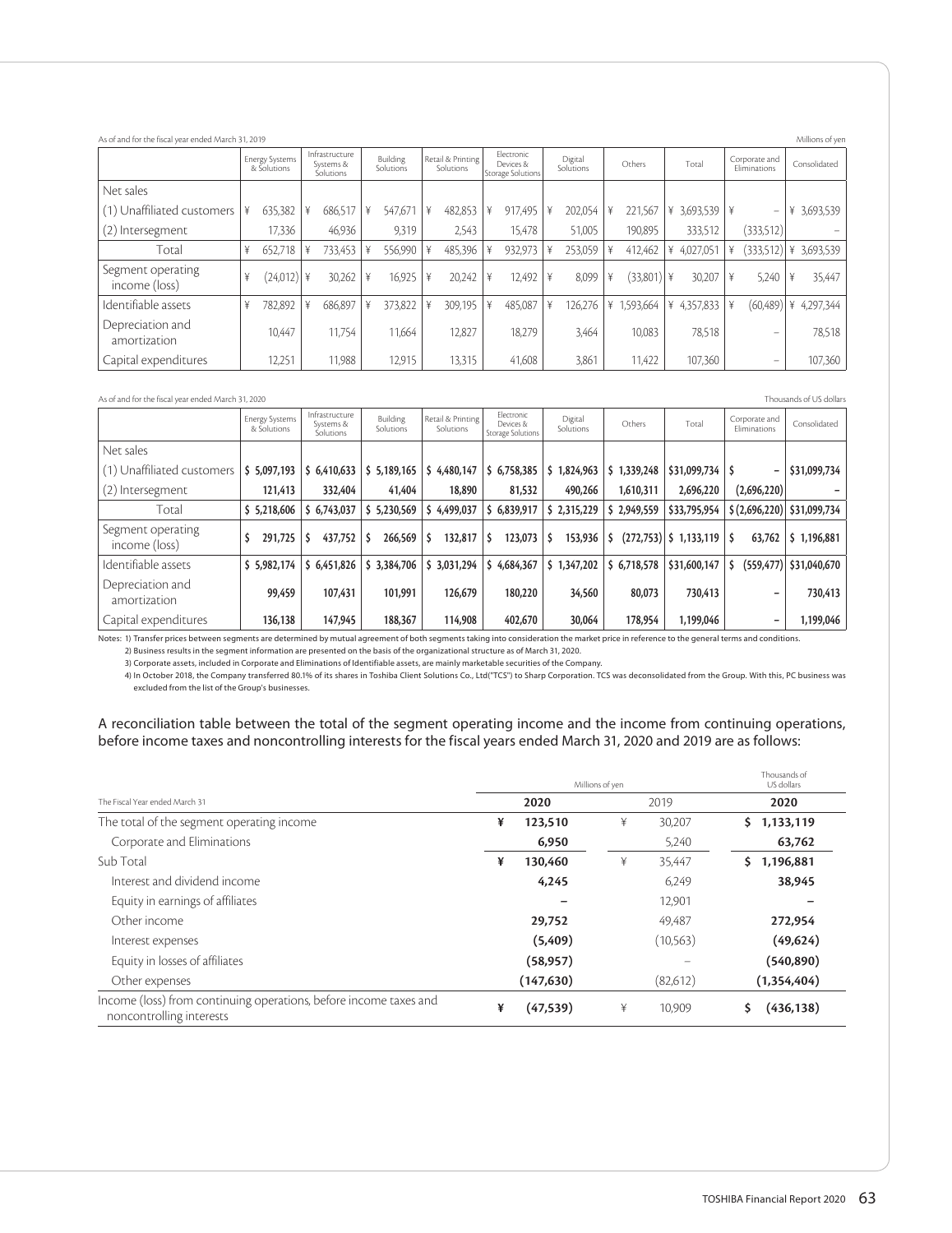## Net sales by goods or services for the fiscal year ended March 31, 2020 and 2019 are as follows;

|                                               | Millions of yen |             |      |           | Thousands of<br>US dollars |              |
|-----------------------------------------------|-----------------|-------------|------|-----------|----------------------------|--------------|
| The Fiscal Year ended March 31                | 2020            |             | 2019 |           | 2020                       |              |
| Energy Systems & Solutions                    |                 |             |      |           |                            |              |
| Nuclear Power Systems                         | ¥               | 140,033     | ¥    | 169,069   |                            | \$1,284,706  |
| Thermal & Hydro Power Systems                 |                 | 222,504     |      | 279,734   |                            | 2,041,321    |
| Transmission & Distribution Systems           |                 | 217,619     |      | 213,133   |                            | 1,996,505    |
| Others (Note)                                 |                 | (11, 328)   |      | (9,218)   |                            | (103, 926)   |
| Total                                         |                 | 568,828     |      | 652,718   |                            | 5,218,606    |
| Infrastructure Systems & Solutions            |                 |             |      |           |                            |              |
| Public Infrastructure                         |                 | 423,235     |      | 409,084   |                            | 3,882,890    |
| Railways and Industrial Systems               |                 | 382,943     |      | 395,098   |                            | 3,513,239    |
| Others (Note)                                 |                 | (71, 187)   |      | (70, 729) |                            | (653,092)    |
| Total                                         |                 | 734,991     |      | 733,453   |                            | 6,743,037    |
| <b>Building Solution</b>                      |                 |             |      |           |                            |              |
| <b>Building and Facilities</b>                |                 | 573,751     |      | 560,782   |                            | 5,263,771    |
| Others (Note)                                 |                 | (3,619)     |      | (3,792)   |                            | (33, 202)    |
| Total                                         |                 | 570,132     |      | 556,990   |                            | 5,230,569    |
| Retail & Printing Solutions                   |                 |             |      |           |                            |              |
| POS systems, Multi-function peripherals, etc. |                 | 490,395     |      | 485,396   |                            | 4,499,037    |
| Electronic Devices & Storage Solutions        |                 |             |      |           |                            |              |
| Semiconductor                                 |                 | 295,791     |      | 354,801   |                            | 2,713,679    |
| HDDs & Others                                 |                 | 449,760     |      | 578,172   |                            | 4,126,238    |
| Total                                         |                 | 745,551     |      | 932,973   |                            | 6,839,917    |
| <b>Digital Solutions</b>                      |                 |             |      |           |                            |              |
| Digital Solutions, etc.                       |                 | 252,360     |      | 253,059   |                            | 2,315,229    |
| Others                                        |                 | 321,502     |      | 412,462   |                            | 2,949,560    |
| Eliminations                                  |                 | (293, 888)  |      | (333,512) |                            | (2,696,221)  |
| Consolidated                                  |                 | ¥ 3,389,871 | ¥    | 3,693,539 |                            | \$31,099,734 |

Note: Eliminations related to internal sales are included.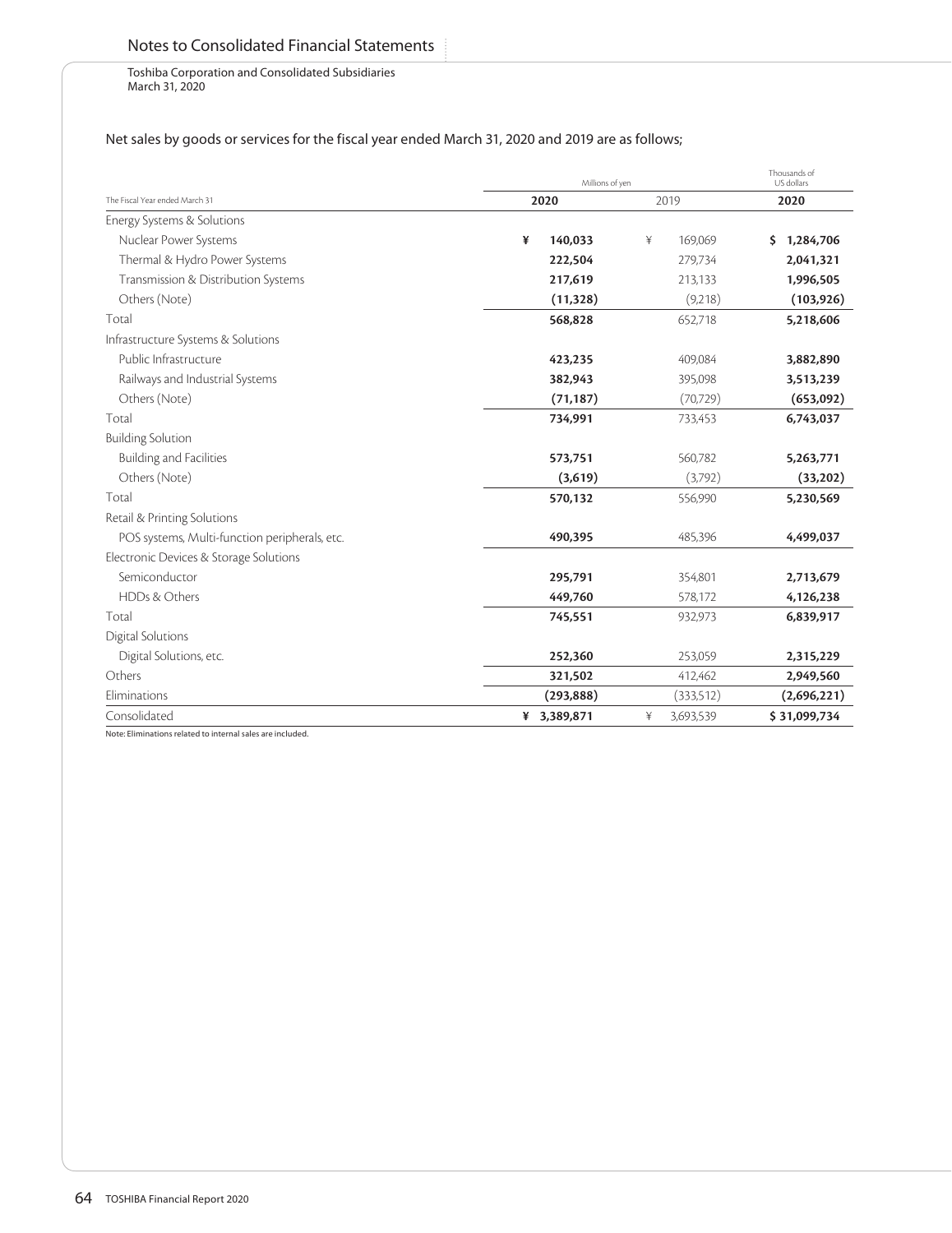## **GEOGRAPHIC INFORMATION**

## Net sales

Net sales by region based on the location of the customer for the fiscal years ended March 31, 2020 and 2019 are as follows:

|                                | Millions of yen | Thousands of<br>US dollars |              |
|--------------------------------|-----------------|----------------------------|--------------|
| The Fiscal Year ended March 31 | 2020            | 2019                       | 2020         |
| Japan                          | 2,002,532<br>¥  | 2,091,625<br>¥             | \$18,371,853 |
| Overseas                       | 1,387,339<br>¥  | 1,601,914<br>¥             | \$12,727,881 |
| Asia                           | 755,514         | 937,850                    | 6,931,321    |
| North America                  | 315,636         | 328,637                    | 2,895,743    |
| Europe                         | 210,486         | 229,179                    | 1,931,064    |
| Others                         | 105,703         | 106,248                    | 969,753      |
| Total                          | 3,389,871<br>¥  | ¥<br>3,693,539             | \$31,099,734 |

## Property, plant and equipment

Property, plant and equipment by region at March 31, 2020 and 2019 are as follows:

|               | Millions of yen |         |   |         |     | Thousands of<br>US dollars |  |
|---------------|-----------------|---------|---|---------|-----|----------------------------|--|
| March 31      |                 | 2020    |   | 2019    |     | 2020                       |  |
| Japan         | ¥               | 449,232 | ¥ | 284,459 |     | \$4,121,395                |  |
| Overseas      | ¥               | 126,578 | ¥ | 101,261 | \$. | 1,161,266                  |  |
| Asia          |                 | 81,187  |   | 73,507  |     | 744,835                    |  |
| North America |                 | 26,934  |   | 17,824  |     | 247,101                    |  |
| Europe        |                 | 13,447  |   | 9,376   |     | 123,367                    |  |
| Others        |                 | 5,010   |   | 554     |     | 45,963                     |  |
| Total         | ¥               | 575,810 | ¥ | 385,720 | \$. | 5,282,661                  |  |

Notes: 1) There are no individually material countries which should be separately disclosed.

2) There are no material sales to a single unaffiliated customer.

3) Property, plant and equipment by region at March 31, 2020 include right-of-use assets of operating leases.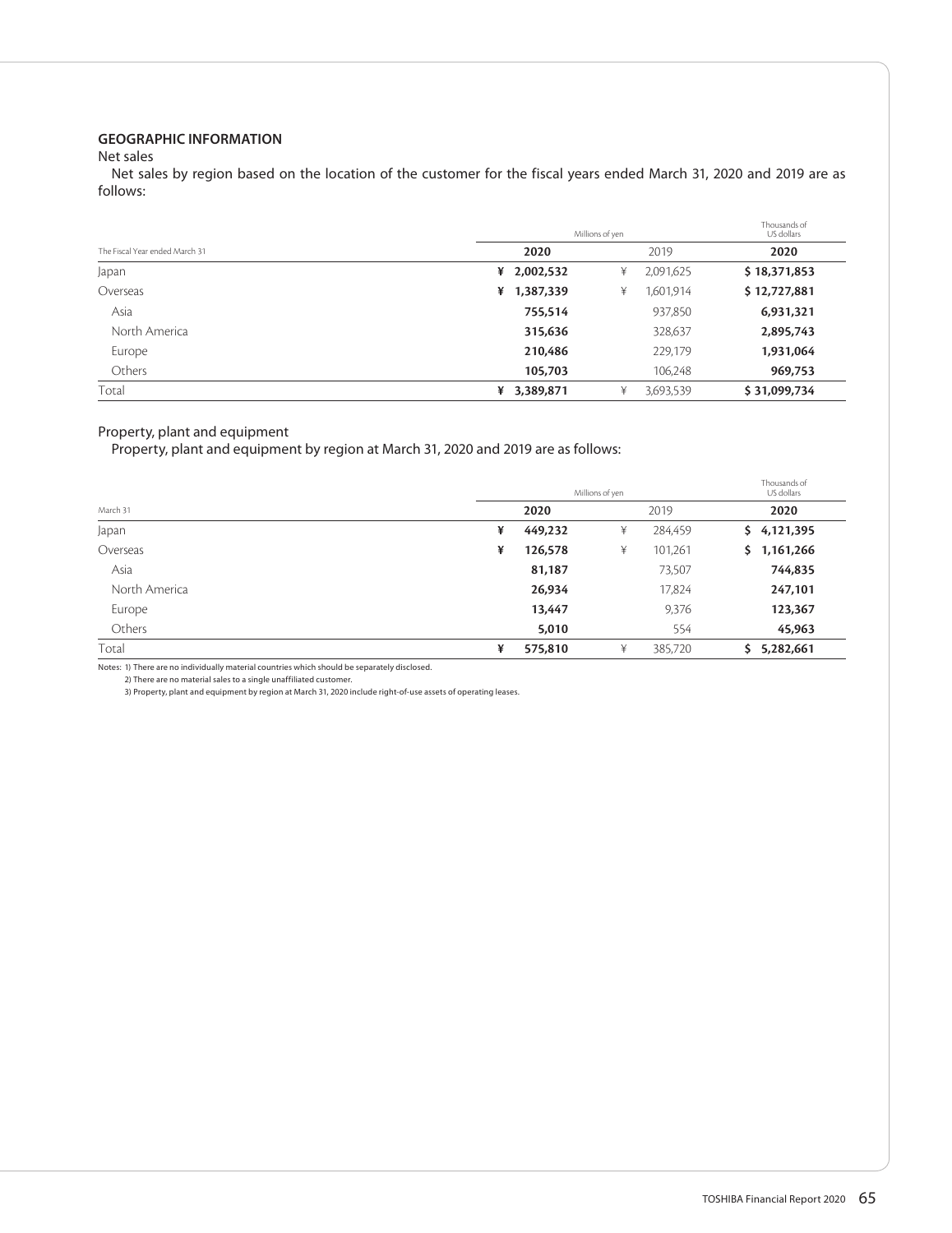## **30. TRANSACTIONS WITH RELATED PARTIES**

Transactions between the Group's consolidated subsidiaries and related parties

## Transactions between the Group's consolidated subsidiaries and related parties as of and for the fiscal years ended March 31, 2020 and 2019 are as follows.

As of and for the fiscal year ended March 31, 2020

| Type               | Name or name of Company        | Location        | Capital or investments in capital<br>(Millions of yen) | <b>Business description</b>              | Holding ratio of voting rights<br>(Owned) |
|--------------------|--------------------------------|-----------------|--------------------------------------------------------|------------------------------------------|-------------------------------------------|
| Affiliated company | Kioxia Corporation             | Minato-Ku,Tokyo | ¥223,400                                               | Manufacturing<br>industry                | 40.20%<br>(Indirect ownership)            |
|                    | Kioxia Holdings<br>Corporation | Minato-Ku,Tokyo | ¥ $10,000$                                             | Holding company of<br>Kioxia Corporation | 40.20%                                    |

| Type               | Name or name of Company        | Relationship               | Transaction                                                                  | Amounts<br>(Millions of yen) | Accounts                                           | Ending balance<br>(Millions of yen) |
|--------------------|--------------------------------|----------------------------|------------------------------------------------------------------------------|------------------------------|----------------------------------------------------|-------------------------------------|
| Affiliated company | Kioxia<br>Corporation          | Payment for<br>indemnity   | Payment for<br>indemnity based<br>on share purchase<br>agreement<br>(Note 1) | ¥ 13,290                     | Accounts payable,<br>other and<br>accrued expenses | $* 11,112$                          |
|                    | Kioxia Holdings<br>Corporation | Provision of<br>collateral | Provision of<br>collateral<br>(Note 2)                                       |                              |                                                    |                                     |

As of and for the fiscal year ended March 31, 2019

| Type               | Name or name of Company        | Location         | Capital or investments in capital<br>(Millions of yen) | <b>Business description</b>              | Holding ratio of voting rights<br>(Owned) |
|--------------------|--------------------------------|------------------|--------------------------------------------------------|------------------------------------------|-------------------------------------------|
| Affiliated company | Kioxia Corporation             | Minato-Ku, Tokyo | ¥ 473.400                                              | Manufacturing<br>industry                | 40.20%<br>(Indirect ownership)            |
|                    | Kioxia Holdings<br>Corporation | Minato-Ku, Tokyo | 10,000                                                 | Holding company of<br>Kioxia Corporation | 40.20%                                    |

| Type               | Name or name of Company        | Relationship               | Transaction                                                                  | Amounts<br>(Millions of yen) | Accounts                                           | Ending balance<br>(Millions of yen) |
|--------------------|--------------------------------|----------------------------|------------------------------------------------------------------------------|------------------------------|----------------------------------------------------|-------------------------------------|
| Affiliated company | Kioxia<br>Corporation          | Payment for<br>indemnity   | Payment for<br>indemnity based<br>on share purchase<br>agreement<br>(Note 1) | ¥ 15,519                     | Accounts payable,<br>other and<br>accrued expenses | 4,989                               |
|                    | Kioxia Holdings<br>Corporation | Provision of<br>collateral | Provision of<br>collateral<br>(Note 2)                                       |                              |                                                    |                                     |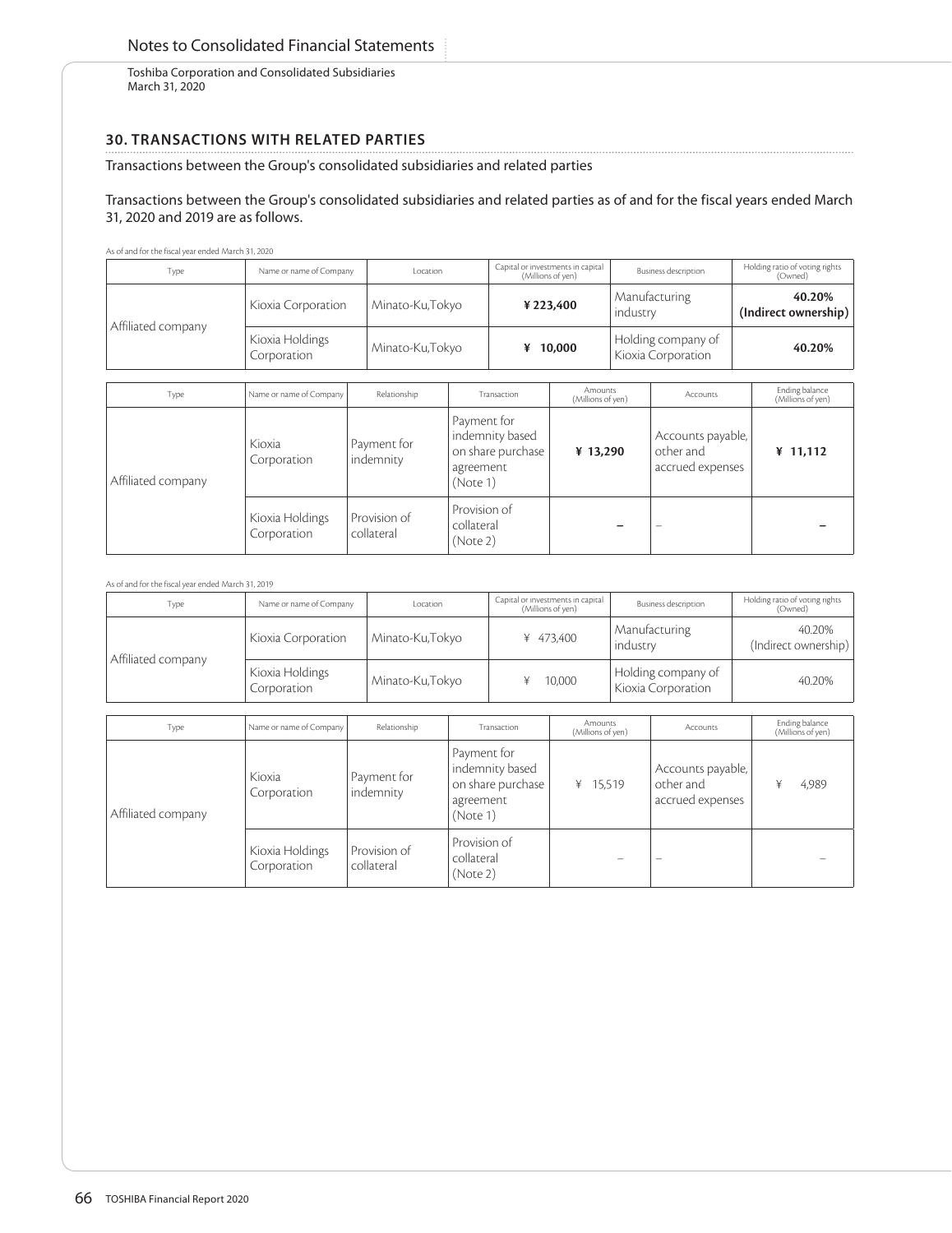| As of and for the fiscal year ended March 31, 2020 |  |  |  |
|----------------------------------------------------|--|--|--|
|                                                    |  |  |  |

| Type               | Name or name of Company        | Location        | Capital or investments in capital<br>(Thousands of US dollars) |                                          | Holding ratio of voting rights<br>(Owned) |
|--------------------|--------------------------------|-----------------|----------------------------------------------------------------|------------------------------------------|-------------------------------------------|
| Affiliated company | Kioxia Corporation             | Minato-Ku,Tokyo | \$2,049,541                                                    | Manufacturing<br>industry                | 40.20%<br>(Indirect ownership)            |
|                    | Kioxia Holdings<br>Corporation | Minato-Ku,Tokyo | 91,743                                                         | Holding company of<br>Kioxia Corporation | 40.20%                                    |

| Type               | Name or name of Company        | Relationship               | Transaction                                                                  | Amounts<br>(Thousands of US dollars) | Accounts                                           | Ending balance<br>(Thousands of US dollars) |
|--------------------|--------------------------------|----------------------------|------------------------------------------------------------------------------|--------------------------------------|----------------------------------------------------|---------------------------------------------|
| Affiliated company | Kioxia<br>Corporation          | Payment for<br>indemnity   | Payment for<br>indemnity based<br>on share purchase<br>agreement<br>(Note 1) | \$121,927                            | Accounts payable,<br>other and<br>accrued expenses | 101,945                                     |
|                    | Kioxia Holdings<br>Corporation | Provision of<br>collateral | Provision of<br>collateral<br>(Note 2)                                       |                                      | $\overline{\phantom{a}}$                           |                                             |

Notes: 1) The indemnification clause in the share purchase agreement of Toshiba Memory Corporation) (currently Kioxia Corporation) states that the Company has an obligation for the indemnification for any losses incurred as the result of any breach of representations and warranties, the determination of a United States International Trade Commission (USITC) investigation, specific litigations and other patent claims, and any patent license agreements with certain counterparties specified in advance.

2) All the shares of Kioxia Holdings Corporation owned by the Company amounting to 83,956 million yen are provided to financial institutions as collateral for loan agreements that Kioxia Holdings Corporation concludes with financial institutions

## **31. SUBSEQUENT EVENTS**

The Group has evaluated subsequent events up to June 30, 2020 in accordance with ASC No.855 "Subsequent Events".

#### **Sale of Marketable Securities**

On April 1, 2020 the Company sold certain marketable securities, resulting in a gain of approximately 4.2 billion yen (\$39 million) recorded in the first quarter of FY 2020.

#### **Borrowings**

In consideration of the possibility of a worsening economic and business situation especially with regards to the impact of COVID-19, the company secured additional cash in the amount of 150.0 billion yen (\$1,376 million) in April 2020.

## **Sale and Deconsolidation of Toshiba Logistics Co., Ltd**

The customer base of Toshiba Logistics Co., Ltd ("TLOG ") and its subsidiaries has changed as a result of recent changes in the Group's business portfolio. TLOG and its subsidiaries now provide services not only to the Group but also to other companies and will be affected by these business results. In order to improve its profitability by optimizing its operations and reducing exposure to business risk, the Company signed a share purchase agreement on May 26, 2020 to transfer 66.6% of its shares in TLOG to SBS Holdings, Inc.("SBSHD"). The company anticipates the completion of all necessary procedures by October 1, 2020. The transfer price is approximately 20.0 billion yen (\$183 million), and the gain on sale from this business transfer of approximately 23.0 billion yen (\$211 million) will be recorded in the period the transaction closes. Subsequent to the share transfer, the Company will continue to hold a 33.4% interest in TLOG. TLOG will be deconsolidated from the Group, and will become an affiliated company, accounted for as an equity method investment.

#### **Sales price adjustment for transfer of shares in Toshiba Client Solutions Co., Ltd. (now renamed Dynabook Inc.).**

The Company transferred 80.1% of its shares in Toshiba Client Solutions Co., Ltd ("TCS") to Sharp Corporation on October 1, 2018, and TCS was deconsolidated from the Group. On June 18, 2020, the Company agreed to a sales price adjustment primarily due to differences between the targeted and actual working capital of TCS. The Company also received notification of the exercise of a call option to transfer 19.9% of TCS shares to Sharp Corporation on June 30, 2020. As a result, a gain of approximately 7.1 billion yen (\$65 million) was recorded in the first quarter of FY 2020.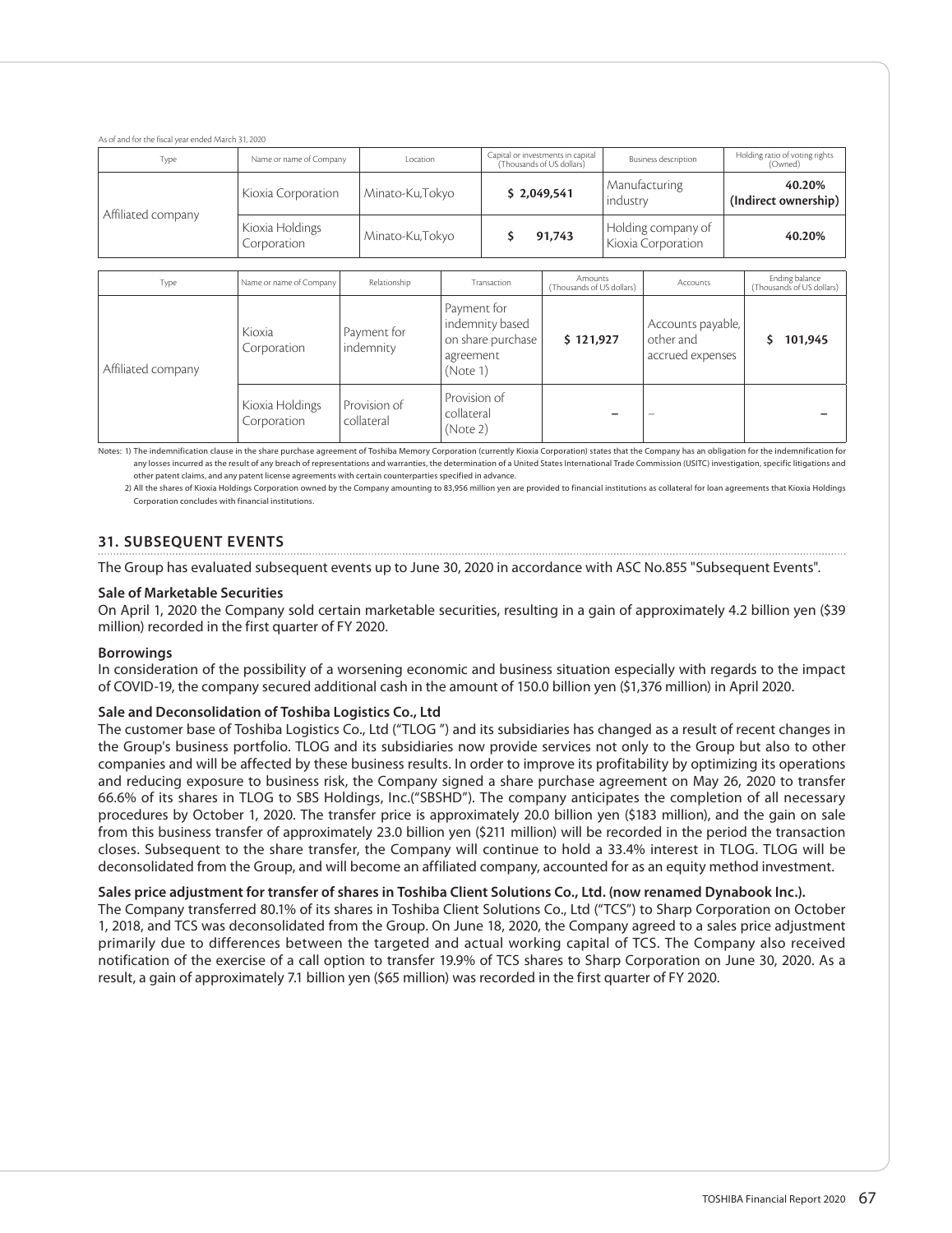

## **INDEPENDENT AUDITOR'S REPORT**

**Toshiba Corporation** Representative Executive Officer President and Chief Executive Officer Nobuaki Kurumatani

## Opinion

We have audited the consolidated financial statements of Toshiba Corporation and its subsidiaries (the Group), which comprise the consolidated balance sheet as at March 31, 2020, and the consolidated statement of operations, consolidated statement of comprehensive income, consolidated statement of equity, and consolidated statement of cash flows for the year then ended, and notes to the consolidated financial statements.

In our opinion, the accompanying consolidated financial statements present fairly, in all material respects, the consolidated financial position of the Group as at March 31, 2020, and its consolidated financial performance and its consolidated cash flows for the year then ended in accordance with accounting principles generally accepted in the United States of America.

## **Basis for Opinion**

We conducted our audit in accordance with auditing standards generally accepted in Japan. Our responsibilities under those standards are further described in the Auditor's Responsibilities for the Audit of the Consolidated Financial Statements section of our report. We are independent of the Group in accordance with the ethical requirements that are relevant to our audit of the consolidated financial statements in Japan, and we have fulfilled our other ethical responsibilities in accordance with these requirements. We believe that the audit evidence we have obtained is sufficient and appropriate to provide a basis for our opinion.

## Responsibilities of Management and the Audit Committee for the Consolidated **Financial Statements**

Management is responsible for the preparation and fair presentation of the consolidated financial statements in accordance with accounting principles generally accepted in the United States of America, and for such internal control as management determines is necessary to enable the preparation of consolidated financial statements that are free from material misstatement, whether due to fraud or error.

In preparing the consolidated financial statements, management is responsible for assessing the Group's ability to continue as a going concern and disclosing, as applicable, matters related to going concern.

The Audit Committee are responsible for overseeing the Group's financial reporting process.

PricewaterhouseCoopers Aarata LLC

Otemachi Park Building, 1-1-1 Otemachi, Chiyoda-ku, Tokyo 100-0004, Japan Tel: +81 (3) 6212 6800, Fax: +81 (3) 6212 6801, www.pwc.com/jp/assurance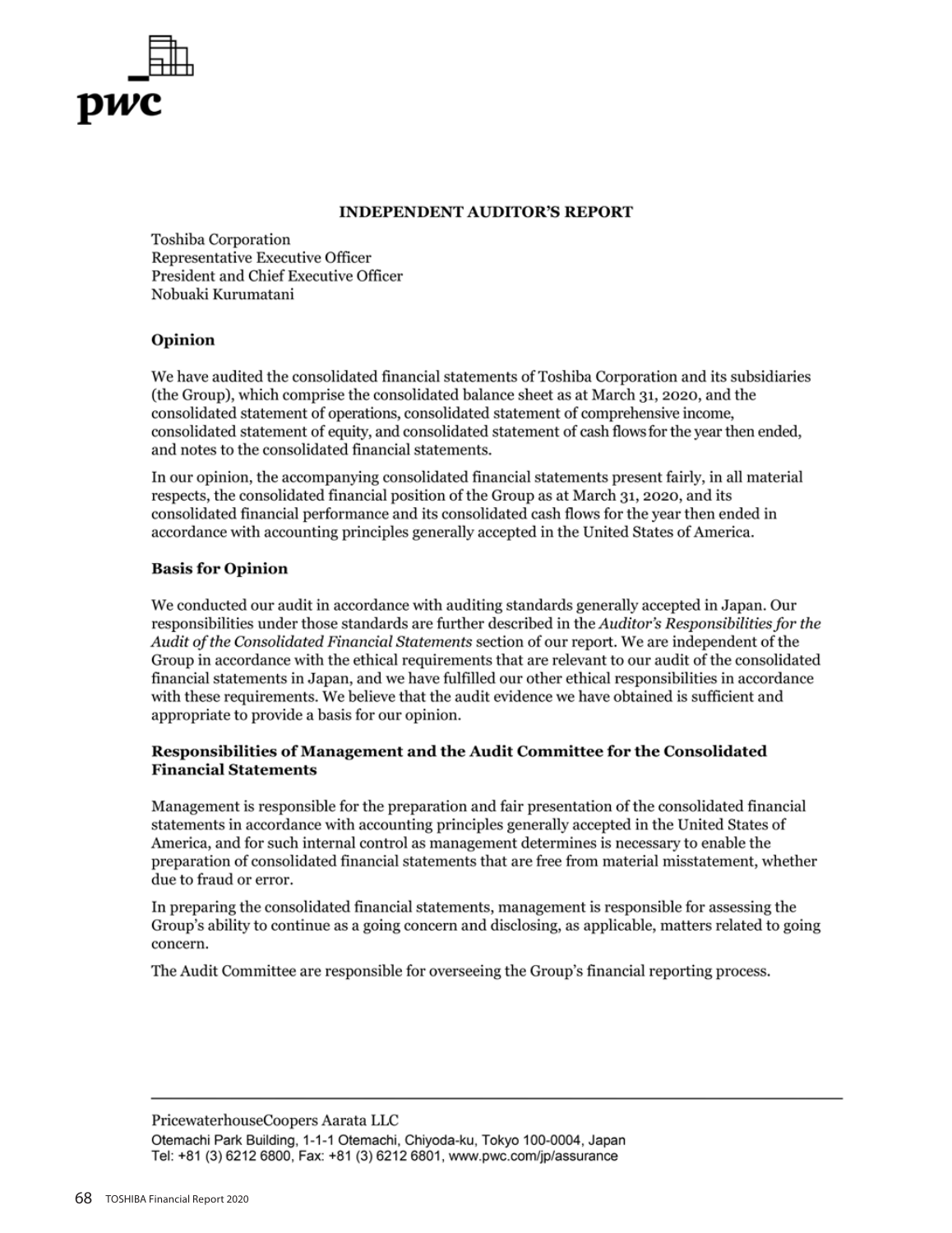

## Auditor's Responsibilities for the Audit of the Consolidated Financial Statements

Our objectives are to obtain reasonable assurance about whether the consolidated financial statements as a whole are free from material misstatement, whether due to fraud or error, and to issue an auditor's report that includes our opinion. Reasonable assurance is a high level of assurance, but is not a guarantee that an audit conducted in accordance with auditing standards generally accepted in Japan will always detect a material misstatement when it exists. Misstatements can arise from fraud or error and are considered material if, individually or in the aggregate, they could reasonably be expected to influence the economic decisions of users taken on the basis of these consolidated financial statements.

As part of an audit in accordance with auditing standards generally accepted in Japan, we exercise professional judgment and maintain professional skepticism throughout the audit. We also:

- Identify and assess the risks of material misstatement of the consolidated financial statements, whether due to fraud or error, design and perform audit procedures responsive to those risks, and obtain audit evidence that is sufficient and appropriate to provide a basis for our opinion. The risk of not detecting a material misstatement resulting from fraud is higher than for one resulting from error, as fraud may involve collusion, forgery, intentional omissions, misrepresentations, or the override of internal control.
- Obtain an understanding of internal control relevant to the audit in order to design audit procedures that are appropriate in the circumstances, while the purpose of the consolidated financial statement audit is not to express an opinion on the effectiveness of the Group's internal control.
- Evaluate the appropriateness of accounting policies used and the reasonableness of accounting estimates and related disclosures made by management.
- Conclude on the appropriateness of management's use of the going concern basis of accounting and, based on the audit evidence obtained, whether a material uncertainty exists related to events or conditions that may cast significant doubt on the Group's ability to continue as a going concern. If we conclude that a material uncertainty exists, we are required to draw attention in our auditor's report to the related disclosures in the consolidated financial statements or, if such disclosures are inadequate, to modify our opinion. Our conclusions are based on the audit evidence obtained up to the date of our auditor's report. However, future events or conditions may cause the Group to cease to continue as a going concern.
- Evaluate whether the presentation and disclosures of the consolidated financial statements are in accordance with accounting principles generally accepted in the United States of America, the overall presentation, structure and content of the consolidated financial statements, including the disclosures, and whether the consolidated financial statements represent the underlying transactions and events in a manner that achieves fair presentation.
- Obtain sufficient appropriate audit evidence regarding the financial information of the entities or business activities within the Group to express an opinion on the consolidated financial statements. We are responsible for the direction, supervision and performance of the group audit. We remain solely responsible for our audit opinion.

We communicate with the Audit Committee regarding, among other matters, the planned scope and timing of the audit and significant audit findings, including any significant deficiencies in internal control that we identify during our audit.

We also provide the Audit Committee with a statement that we have complied with relevant ethical requirements regarding independence, and to communicate with them all relationships and other matters that may reasonably be thought to bear on our independence, and where applicable, related safeguards.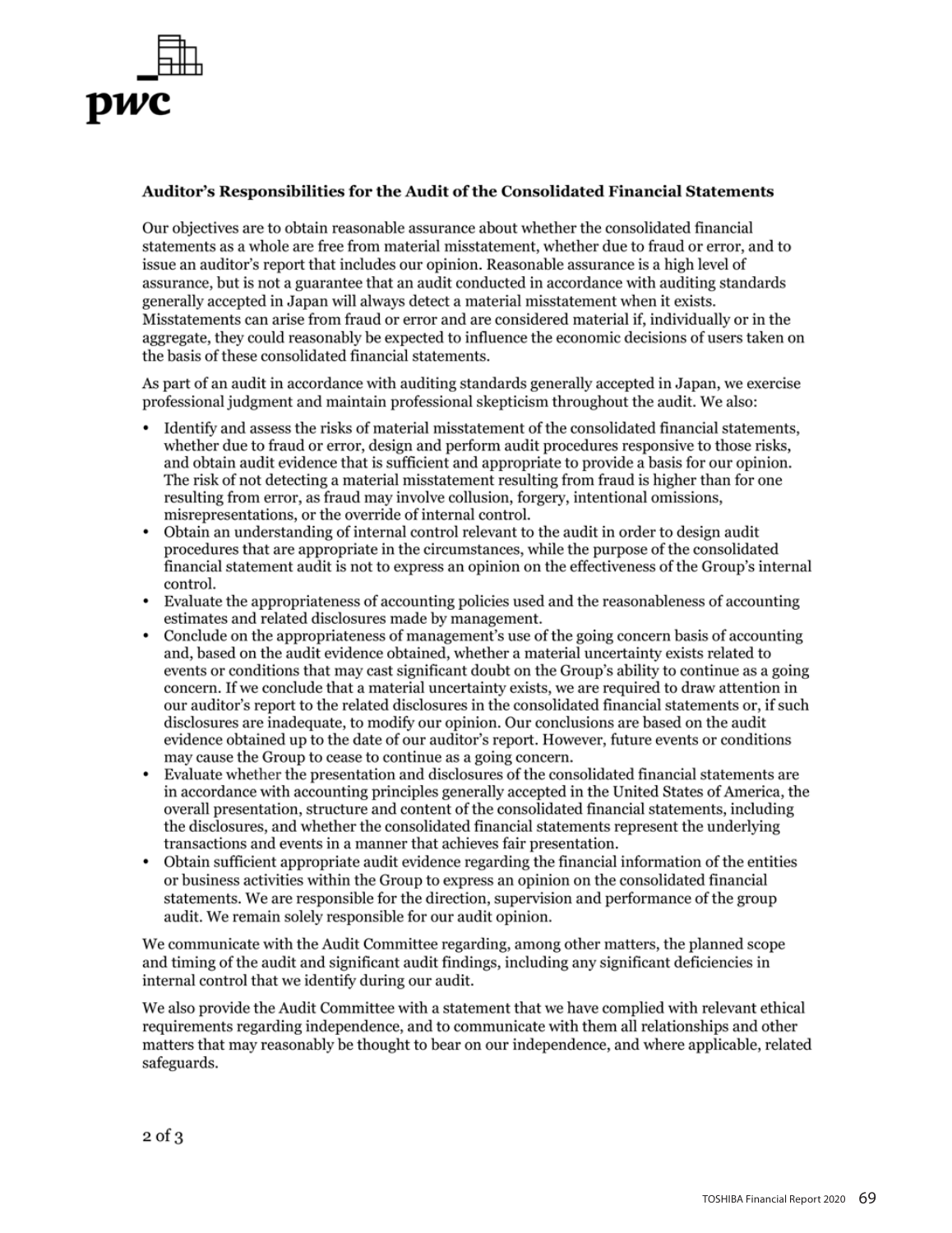

## **Convenience translation**

The U.S. dollar amounts in the accompanying consolidated financial statements with respect to the year ended March 31, 2020 are presented solely for convenience. Our audit also included the translation of Japanese ven amounts into U.S. dollar amounts and, in our opinion, such translation has been made on the basis described in "US Dollar Amounts" within the notes to the consolidated financial statements

## Interest required to be disclosed by the Certified Public Accountants Act of Japan

Our firm and its designated engagement partners do not have any interest in the Group which is required to be disclosed pursuant to the provisions of the Certified Public Accountants Act of Japan.

Kentaro Iwao Designated Engagement Partner Certified Public Accountant

Takeshi Tadokoro Designated Engagement Partner Certified Public Accountant

Shinichi Kishi Designated Engagement Partner Certified Public Accountant

Masahide Kato Designated Engagement Partner Certified Public Accountant

/s/PricewaterhouseCoopers Aarata LLC July 30, 2020